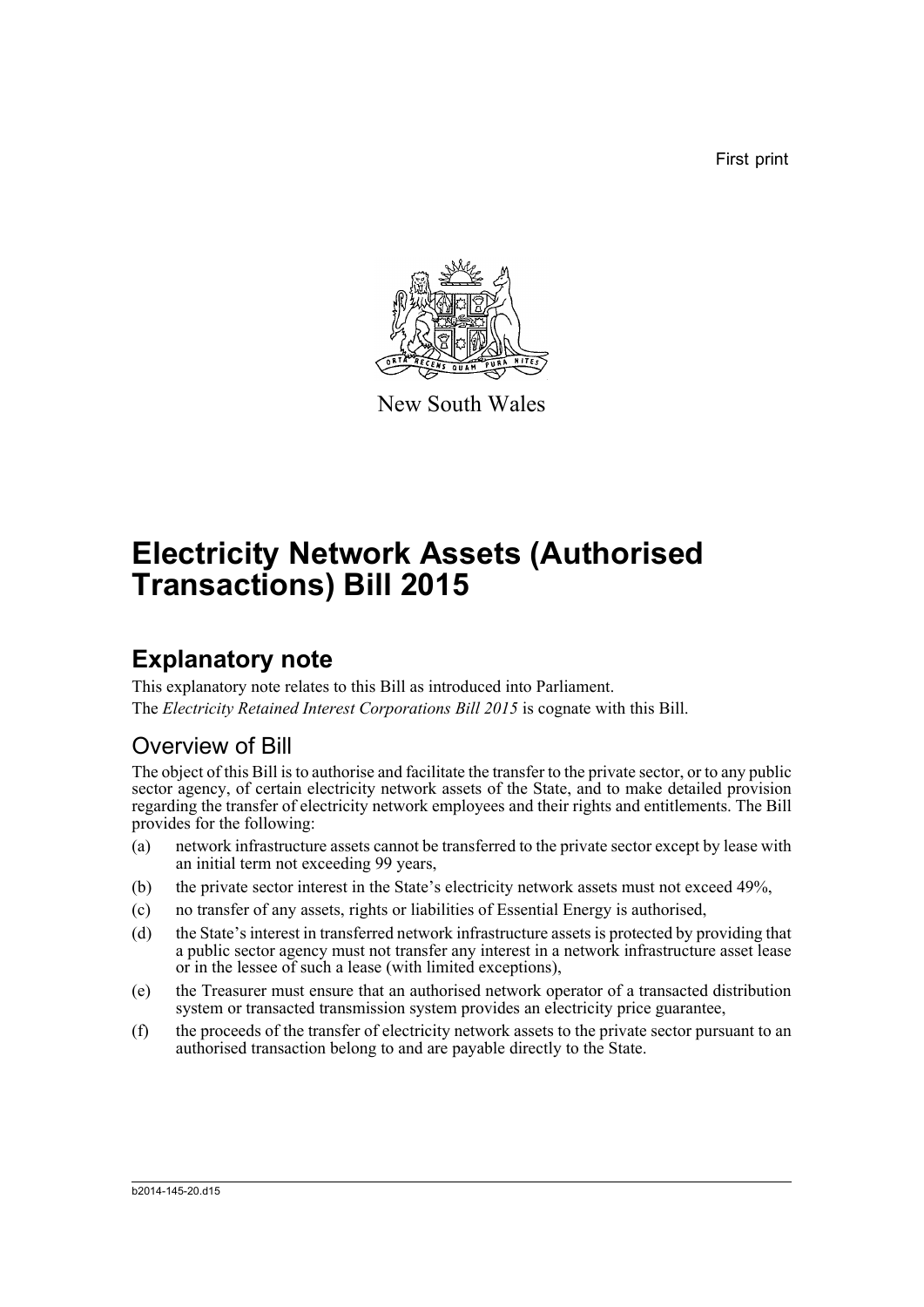## Outline of provisions

## **Part 1 Preliminary**

**Clause 1** sets out the name (also called the short title) of the proposed Act.

**Clause 2** provides for the commencement of the proposed Act on the date of assent to the proposed Act, except proposed Schedule 5 (Ownership restrictions in floated transaction companies), which commences on a day to be appointed by proclamation.

**Clause 3** contains definitions of key terms used in the proposed Act. (Schedule 1 contains other definitions.) The clause defines *authorised transaction* to mean a transfer of electricity network assets authorised by Part 2 of the proposed Act. The term *electricity network SOC* is defined to mean TransGrid, Ausgrid and Endeavour Energy constituted as statutory State owned corporations under the *Energy Services Corporations Act 1995*. (Essential Energy is not an electricity network SOC for the purposes of the proposed Act.)

**Clause 4** defines *network infrastructure assets* as assets that are wholly owned by an electricity network SOC and form part of or are used in connection with the operation of a distribution system, transmission system or street lighting system, including electricity power lines and their supporting or protective structures and conduits, associated equipment, street lighting structures, buildings, plant and machinery and any freehold or leasehold interest in land.

## **Part 2 The authorised transactions**

**Clause 5** authorises the transfer of electricity network assets to the private sector or to any public sector agency. That authorisation is subject to the conditions that network infrastructure assets cannot be transferred to the private sector except by lease with an initial term not exceeding 99 years (without limiting any option to renew for an additional term or terms) and that the private sector interest in the State's electricity network assets must not exceed 49%.

**Clause 6** specifies the way in which the private sector interest in the State's electricity network assets is to be calculated for the purposes of the maximum 49% private sector interest.

**Clause 7** protects the State's interest in transferred network infrastructure assets by providing that a public sector agency must not transfer any network retained interest (any interest of a public sector agency in a network infrastructure asset lease or in the lessee of such a lease other than as lessor) held by the public sector agency.

**Clause 8** requires the Treasurer to ensure that an authorised network operator of a transacted distribution system or transacted transmission system provides an electricity price guarantee to the effect that:

- (a) the authorised network operator's total network charges for the financial year ending 30 June 2019 will be lower than for the financial year ending 30 June 2014, and
- (b) the authorised network operator will promote efficient investment in, and efficient operation and use of, electricity services for the long term interests of consumers of electricity with respect to price, quality, safety, reliability and security of supply of electricity, and
- (c) the authorised network operator will comply with any Efficiency Benefit Sharing Scheme developed by the Australian Energy Regulator for the sharing of efficiency gains and losses between network operators and their customers that is applicable to the network operator.

The proposed section also provides for the Treasurer to request the NSW Electricity Price Commissioner to provide reports for each proposed authorised transaction as to whether the amount of the private sector investment for the purpose of acquiring an interest in electricity network assets (including the costs incurred for that purpose) is likely to increase network charges for the distribution or transmission system concerned and an annual report on compliance by the authorised network operator with its obligations under its electricity price guarantee.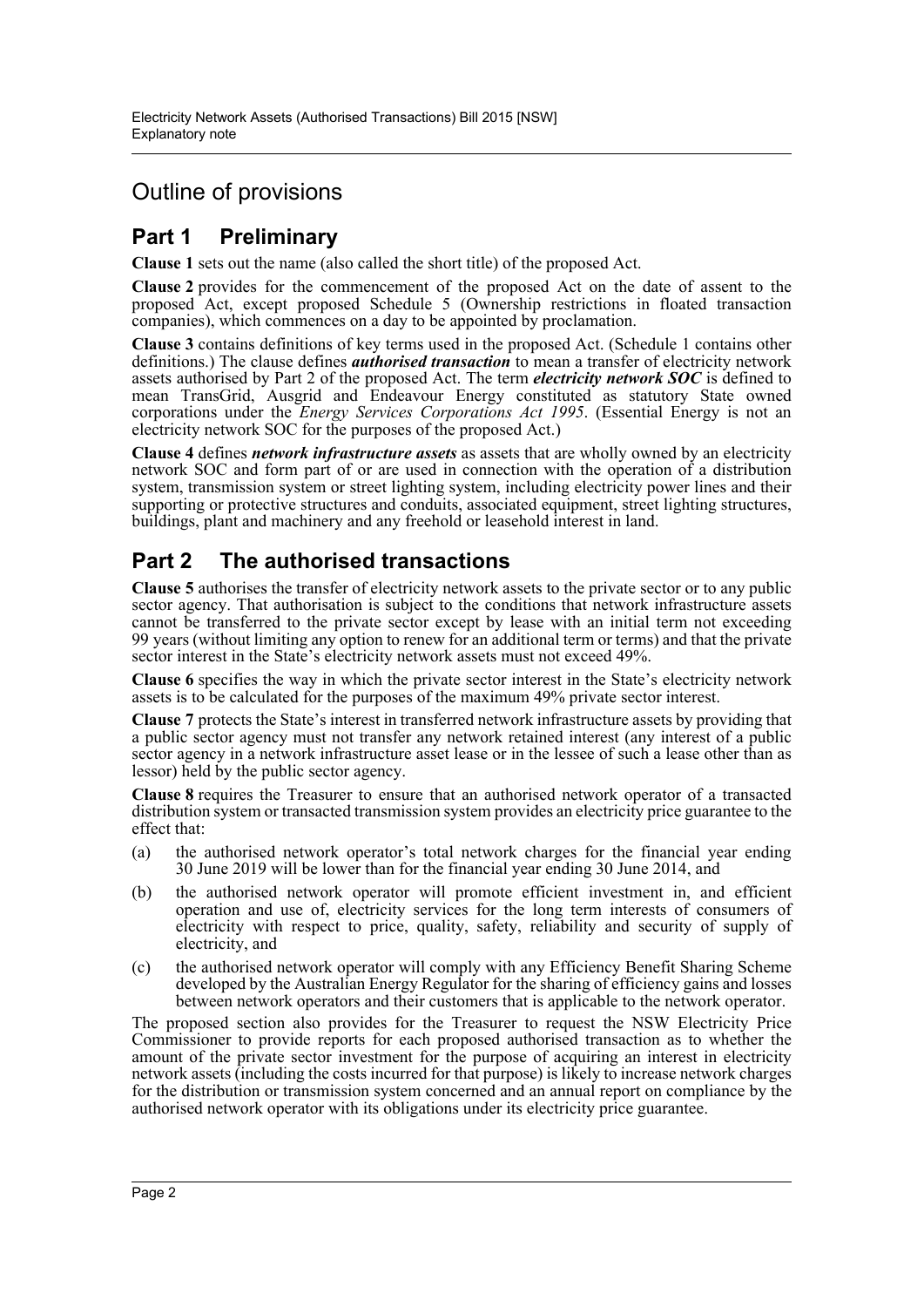**Clause 9** provides that the proceeds of the transfer of electricity network assets to the private sector pursuant to an authorised transaction belong to and are payable directly to the State. The provision also provides for allowable deductions authorised to be made from the transaction proceeds.

**Clause 10** requires a fund called the Electricity Network Residual Liabilities Fund to be established in the Special Deposits Account and provides that there is payable into the Fund such amount as the Treasurer directs to be paid out of the transaction proceeds and interest accruing on that amount.

## **Part 3 Facilitating the authorised transactions**

**Clause 11** provides that the Treasurer has and may exercise all such functions as are necessary or convenient for the purposes of an authorised transaction, and that those functions are not limited by specific functions created by the proposed Act.

**Clause 12** provides that an authorised transaction is to be effected as directed by the Treasurer in any manner that the Treasurer considers appropriate and that electricity network assets can be transferred pursuant to the proposed Act whether or not the land in, on or over which they are situated is owned by the owner of the assets.

**Clause 13** provides for the establishment of a State owned corporation as a transaction SOC for the purposes of an authorised transaction.

**Clause 14** provides for the establishment of companies as transaction companies for the purposes of an authorised transaction (including by means of the corporate conversion of an electricity network SOC). Transaction SOCs and transaction companies are referred to as transaction entities.

**Clause 15** provides that each electricity network SOC and each transaction entity has and may exercise all functions as are necessary or convenient for the purposes of an authorised transaction. The clause also authorises the Treasurer to act for or on behalf of and in the name of an electricity network SOC or a transaction entity in the exercise of any of its functions for the purposes of an authorised transaction.

**Clause 16** provides that electricity network SOCs and transaction entities are subject to the direction and control of the Treasurer in the exercise of any of their functions for the purposes of an authorised transaction while they are public sector agencies.

## **Part 4 Arrangements for transfer of staff**

**Clause 17** defines a *networks employee* as an employee of an electricity network SOC and a person who was an employee of an electricity network SOC immediately before the person's employment was transferred under the proposed Part to the employment of another public sector agency.

**Clause 18** provides for the transfer of an employee of an electricity network SOC to the employment of another public sector agency (with or without the consent of the employee).

**Clause 19** provides for the transfer of an employee of an electricity network SOC to the employment of a private sector entity (with or without the consent of the employee).

**Clause 20** provides for the continuity of the employment entitlements of employees transferred under the proposed Part.

**Clause 21** provides that a transfer under the proposed Part has effect despite any other law, contract or instrument under a law, does not constitute a retrenchment, redundancy or termination of employment and does not give rise to an entitlement to compensation.

**Clause 22** provides that a provision of the proposed Part has no effect to the extent of any inconsistency with Commonwealth workplace relations laws.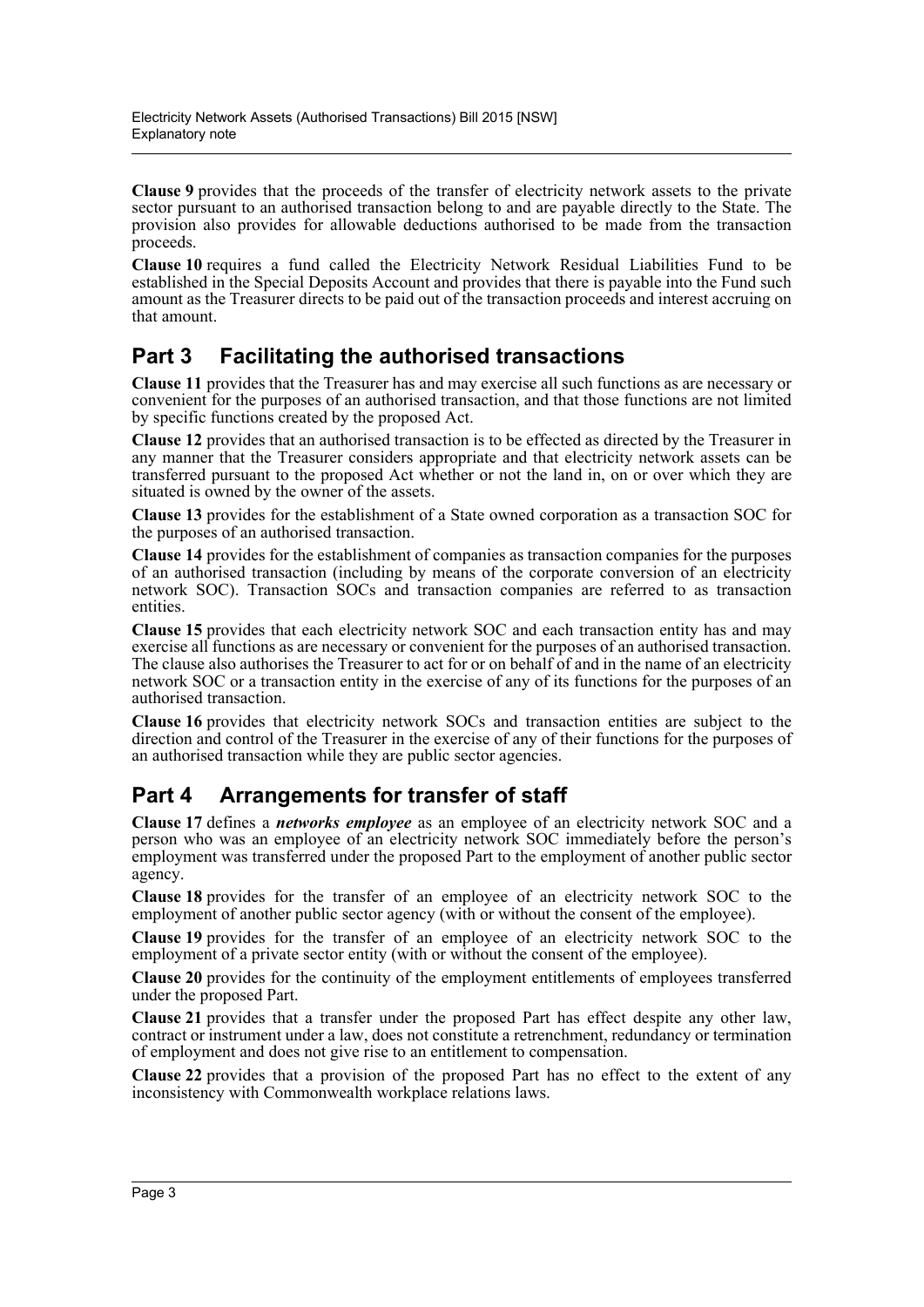## **Part 5 Arrangements for transfer of assets and functions**

**Clause 23** authorises the Treasurer to make vesting orders under proposed Schedule 4 for the purposes of an authorised transaction.

**Clause 24** provides for the severance of fixtures owned by an electricity network SOC from land owned by an electricity network SOC or another public sector agency.

**Clause 25** provides for the Treasurer to give directions for the grant of any relevant authorisation under various laws to a person who becomes or is proposed to become the new operator of electricity network assets pursuant to an authorised transaction.

**Clause 26** authorises an electricity network SOC, a transaction entity or the Electricity Assets Ministerial Holding Corporation to acquire land for the purposes of an authorised transaction by agreement or compulsory acquisition. Land may be acquired only if the SOC, transaction entity or Corporation determines the land to be land on which electricity network assets of an electricity network SOC are situated, land used or occupied by an electricity network SOC or land adjoining such land.

**Clause 27** provides for the adjustment of the objectives and functions of an electricity network SOC to ensure that they remain appropriate following the transfer of electricity network assets pursuant to an authorised transaction.

### **Part 6 Operation of transacted distribution and transmission systems**

**Clause 28** specifies some of the terminology for transacted systems:

- (a) a *transacted distribution system* or *transacted transmission system* is a distribution system or transmission system after electricity network assets comprising a distribution or transmission system are transferred to the private sector for the purposes of an authorised transaction, and
- (b) an *authorised distributor* or *authorised transmission operator* is an entity that controls or operates a transacted distribution system or transacted transmission system, and
- (c) an *authorised network operator* is an authorised distributor or authorised transmission operator, and
- (d) a public sector agency that is the lessor of electricity network assets comprising a transacted distribution system or transacted transmission system is *the lessor* or *the owner* of the system.

**Clause 29** specifies the rights of the lessor of a transacted distribution system or transacted transmission system. In particular, ownership of electricity network assets by the lessor of such a system is to be treated as ownership by the Crown for the purposes of any provision of an Act that confers a right, privilege or immunity on the Crown as an owner of land or other assets. The proposed section also provides that the lessor of a transacted distribution system or transacted transmission system is not a distributor, transmission operator or network operator for the purposes of the *Electricity Supply Act 1995*.

**Clause 30** describes what is meant by a reference in any Act to the functions of a network operator, so as to include, in the case of an authorised distributor, the functions of establishing, maintaining and operating facilities for the distribution of electricity or, in the case of an authorised transmission operator, the functions of establishing, maintaining and operating facilities for the transmission of electricity and the functions of utilising and developing its facilities for the transmission of electricity to carry out telecommunications services.

**Clause 31** deals with the liability of authorised network operators. If an authorised network operator of a transacted distribution system or transacted transmission system contravenes a provision of the *Electricity Supply Act 1995* or the regulations under that Act in the course of or in connection with the operation of the distribution or transmission system, each authorised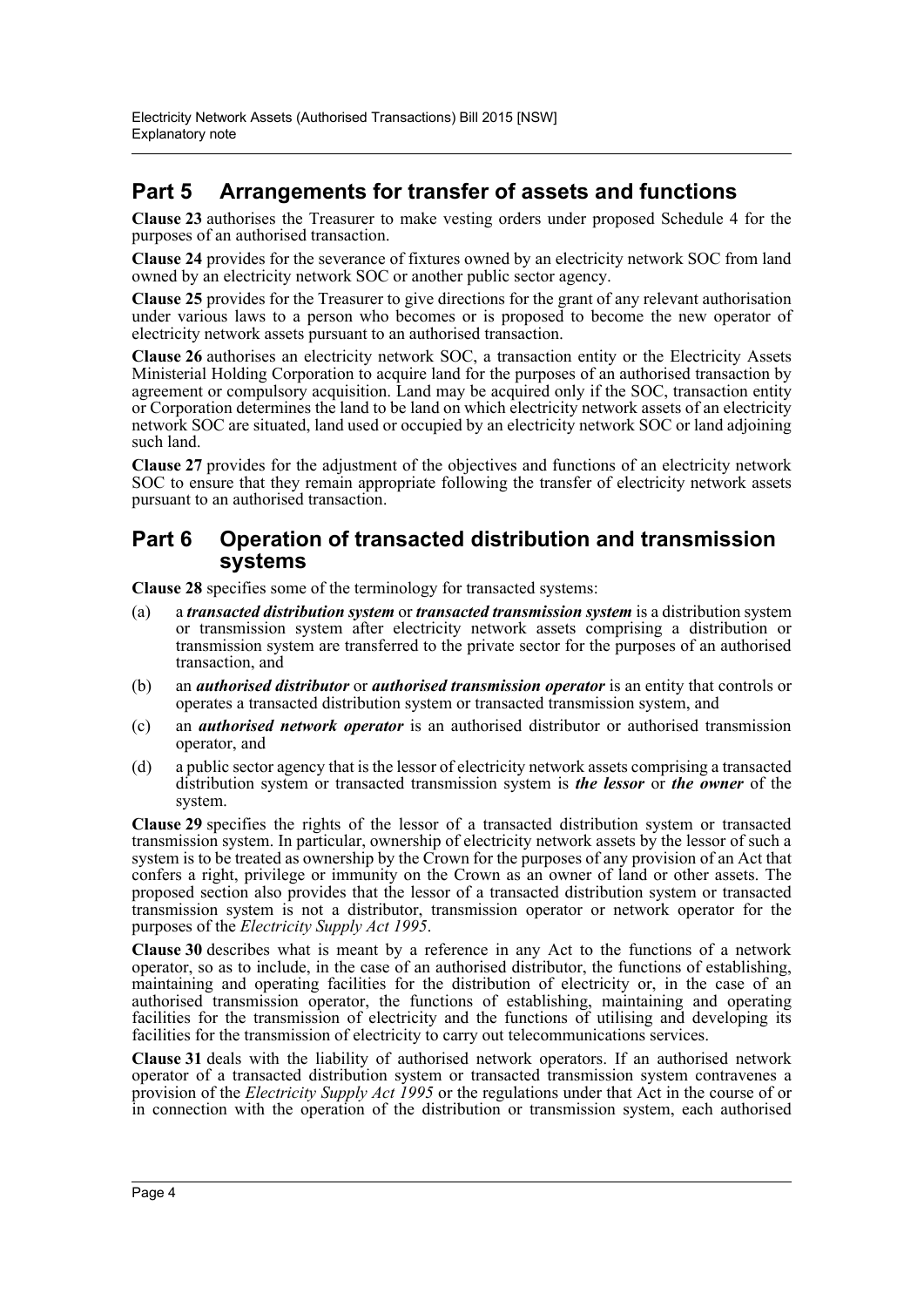network operator of the distribution or transmission system is taken to have contravened the same provision.

**Clause 32** provides that the regulations may provide that a reference in a specified provision of any other Act or statutory instrument to a public authority includes, or does not include, a reference to the owner, controller or operator of a transacted distribution system or transacted transmission system.

**Clause 33** provides that the regulations may modify any provision of the *Electricity Supply Act 1995* that confers a function on a network operator for the purposes of adapting the application of the provision to or in respect of the functions of the owner, controller or operator of a transacted distribution system or transacted transmission system.

**Clause 34** regulates the land acquisition functions of the lessor of a transacted distribution system or transacted transmission system, in particular, those functions cannot be exercised by the lessor in the lessor's own right but can be exercised by another network operator of the distribution or transmission system on behalf of the lessor, and the other network operator has full power and authority to exercise those functions on behalf of the lessor.

**Clause 35** provides for the protection of electricity works by providing that section 53 of the *Electricity Supply Act 1995* applies in respect of electricity works that form part of a transacted distribution system or transacted transmission system. (That section provides that no action by the owner or occupier of land on which electricity works are situated lies against the network operator by reason of the presence in, on or over the land of the electricity works or the operation or use of those electricity works and that the presence of those works, and their operation and use are, as between the owner or occupier of the land and the network operator, taken to be lawful for all purposes.)

**Clause 36** provides that the Treasurer may for the purposes of an authorised transaction request the Minister under the *Electricity Supply Act 1995* to grant a licence under that Act to an entity nominated by the Treasurer as the new operator of a transacted distribution system or transacted transmission system.

**Clause 37** prevents the boundaries of the distribution district for a transacted distribution system being varied under the *Electricity Supply Act 1995*, except with the consent in writing of the authorised distributor.

**Clause 38** provides that the exception from land tax provided for a sublessee in the *Land Tax Management Act 1956* does not apply to a sublessee under an authorised transaction and that the sublessee is liable for land tax accordingly.

**Clause 39** provides that, for the purposes of any environmental planning instrument, the supply of electricity by an authorised network operator is a public utility undertaking carried on by the authorised network operator as an electricity supply authority and that the carrying out of development by or on behalf of an authorised network operator for the purpose of an electricity transmission or distribution network constitutes the carrying out of that development by the authorised network operator as an electricity supply authority and public authority. After a distribution system or transmission system becomes a transacted distribution system or transacted transmission system, a reference in any environmental planning instrument to the former network operator is to be read as a reference to the authorised network operator that operates the transacted distribution system or transacted transmission system.

**Clause 40** provides that nothing done for the purposes of an authorised transaction requires the concurrence of the Minister under the *Coastal Protection Act 1979*. (The relevant provisions of that Act would require the concurrence of the Minister for a public authority to carry out certain development in the coastal zone, or grant any right or consent to use or occupy any part of the coastal zone or carry out development in the coastal zone, if the Minister is of the opinion that to do so may be inconsistent with the principles of ecologically sustainable development or adversely affect the coastal zone.)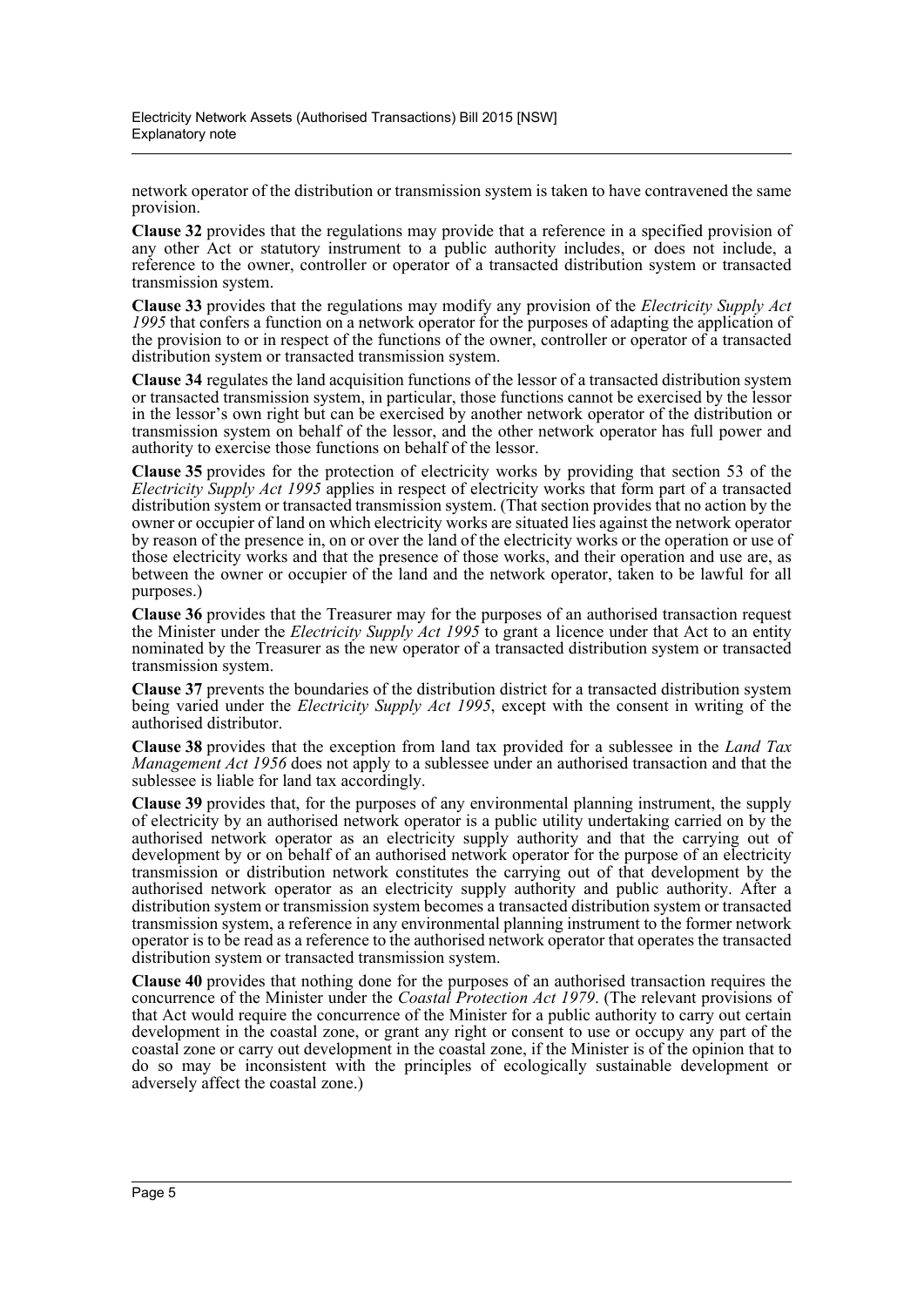## **Part 7 Operation of other laws**

**Clause 41** provides that various State taxes and charges are not payable by public sector agencies in connection with transactions for the purposes of an authorised transaction unless the Treasurer otherwise directs and authorises the Treasurer to exempt other persons from liability for State taxes and charges in connection with an authorised transaction.

**Clause 42** provides for the provisions of the proposed Act to prevail in the event of an inconsistency between the proposed Act and certain other State legislation.

**Clause 43** provides that the *Public Authorities (Financial Arrangements) Act 1987* does not apply to any transaction, agreement or other arrangement entered into for the purposes of an authorised transaction.

**Clause 44** authorises the release of information by the Auditor-General for the purposes of an authorised transaction.

**Clause 45** exempts contracts for the sale of land from section 52A of the *Conveyancing Act 1919* when entered into for the purposes of an authorised transaction. (That section requires certain documents to be attached to a contract for the sale of land and deems the contract to include certain terms, conditions and warranties.)

**Clause 46** prevents the operation of the proposed Act and the various arrangements and actions that it authorises from constituting a breach of various civil obligations.

**Clause 47** protects the State from claims for compensation in connection with the enactment or operation of the proposed Act.

**Clause 48** protects the validity of provisions of leases of electricity network assets entered into for the purposes of an authorised transaction.

## **Part 8 Miscellaneous**

**Clause 49** specifies the functions of the Electricity Assets Ministerial Holding Corporation (which are to hold, on behalf of the Crown, electricity network assets acquired by it or transferred to it, and to carry on any activities or business that relate to any electricity network assets held by it, including demanding, collecting and receiving charges, levies, rates and fees and other functions prescribed by the regulations). The clause also establishes a fund in the Special Deposits Account called the Electricity Assets Ministerial Holding Corporation Fund and provides for payments into and out of the Fund.

**Clause 50** deals with the functions of the New South Wales Treasury Corporation in connection with the provision of financial services for the purpose of an authorised transaction at the direction of the Treasurer.

**Clause 51** provides that the Treasurer may delegate to the Secretary of the Treasury, or to any other Government sector employee prescribed by the regulations, any function of the Treasurer under the proposed Act except the power of delegation.

**Clause 52** provides for the proposed Act to bind the State and all other Australian jurisdictions.

**Clause 53** provides for the operation of the proposed Act outside the State.

**Clause 54** provides for the construction of the proposed Act so as not to exceed the legislative power of the State.

**Clause 55** provides for when orders take effect and for evidence of and presumptions about orders.

**Clause 56** provides for how documents are to be given or served for the purposes of the proposed Act.

**Clause 57** enables the Governor to make regulations for the purposes of the proposed Act.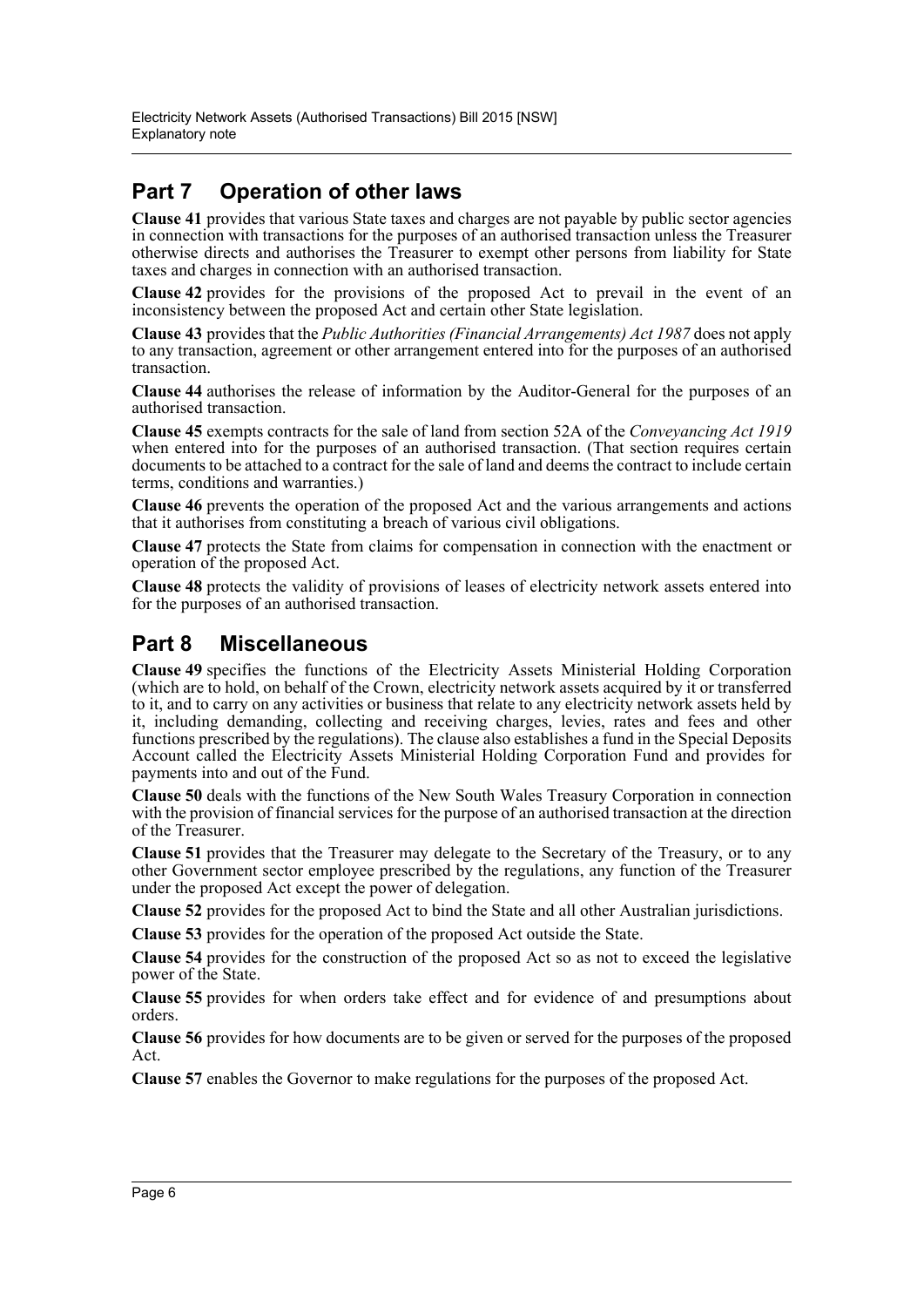## **Schedule 1 Interpretative provisions**

**Schedule 1** contains definitions and other interpretative provisions for the purposes of the proposed Act.

## **Schedule 2 Provisions concerning transaction SOCs**

**Schedule 2** contains special provisions for the board of directors, chief executive officer, dividends scheme and other procedures of a transaction SOC.

### **Schedule 3 Corporate conversion of electricity network SOCs and transaction SOCs**

**Schedule 3** provides the procedure for the corporate conversion of an electricity network SOC or transaction SOC into a transaction company.

### **Schedule 4 Vesting of assets, rights and liabilities**

**Schedule 4** provides for the making of vesting orders by the Treasurer for the purposes of an authorised transaction. Vesting orders operate to vest assets, rights and liabilities comprising electricity network assets in the transferee specified in the order. Vesting order can also vary the terms of an instrument or contract.

### **Schedule 5 Ownership restrictions in floated transaction companies**

**Schedule 5** provides for ownership restrictions in floated transaction companies, where electricity network assets are transferred pursuant to an authorised transaction by means of an initial public offer of shares in a transaction company. The proposed Schedule also provides for the location of Member Registers of floated transaction companies, record-keeping and information giving by such companies and the making of remedial orders if a prohibited ownership situation arises in relation to a floated transaction company.

### **Schedule 6 Savings, transitional and other provisions**

**Schedule 6** contains the following savings and transitional provisions consequent on the enactment of the proposed Act:

- (a) a savings and transitional regulation-making power,
- (b) provisions relating to electricity network SOCs including the dissolution of such SOCs, the cancellation of their distributor's licences and their reporting requirements, and the conversion of an electricity network SOC into a Ministerial Holding Corporation,
- (c) provisions relating to the establishment of Ministerial Holding Corporations, including their functions (which include to hold, on behalf of the Crown, assets, rights and liabilities acquired by them or transferred to them by or under an authorised transaction Act), Special Deposit Account funds for them, the transfer of their assets, rights and liabilities to another public sector agency and the change of their names,
- (d) transitional arrangements requiring the exercise of environmental assessment functions commenced to be exercised by an authorised network operator in relation to transacted distribution and transmission systems in a manner with which the Minister for Planning concurs or in compliance with appropriate regulations for the activity.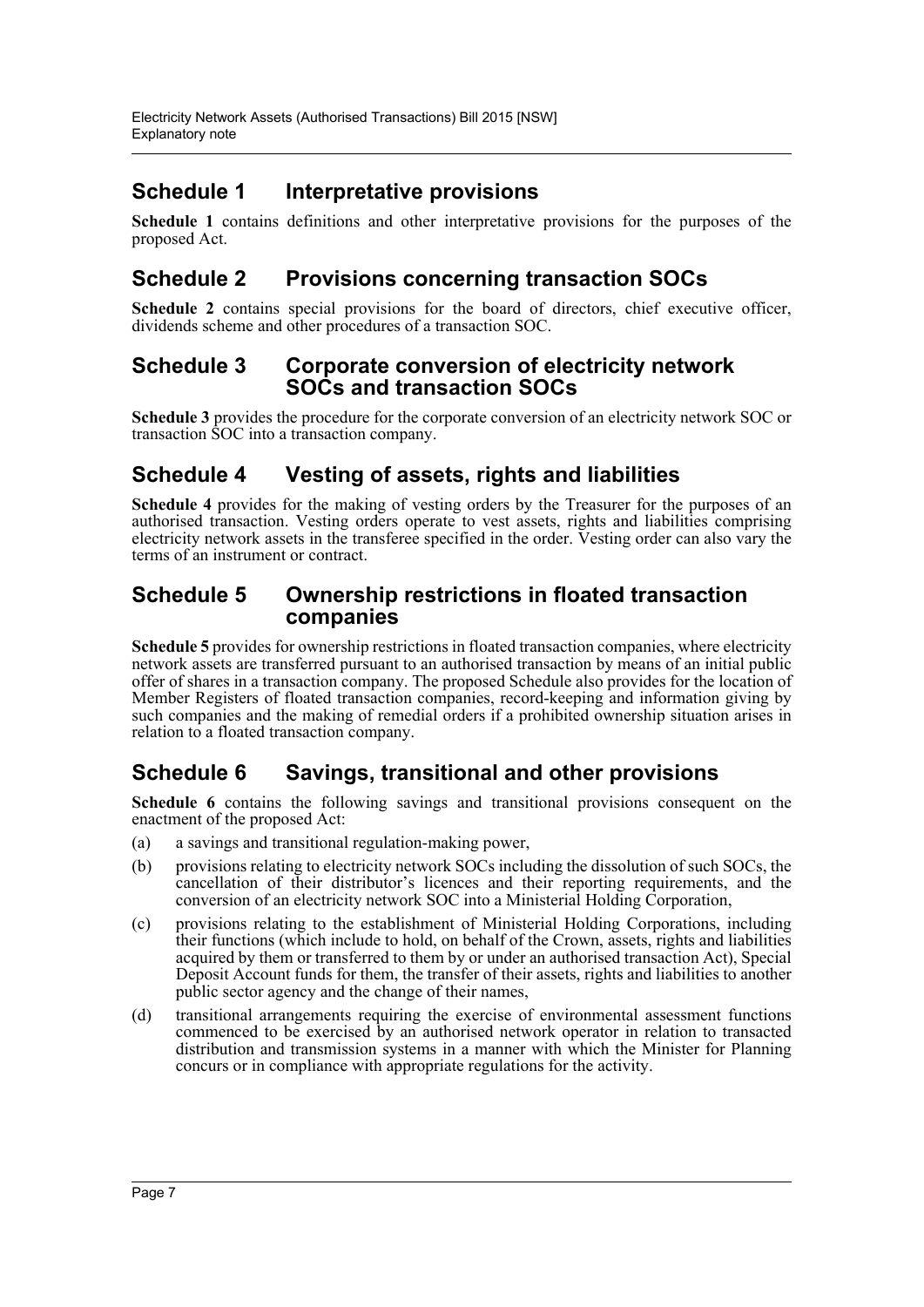## **Schedule 7 Amendment of Acts and regulations**

**Schedule 7** amends the Acts and regulations specified in the Schedule. The majority of amendments are consequential on the proposed Act. The more substantive amendments are described below.

**Schedule 7.7** amends the *Electricity Supply Act 1995*, including as follows:

- (a) by transferring certain regulatory functions concerning electricity safety from the Secretary of the Department of Trade and Investment, Regional Infrastructure and Services to the Independent Pricing and Regulatory Tribunal,
- (b) by providing for the issue of Network Administration Orders for a network operator's distribution or transmission system, which authorise the Tribunal to take control of the operations of the distribution or transmission system concerned for the purpose of ensuring the continued safe, secure and reliable supply of electricity,
- (c) by providing for the appointment of a step-in operator on terms and conditions determined by the Tribunal to operate the distribution or transmission system concerned in accordance with the terms and conditions of the appointment and the directions of the Tribunal,
- (d) by setting out the powers and obligations of such a step-in operator, the recovery of costs incurred by or on behalf of the Tribunal and step-in operator under a Network Administration Order and protecting certain persons from liability under such an Order,
- (e) by providing for the Tribunal to accept enforceable undertakings by the holder of a licence in connection with the contravention by the holder of the Act's requirements or the conditions of a licence,
- (f) by requiring a person who operates a transmission system that is a transacted transmission system to do so in accordance with the authority of a transmission operator's licence,
- (g) by providing for the Minister to enforce the Act, the regulations and licences (if satisfied that the holder of a licence has contravened a requirement of the Act or regulations or the conditions of the licence) by directing a licensee to take specified action to remedy or mitigate the consequences of a contravention or prevent the continuance or recurrence of the contravention, by imposing a monetary penalty or by cancelling the licence,
- (h) by providing for the enforcement of licences by the Tribunal (if satisfied that the holder of a licence has contravened a requirement of the conditions of the licence) by directing licensees to take specified action to remedy or mitigate the consequences of a contravention or prevent the continuance or recurrence of the contravention, by imposing a monetary penalty or by cancelling the licence,
- (i) by providing for the review of licences by the Tribunal.

**Schedule 7.9** amends the *Electricity Supply (Safety and Network Management) Regulation 2014* to provide for the nomination of a person as an auditor of a network operator's safety management system.

**Schedule 7.12** amends the *Environmental Planning and Assessment Act 1979* to provide for the regulations to make provision for or with respect to the exercise by a prescribed determining authority of its environmental impact assessment functions, including by making provision for the approval by the Minister of a code that makes provision for or with respect to the matters for which the regulations make provision.

**Schedule 7.13** amends the *Environmental Planning and Assessment Regulation 2000* to further provide for environmental assessment under Part 5 of the *Environmental Planning and Assessment Act 1979*, by making special provisions relating to electricity distributors and transmission operators.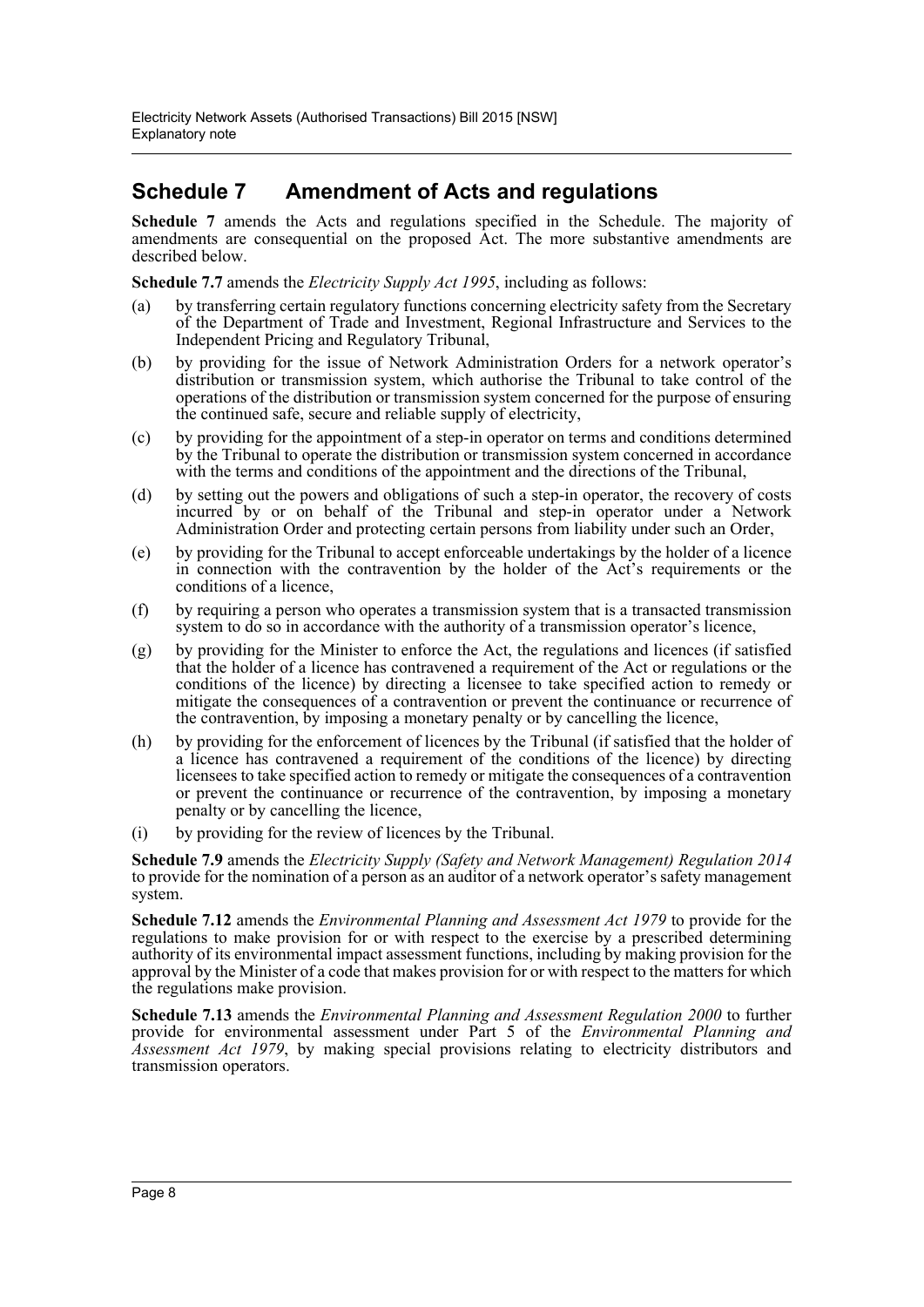First print



New South Wales

# **Electricity Network Assets (Authorised Transactions) Bill 2015**

## **Contents**

|        |                    |                                                                             | Page           |  |  |  |  |
|--------|--------------------|-----------------------------------------------------------------------------|----------------|--|--|--|--|
| Part 1 | <b>Preliminary</b> |                                                                             |                |  |  |  |  |
|        | 1                  | Name of Act                                                                 | $\overline{2}$ |  |  |  |  |
|        | 2                  | Commencement                                                                | $\overline{2}$ |  |  |  |  |
|        | 3                  | Interpretation-key definitions                                              | $\overline{2}$ |  |  |  |  |
|        | 4                  | Network infrastructure assets                                               | $\overline{2}$ |  |  |  |  |
| Part 2 |                    | The authorised transactions                                                 |                |  |  |  |  |
|        | 5                  | Authorisation for transfer of electricity network assets                    | 4              |  |  |  |  |
|        | 6                  | Calculation of private sector interest                                      | 4              |  |  |  |  |
|        | 7                  | Protection of State's interest in transferred network infrastructure assets | 5              |  |  |  |  |
|        | 8                  | Electricity price guarantee                                                 | 5              |  |  |  |  |
|        | 9                  | Payment and application of proceeds of transactions                         | 6              |  |  |  |  |
|        | 10                 | <b>Residual Liabilities Fund</b>                                            | $\overline{7}$ |  |  |  |  |
| Part 3 |                    | <b>Facilitating the authorised transactions</b>                             |                |  |  |  |  |
|        | 11                 | Treasurer's functions                                                       | 8              |  |  |  |  |
|        | 12                 | Manner of effecting authorised transaction                                  | 8              |  |  |  |  |
|        | 13 <sup>13</sup>   | <b>Transaction SOCs</b>                                                     | 8              |  |  |  |  |
|        | 14                 | <b>Transaction companies</b>                                                | 9              |  |  |  |  |
|        | 15                 | Functions of electricity network SOCs and transaction entities              | 9              |  |  |  |  |
|        |                    |                                                                             |                |  |  |  |  |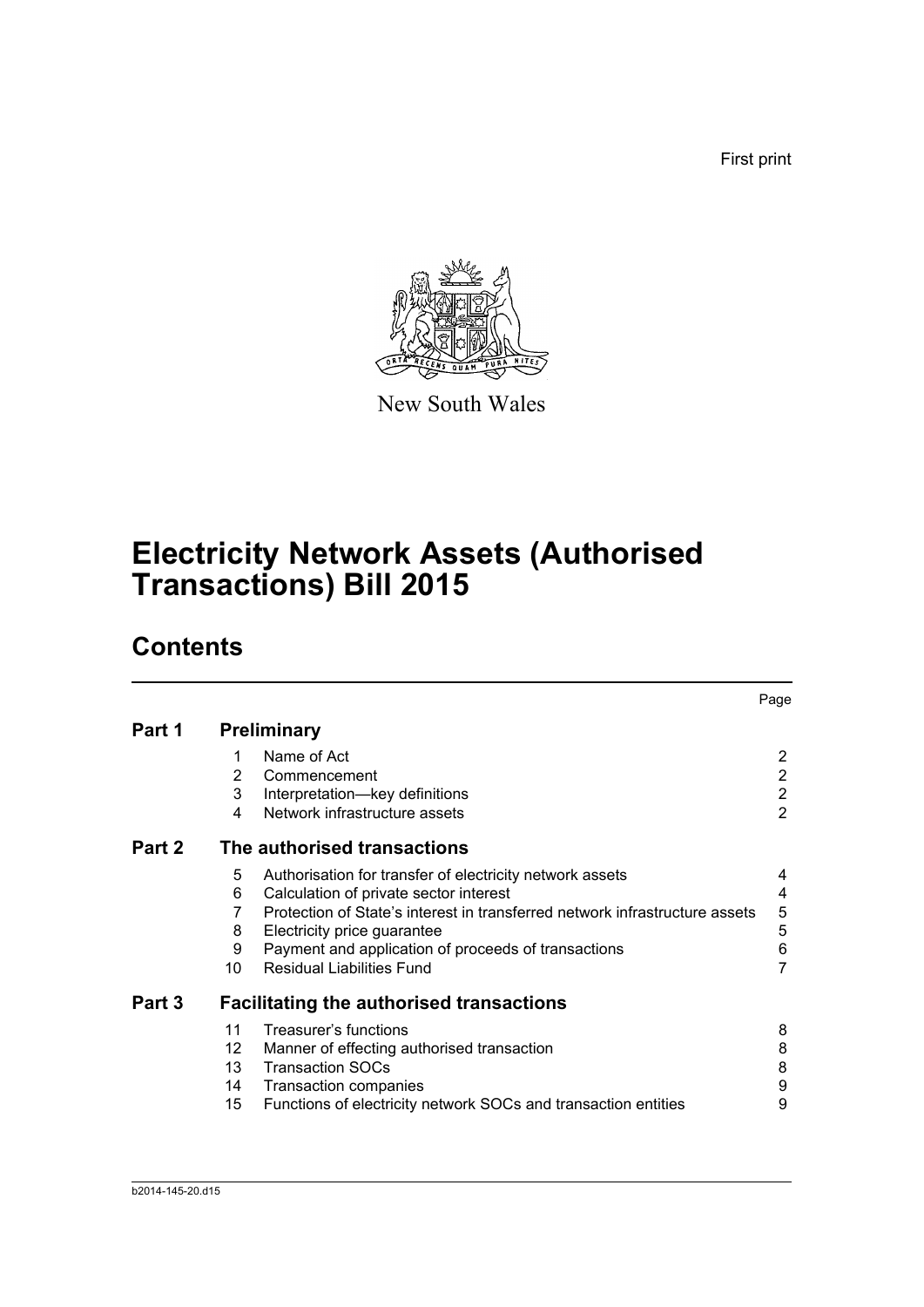|        |          |                                                                                                 | Page     |
|--------|----------|-------------------------------------------------------------------------------------------------|----------|
|        | 16       | Direction and control of electricity network SOCs and transaction<br>entities                   | 10       |
|        |          |                                                                                                 |          |
| Part 4 |          | Arrangements for transfer of staff                                                              |          |
|        | 17       | Interpretation                                                                                  | 11       |
|        | 18       | Transfers within public sector                                                                  | 11       |
|        | 19<br>20 | Transfers to private sector employment                                                          | 11<br>11 |
|        | 21       | Continuity of entitlements of transferred employees<br>Operation of other laws and entitlements | 12       |
|        | 22       | Operation of Commonwealth law                                                                   | 12       |
| Part 5 |          | Arrangements for transfer of assets and functions                                               |          |
|        | 23       | Vesting orders                                                                                  | 13       |
|        | 24       | Severance of fixtures                                                                           | 13       |
|        | 25       | Grant of relevant authorisations                                                                | 13       |
|        | 26       | Acquisition of land                                                                             | 14       |
|        | 27       | Adjustment of electricity network SOC objectives and functions                                  | 15       |
| Part 6 |          | Operation of transacted distribution and transmission<br>systems                                |          |
|        | 28       | Terminology for transacted systems                                                              | 16       |
|        | 29       | <b>Rights of lessor</b>                                                                         | 16       |
|        | 30       | Functions of authorised network operators                                                       | 17       |
|        | 31       | Liability of authorised network operators                                                       | 17       |
|        | 32       | Authorised network operators as public bodies                                                   | 17       |
|        | 33       | Modification of ES Act provisions conferring functions on network<br>operators                  | 18       |
|        | 34       | Land acquisition functions                                                                      | 18       |
|        | 35       | Protection of electricity works                                                                 | 19       |
|        | 36       | Licensing                                                                                       | 19       |
|        | 37       | Boundaries of distribution districts                                                            | 19       |
|        | 38       | Land tax                                                                                        | 19       |
|        | 39       | <b>Planning laws</b>                                                                            | 19       |
|        | 40       | Coastal protection                                                                              | 20       |
| Part 7 |          | <b>Operation of other laws</b>                                                                  |          |
|        | 41       | State taxes                                                                                     | 21       |
|        | 42       | General relationship of Act with other State legislation                                        | 21       |
|        | 43<br>44 | Public Authorities (Financial Arrangements) Act<br>Release of information by Auditor-General    | 22<br>22 |
|        | 45       | Conveyancing Act                                                                                | 22       |
|        | 46       | Protection against breach of contractual and other obligations                                  | 22       |
|        | 47       | Compensation not payable                                                                        | 23       |
|        | 48       | Leases of electricity network assets                                                            | 23       |
| Part 8 |          | <b>Miscellaneous</b>                                                                            |          |
|        | 49       | <b>Functions of Electricity Assets Ministerial Holding Corporation</b>                          | 25       |
|        | 50       | Functions of New South Wales Treasury Corporation                                               | 25       |
|        | 51       | Delegation                                                                                      | 26       |
|        |          |                                                                                                 |          |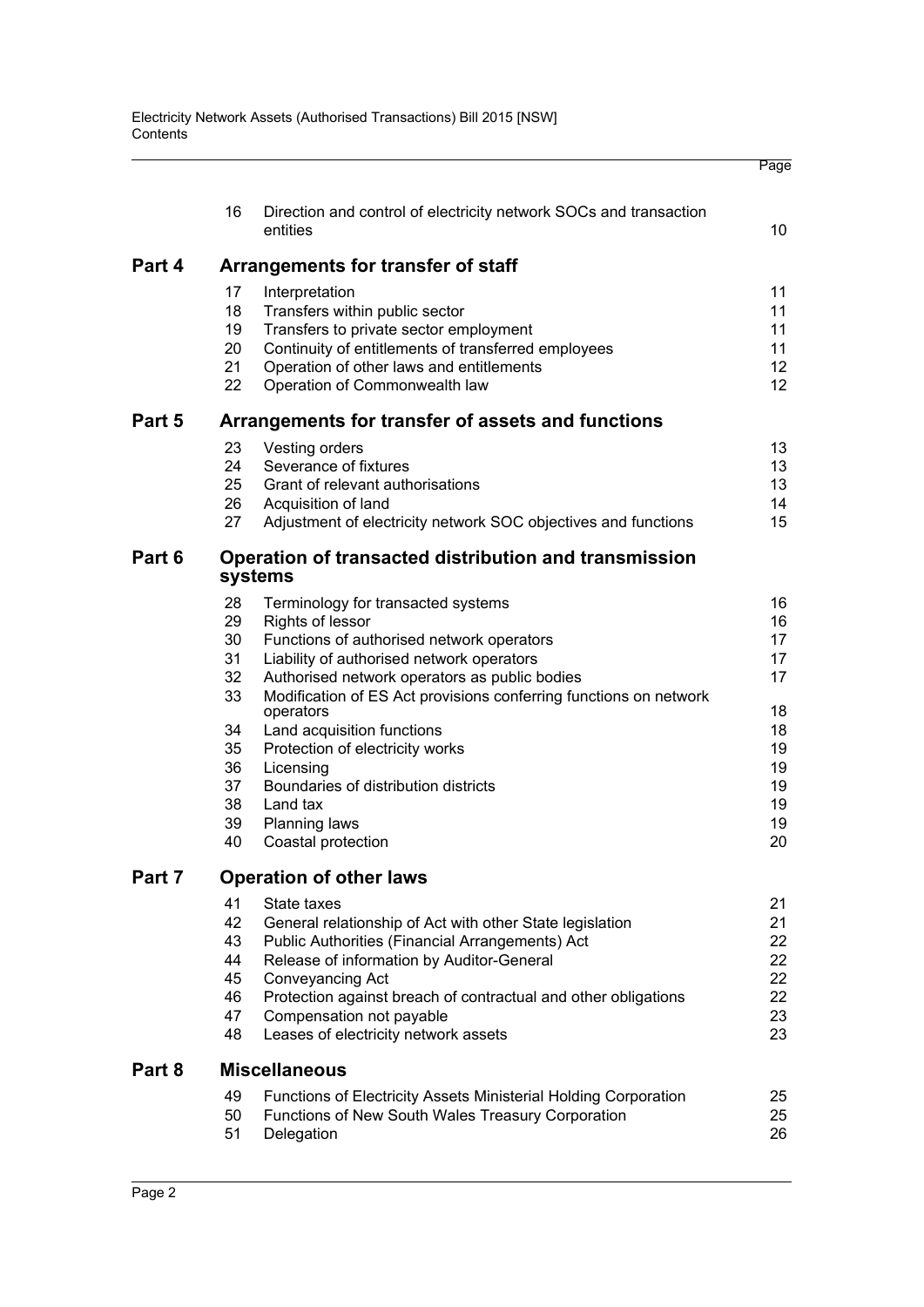Electricity Network Assets (Authorised Transactions) Bill 2015 [NSW] **Contents** 

|                   |                                                                              | Page |
|-------------------|------------------------------------------------------------------------------|------|
| 52                | Act to bind State and other jurisdictions                                    | 26   |
| 53                | Extraterritorial operation of Act                                            | 26   |
| 54                | Construction of Act and instruments so as not to exceed legislative<br>power | 26   |
| 55                | Orders                                                                       | 27   |
| 56                | Service or giving of documents                                               | 27   |
| 57                | Regulations                                                                  | 28   |
| <b>Schedule 1</b> | <b>Interpretative provisions</b>                                             | 29   |
| <b>Schedule 2</b> | <b>Provisions concerning transaction SOCs</b>                                | 33   |
| <b>Schedule 3</b> | Corporate conversion of electricity network SOCs                             |      |
|                   | and transaction SOCs                                                         | 35   |
| <b>Schedule 4</b> | Vesting of assets, rights and liabilities                                    | 37   |
| <b>Schedule 5</b> | <b>Ownership restrictions in floated transaction</b>                         |      |
|                   | companies                                                                    | 40   |
| <b>Schedule 6</b> | Savings, transitional and other provisions                                   | 50   |
| <b>Schedule 7</b> | <b>Amendment of Acts and regulations</b>                                     | 55   |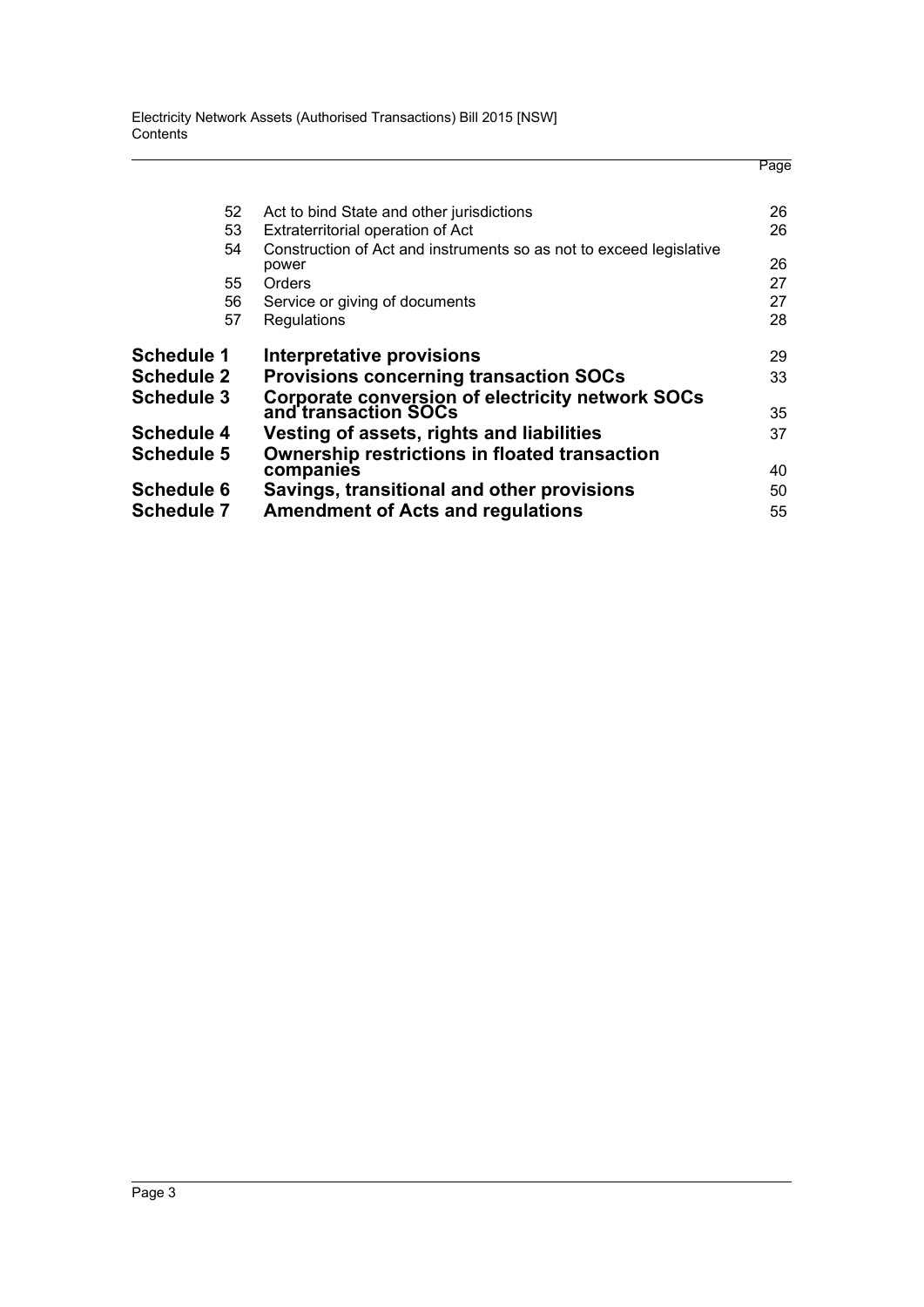

New South Wales

## **Electricity Network Assets (Authorised Transactions) Bill 2015**

No , 2015

### **A Bill for**

An Act to provide for the transfer of certain electricity network assets of the State.

See also the *Electricity Retained Interest Corporations Bill 2015*.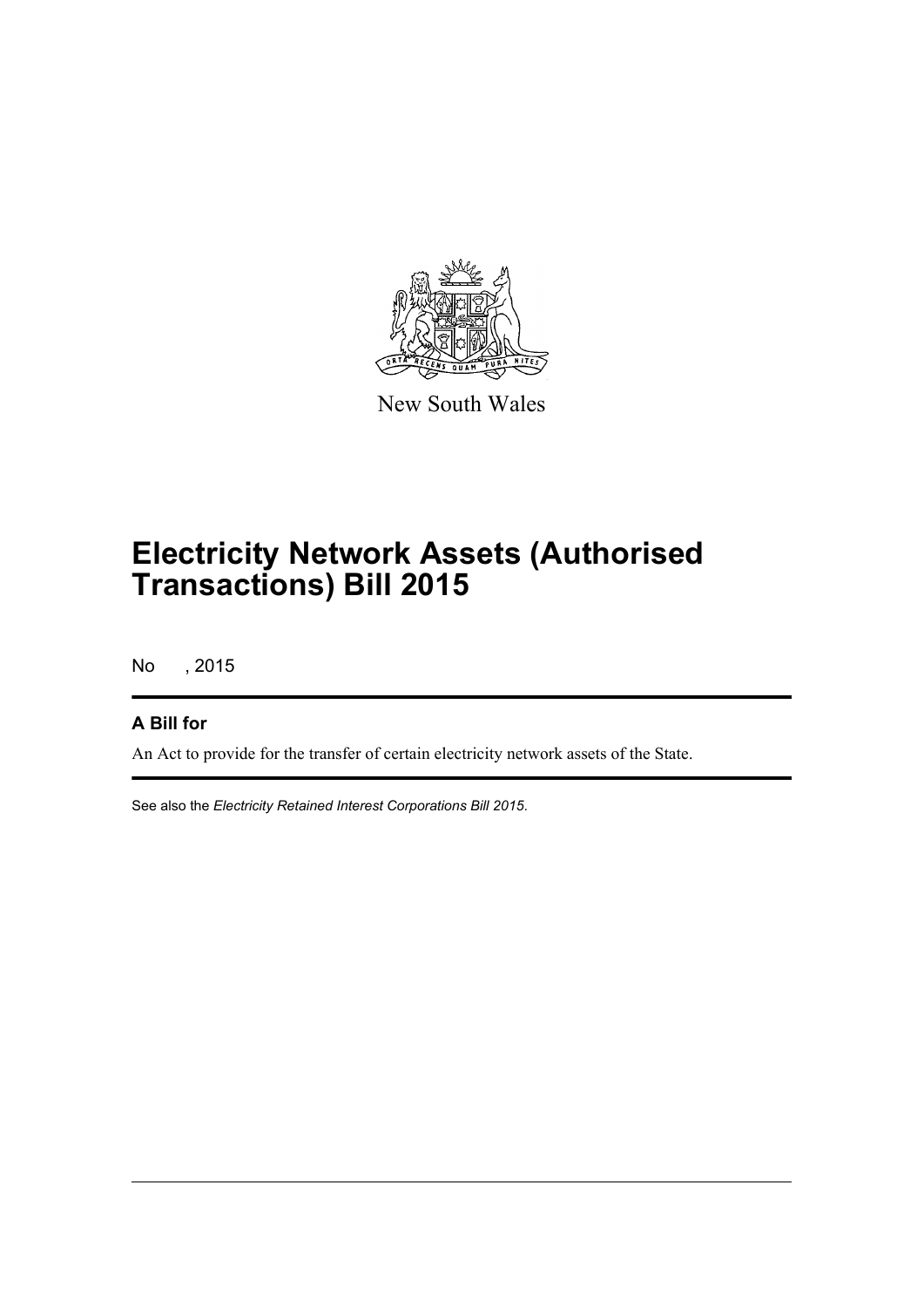<span id="page-12-4"></span><span id="page-12-3"></span><span id="page-12-2"></span><span id="page-12-1"></span><span id="page-12-0"></span>

|              |     |                                                                                              | The Legislature of New South Wales enacts:                                                                                                                                                                                                                                                                        | 1                    |
|--------------|-----|----------------------------------------------------------------------------------------------|-------------------------------------------------------------------------------------------------------------------------------------------------------------------------------------------------------------------------------------------------------------------------------------------------------------------|----------------------|
| Part 1       |     |                                                                                              | <b>Preliminary</b>                                                                                                                                                                                                                                                                                                | $\overline{c}$       |
| 1            |     | <b>Name of Act</b>                                                                           |                                                                                                                                                                                                                                                                                                                   | 3                    |
|              |     |                                                                                              | This Act is the <i>Electricity Network Assets (Authorised Transactions) Act 2015</i> .                                                                                                                                                                                                                            | 4                    |
| $\mathbf{2}$ |     | <b>Commencement</b>                                                                          |                                                                                                                                                                                                                                                                                                                   | 5                    |
|              | (1) |                                                                                              | This Act commences on the date of assent to this Act, except as provided by<br>subsection (2).                                                                                                                                                                                                                    | 6<br>7               |
|              | (2) |                                                                                              | Schedule 5 (Ownership restrictions in floated transaction companies) commences on<br>a day to be appointed by proclamation.                                                                                                                                                                                       | 8<br>9               |
| 3            |     | Interpretation-key definitions<br>Note. Schedule 1 contains other interpretative provisions. |                                                                                                                                                                                                                                                                                                                   |                      |
|              |     |                                                                                              | In this Act:                                                                                                                                                                                                                                                                                                      | 12                   |
|              |     |                                                                                              | <i>associated electricity network land</i> means land (including an interest in land) that is<br>vested in any of the following agencies and designated by the Treasurer by order in<br>writing as associated electricity network land for the purposes of this Act:                                              | 13<br>14<br>15       |
|              |     | (a)                                                                                          | Roads and Maritime Services,                                                                                                                                                                                                                                                                                      | 16                   |
|              |     | (b)                                                                                          | Government Property NSW,                                                                                                                                                                                                                                                                                          | 17                   |
|              |     | (c)                                                                                          | Transport for NSW,                                                                                                                                                                                                                                                                                                | 18                   |
|              |     | (d)                                                                                          | RailCorp,                                                                                                                                                                                                                                                                                                         | 19                   |
|              |     | (e)                                                                                          | a council under the <i>Local Government Act 1993</i> ,                                                                                                                                                                                                                                                            | 20                   |
|              |     | (f)                                                                                          | any other public sector agency prescribed by the regulations for the purposes<br>of this definition.                                                                                                                                                                                                              | 21<br>22             |
|              |     | Part 2.                                                                                      | <i>authorised transaction</i> means a transfer of electricity network assets authorised by                                                                                                                                                                                                                        | 23<br>24             |
|              |     |                                                                                              | <i>electricity network assets means:</i>                                                                                                                                                                                                                                                                          | 25                   |
|              |     | (a)                                                                                          | the assets, rights and liabilities of an electricity network SOC, and                                                                                                                                                                                                                                             | 26                   |
|              |     | (b)                                                                                          | associated electricity network land.                                                                                                                                                                                                                                                                              | 27                   |
|              |     |                                                                                              | <i>electricity network SOC</i> means TransGrid, Ausgrid and Endeavour Energy<br>constituted as statutory State owned corporations under the <i>Energy Services</i><br>Corporations Act 1995.                                                                                                                      | 28<br>29<br>30       |
|              |     |                                                                                              | Note. Essential Energy is not an electricity network SOC for the purposes of this Act.                                                                                                                                                                                                                            | 31                   |
|              |     |                                                                                              | <i>network infrastructure assets</i> —see section 4.                                                                                                                                                                                                                                                              | 32                   |
| 4            |     |                                                                                              | <b>Network infrastructure assets</b>                                                                                                                                                                                                                                                                              | 33                   |
|              | (1) |                                                                                              | In this Act, <i>network infrastructure assets</i> means the following assets that are wholly<br>owned by an electricity network SOC and form part of or are used in connection with<br>the operation of the distribution system, transmission system or street lighting system<br>of the electricity network SOC: | 34<br>35<br>36<br>37 |
|              |     | (a)                                                                                          | electricity power lines and their supporting or protective structures and<br>conduits,                                                                                                                                                                                                                            | 38<br>39             |
|              |     | (b)                                                                                          | associated equipment,                                                                                                                                                                                                                                                                                             | 40                   |
|              |     | (c)                                                                                          | street lighting structures,                                                                                                                                                                                                                                                                                       | 41                   |
|              |     | (d)                                                                                          | buildings,                                                                                                                                                                                                                                                                                                        | 42                   |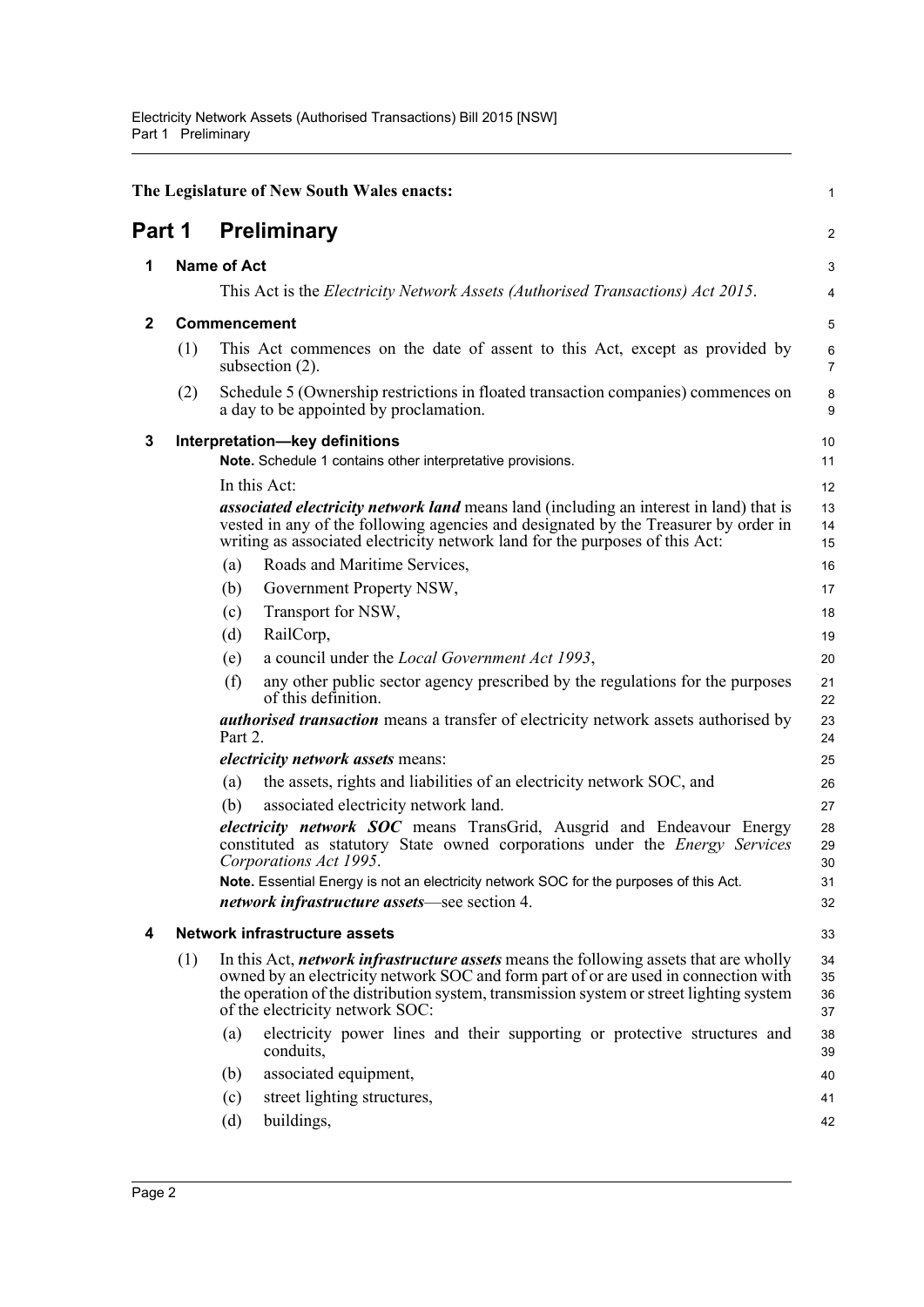|     | (e)                                              | plant and machinery (excluding motor vehicles),                                                                                                                                                                                                                                                                                                                                                      | 1                            |  |  |
|-----|--------------------------------------------------|------------------------------------------------------------------------------------------------------------------------------------------------------------------------------------------------------------------------------------------------------------------------------------------------------------------------------------------------------------------------------------------------------|------------------------------|--|--|
|     | (f)                                              | any freehold or leasehold interest in land.                                                                                                                                                                                                                                                                                                                                                          | $\overline{\mathbf{c}}$      |  |  |
| (2) |                                                  | Freehold or leasehold interests in land that are wholly owned by an electricity<br>network SOC and held for the purpose of their forming part of or being used in<br>connection with the operation of the distribution system, transmission system or<br>street lighting system of the electricity network SOC in the future are also network<br>infrastructure assets for the purposes of this Act. | 3<br>4<br>$\frac{5}{6}$<br>7 |  |  |
| (3) |                                                  | Assets that are not required for the purposes of the operation, in the ordinary course,<br>of the distribution, transmission or street lighting system concerned are not network<br>infrastructure assets for the purposes of this Act.                                                                                                                                                              | 8<br>9<br>10                 |  |  |
| (4) | In this section:                                 |                                                                                                                                                                                                                                                                                                                                                                                                      |                              |  |  |
|     | <i>associated equipment</i> means the following: |                                                                                                                                                                                                                                                                                                                                                                                                      |                              |  |  |
|     | (a)                                              | electricity substations,                                                                                                                                                                                                                                                                                                                                                                             | 13                           |  |  |
|     | (b)                                              | electricity switchyards,                                                                                                                                                                                                                                                                                                                                                                             | 14                           |  |  |
|     | (c)                                              | transformers,                                                                                                                                                                                                                                                                                                                                                                                        | 15                           |  |  |
|     | (d)                                              | capacitors,                                                                                                                                                                                                                                                                                                                                                                                          | 16                           |  |  |
|     | (e)                                              | reactive plant,                                                                                                                                                                                                                                                                                                                                                                                      | 17                           |  |  |
|     | (f)                                              | protection equipment, including circuit breakers,                                                                                                                                                                                                                                                                                                                                                    | 18                           |  |  |
|     | (g)                                              | monitoring equipment,                                                                                                                                                                                                                                                                                                                                                                                | 19                           |  |  |
|     | (h)                                              | network communications equipment,                                                                                                                                                                                                                                                                                                                                                                    | 20                           |  |  |
|     | (i)                                              | customer connection assets (excluding meters).                                                                                                                                                                                                                                                                                                                                                       | 21                           |  |  |
|     |                                                  |                                                                                                                                                                                                                                                                                                                                                                                                      |                              |  |  |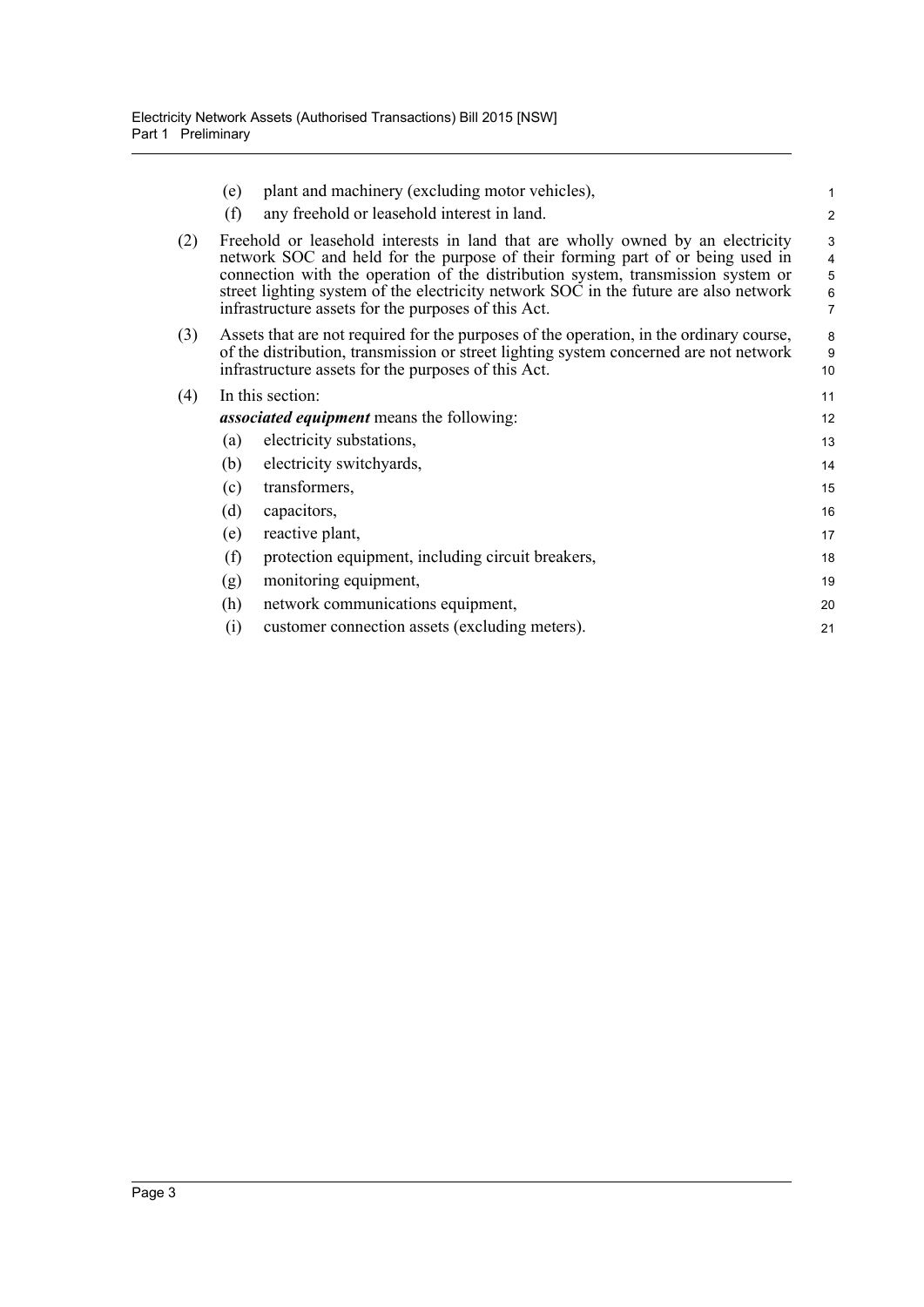## <span id="page-14-1"></span><span id="page-14-0"></span>**Part 2 The authorised transactions**

#### **5 Authorisation for transfer of electricity network assets**

- (1) This Act authorises the transfer of electricity network assets to the private sector or to any public sector agency, subject to the following conditions:
	- (a) network infrastructure assets can only be transferred to the private sector by lease,

1

14 15 16

21 22 23

27

- (b) the initial term of a lease of network infrastructure assets to the private sector must not exceed 99 years (without limiting any option to renew for any additional term or terms),
- (c) the private sector interest in the State's electricity network assets (calculated as provided by this Part) must not exceed 49%.
- (2) For the removal of doubt, this Act does not authorise the transfer of any assets, rights or liabilities of Essential Energy.

#### <span id="page-14-2"></span>**6 Calculation of private sector interest**

- (1) The private sector interest in the State's electricity network assets is to be calculated for the purposes of this Part as follows:
	- (a) for each transacted electricity network SOC the asset value of the SOC is to be multiplied by the level of the interest of the private sector in the transacted business of the SOC on completion of the relevant authorised transaction, to arrive at an amount that is the private sector interest in the assets of the SOC, 17 18 19 20
	- (b) the amounts calculated under paragraph (a) for all transacted electricity network SOCs are to be summed to arrive at an amount that is the total private sector interest in the assets of transacted electricity network SOCs,
	- (c) the amount arrived at under paragraph (b), expressed as a percentage of the total of the asset values of the 3 electricity network SOCs and of Essential Energy, is the private sector interest in the State's electricity network assets.  $24$ 25 26
- (2) The level of the interest of the private sector in the transacted business of a SOC is:
	- (a) the share to which a person other than a public sector agency is entitled, as at the completion of the relevant authorised transaction, of the distributed profits from the operation of the transacted business of the SOC (unless the share referred to in paragraph (b) is greater), or 28 29 30 31
	- (b) the share of the assets of the transacted business of the SOC to which a person other than a public sector agency is entitled, as at the completion of the relevant authorised transaction, on a winding up of an entity that controls or operates the business.
- (3) In this section: *asset value* of a SOC means the amount of the forecast closing regulatory asset base of the SOC for the 2014–15 regulatory year as set out in the final determination of the Australian Energy Regulator (published on 30 April 2015), being: (a) for Ausgrid—\$14,752.3 million, or (b) for Endeavour Energy—\$5,944.3 million, or (c) for Essential Energy—\$7,187.4 million, or (d) for TransGrid—\$6,241.5 million. 36 37 38 39 40 41 42 43

*relevant authorised transaction* for a SOC means the authorised transaction that results in the SOC becoming a transacted electricity network SOC. 44 45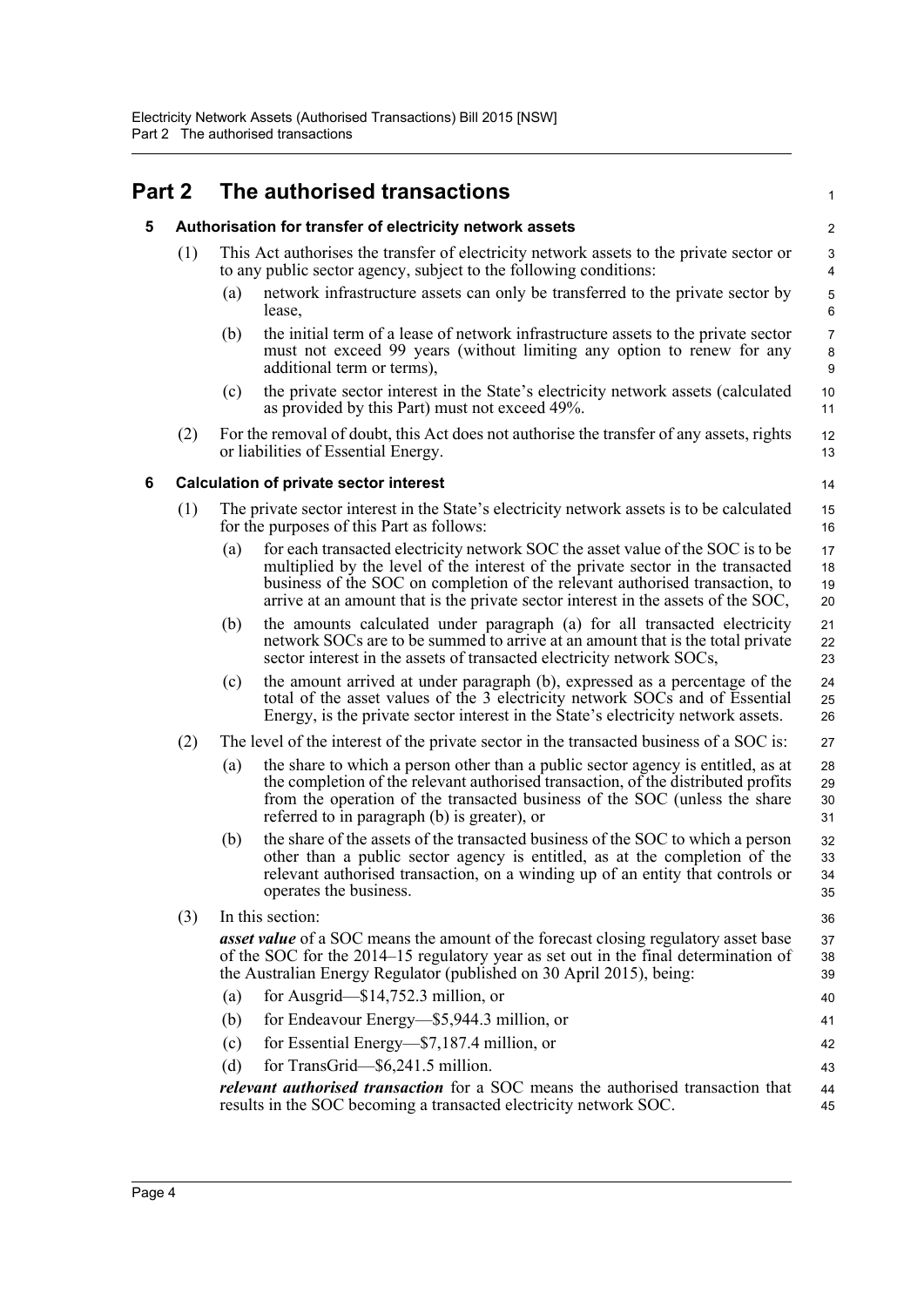<span id="page-15-1"></span><span id="page-15-0"></span>

|   |     |     | <i>transacted business</i> of a SOC means the business of a SOC that becomes a business<br>controlled and operated by the private sector as a result of an authorised transaction.                                                                                                                                                                                                         | $\mathbf{1}$<br>$\overline{2}$ |
|---|-----|-----|--------------------------------------------------------------------------------------------------------------------------------------------------------------------------------------------------------------------------------------------------------------------------------------------------------------------------------------------------------------------------------------------|--------------------------------|
|   |     |     | <i>transacted electricity network SOC</i> means an electricity network SOC the business<br>of which becomes a business controlled and operated by the private sector as a result<br>of an authorised transaction.                                                                                                                                                                          | 3<br>4<br>$\overline{5}$       |
| 7 |     |     | Protection of State's interest in transferred network infrastructure assets                                                                                                                                                                                                                                                                                                                | 6                              |
|   | (1) |     | A public sector agency must not transfer any network retained interest held by the<br>public sector agency.                                                                                                                                                                                                                                                                                | 7<br>8                         |
|   | (2) |     | This section does not prevent:                                                                                                                                                                                                                                                                                                                                                             | 9                              |
|   |     | (a) | the granting or enforcement of a security interest over any network retained<br>interest, or                                                                                                                                                                                                                                                                                               | 10<br>11                       |
|   |     | (b) | the conferral or enforcement of a security interest over any interest in a<br>network infrastructure assets lease, being a security interest that arises by<br>operation of law, or                                                                                                                                                                                                        | 12<br>13<br>14                 |
|   |     | (c) | a transfer by or at the direction or under the authority of a liquidator, receiver,<br>receiver and manager, administrator or the like in the course of a winding-up,<br>receivership or other external administration, or                                                                                                                                                                 | 15<br>16<br>17                 |
|   |     | (d) | a transfer by way of lease (a <i>new lease</i> ) created by a sublease under, or<br>surrender and regrant of, an existing network infrastructure assets lease (the<br><i>existing lease</i> ) where the transfer does not result in the level of the public<br>sector's interest in the entity that is the lessee under the new lease being less<br>than it was for the existing lease, or | 18<br>19<br>20<br>21<br>22     |
|   |     | (e) | any transfer to a public sector agency, or                                                                                                                                                                                                                                                                                                                                                 | 23                             |
|   |     | (f) | a transfer authorised by the regulations.                                                                                                                                                                                                                                                                                                                                                  | 24                             |
|   | (3) |     | In this section:                                                                                                                                                                                                                                                                                                                                                                           | 25                             |
|   |     |     | <i>network infrastructure assets lease</i> means a lease of assets comprising or including<br>network infrastructure assets.                                                                                                                                                                                                                                                               | 26<br>27                       |
|   |     |     | <i>network retained interest</i> means any interest of a public sector agency in:                                                                                                                                                                                                                                                                                                          | 28                             |
|   |     | (a) | a network infrastructure assets lease (other than as the lessor of a transacted<br>distribution system or transacted transmission system), or                                                                                                                                                                                                                                              | 29<br>30                       |
|   |     | (b) | a public sector agency that is a lessee of such a lease or that is a partner in a<br>partnership that is a lessee of such a lease.                                                                                                                                                                                                                                                         | 31<br>32                       |
|   |     |     | <i>transfer</i> includes surrender.                                                                                                                                                                                                                                                                                                                                                        | 33                             |
| 8 |     |     | <b>Electricity price guarantee</b>                                                                                                                                                                                                                                                                                                                                                         | 34                             |
|   | (1) |     | The Treasurer must ensure that an authorised network operator of a transacted<br>distribution system or transacted transmission system provides a guarantee (its<br><i>electricity price guarantee</i> ) to the effect that:                                                                                                                                                               | 35<br>36<br>37                 |
|   |     | (a) | the authorised network operator's total network charges for the financial year<br>ending 30 June 2019 will be lower than the network operator's total network<br>charges for the financial year ending 30 June 2014, and                                                                                                                                                                   | 38<br>39<br>40                 |
|   |     | (b) | the authorised network operator will promote efficient investment in, and<br>efficient operation and use of, electricity services for the long term interests of<br>consumers of electricity with respect to price, quality, safety, reliability and<br>security of supply of electricity, and                                                                                             | 41<br>42<br>43<br>44           |
|   |     | (c) | the authorised network operator will comply with any Efficiency Benefit<br>Sharing Scheme developed by the AER for the sharing of efficiency gains and                                                                                                                                                                                                                                     | 45<br>46                       |
|   |     |     |                                                                                                                                                                                                                                                                                                                                                                                            |                                |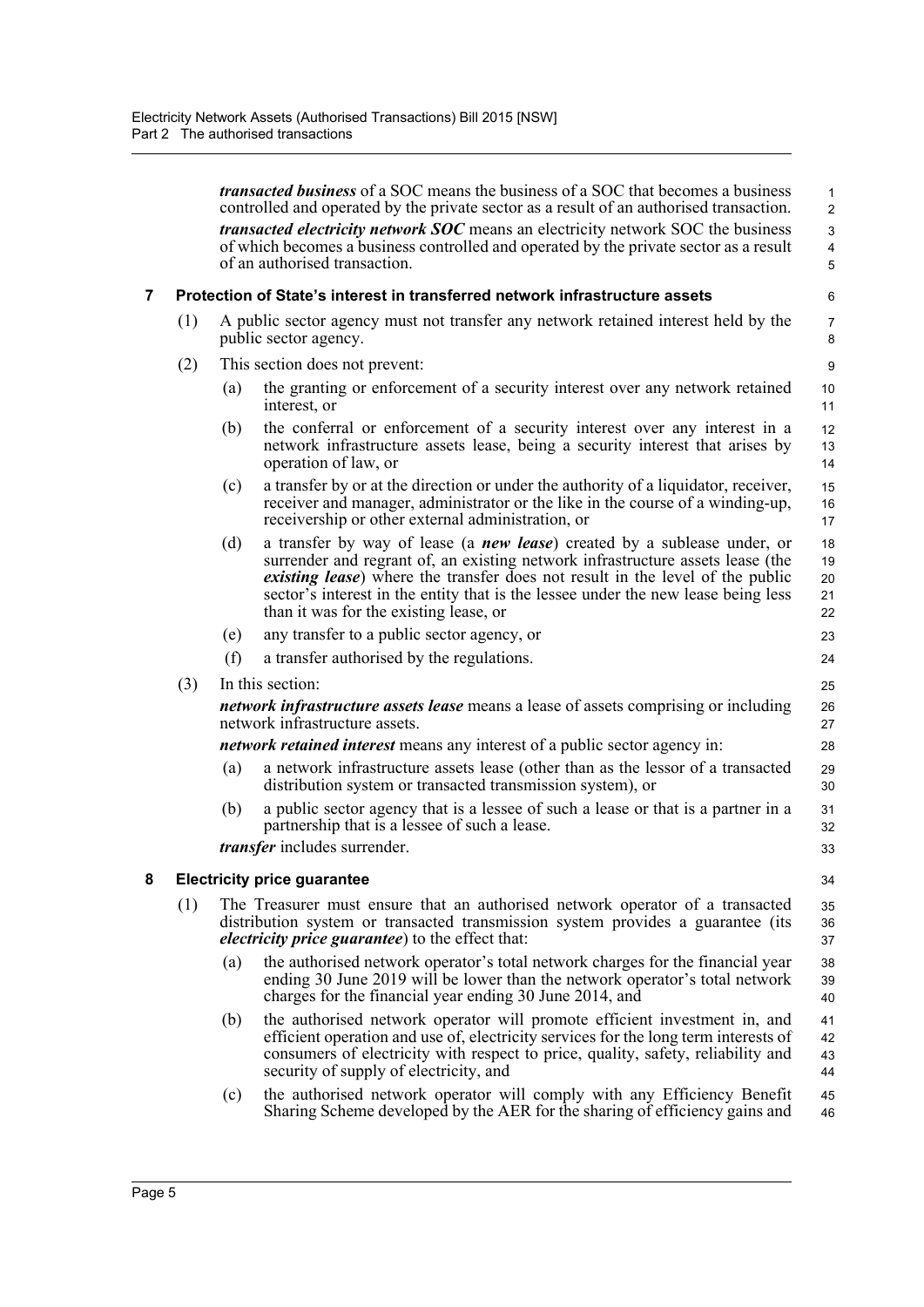losses between network operators and their customers that is applicable to the network operator.

45 46 47

- (2) The Treasurer is to request the Price Commissioner to provide the following reports:
	- (a) a report, for each proposed authorised transaction, as to whether the amount of the private sector investment for the purpose of acquiring an interest in electricity network assets pursuant to the authorised transaction (including costs incurred for that purpose) is likely to result in an increase in network charges,
	- (b) an annual report, for each completed authorised transaction, on compliance by the authorised network operator with its obligations under its electricity price guarantee.
- (3) A public sector agency must comply with any reasonable request by the Price Commissioner that the agency provide information to the Price Commissioner for the purposes of reports under this section (with any dispute as to the reasonableness of a request to be decided by the Secretary of the Department of Premier and Cabinet).
- (4) The Price Commissioner is not subject to control or direction by or on behalf of the Government in connection with any report of the Price Commissioner. 16 17
- (5) An authorised network operator must within 2 months after the end of each financial year provide to the Price Commissioner such information as the Price Commissioner may reasonably require to enable the Price Commissioner to report on compliance by the authorised network operator with its obligations under its electricity price guarantee. 18 19 20 21 22
- (6) In this section:

*network charges* means revenue collected by a network operator in respect of regulated services provided by the network operator.

*Price Commissioner* means the person engaged by the Secretary of the Department of Premier and Cabinet as a consultant to provide services as the NSW Electricity Price Commissioner.

*regulated services* means the following direct control network services (within the meaning of the *National Electricity (NSW) Law*):

- (a) a standard control service or prescribed transmission service,
- (b) any other service prescribed by the regulations.

*total network charges* for a period means the total revenue collected by a network operator at any time (whether or not during the period concerned) in respect of regulated services provided by the network operator during that period.

#### <span id="page-16-0"></span>**9 Payment and application of proceeds of transactions**

- (1) The proceeds of the transfer of electricity network assets to the private sector pursuant to an authorised transaction (*the transaction proceeds*) belong to and are payable directly to the State.
- (2) The transaction proceeds include any payment to a public sector agency that is a periodic lease payment under a lease of electricity network assets to the private sector pursuant to an authorised transaction. 40 41 42
- (3) The transaction proceeds paid to the State are to be paid in such proportions as the Treasurer directs into: 43 44
	- (a) the Restart NSW Fund (*the Restart Fund*) established under the *Restart NSW Fund Act 2011*, and
	- (b) the Residual Liabilities Fund established under this Part.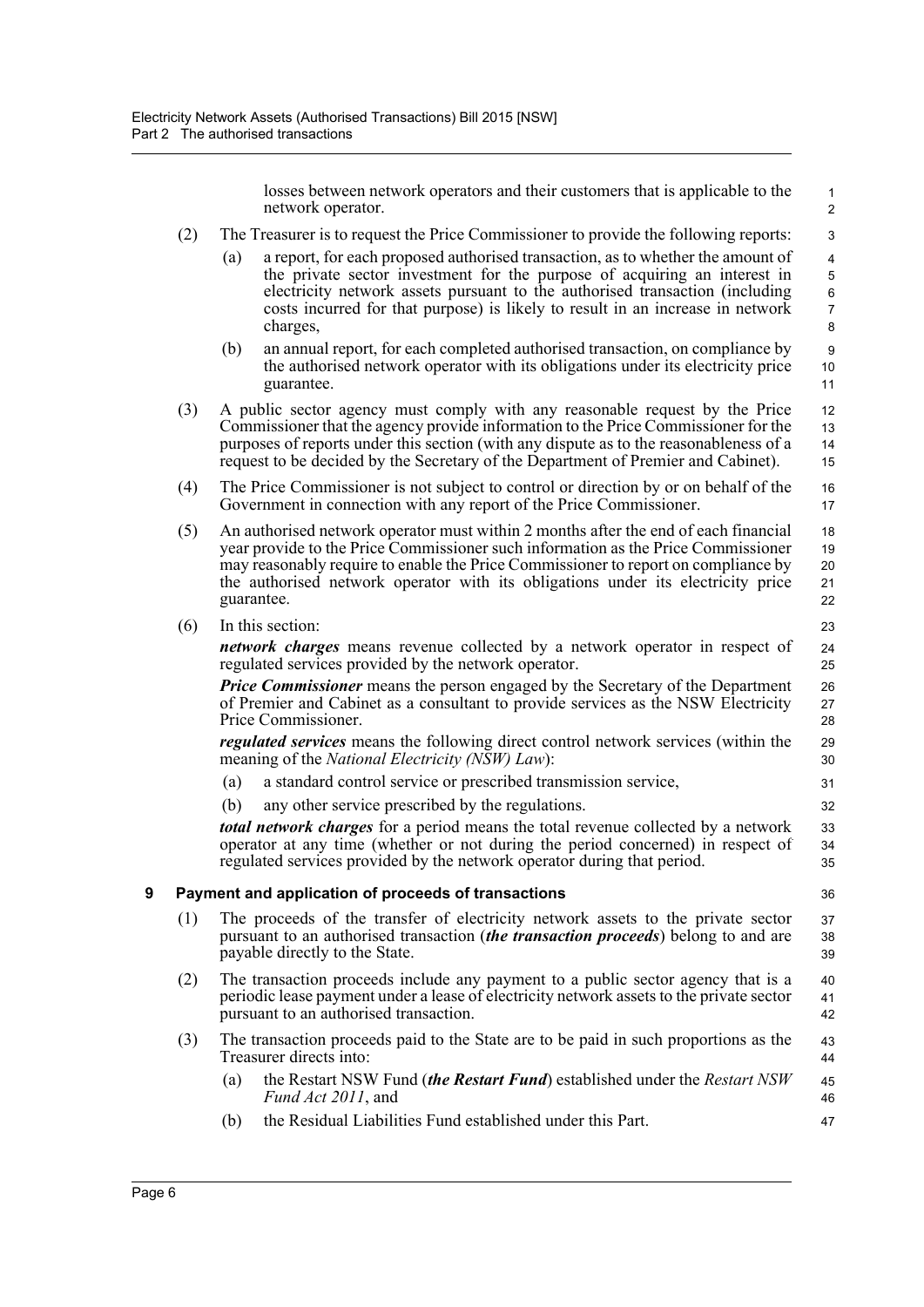<span id="page-17-0"></span>

|    | (4) | The following deductions are authorised to be made from the transaction proceeds:                                                                                                                                                                                                           | 1                                                          |
|----|-----|---------------------------------------------------------------------------------------------------------------------------------------------------------------------------------------------------------------------------------------------------------------------------------------------|------------------------------------------------------------|
|    |     | deduction of such amounts as the Treasurer approves to repay debt and satisfy<br>(a)<br>other liabilities of a public sector agency in respect of electricity network<br>assets transferred for the purposes of an authorised transaction,                                                  | $\boldsymbol{2}$<br>$\mathsf 3$<br>$\overline{\mathbf{4}}$ |
|    |     | deduction of such amounts as the Treasurer approves to reimburse public<br>(b)<br>sector agencies for payments made by them in respect of any tax, duty, fee or<br>charge imposed by any Act or law of the State or any other jurisdiction in<br>connection with a transaction arrangement, | 5<br>$\,6\,$<br>$\overline{7}$<br>8                        |
|    |     | deduction of such amounts as the Treasurer approves to satisfy any liability of<br>(c)<br>a public sector agency arising under or in connection with a transaction<br>arrangement,                                                                                                          | $\boldsymbol{9}$<br>10<br>11                               |
|    |     | (d)<br>deduction of such amounts as the Treasurer approves to meet expenses<br>reasonably incurred by public sector agencies for the purposes of an authorised<br>transaction.                                                                                                              | 12<br>13<br>14                                             |
|    | (5) | The transaction proceeds do not include any amount certified by the Treasurer as paid<br>or payable to a public sector agency as a tax, duty, fee or charge imposed by any Act<br>or law of the State in connection with a transaction arrangement.                                         | 15<br>16<br>17                                             |
|    | (6) | The deductions authorised to be made from the transaction proceeds may be made<br>before payment of the transaction proceeds into the Restart Fund or Residual<br>Liabilities Fund, or may be made by payment from either or both of those Funds.                                           | 18<br>19<br>20                                             |
|    | (7) | The requirements of this section do not affect the validity of a transaction<br>arrangement.                                                                                                                                                                                                | 21<br>22                                                   |
| 10 |     | <b>Residual Liabilities Fund</b>                                                                                                                                                                                                                                                            | 23                                                         |
|    | (1) | There is to be established in the Special Deposits Account a fund called the<br>Electricity Network Residual Liabilities Fund (the Residual Liabilities Fund),<br>which is to be administered by the Treasurer.                                                                             | 24<br>25<br>26                                             |
|    | (2) | There is payable into the Residual Liabilities Fund:                                                                                                                                                                                                                                        | 27                                                         |
|    |     | such amount as the Treasurer directs to be paid out of the transaction proceeds<br>(a)<br>under section 9, and                                                                                                                                                                              | 28<br>29                                                   |
|    |     | interest and any other amounts accruing from time to time from the<br>(b)<br>investments of the Residual Liabilities Fund.                                                                                                                                                                  | 30<br>31                                                   |
|    | (3) | There is payable from the Residual Liabilities Fund such amounts as the Treasurer<br>directs from time to time:                                                                                                                                                                             | 32<br>33                                                   |
|    |     | (a) for payment in discharge of any liabilities of a public sector agency that arise<br>in connection with an authorised transaction or electricity network assets<br><i>(residual transaction liabilities), or</i>                                                                         | 34<br>35<br>36                                             |
|    |     | for payment to the Consolidated Fund or the Restart Fund, or<br>(b)                                                                                                                                                                                                                         | 37                                                         |
|    |     | for payment of expenses incurred in relation to the administration of the<br>(c)<br>Residual Liabilities Fund.                                                                                                                                                                              | 38<br>39                                                   |
|    | (4) | For the purposes of this section, assets, rights and liabilities do not cease to be<br>electricity network assets when they are transferred to the private sector for the<br>purposes of an authorised transaction.                                                                         | 40<br>41<br>42                                             |
|    | (5) | The Treasurer may invest money in the Residual Liabilities Fund in such manner as<br>may be authorised by the <i>Public Authorities (Financial Arrangements) Act 1987</i> .                                                                                                                 | 43<br>44                                                   |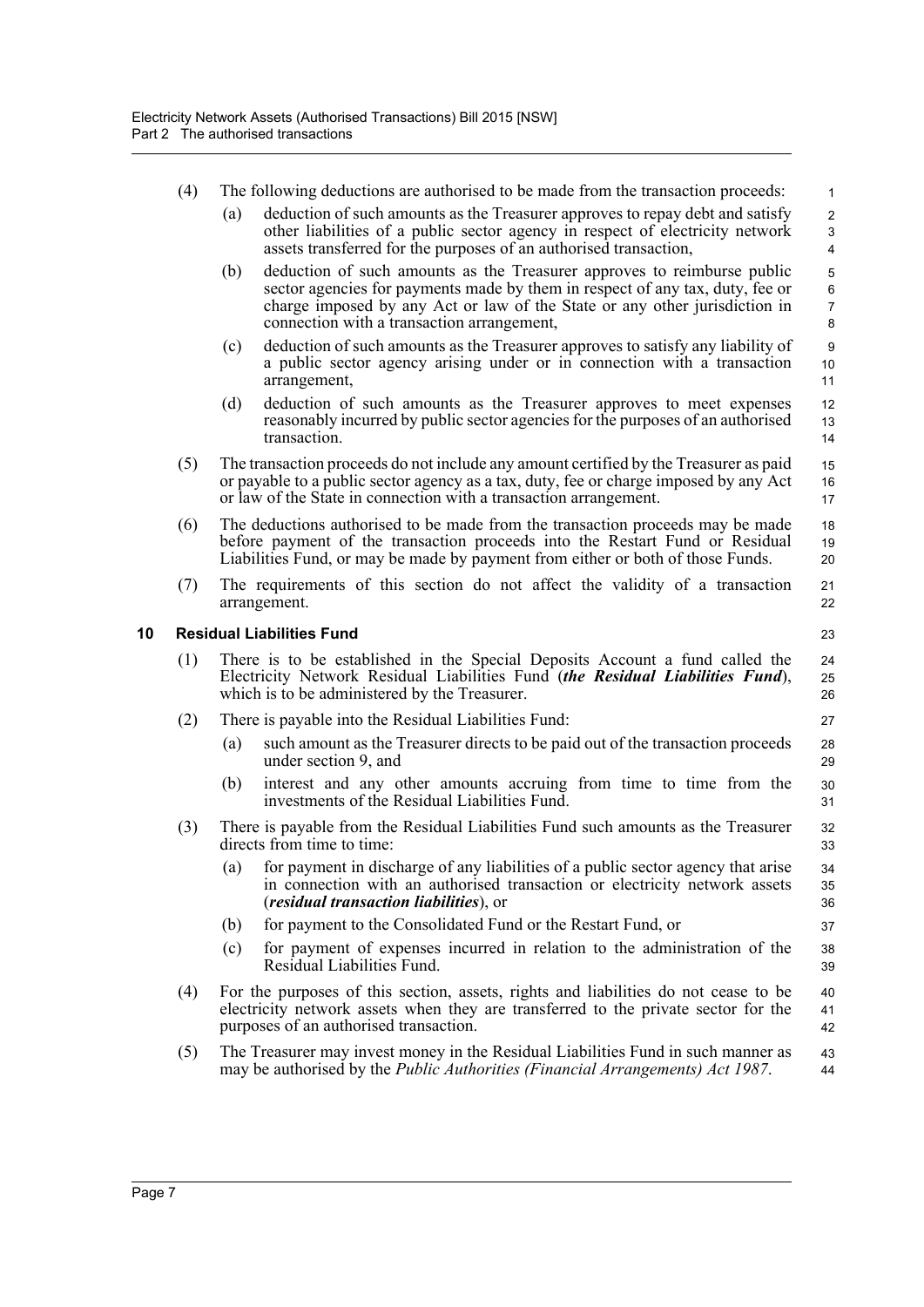<span id="page-18-3"></span><span id="page-18-2"></span><span id="page-18-1"></span><span id="page-18-0"></span>

| Part 3 |                         |       | <b>Facilitating the authorised transactions</b>                                                                                                                                                                                                                                                                                                                                                                                                     | $\mathbf{1}$                           |
|--------|-------------------------|-------|-----------------------------------------------------------------------------------------------------------------------------------------------------------------------------------------------------------------------------------------------------------------------------------------------------------------------------------------------------------------------------------------------------------------------------------------------------|----------------------------------------|
| 11     |                         |       | <b>Treasurer's functions</b>                                                                                                                                                                                                                                                                                                                                                                                                                        | $\overline{2}$                         |
|        |                         |       | The Treasurer has and may exercise all such functions as are necessary or convenient<br>for the purposes of an authorised transaction. The functions conferred on the<br>Treasurer by any other provision of this Act do not limit the Treasurer's functions<br>under this section.                                                                                                                                                                 | 3<br>$\overline{\mathbf{4}}$<br>5<br>6 |
| 12     |                         |       | <b>Manner of effecting authorised transaction</b>                                                                                                                                                                                                                                                                                                                                                                                                   | $\overline{7}$                         |
|        | (1)                     |       | An authorised transaction is to be effected as directed by the Treasurer and can be<br>effected in any manner considered appropriate by the Treasurer.                                                                                                                                                                                                                                                                                              | 8<br>9                                 |
|        | (2)                     |       | There are no limitations as to the nature of the transactions or arrangements that can<br>be entered into or used for the purposes of an authorised transaction.                                                                                                                                                                                                                                                                                    | 10<br>11                               |
|        | (3)                     |       | Electricity network assets can be transferred pursuant to this Act whether or not the<br>land in, on or over which they are situated is owned by the owner of the assets.<br>Note. Section 51 of the ES Act provides that electricity works are owned separately from the<br>land in, on or over which they are situated and ownership of land in, on or over which electricity<br>works are situated does not constitute ownership of those works. | 12<br>13<br>14<br>15<br>16             |
|        | (4)                     |       | The provisions of this Act for the establishment of various kinds of transaction entity<br>do not limit the nature of the entities or arrangements that can be used for the<br>purposes of an authorised transaction.                                                                                                                                                                                                                               | 17<br>18<br>19                         |
| 13     | <b>Transaction SOCs</b> |       |                                                                                                                                                                                                                                                                                                                                                                                                                                                     |                                        |
|        | (1)                     |       | A statutory State owned corporation may be established under this Act as a<br>transaction SOC for the purposes of an authorised transaction.                                                                                                                                                                                                                                                                                                        | 21<br>22                               |
|        | (2)                     |       | The Governor may by order published in the Gazette:                                                                                                                                                                                                                                                                                                                                                                                                 | 23                                     |
|        |                         | (a)   | create a corporation under a corporate name specified in the order, and                                                                                                                                                                                                                                                                                                                                                                             | 24                                     |
|        |                         | (b)   | specify the functions of the corporation, and                                                                                                                                                                                                                                                                                                                                                                                                       | 25                                     |
|        |                         | (c)   | direct that the corporation is established as a statutory State owned corporation<br>and as a transaction SOC.                                                                                                                                                                                                                                                                                                                                      | 26<br>27                               |
|        | (3)                     |       | On the day on which the order takes effect:                                                                                                                                                                                                                                                                                                                                                                                                         | 28                                     |
|        |                         | (a)   | a corporation is constituted with the corporate name and functions specified in<br>the order, and                                                                                                                                                                                                                                                                                                                                                   | 29<br>30                               |
|        |                         | (b)   | the State Owned Corporations Act 1989 is amended by inserting in Schedule 5<br>the corporate name specified in the order (to establish the corporation as a<br>statutory State owned corporation under that Act), and                                                                                                                                                                                                                               | 31<br>32<br>33                         |
|        |                         | (c)   | the State owned corporation thereby established is a transaction SOC for the<br>purposes of this Act.                                                                                                                                                                                                                                                                                                                                               | 34<br>35                               |
|        | (4)                     |       | The portfolio Minister of a SOC established under this section is the Minister<br>administering the <i>Energy Services Corporations Act 1995</i> .                                                                                                                                                                                                                                                                                                  | 36<br>37                               |
|        | (5)                     | 1989. | Schedule 2 has effect with respect to a transaction SOC. The provisions of that<br>Schedule are in addition to and (except to the extent to which that Schedule otherwise<br>provides) do not derogate from the provisions of the State Owned Corporations Act                                                                                                                                                                                      | 38<br>39<br>40<br>41                   |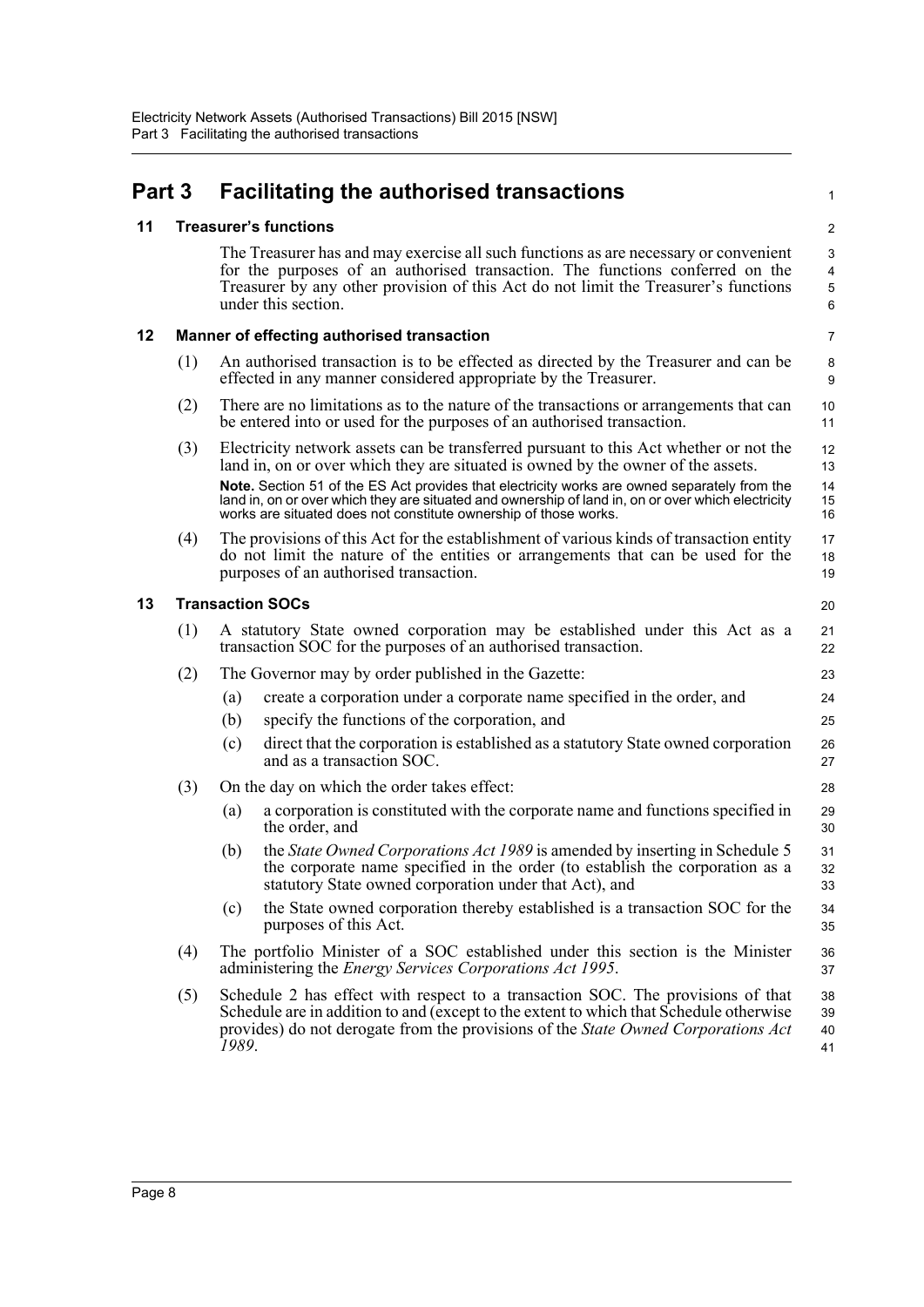#### <span id="page-19-0"></span>**14 Transaction companies**

<span id="page-19-1"></span>

| 14 |     | <b>Transaction companies</b>                                                                                                                                                                                                                                                                                                                                                                                                                                | $\mathbf{1}$                                                  |
|----|-----|-------------------------------------------------------------------------------------------------------------------------------------------------------------------------------------------------------------------------------------------------------------------------------------------------------------------------------------------------------------------------------------------------------------------------------------------------------------|---------------------------------------------------------------|
|    | (1) | The Treasurer may for the purposes of an authorised transaction establish, or direct<br>the establishment of, companies as transaction companies in any of the following<br>ways:                                                                                                                                                                                                                                                                           | $\overline{c}$<br>$\ensuremath{\mathsf{3}}$<br>$\overline{4}$ |
|    |     | the formation or acquisition by or on behalf of the State or a SOC of a company<br>(a)<br>limited by shares, so that all the issued shares in the company are held by or<br>on behalf of the State or a SOC (or both),                                                                                                                                                                                                                                      | $\mathbf 5$<br>$\,6\,$<br>$\overline{7}$                      |
|    |     | the formation or acquisition of a company as a wholly owned subsidiary<br>(b)<br>company of a transaction company,                                                                                                                                                                                                                                                                                                                                          | 8<br>9                                                        |
|    |     | the conversion of an electricity network SOC or transaction SOC into a<br>(c)<br>company limited by shares as provided by Schedule 3.                                                                                                                                                                                                                                                                                                                       | 10<br>11                                                      |
|    | (2) | A transaction company that is a public sector agency may be converted from one kind<br>of company to any other kind of company.                                                                                                                                                                                                                                                                                                                             | 12<br>13                                                      |
|    | (3) | Except by express agreement with the Treasurer:                                                                                                                                                                                                                                                                                                                                                                                                             | 14                                                            |
|    |     | a transaction company is not and does not represent the State, and<br>(a)                                                                                                                                                                                                                                                                                                                                                                                   | 15                                                            |
|    |     | (b)<br>the debts, liabilities and obligations of a transaction company are not<br>guaranteed by the State.                                                                                                                                                                                                                                                                                                                                                  | 16<br>17                                                      |
|    | (4) | The Treasurer may act for or on behalf of the State, a SOC or a transaction company<br>that is a public sector agency in connection with the rights, privileges and benefits,<br>and the duties, liabilities and obligations, of the State, a SOC or a transaction<br>company as the holder of shares or other securities in or issued by a transaction<br>company.                                                                                         | 18<br>19<br>20<br>21<br>22                                    |
|    | (5) | Shares and other securities in or issued by a transaction company that is a public<br>sector agency may be issued or transferred in accordance with the directions of the<br>Treasurer. The Treasurer may on behalf of the State, a SOC or a transaction company<br>that is a public sector agency, enter into and carry out transaction arrangements for<br>the issue or transfer of shares and other securities in or issued by a transaction<br>company. | 23<br>24<br>25<br>26<br>$27\,$<br>28                          |
|    | (6) | If an electricity network SOC becomes a transaction company by being converted<br>into a company under this section, a reference in this Act to the electricity network<br>SOC includes a reference to that transaction company.                                                                                                                                                                                                                            | 29<br>30<br>31                                                |
|    | (7) | The provisions of this section are declared to be Corporations legislation<br>displacement provisions for the purposes of section 5G of the Corporations Act in<br>relation to the provisions of the Corporations legislation generally.                                                                                                                                                                                                                    | 32<br>33<br>34                                                |
|    |     | Functions of electricity network SOCs and transaction entities                                                                                                                                                                                                                                                                                                                                                                                              | 35                                                            |
|    | (1) | Each electricity network SOC and transaction entity has and may exercise all such<br>functions as are necessary or convenient for the purposes of an authorised<br>transaction.                                                                                                                                                                                                                                                                             | 36<br>37<br>38                                                |
|    | (2) | The functions conferred by this section are in addition to any other functions that an<br>electricity network SOC or a transaction entity has apart from this section and those<br>other functions do not prevent or otherwise limit the exercise of the additional<br>functions conferred by this section.                                                                                                                                                 | 39<br>40<br>41<br>42                                          |
|    | (3) | The Treasurer may act for or on behalf of an electricity network SOC or a transaction<br>entity in the exercise of any of its functions for the purposes of an authorised<br>transaction while it is a public sector agency.                                                                                                                                                                                                                                | 43<br>44<br>45                                                |
|    |     |                                                                                                                                                                                                                                                                                                                                                                                                                                                             |                                                               |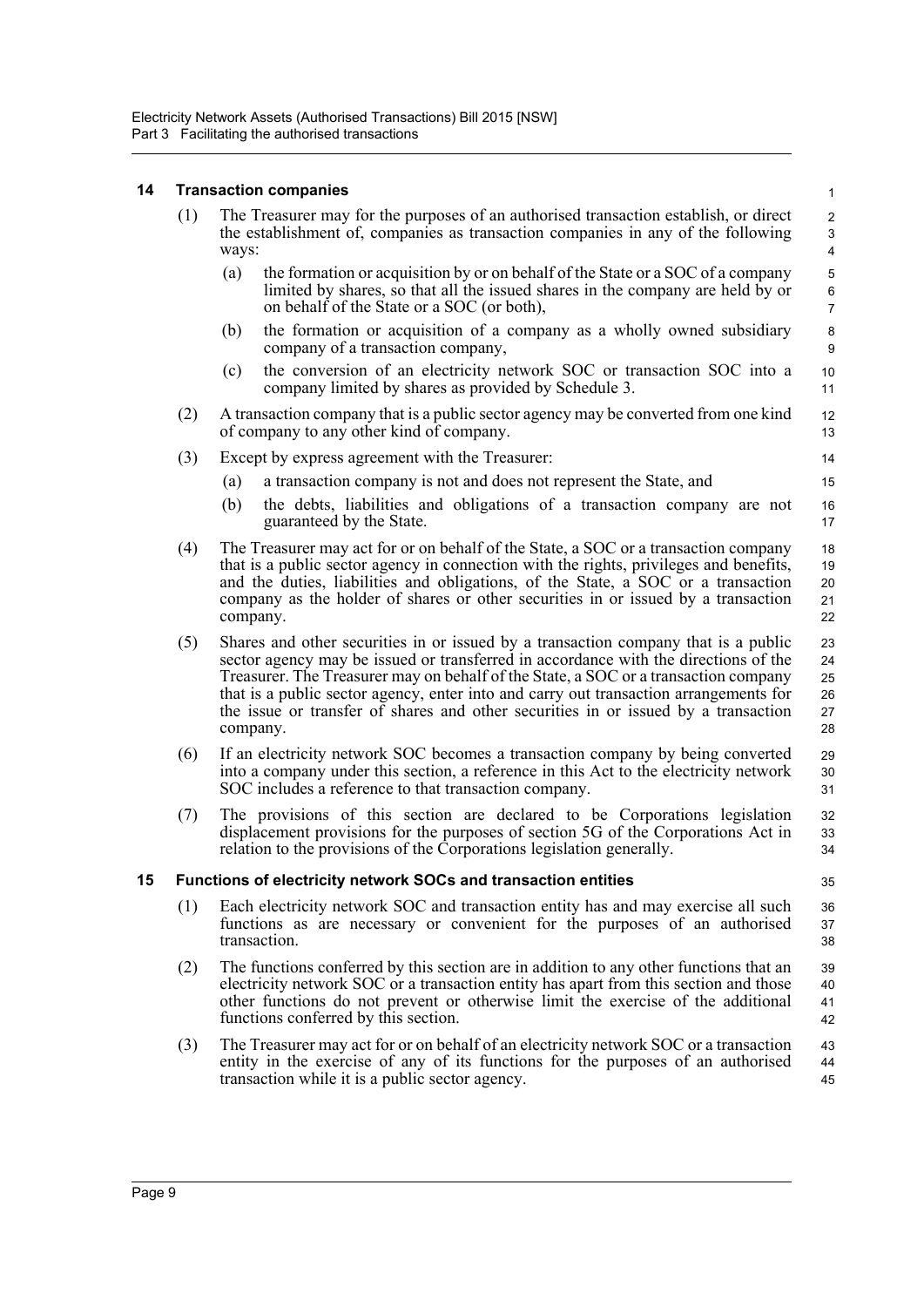#### <span id="page-20-0"></span>**16 Direction and control of electricity network SOCs and transaction entities**

(1) Each electricity network SOC and transaction entity is subject to the direction and control of the Treasurer in the exercise of any of its functions for the purposes of an authorised transaction while it is a public sector agency.

- (2) The Treasurer may give directions for the purposes of an authorised transaction to an electricity network SOC or transaction entity, and to the directors and other officers of an electricity network SOC or transaction entity. Any such directions must be complied with by the electricity network SOC, the transaction entity or the directors or other officers concerned.
- (3) Directions to a transaction entity (or its directors and other officers) can only be given and are only required to be complied with while the transaction entity is a public sector agency. 10 11 12
- (4) The power to give directions under this section extends to directions with respect to the way in which an electricity network SOC or transaction entity is to conduct its business and other affairs. 13 14 15
- (5) Action taken by an electricity network SOC or transaction SOC to comply with a direction of the Treasurer under this Act does not require the approval of the voting shareholders or portfolio Minister of the corporation. 16 17 18
- (6) Anything done or omitted to be done by a director or other officer of an electricity network SOC or transaction entity in compliance or purported compliance with a direction given by the Treasurer under this Act does not subject the director or officer personally to any action, liability, claim or demand. 19 20 21 22
- (7) The provisions of this section are declared to be Corporations legislation displacement provisions for the purposes of section 5G of the Corporations Act in relation to the provisions of the Corporations legislation generally. 23 24 25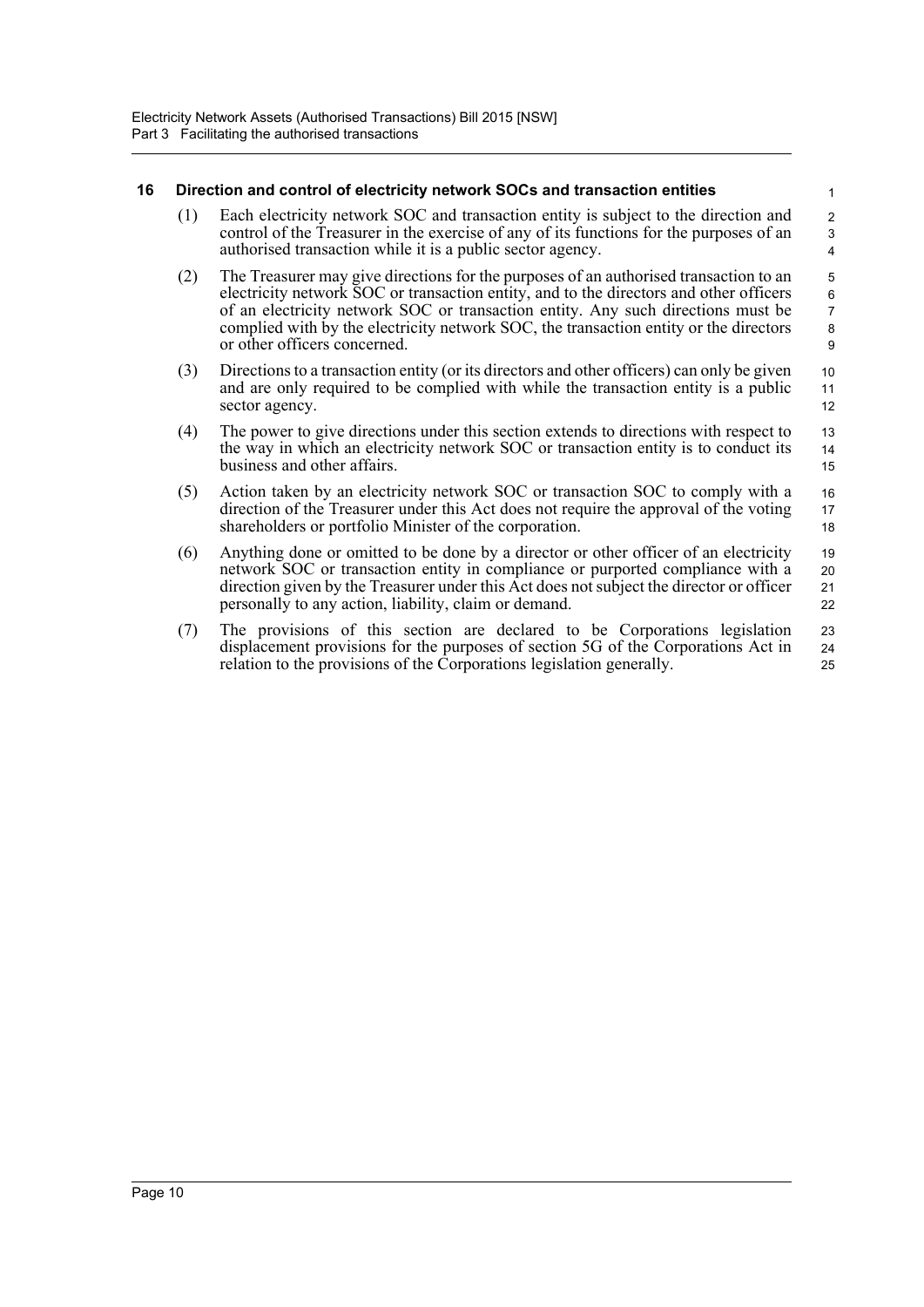### <span id="page-21-0"></span>**Part 4 Arrangements for transfer of staff**

#### <span id="page-21-1"></span>**17 Interpretation**

In this Part, *networks employee* means an employee of an electricity network SOC and includes a person who was an employee of an electricity network SOC immediately before the person's employment was transferred under this Part to the employment of another public sector agency.

#### <span id="page-21-2"></span>**18 Transfers within public sector**

- (1) The Treasurer may, for the purposes of an authorised transaction, by order in writing transfer the employment of a networks employee to the employment of another public sector agency.
- (2) A transfer of employment under this section does not require the consent of the person transferred.
- (3) An employee whose employment is transferred under this section is (until other provision is duly made under any Act or law) to be employed in accordance with any relevant statutory provisions, awards, agreements and determinations that would have applied to the employee had the employee remained an employee of the electricity network SOC concerned. 13 14 15 16 17
- (4) The Treasurer may negotiate and enter into agreements or industrial instruments concerning workplace relations for or on behalf of a public sector agency in connection with the operation of this section.

#### <span id="page-21-3"></span>**19 Transfers to private sector employment**

- (1) The Treasurer may, for the purposes of an authorised transaction, by order in writing transfer the employment of a networks employee (a *transferred employee*) to the employment of a private sector entity (the *new employer*).
- (2) A transfer of employment under this section does not require the consent of the networks employee transferred.
- (3) The employment of a transferred employee with the new employer is to be on the same terms and conditions as applied to the employee as a networks employee immediately before the transfer of employment. 27 28 29

#### <span id="page-21-4"></span>**20 Continuity of entitlements of transferred employees**

- (1) On the transfer by order under this Part of an employee's employment from one employer (the *current employer*) to another employer (the *new employer*) the following provisions have effect:
	- (a) the employee is entitled to continue as a contributor, member or employee for the purposes of any superannuation scheme in respect of which he or she was a contributor, member or employee (as an employee of the current employer) immediately before the transfer of employment and remains so entitled subject to any variation to that entitlement made either by agreement or otherwise in accordance with law, 34 35 36 37 38 39
	- (b) the new employer is taken to be an employer for the purposes of any superannuation scheme in respect of which the employee continues as a contributor, member or employee pursuant to an entitlement under this section, 40 41 42 43
	- (c) the continuity of the employee's employment is taken not to have been broken by the transfer of employment, and service of the employee with the current employer (including service deemed to be service with the current employer) 44 45 46

3 4 5

1

 $\overline{2}$ 

21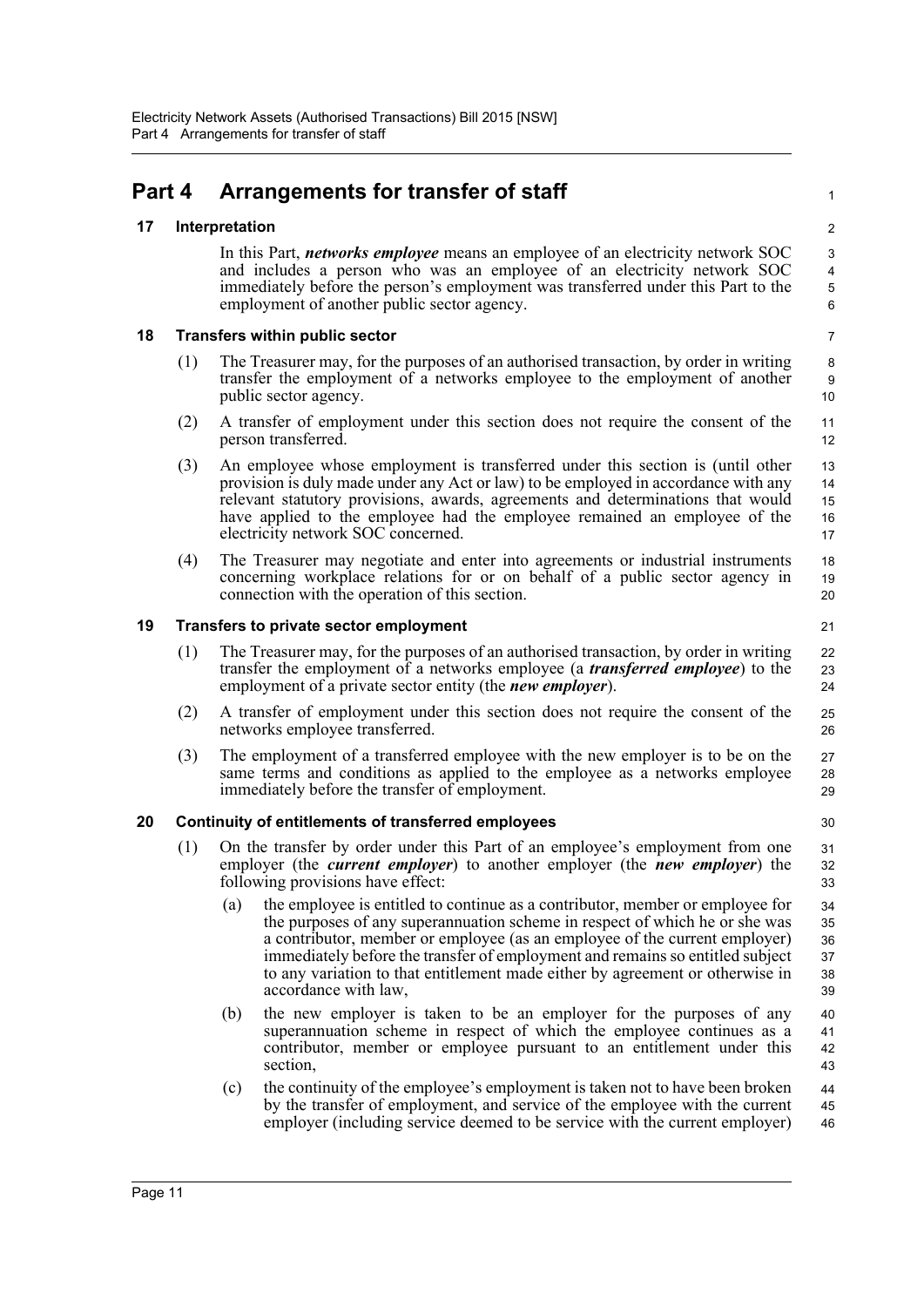that is continuous service up to the time of transfer is deemed for all purposes to be service with the new employer,

40

- (d) the employee retains any rights to annual leave, sick leave, extended or long service leave accrued or accruing immediately before the transfer (except accrued leave for which the employee has, on ceasing to be an employee of the current employer, been paid the monetary value in pursuance of any other entitlement of the employee).
- (2) If the employee is an apprentice or trainee under the *Apprenticeship and Traineeship Act 2001*:
	- (a) the new employer must apply under section 20 of that Act for approval to the transfer of the apprenticeship or traineeship to the new employer, and
	- (b) consent to the transfer is not required to be given by the apprentice or trainee or the current employer (despite section 20 (4) of the *Apprenticeship and Traineeship Act 2001*).
- (3) An employee is not entitled in respect of the same period of service to claim a benefit under this section and another law or instrument.
- (4) The Treasurer may in connection with the transfer of an employee's employment under this Part give a certificate in writing as to the extent of the accrued rights to annual leave, sick leave, extended or long service leave that are retained by the employee under this section, and such a certificate is evidence of the matters certified. 17 18 19 20 21
- (5) Nothing in the *Long Service Leave Act 1955* prevents payment in connection with the transfer under this Part of the employment of an employee to the employment of a private sector entity of the monetary value of long service leave in lieu of an entitlement to that leave accrued as a networks employee before the transfer of the employee's employment.

#### <span id="page-22-0"></span>**21 Operation of other laws and entitlements**

The following provisions apply in relation to the transfer of a person's employment under this Part:

- (a) the transfer has effect despite any other law, contract or instrument under a law,
- (b) the transfer does not constitute a retrenchment, redundancy or termination of employment at the initiative of the Crown or any other public sector agency,  $32$ 33
- (c) the person transferred is not entitled to any payment or other benefit by reason only of having ceased to be an employee of a public sector agency as a result of the transfer, 34 35 36
- (d) a public sector agency is not required to make any payment to the transferred person in relation to the transferred person's accrued rights in respect of annual leave, sick leave or extended or long service leave. 37 38 39

#### <span id="page-22-1"></span>**22 Operation of Commonwealth law**

A provision of this Part (including a provision to the extent that it imposes or continues a term or condition of employment) has no effect to the extent of any inconsistency with any provision of the *Fair Work Act 2009* of the Commonwealth or of any instrument under that Act. 41 42 43 44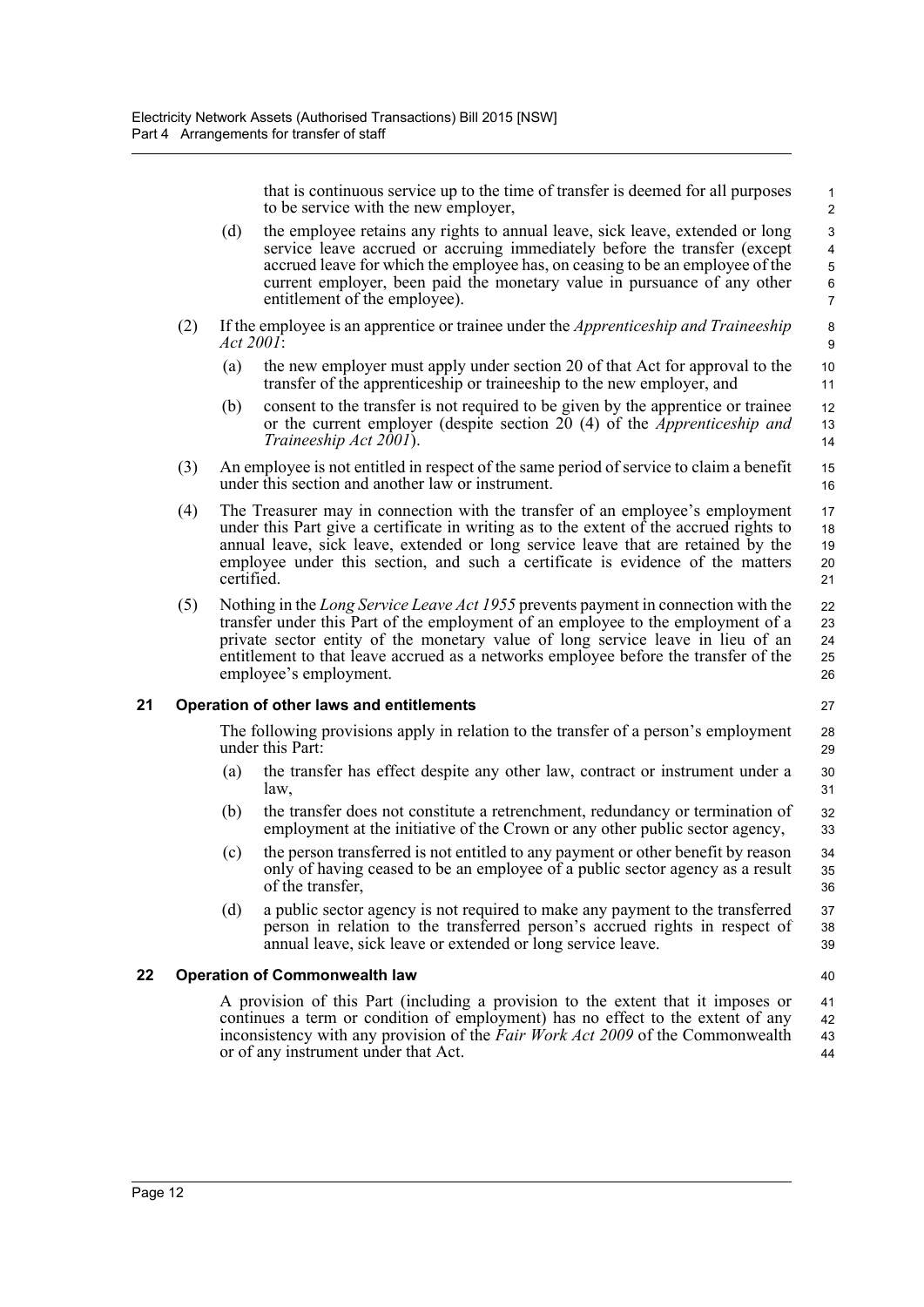#### <span id="page-23-3"></span><span id="page-23-2"></span><span id="page-23-1"></span><span id="page-23-0"></span>**Part 5 Arrangements for transfer of assets and functions 23 Vesting orders** The Treasurer may make vesting orders under Schedule 4 for the purposes of an authorised transaction. **24 Severance of fixtures** (1) The Treasurer may by order in writing for the purposes of an authorised transaction direct that specified assets to which this section applies are (if they are fixtures) severed from the land on, under or above which they are situated. (2) The effect of such an order is that the assets concerned are deemed to be severed from the land concerned and may be dealt with as personal property separate from the land for the purposes of an authorised transaction. (3) This section applies to assets designated by the Treasurer by order in writing to be assets to which this section applies. Assets may be designated as assets to which this section applies only if they are owned by an electricity network SOC (whether or not the land concerned is owned by an electricity network SOC or another public sector agency). (4) The severance of an asset from land under this section does not affect the right of the asset to be situated on, under or above that land and does not affect any right to drain water or sewage from the asset across and through the land or to use any means of drainage of water or sewage from the asset across and through the land. **25 Grant of relevant authorisations** (1) The Treasurer may by order in writing given to the relevant administering agency direct the grant of a specified relevant authorisation to a person who becomes or who it is proposed will become the new operator of any electricity network assets pursuant to an authorised transaction. (2) Such a direction (a *grant direction*) operates to grant the specified relevant authorisation on such terms and conditions and subject to such endorsements as may be specified in the direction, and so operates: (a) without the need for any action by the relevant administering agency, and (b) without the need for the making or determination of any application for the relevant authorisation, and (c) despite any requirement of or restriction imposed by a relevant law in relation to the grant of a relevant authorisation. (3) A grant direction may only direct the grant of a relevant authorisation that: (a) operates to transfer or replace a relevant authorisation that is currently in force, and (b) is subject to terms, conditions or endorsements that are the same (or to substantially the same effect) as those to which that relevant authorisation is subject. (4) A grant direction may direct the grant of more than one relevant authorisation to transfer or replace an existing relevant authorisation. (5) The Treasurer is to consult with the relevant administering agency before giving a grant direction for a relevant authorisation. (6) The Treasurer may direct the relevant administering agency to give effect to a grant direction by formally granting, and issuing the appropriate documentation for, the 1  $\overline{2}$ 3 4 5 6 7 8 9 10 11 12 13 14 15 16 17 18 19 20 21 22 23 24 25 26 27 28 29 30 31 32 33 34 35 36 37 38 39 40 41 42 43 44 45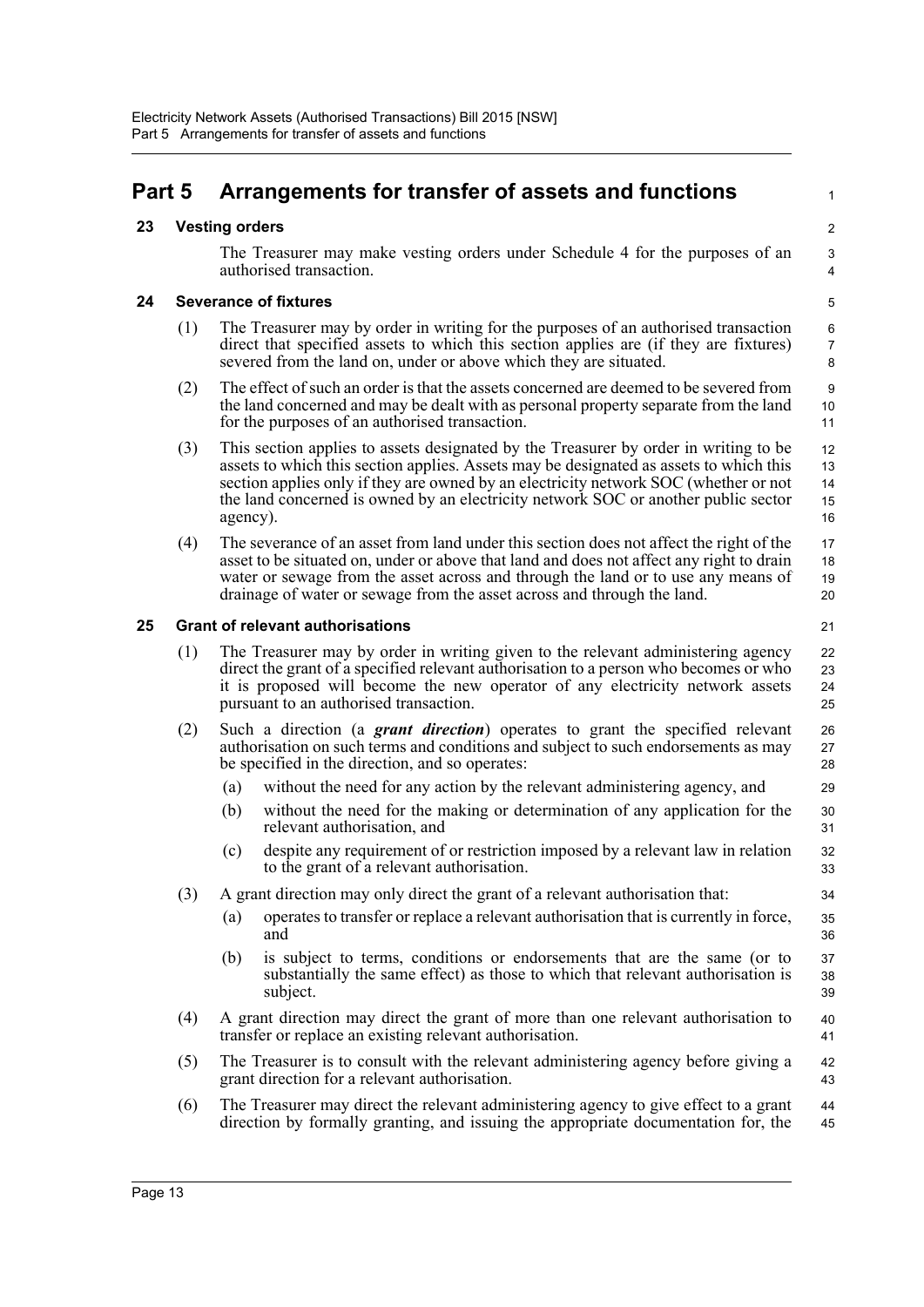relevant authorisation concerned. The relevant administering agency must comply with the Treasurer's direction within the period specified in the direction.

- (7) Anything done by an electricity network SOC or other public sector agency in compliance with a condition or endorsement of a relevant authorisation in relation to electricity network assets of which a person is the new operator is taken to have been done by the new operator for the purposes of any corresponding condition or endorsement of a relevant authorisation granted to the new operator pursuant to this section.
- (8) A relevant authorisation granted to an electricity network SOC or to the new operator of electricity network assets may not be suspended or cancelled on the ground of the conversion of the electricity network SOC or new operator to a company or on the ground of any change that has occurred in the officers or shareholders of the company as a result of that conversion or pursuant to a transaction arrangement. 10 11 12 13
- (9) In this section:

*grant* includes issue and transfer.

*new operator* of electricity network assets means:

- (a) a public sector agency to which any electricity network assets are transferred for the purposes of an authorised transaction, or
- (b) a person (or the nominee of a person) who becomes the owner, controller or operator of a transacted distribution system or transacted transmission system pursuant to an authorised transaction.

*relevant administering agency*, in relation to a relevant authorisation, means the public sector agency or public official having the function of granting the relevant authorisation.

*relevant authorisation* means a licence, permit, consent, entitlement, accreditation, exemption or other authorisation held by an electricity network SOC, or held by another public sector agency as a result of being granted pursuant to this section.

#### <span id="page-24-0"></span>**26 Acquisition of land**

- (1) Land (including an interest in land) may be acquired for the purposes of an authorised transaction by agreement or by compulsory process in accordance with the *Land Acquisition (Just Terms Compensation) Act 1991*. 29 30 31
- (2) Land may be acquired under this section only by an electricity network SOC, a transaction entity or the Electricity Assets Ministerial Holding Corporation (each an *acquiring authority* for the purposes of this section) and only if the acquiring authority has determined the land to be:  $32$ 33 34 35
	- (a) land on which electricity network assets of an electricity network SOC were situated on the date of assent to this Act and continue to be situated, or
	- (b) land that on the date of assent to this Act was used or occupied by an electricity network SOC for or in connection with the exercise of any function of the electricity network SOC and continues to be so used or occupied, or
	- (c) land that adjoins land referred to in paragraph (a) or (b) and that is or may be required to be used or occupied in connection with the use of electricity network assets. 41 42 43
- (3) In the case of land used (but not occupied) by an electricity network SOC for or in connection with the exercise of any function of the electricity network SOC, such as land used for the purposes of access, the power conferred by this section to acquire the land is limited to a power to acquire an interest in the land sufficient to allow that use of the land to continue. 44 45 46 47 48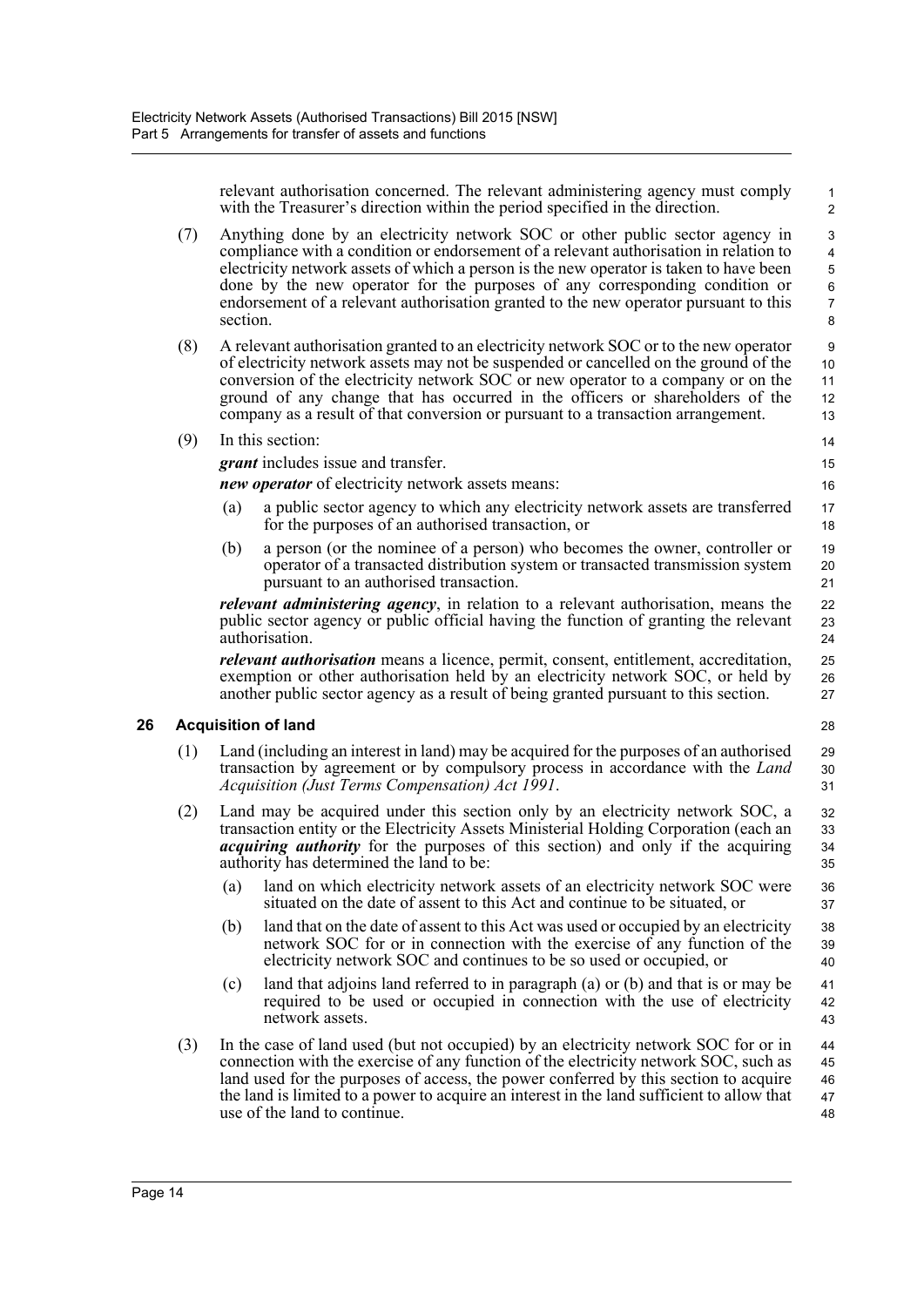- (4) The Treasurer may direct a public sector agency as to how the public sector agency must exercise any function of the agency in connection with the acquisition of land from the agency under this section. If a public sector agency fails to exercise a function in compliance with a direction under this section within 1 month after it is given, the Treasurer may exercise the function for or on behalf of the agency to give effect to the direction. 1 2 3 4 5 6
- (5) A public sector agency is not entitled to compensation under the *Land Acquisition (Just Terms Compensation) Act 1991* as the owner of land acquired pursuant to this section.
- (6) Land acquired under this section is deemed to be an asset of an electricity network SOC for the purposes of this Act and the acquiring authority is deemed to be an electricity network SOC for the purposes of this Act while it holds the land. **Note.** Land acquired pursuant to this section is an electricity network asset for the purposes of an authorised transaction whether or not it was an electricity network asset before it was acquired.

#### <span id="page-25-0"></span>**27 Adjustment of electricity network SOC objectives and functions**

15 16

> 24 25

- (1) The Treasurer may by direction in writing to an electricity network SOC adjust the objectives and functions of the electricity network SOC in such manner as the Treasurer considers appropriate to ensure that the objectives and functions of the electricity network SOC remain appropriate, having regard to: 17 18 19 20
	- (a) the capacity of the electricity network SOC to give effect to or exercise its existing objectives and functions following the transfer of any of its electricity network assets for the purposes of an authorised transaction, and 21 22 23
	- (b) the objectives and functions that would be appropriate for any remaining electricity network assets of the electricity network SOC.
- (2) The objectives and functions of an electricity network SOC may be adjusted under this section by being limited or dispensed with but not by being broadened. 26 27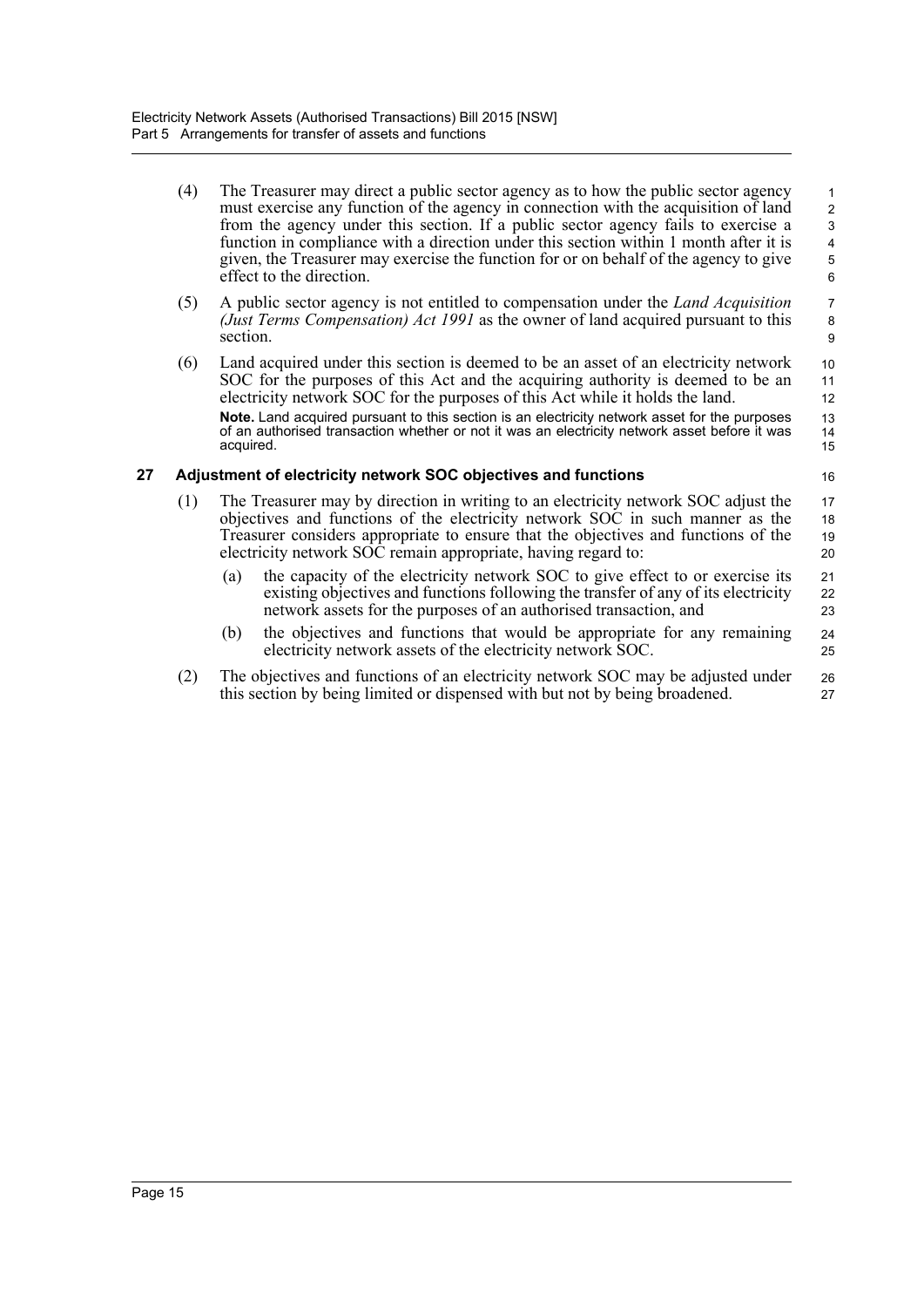### <span id="page-26-0"></span>**Part 6 Operation of transacted distribution and transmission systems**

 $\overline{2}$ 3

1

#### <span id="page-26-1"></span>**28 Terminology for transacted systems**

- (1) When electricity network assets comprising a distribution or transmission system are transferred to the private sector for the purposes of an authorised transaction, the distribution system or transmission system becomes, and may be referred to in this or any other Act as, a *transacted distribution system* or *transacted transmission system*.
- (2) For the purposes of this or any other Act:
	- (a) an entity that controls or operates a transacted distribution system or transacted transmission system may be referred to as an *authorised distributor* (for a distribution system) or an *authorised transmission operator* (for a transmission system), and
	- (b) authorised distributors and authorised transmission operators may be referred to as *authorised network operators*, and
	- (c) the public sector agency that is the lessor of electricity network assets comprising a transacted distribution system or transacted transmission system may be referred to as *the lessor* or *the owner* of the transacted distribution system or transacted transmission system. 16 17 18 19
- (3) A reference (however expressed) in any Act or statutory rule to the distribution system, transmission system or electricity works of a network operator is (in the context of the controller or operator of a transacted distribution system or transacted transmission system) a reference to the distribution system, transmission system or electricity works controlled or operated by the network operator. 20  $21$ 22 23  $24$

### <span id="page-26-2"></span>**29 Rights of lessor**

25

35

- (1) Ownership of electricity network assets by the lessor of a transacted distribution system or transacted transmission system is to be treated as ownership by the Crown for the purposes of any provision of an Act that confers a right, privilege or immunity on the Crown as an owner of land or other assets. 26 27 28 29
- (2) The lessor of a transacted distribution system or transacted transmission system is not a distributor, transmission operator or network operator for the purposes of the ES Act or the regulations under that Act except for the purposes of the following provisions (*the relevant provisions*) of that Act: (a) section 44 (Acquisition of land), 30 31 32 33 34
	- (b) section 45 (Erection and placement of electricity works),
	- (c) section 50 (Charges for placement of electricity works), 36
	- (d) section 51 (Ownership of electricity works),
	- (e) section 53 (Protection of certain electricity works),
	- (f) section 85 (Transfer of staff, assets, rights and liabilities),
	- (g) such other provisions as may be prescribed by the regulations under this Act. 40
- (3) For the purposes of the application of the relevant provisions to the lessor of a transacted distribution system or transacted transmission system, the lessor is considered to have the functions of an authorised distributor or authorised transmission operator. 41 42 43 44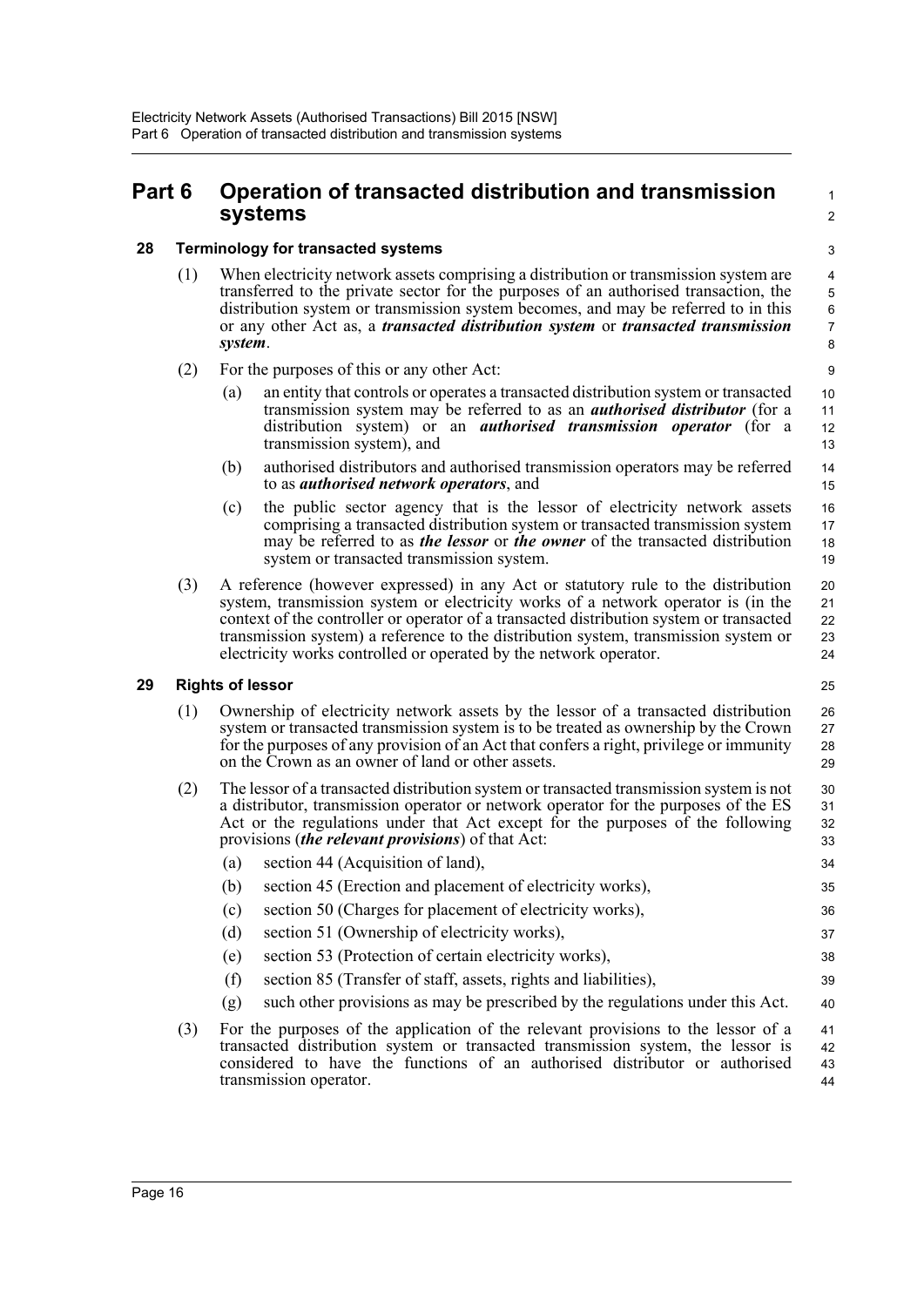<span id="page-27-2"></span><span id="page-27-1"></span><span id="page-27-0"></span>

| 30 |     | <b>Functions of authorised network operators</b>                                                                                                                                                                                                                                                                                                                                                                                                            | 1                                       |
|----|-----|-------------------------------------------------------------------------------------------------------------------------------------------------------------------------------------------------------------------------------------------------------------------------------------------------------------------------------------------------------------------------------------------------------------------------------------------------------------|-----------------------------------------|
|    | (1) | A reference in any Act to the functions of a network operator includes:                                                                                                                                                                                                                                                                                                                                                                                     | $\overline{\mathbf{c}}$                 |
|    |     | in the case of an authorised distributor—the functions of establishing,<br>(a)<br>maintaining and operating facilities for the distribution of electricity, or                                                                                                                                                                                                                                                                                              | $\mathbf{3}$<br>$\overline{\mathbf{4}}$ |
|    |     | (b)<br>in the case of an authorised transmission operator—the functions (its<br>electricity functions) of establishing, maintaining and operating facilities for<br>the transmission of electricity and the functions (its <i>telecommunications</i><br><i>functions</i> ) of utilising and developing its facilities for the transmission of<br>electricity to carry out telecommunications services.                                                      | 5<br>$\,6$<br>$\overline{7}$<br>8<br>9  |
|    | (2) | Divisions 2, 2A and 3 of Part 5 of the ES Act apply to and in respect of the exercise<br>by an authorised transmission operator of its telecommunications functions as if the<br>references in those Divisions to electricity works included references to<br>telecommunications works.                                                                                                                                                                     | 10<br>11<br>12<br>13                    |
|    |     | Note. An authorised transmission operator, may, for example, for the purposes of exercising<br>its telecommunications function, exercise powers of entry under, and in accordance with,<br>Division 3 of Part 5 of the ES Act.                                                                                                                                                                                                                              | 14<br>15<br>16                          |
|    | (3) | Any power or right that an authorised transmission operator has under an affected<br>easement with respect to the exercise of its electricity functions is taken to extend to<br>the exercise of the authorised transmission operator's telecommunications functions.                                                                                                                                                                                       | 17<br>18<br>19                          |
|    | (4) | Section 44 of the ES Act authorises an authorised transmission operator to acquire<br>land by agreement or compulsorily for the purposes of the exercise of its electricity<br>functions (whether or not the land acquired may also be used for the purposes of its<br>telecommunications functions) but that section does not authorise it to acquire land<br>compulsorily solely for the purposes of the exercise of its telecommunications<br>functions. | 20<br>21<br>22<br>23<br>24<br>25        |
|    | (5) | In this section:                                                                                                                                                                                                                                                                                                                                                                                                                                            | 26                                      |
|    |     | <i>affected easement</i> means any easement (whether created statutorily or otherwise):                                                                                                                                                                                                                                                                                                                                                                     | 27                                      |
|    |     | that was an affected easement under section 6C of the <i>Energy Services</i><br>(a)<br>Corporations Act 1995 immediately before the commencement of this section,<br><sub>or</sub>                                                                                                                                                                                                                                                                          | 28<br>29<br>30                          |
|    |     | that is acquired compulsorily after that commencement.<br>(b)                                                                                                                                                                                                                                                                                                                                                                                               | 31                                      |
| 31 |     | Liability of authorised network operators                                                                                                                                                                                                                                                                                                                                                                                                                   | 32                                      |
|    | (1) | If an authorised network operator of a transacted distribution system or transacted<br>transmission system contravenes a provision of the ES Act or the regulations under<br>that Act in the course of or in connection with the operation of the distribution or<br>transmission system, each authorised network operator of the distribution or<br>transmission system is taken to have contravened the same provision.                                   | 33<br>34<br>35<br>36<br>37              |
|    | (2) | An authorised network operator may be proceeded against and convicted under a<br>provision pursuant to this section whether or not any other authorised network<br>operator of the distribution or transmission system has been proceeded against or<br>convicted under that provision.                                                                                                                                                                     | 38<br>39<br>40<br>41                    |
|    | (3) | This section does not affect any liability imposed on an authorised network operator<br>for an offence actually committed by the authorised network operator.                                                                                                                                                                                                                                                                                               | 42<br>43                                |
| 32 |     | Authorised network operators as public bodies                                                                                                                                                                                                                                                                                                                                                                                                               | 44                                      |
|    | (1) | The regulations may provide that a reference in a specified provision of any other Act<br>or an instrument made under any other Act to a public authority includes, or does not<br>include, a reference to the owner, controller or operator of a transacted distribution<br>system or transacted transmission system.                                                                                                                                      | 45<br>46<br>47<br>48                    |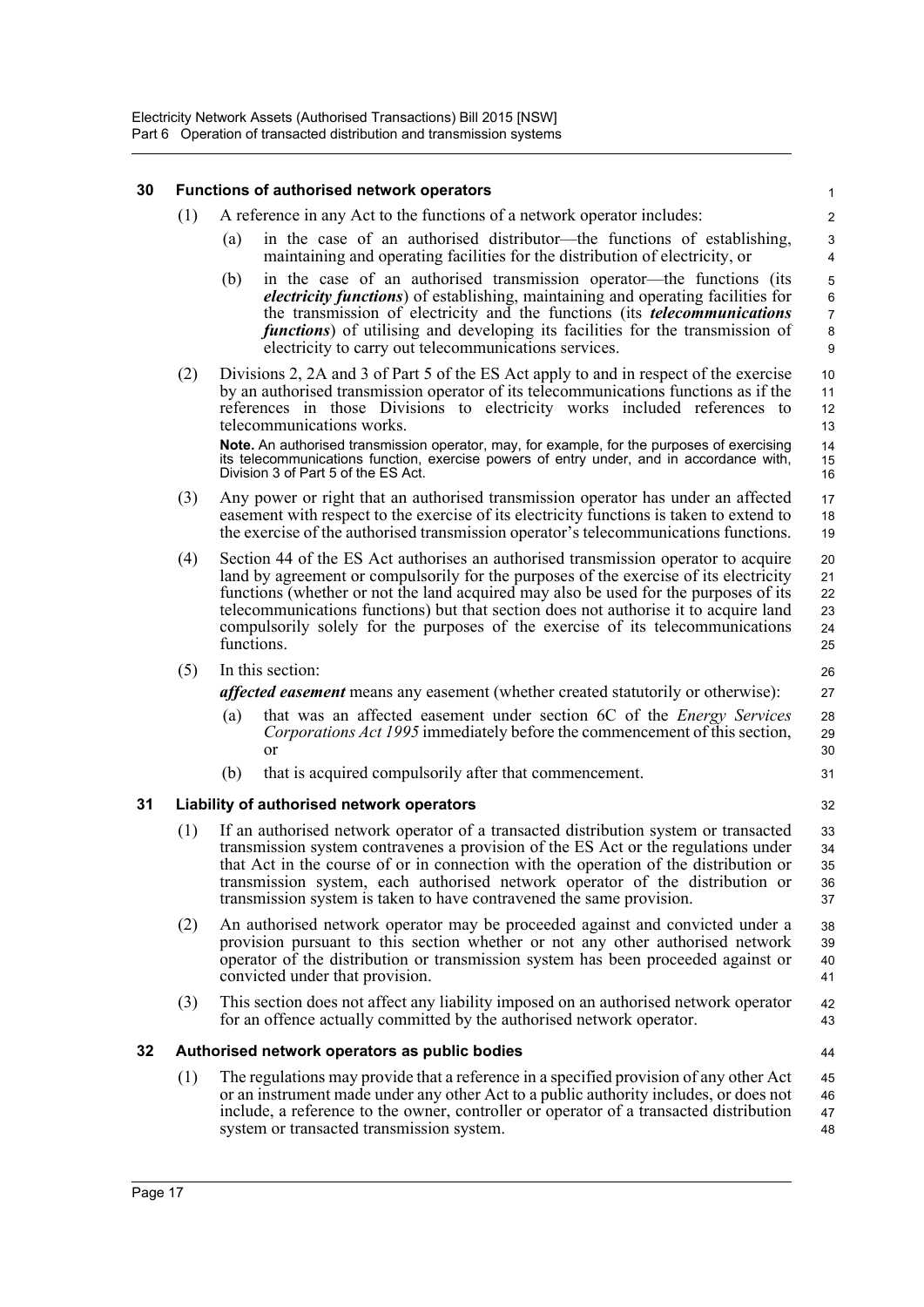(2) In this section, *public authority* includes statutory authority, statutory body, public utility undertaking, government agency and other public bodies.

#### <span id="page-28-0"></span>**33 Modification of ES Act provisions conferring functions on network operators**

The regulations may modify any provision of the ES Act that confers a function on a network operator for the purposes of adapting the application of the provision to or in respect of the functions of the owner, controller or operator of a transacted distribution system or transacted transmission system.

#### <span id="page-28-1"></span>**34 Land acquisition functions**

- (1) The land acquisition functions of the lessor of a transacted distribution system or transacted transmission system cannot be exercised by the lessor in the lessor's own right but can be exercised by another network operator of the distribution or transmission system on behalf of the lessor, and the other network operator has full power and authority to exercise those functions on behalf of the lessor.
- (2) The following provisions apply to the exercise of land acquisition functions by a network operator of a transacted distribution system or transacted transmission system on behalf of the lessor:
	- (a) the exercise of any such function by a network operator on behalf of the lessor is subject to any agreement between the network operator and the lessor concerning the exercise of those functions and to any agreement between network operators as to which of them is to exercise the function on behalf of the lessor in a particular case, 17 18 19 20 21
	- (b) land (including an interest in land) that is acquired in the exercise of land acquisition functions by a network operator is acquired on behalf of and vests in the lessor,
	- (c) the lessor has no liability in connection with the exercise of any land acquisition function on its behalf by a network operator (other than a liability to the network operator arising under an agreement between the lessor and the network operator as to the exercise of those functions) and any such liability that the lessor would otherwise have becomes instead a liability of the network operator, 25 26 27 28 29 30
	- (d) the lessor cannot be made a party to any proceedings in connection with the exercise of any land acquisition function on its behalf by a network operator (other than proceedings in connection with an agreement between the lessor and the network operator as to the exercise of those functions). 31 32 33 34
- (3) A network operator of a transacted distribution system or transacted transmission system cannot exercise a land acquisition function in its own right (and can only exercise that function on behalf of the lessor as provided by this section) if the function relates to land of which the lessor of the transacted distribution system or transacted transmission system will become the owner. 35 36 37 38 39
- (4) The approval of the Minister under section 44 (3) of the ES Act in respect of the acquisition of land on behalf of the lessor of a transacted distribution system or transacted transmission system is not to be given unless the Minister is satisfied that all reasonable steps have been taken to enter into an agreement with the owner of the land to acquire the land and those steps have not resulted in any such agreement. 40 41 42 43 44
- (5) In this section, *land acquisition functions* means any of the following functions to the extent that they may be exercised for the purposes of or in connection with the functions of a network operator: 45 46 47
	- (a) functions under section 44 (Acquisition of land) of the ES Act,

7 8

22 23 24

48

1 2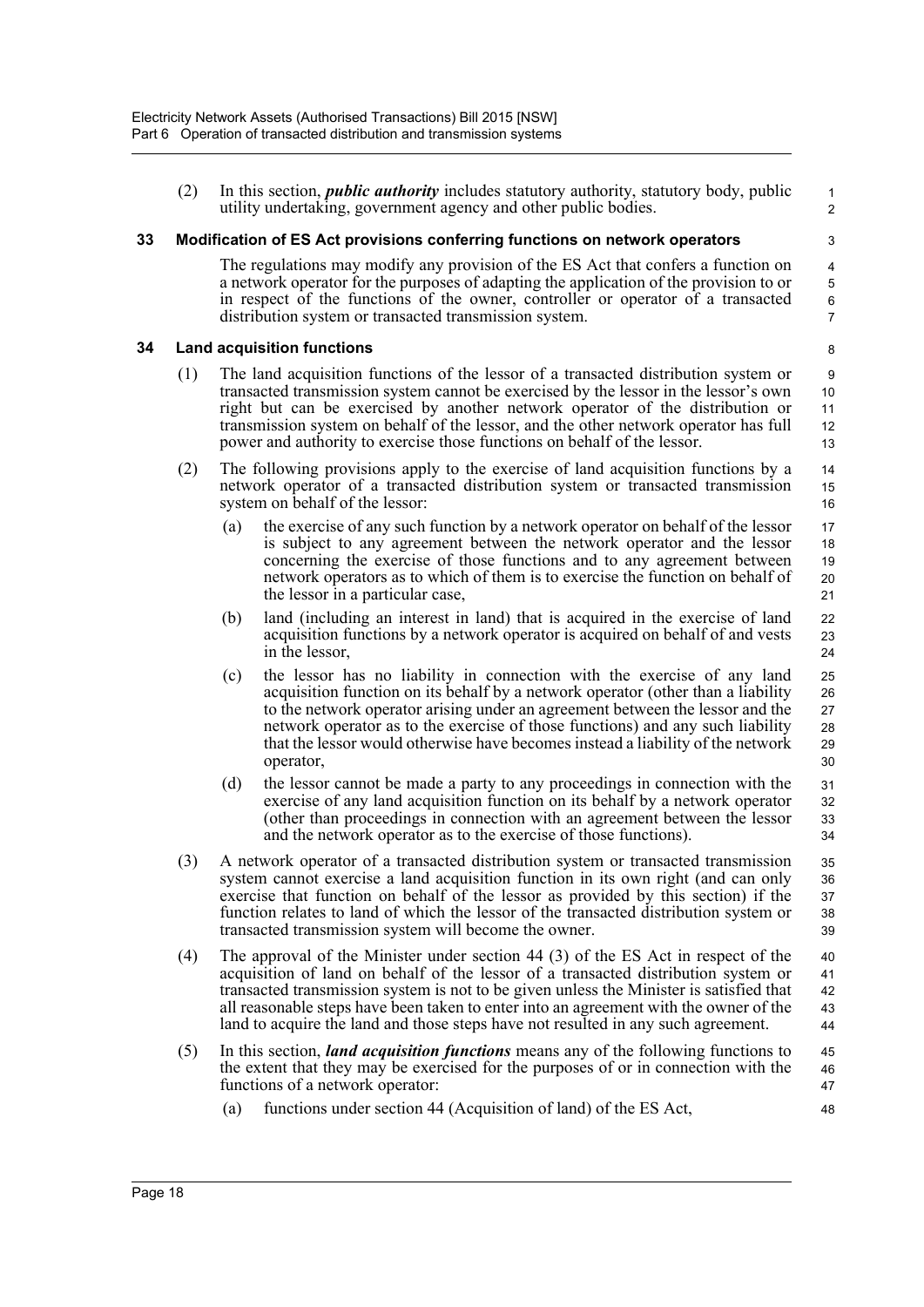<span id="page-29-4"></span><span id="page-29-3"></span><span id="page-29-2"></span><span id="page-29-1"></span><span id="page-29-0"></span>

|    |     | (b)                   | any function that concerns the creation, assurance or extinguishment of an<br>interest in land.                                                                                                                                                                                                                                                                                                                                                                                             | 1<br>$\overline{\mathbf{c}}$     |  |  |  |
|----|-----|-----------------------|---------------------------------------------------------------------------------------------------------------------------------------------------------------------------------------------------------------------------------------------------------------------------------------------------------------------------------------------------------------------------------------------------------------------------------------------------------------------------------------------|----------------------------------|--|--|--|
| 35 |     |                       | <b>Protection of electricity works</b>                                                                                                                                                                                                                                                                                                                                                                                                                                                      | 3                                |  |  |  |
|    | (1) |                       | Section 53 of the ES Act applies in respect of electricity works that form part of a<br>transacted distribution system or transacted transmission system as if:                                                                                                                                                                                                                                                                                                                             | 4<br>5                           |  |  |  |
|    |     | (a)                   | a reference in that section to the commencement of the <i>Electricity Supply</i><br>Amendment (Protection of Electricity Works) Act 2006 were a reference to the<br>completion of the authorised transaction as a result of which the electricity<br>works form part of that transacted distribution system or transacted<br>transmission system, and                                                                                                                                       | 6<br>7<br>8<br>9<br>10           |  |  |  |
|    |     | (b)                   | a reference to the network operator included a reference to a network operator<br>after the completion of that authorised transaction.                                                                                                                                                                                                                                                                                                                                                      | 11<br>12                         |  |  |  |
|    | (2) |                       | Section 53 of the ES Act does not apply to prevent an action lying by the owner of a<br>transacted distribution system or transacted transmission system against a network<br>operator that controls or operates the system.                                                                                                                                                                                                                                                                | 13<br>14<br>15                   |  |  |  |
| 36 |     | Licensing             |                                                                                                                                                                                                                                                                                                                                                                                                                                                                                             | 16                               |  |  |  |
|    | (1) |                       | The Treasurer may for the purposes of an authorised transaction request the Minister<br>under the ES Act to grant a licence under section 13 or 93A of that Act to an entity<br>nominated by the Treasurer as the new operator of a transacted distribution system<br>or transacted transmission system.                                                                                                                                                                                    | 17<br>18<br>19<br>20             |  |  |  |
|    | (2) |                       | The Minister under the ES Act is to grant a licence in accordance with the Treasurer's<br>request. The licence is to be granted on terms and conditions approved by the<br>Treasurer and as may be required by or under the ES Act.                                                                                                                                                                                                                                                         | 21<br>22<br>23                   |  |  |  |
|    | (3) |                       | Clauses 2, 3 and 4 of Schedule 2 to the ES Act do not apply in respect of the grant of<br>a licence pursuant to a request under this section.                                                                                                                                                                                                                                                                                                                                               | 24<br>25                         |  |  |  |
| 37 |     |                       | <b>Boundaries of distribution districts</b>                                                                                                                                                                                                                                                                                                                                                                                                                                                 | 26                               |  |  |  |
|    | (1) |                       | The boundaries of the distribution district for a transacted distribution system cannot<br>be varied under section 84 of the ES Act except with the consent in writing of the<br>authorised distributor.                                                                                                                                                                                                                                                                                    | 27<br>28<br>29                   |  |  |  |
|    | (2) |                       | If the boundaries of the distribution district for a transacted distribution system are<br>varied under section 84 of the ES Act, the power of the Minister under section 85<br>(Transfer of staff, assets, rights and liabilities) of the ES Act to order the transfer of<br>staff, assets, rights or liabilities of a distributor includes the power to order the<br>transfer of staff, assets, rights or liabilities of the owner or controller of the<br>distribution system concerned. | 30<br>31<br>32<br>33<br>34<br>35 |  |  |  |
| 38 |     | <b>Land tax</b><br>36 |                                                                                                                                                                                                                                                                                                                                                                                                                                                                                             |                                  |  |  |  |
|    | (1) |                       | The exception provided for a sublessee in section 21C of the <i>Land Tax Management</i><br>Act 1956 does not apply to a sublessee under an authorised transaction sublease and<br>the sublessee is liable for land tax accordingly.                                                                                                                                                                                                                                                         | 37<br>38<br>39                   |  |  |  |
|    | (2) |                       | An <i>authorised transaction sublease</i> is a sublease entered into for the purposes of an<br>authorised transaction.                                                                                                                                                                                                                                                                                                                                                                      | 40<br>41                         |  |  |  |
| 39 |     | <b>Planning laws</b>  |                                                                                                                                                                                                                                                                                                                                                                                                                                                                                             | 42                               |  |  |  |
|    | (1) |                       | For the purposes of any environmental planning instrument, the supply of electricity<br>by an authorised network operator is a public utility undertaking carried on by the<br>authorised network operator as an electricity supply authority.                                                                                                                                                                                                                                              | 43<br>44<br>45                   |  |  |  |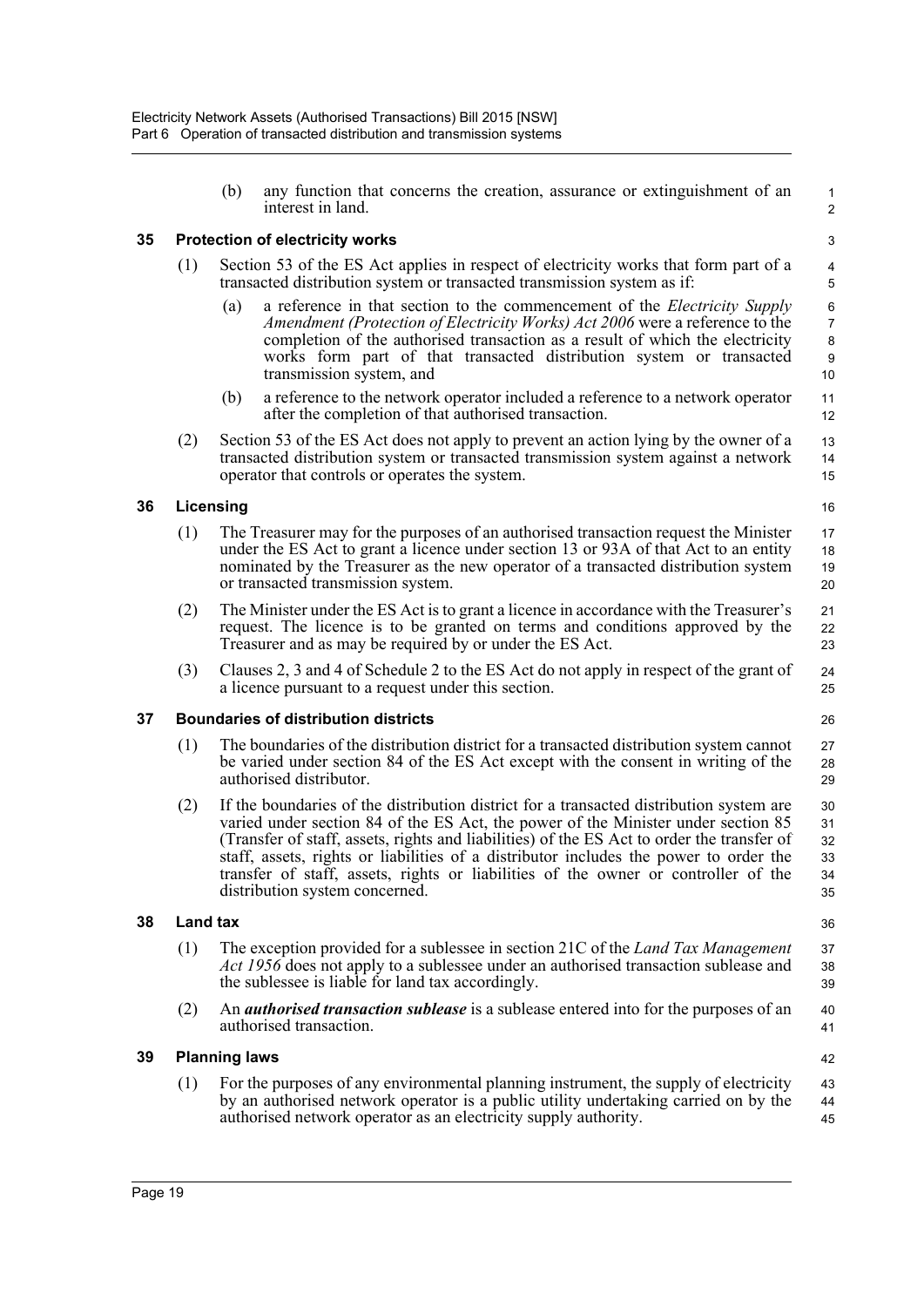(2) For the purposes of any relevant planning law provision, the carrying out of development by or on behalf of an authorised network operator for the purpose of an electricity transmission or distribution network (within the meaning of *State Environmental Planning Policy (Infrastructure) 2007*) constitutes the carrying out of that development by the authorised network operator as an electricity supply authority and public authority.

26

- (3) After a distribution system or transmission system becomes a transacted distribution system or transacted transmission system, a reference in an environmental planning instrument to the former network operator is to be read as a reference to the authorised network operator that operates the transacted distribution system or transacted transmission system.
- (4) In this section:

*environmental planning instrument* has the same meaning as in the Planning Act. *former network operator* means the electricity network SOC that was the network operator of the distribution or transmission system concerned before the authorised network operator became the network operator.

*Planning Act* means the *Environmental Planning and Assessment Act 1979*.

#### *relevant planning law provision* means:

- (a) any provision of an environmental planning instrument that permits specified development to be carried out with or without development consent, or
- (b) any provision of an environmental planning instrument that deals with the obligations of a public authority in connection with the carrying out of development by or on behalf of the public authority that may be carried out without development consent (including the carrying out of an activity to which Part 5 of the Planning Act applies). 21 22 23 24 25

#### <span id="page-30-0"></span>**40 Coastal protection**

Nothing done for the purposes of an authorised transaction requires the concurrence of the Minister under section 38 or 39 of the *Coastal Protection Act 1979*. 27 28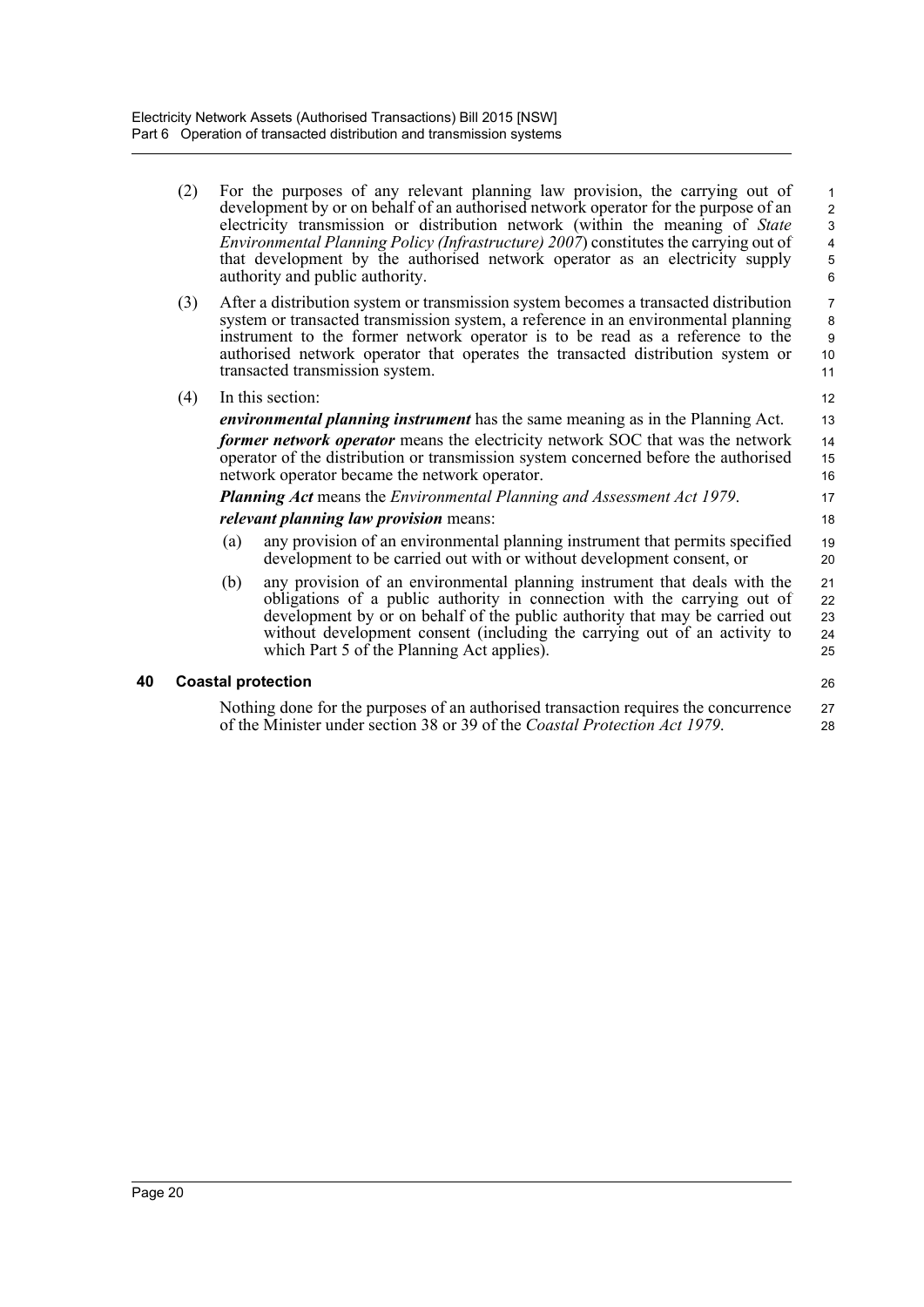## <span id="page-31-0"></span>**Part 7 Operation of other laws**

### <span id="page-31-1"></span>**41 State taxes**

<span id="page-31-2"></span>

| 41 |     | <b>State taxes</b>                                                                                                                                                                                                                                                                                                                                                            | $\overline{c}$                |
|----|-----|-------------------------------------------------------------------------------------------------------------------------------------------------------------------------------------------------------------------------------------------------------------------------------------------------------------------------------------------------------------------------------|-------------------------------|
|    | (1) | In this section:                                                                                                                                                                                                                                                                                                                                                              | 3                             |
|    |     | <i>relevant matter</i> means any of the following:                                                                                                                                                                                                                                                                                                                            | $\overline{\mathbf{4}}$       |
|    |     | any transaction arrangement,<br>(a)                                                                                                                                                                                                                                                                                                                                           | 5                             |
|    |     | (b)<br>a vesting of assets, rights or liabilities by operation of Schedule 4 (Vesting of<br>assets, rights and liabilities) and anything certified by the Treasurer as having<br>been done in consequence of such a vesting (for example, the transfer or<br>registration of an interest in land),                                                                            | 6<br>$\overline{7}$<br>8<br>9 |
|    |     | the issue, disposal or purchase of shares or other securities or interest in or<br>(c)<br>issued by an entity for the purposes of an authorised transaction,                                                                                                                                                                                                                  | $10$<br>11                    |
|    |     | (d)<br>any matter connected with the corporate conversion of an electricity network<br>SOC or transaction SOC for the purposes of an authorised transaction,                                                                                                                                                                                                                  | 12<br>13                      |
|    |     | any transaction, agreement or other arrangement (a <i>post-completion</i><br>(e)<br><i>arrangement</i> ) occurring within 2 years after completion of an authorised<br>transaction and certified by the Treasurer to have been entered into in<br>connection with the transfer of electricity network assets to the private sector<br>pursuant to the authorised transaction, | 14<br>15<br>16<br>17<br>18    |
|    |     | (f)<br>such other matters for the purposes of an authorised transaction as may be<br>prescribed by the regulations.                                                                                                                                                                                                                                                           | 19<br>20                      |
|    |     | <b>State tax</b> means application, transfer or registration fees, duty under the <i>Duties Act</i><br>1997 or any other tax, duty, fee or charge imposed by any Act or law of the State.                                                                                                                                                                                     | 21<br>22                      |
|    | (2) | State tax is not payable by a public sector agency in relation to a relevant matter.                                                                                                                                                                                                                                                                                          | 23                            |
|    | (3) | The Treasurer may by order in writing direct that subsection (2) does not apply to a<br>public sector agency either generally or in respect of a particular relevant matter or<br>class of relevant matters.                                                                                                                                                                  | 24<br>25<br>26                |
|    | (4) | State tax is not payable by a person or body (other than a public sector agency) in<br>relation to a relevant matter to such extent (if any) as the Treasurer may direct by<br>order in writing, either generally or in a particular case.                                                                                                                                    | 27<br>28<br>29                |
|    | (5) | The Treasurer may by order in writing limit the application of this section in respect<br>of a particular post-completion arrangement by imposing conditions on the<br>application of this section to the arrangement.                                                                                                                                                        | 30<br>31<br>32                |
|    | (6) | An order may be made by the Treasurer under this section before or after the liability<br>to pay the State tax concerned accrues.                                                                                                                                                                                                                                             | 33<br>34                      |
|    | (7) | The Treasurer must give a copy of an order under this section to the Chief<br>Commissioner of State Revenue.                                                                                                                                                                                                                                                                  | 35<br>36                      |
| 42 |     | General relationship of Act with other State legislation                                                                                                                                                                                                                                                                                                                      | 37                            |
|    | (1) | None of the following provisions operate to prevent, restrict or otherwise limit the<br>carrying out of a transaction arrangement or the exercise of a function for the<br>purposes of an authorised transaction:                                                                                                                                                             | 38<br>39<br>40                |
|    |     | any provision of the State Owned Corporations Act 1989,<br>(a)                                                                                                                                                                                                                                                                                                                | 41                            |
|    |     | any provision of the <i>Energy Services Corporations Act 1995</i> ,<br>(b)                                                                                                                                                                                                                                                                                                    | 42                            |
|    |     | any provision of the constitution of a statutory SOC or a subsidiary of a<br>(c)<br>statutory SOC.                                                                                                                                                                                                                                                                            | 43<br>44                      |
|    | (2) | In the event of any inconsistency between the provisions of this Act or the regulations<br>and a provision of any other State legislation that is prescribed by the regulations as                                                                                                                                                                                            | 45<br>46                      |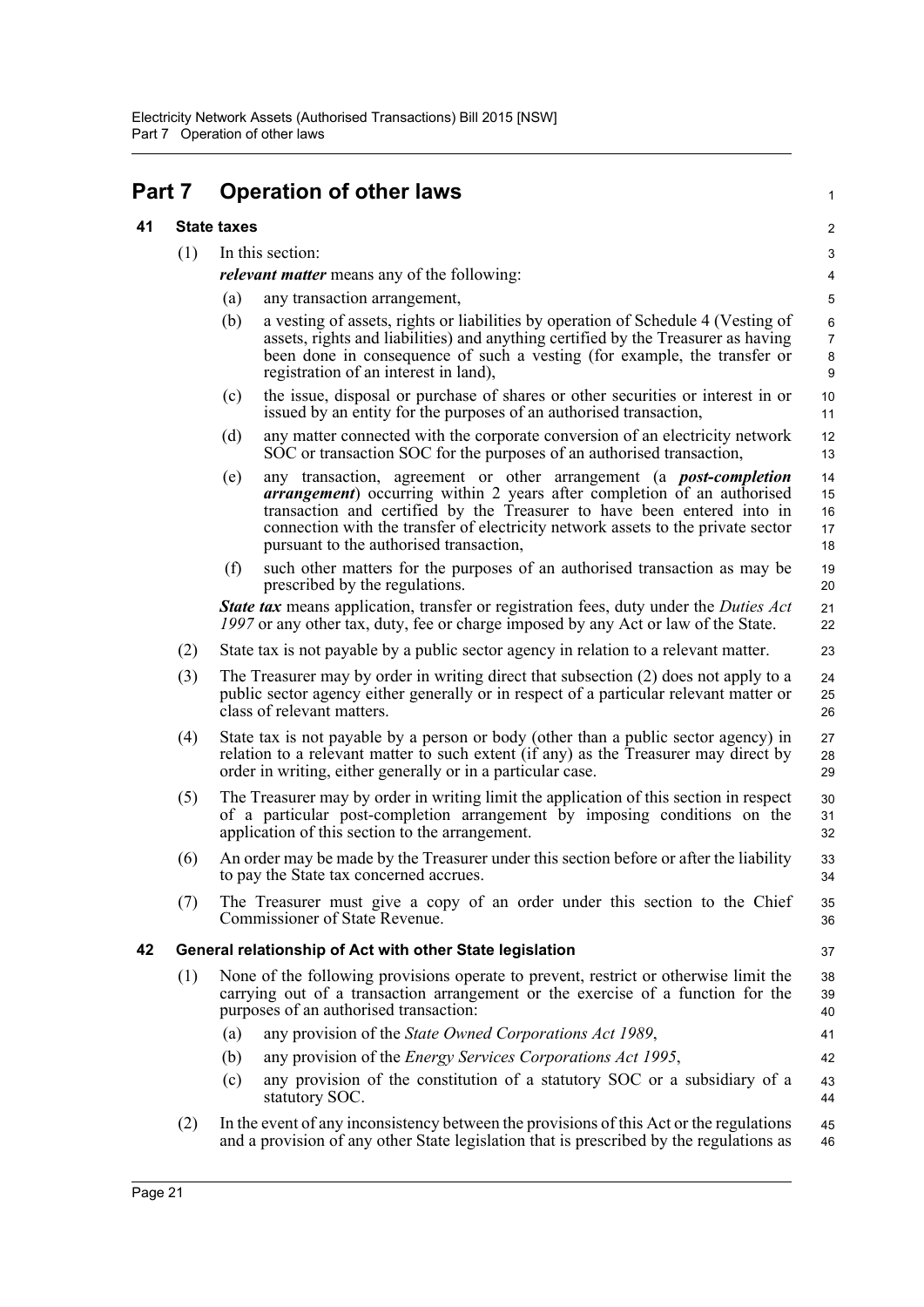<span id="page-32-0"></span>

|    |     |                                                                                                                                                                                                                                                                                                                                                                                                                                                                          | an inconsistent provision for the purposes of this section, the provisions of this Act<br>or the regulations (as the case may be) prevail to the extent of the inconsistency.                                                                                                                                                           | $\mathbf{1}$<br>2                                                                    |  |  |
|----|-----|--------------------------------------------------------------------------------------------------------------------------------------------------------------------------------------------------------------------------------------------------------------------------------------------------------------------------------------------------------------------------------------------------------------------------------------------------------------------------|-----------------------------------------------------------------------------------------------------------------------------------------------------------------------------------------------------------------------------------------------------------------------------------------------------------------------------------------|--------------------------------------------------------------------------------------|--|--|
|    | (3) |                                                                                                                                                                                                                                                                                                                                                                                                                                                                          | The requirements of any other Act (whether enacted before or after this Act) for the<br>approval by resolution of either or both Houses of Parliament (or by Act) of any act<br>that constitutes the transfer of electricity network assets for the purposes of an<br>authorised transaction is satisfied by the enactment of this Act. | $\ensuremath{\mathsf{3}}$<br>$\overline{\mathbf{4}}$<br>$\sqrt{5}$<br>$6\phantom{a}$ |  |  |
| 43 |     |                                                                                                                                                                                                                                                                                                                                                                                                                                                                          | <b>Public Authorities (Financial Arrangements) Act</b>                                                                                                                                                                                                                                                                                  | $\overline{7}$                                                                       |  |  |
|    |     | The <i>Public Authorities (Financial Arrangements) Act 1987</i> does not apply to any<br>transaction arrangement.                                                                                                                                                                                                                                                                                                                                                        |                                                                                                                                                                                                                                                                                                                                         |                                                                                      |  |  |
| 44 |     |                                                                                                                                                                                                                                                                                                                                                                                                                                                                          | Release of information by Auditor-General                                                                                                                                                                                                                                                                                               | 10                                                                                   |  |  |
|    |     | Section 38 (Secrecy) of the <i>Public Finance and Audit Act 1983</i> does not apply to or<br>in respect of a report or communication that the Treasurer authorises the<br>Auditor-General to make to a person for the purposes of an authorised transaction or<br>for the purposes of the audit (before or after the completion of an authorised<br>transaction) of records relating to electricity network assets transferred pursuant to<br>an authorised transaction. |                                                                                                                                                                                                                                                                                                                                         |                                                                                      |  |  |
| 45 |     |                                                                                                                                                                                                                                                                                                                                                                                                                                                                          | <b>Conveyancing Act</b>                                                                                                                                                                                                                                                                                                                 | 17                                                                                   |  |  |
|    |     |                                                                                                                                                                                                                                                                                                                                                                                                                                                                          | Section 52A of the <i>Conveyancing Act 1919</i> does not apply to a contract entered into<br>for the purposes of an authorised transaction.                                                                                                                                                                                             | 18<br>19                                                                             |  |  |
| 46 |     |                                                                                                                                                                                                                                                                                                                                                                                                                                                                          | Protection against breach of contractual and other obligations                                                                                                                                                                                                                                                                          | 20                                                                                   |  |  |
|    | (1) |                                                                                                                                                                                                                                                                                                                                                                                                                                                                          | The following matters and things are protected by this section:                                                                                                                                                                                                                                                                         | 21                                                                                   |  |  |
|    |     | (a)                                                                                                                                                                                                                                                                                                                                                                                                                                                                      | the operation of this Act (including any regulation or order under this Act),                                                                                                                                                                                                                                                           | 22                                                                                   |  |  |
|    |     | (b)                                                                                                                                                                                                                                                                                                                                                                                                                                                                      | the transfer of electricity network assets for the purposes of an authorised<br>transaction,                                                                                                                                                                                                                                            | 23<br>24                                                                             |  |  |
|    |     | (c)                                                                                                                                                                                                                                                                                                                                                                                                                                                                      | the entering into or performance of obligations under a transaction, agreement<br>or other arrangement for the purposes of an authorised transaction,                                                                                                                                                                                   | 25<br>26                                                                             |  |  |
|    |     | (d)                                                                                                                                                                                                                                                                                                                                                                                                                                                                      | a disclosure of information by, on behalf of or with the consent of a public<br>sector agency for the purposes of an authorised transaction,                                                                                                                                                                                            | 27<br>28                                                                             |  |  |
|    |     | (e)                                                                                                                                                                                                                                                                                                                                                                                                                                                                      | anything else done or omitted to be done under or for the purposes of this Act<br>or an authorised transaction.                                                                                                                                                                                                                         | 29<br>30                                                                             |  |  |
|    | (2) |                                                                                                                                                                                                                                                                                                                                                                                                                                                                          | None of the matters or things protected by this section are to be regarded as:                                                                                                                                                                                                                                                          | 31                                                                                   |  |  |
|    |     |                                                                                                                                                                                                                                                                                                                                                                                                                                                                          | (a) a breach of contract or confidence or otherwise as a civil wrong, or                                                                                                                                                                                                                                                                | 32                                                                                   |  |  |
|    |     | (b)                                                                                                                                                                                                                                                                                                                                                                                                                                                                      | a breach of any instrument (including, without limitation, any provision<br>prohibiting, restricting or regulating the assignment or transfer of assets, rights<br>or liabilities) or as requiring any act to be done under an instrument, or                                                                                           | 33<br>34<br>35                                                                       |  |  |
|    |     | (c)                                                                                                                                                                                                                                                                                                                                                                                                                                                                      | giving rise to any right or remedy by a party to a contract or other instrument,<br>or as causing or permitting the termination of, or exercise of rights under, any<br>contract or other instrument, or                                                                                                                                | 36<br>37<br>38                                                                       |  |  |
|    |     | (d)                                                                                                                                                                                                                                                                                                                                                                                                                                                                      | an event of default under any contract or other instrument, or                                                                                                                                                                                                                                                                          | 39                                                                                   |  |  |
|    |     | (e)                                                                                                                                                                                                                                                                                                                                                                                                                                                                      | giving rise to a breach of or an offence against a provision of an Act that<br>prohibits or restricts the disclosure of information, or                                                                                                                                                                                                 | 40<br>41                                                                             |  |  |
|    |     | (f)                                                                                                                                                                                                                                                                                                                                                                                                                                                                      | releasing a surety or other obligee wholly or in part from an obligation.                                                                                                                                                                                                                                                               | 42                                                                                   |  |  |
|    | (3) |                                                                                                                                                                                                                                                                                                                                                                                                                                                                          | This section does not affect rights and obligations that arise under a transaction,<br>agreement or other arrangement entered into for the purposes of an authorised<br>transaction.                                                                                                                                                    | 43<br>44<br>45                                                                       |  |  |

<span id="page-32-3"></span><span id="page-32-2"></span><span id="page-32-1"></span>**45 Conveyancing Act**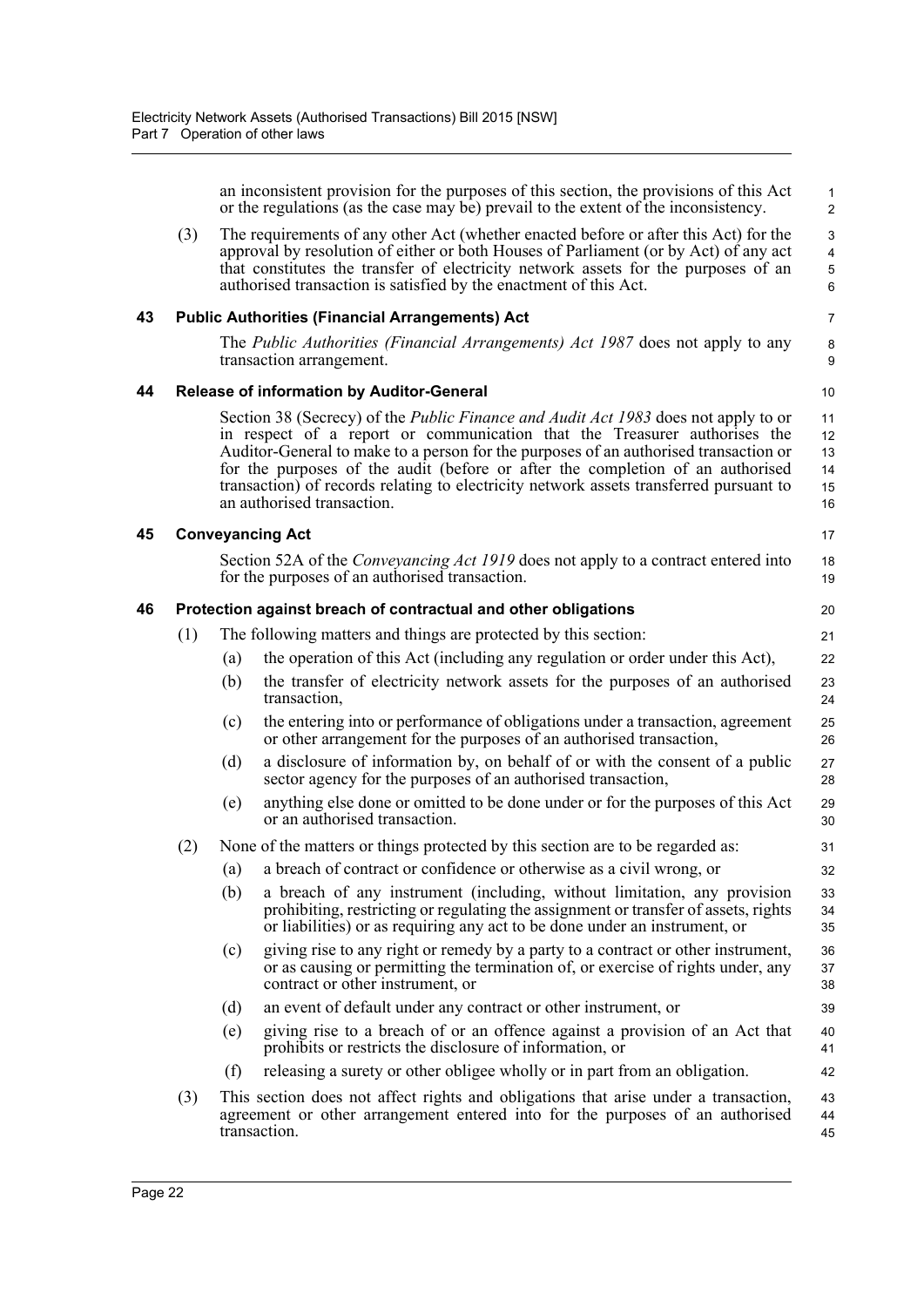<span id="page-33-1"></span><span id="page-33-0"></span>

|    | (4)                                        | In this section:                                                                                                                                                                                                                                                                                                                                          |                                                                                                                                                                                                                           |                |  |  |  |  |
|----|--------------------------------------------|-----------------------------------------------------------------------------------------------------------------------------------------------------------------------------------------------------------------------------------------------------------------------------------------------------------------------------------------------------------|---------------------------------------------------------------------------------------------------------------------------------------------------------------------------------------------------------------------------|----------------|--|--|--|--|
|    |                                            | <i>instrument</i> means an instrument (other than an instrument made under this Act) or<br>any other document that creates, modifies or extinguishes rights or liabilities (or<br>would do so if lodged, filed or registered in accordance with any law), and includes<br>any judgment, order, process or other instrument issued by a court or tribunal. |                                                                                                                                                                                                                           |                |  |  |  |  |
| 47 |                                            | <b>Compensation not payable</b>                                                                                                                                                                                                                                                                                                                           |                                                                                                                                                                                                                           |                |  |  |  |  |
|    | (1)                                        | Compensation is not payable by or on behalf of the State:                                                                                                                                                                                                                                                                                                 |                                                                                                                                                                                                                           |                |  |  |  |  |
|    |                                            | (a)                                                                                                                                                                                                                                                                                                                                                       | because of the enactment or operation of this Act, or for any consequence of<br>that enactment or operation, or                                                                                                           | $\bf 8$<br>9   |  |  |  |  |
|    |                                            | (b)                                                                                                                                                                                                                                                                                                                                                       | because of any statement or conduct relating to the enactment of this Act.                                                                                                                                                | 10             |  |  |  |  |
|    | (2)                                        |                                                                                                                                                                                                                                                                                                                                                           | This section does not extend to compensation payable under a transaction<br>arrangement to a party to the transaction arrangement in connection with the<br>performance of obligations under the transaction arrangement. | 11<br>12<br>13 |  |  |  |  |
|    | (3)                                        |                                                                                                                                                                                                                                                                                                                                                           | In this section:                                                                                                                                                                                                          | 14             |  |  |  |  |
|    |                                            |                                                                                                                                                                                                                                                                                                                                                           | <i>compensation</i> includes damages or any other form of monetary compensation.                                                                                                                                          | 15             |  |  |  |  |
|    |                                            |                                                                                                                                                                                                                                                                                                                                                           | <i>conduct</i> includes any act or omission, whether unconscionable, misleading,<br>deceptive or otherwise.                                                                                                               | 16<br>17       |  |  |  |  |
|    |                                            |                                                                                                                                                                                                                                                                                                                                                           | <i>operation of this Act</i> includes the operation of any notice or order under this Act and<br>any agreement entered into under or for the purposes of this Act.                                                        | 18<br>19       |  |  |  |  |
|    |                                            |                                                                                                                                                                                                                                                                                                                                                           | <i>statement</i> includes a representation of any kind:                                                                                                                                                                   | 20             |  |  |  |  |
|    |                                            | (a)                                                                                                                                                                                                                                                                                                                                                       | whether made verbally or in writing, and                                                                                                                                                                                  | 21             |  |  |  |  |
|    |                                            | (b)                                                                                                                                                                                                                                                                                                                                                       | whether negligent, false, misleading or otherwise.                                                                                                                                                                        | 22             |  |  |  |  |
|    |                                            |                                                                                                                                                                                                                                                                                                                                                           | <i>the State</i> means the Crown within the meaning of the Crown Proceedings Act 1988,<br>and includes a public sector agency and an officer, employee or agent of the Crown<br>or a public sector agency.                | 23<br>24<br>25 |  |  |  |  |
| 48 | Leases of electricity network assets<br>26 |                                                                                                                                                                                                                                                                                                                                                           |                                                                                                                                                                                                                           |                |  |  |  |  |
|    | (1)                                        | The provisions of an electricity network assets lease (or of any agreement or<br>arrangement entered into in connection with such a lease) dealing with the following                                                                                                                                                                                     |                                                                                                                                                                                                                           |                |  |  |  |  |
|    |                                            |                                                                                                                                                                                                                                                                                                                                                           | matters have effect according to their terms despite any law or rule to the contrary:                                                                                                                                     | 28<br>29       |  |  |  |  |
|    |                                            | (a)                                                                                                                                                                                                                                                                                                                                                       | the term of the lease,                                                                                                                                                                                                    | 30             |  |  |  |  |
|    |                                            | (b)                                                                                                                                                                                                                                                                                                                                                       | the existence or exercise of an option under the lease,                                                                                                                                                                   | 31             |  |  |  |  |
|    |                                            | (c)                                                                                                                                                                                                                                                                                                                                                       | the payment of any amount by way of a premium for the lease and the retention<br>of any such amount by the lessor or the State.                                                                                           | 32<br>33       |  |  |  |  |
|    |                                            | (d)                                                                                                                                                                                                                                                                                                                                                       | the circumstances or conditions under which the lease may be terminated by<br>the lessor or lessee,                                                                                                                       | 34<br>35       |  |  |  |  |
|    |                                            | (e)                                                                                                                                                                                                                                                                                                                                                       | the application or operation of section 122, 130 or 133B of the Conveyancing<br><i>Act 1919</i> to or in respect of the lease (or any lease under the lease),                                                             | 36<br>37       |  |  |  |  |
|    |                                            | (f)                                                                                                                                                                                                                                                                                                                                                       | the application of a security provided in relation to the lease,                                                                                                                                                          | 38             |  |  |  |  |
|    |                                            | (g)                                                                                                                                                                                                                                                                                                                                                       | the payment of a sum that is in the nature of a penalty,                                                                                                                                                                  | 39             |  |  |  |  |
|    |                                            | (h)                                                                                                                                                                                                                                                                                                                                                       | the ownership of, or the vesting or forfeiture of ownership of, any real or<br>personal property on termination of the lease or on the occurrence of some<br>other specified event or other thing,                        | 40<br>41<br>42 |  |  |  |  |
|    |                                            | (i)                                                                                                                                                                                                                                                                                                                                                       | the pre-payment of amounts payable by way of rent under the lease and the<br>retention of any such amounts by the lessor or the State,<br>the continuance of the lease despite the occurrence of unintended or            | 43<br>44       |  |  |  |  |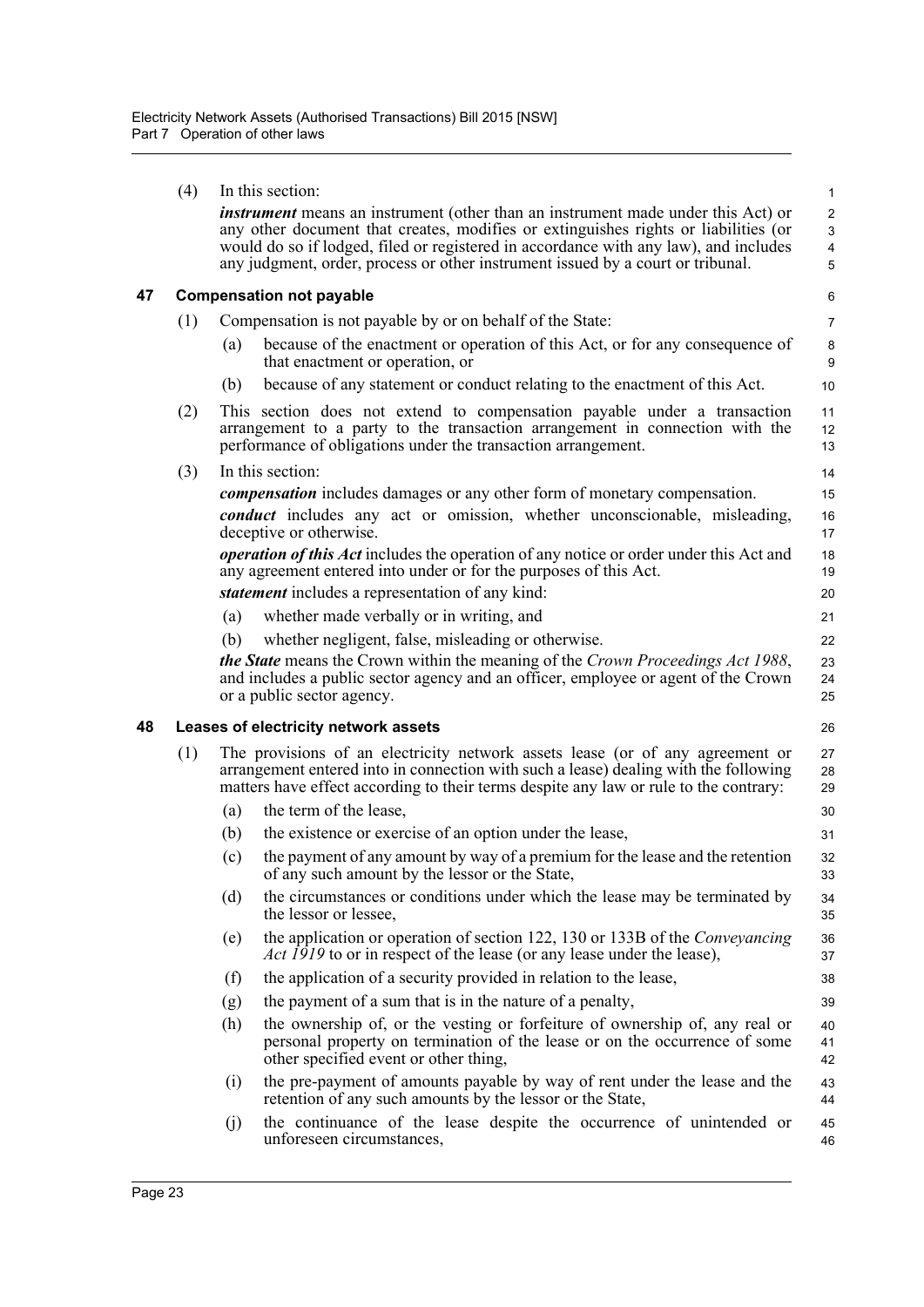|     | (k)                                                                                                                                                                                                                                                                                                               | the continuance of the obligation to pay rent despite the occurrence of<br>unintended or unforeseen circumstances,                                                                                 | $\mathbf{1}$<br>$\overline{c}$ |  |
|-----|-------------------------------------------------------------------------------------------------------------------------------------------------------------------------------------------------------------------------------------------------------------------------------------------------------------------|----------------------------------------------------------------------------------------------------------------------------------------------------------------------------------------------------|--------------------------------|--|
|     | (1)                                                                                                                                                                                                                                                                                                               | the amount payable in consequence of a breach or early termination of the<br>lease, expiry of the lease or exercise of any option to extend the lease,                                             | $\mathsf 3$<br>4               |  |
|     | (m)                                                                                                                                                                                                                                                                                                               | the liability of the lessor or lessee in relation to the leased assets,                                                                                                                            | 5                              |  |
|     | (n)                                                                                                                                                                                                                                                                                                               | the non-refundability of any payment made on account of rent, premium,<br>option fee, outgoings, security deposit or otherwise,                                                                    | 6<br>$\overline{7}$            |  |
|     | $\left( 0 \right)$                                                                                                                                                                                                                                                                                                | the operation of any set-off.                                                                                                                                                                      | 8                              |  |
| (2) | A provision of an electricity network assets lease (or of any agreement or<br>arrangement entered into in connection with such a lease) that confers rights or<br>obligations on the State is enforceable by or against the State even though the State<br>is not a party to the lease, agreement or arrangement. |                                                                                                                                                                                                    |                                |  |
| (3) | An electricity network assets lease may include provision for the removal by the<br>lessee of any fixture severable from the land leased.                                                                                                                                                                         |                                                                                                                                                                                                    |                                |  |
| (4) |                                                                                                                                                                                                                                                                                                                   | A scheme of arrangement, receivership, winding up or other external administration<br>of a company is to be carried out in a manner that gives effect to this section.                             |                                |  |
| (5) |                                                                                                                                                                                                                                                                                                                   | A variation of an electricity network assets lease that varies the land to which the<br>lease relates and that is made pursuant to a provision of the lease or another<br>transaction arrangement: | 17<br>18<br>19                 |  |
|     | (a)                                                                                                                                                                                                                                                                                                               | can be registered under the Real Property Act 1900 (despite section 55A (4) of<br>that Act), and                                                                                                   | 20<br>21                       |  |
|     | (b)                                                                                                                                                                                                                                                                                                               | does not have the effect of surrendering or regranting the lease.                                                                                                                                  | 22                             |  |
| (6) | A certificate given by the Treasurer to the effect that a variation of lease is a variation<br>to which subsection (5) applies is evidence of the matters certified.                                                                                                                                              |                                                                                                                                                                                                    | 23<br>24                       |  |
| (7) |                                                                                                                                                                                                                                                                                                                   | In this section:                                                                                                                                                                                   | 25                             |  |
|     | <i>electricity network assets lease means:</i>                                                                                                                                                                                                                                                                    |                                                                                                                                                                                                    |                                |  |
|     | (a)                                                                                                                                                                                                                                                                                                               | a lease of electricity network assets entered into for the purposes of an<br>authorised transaction, or                                                                                            | 27<br>28                       |  |
|     | (b)                                                                                                                                                                                                                                                                                                               | a lease of electricity network assets that the Treasurer designates by order in<br>writing as an electricity network assets lease for the purposes of this section, or                             | 29<br>30                       |  |
|     | (c)                                                                                                                                                                                                                                                                                                               | a sublease under a lease referred to in paragraph (a) or (b).                                                                                                                                      | 31                             |  |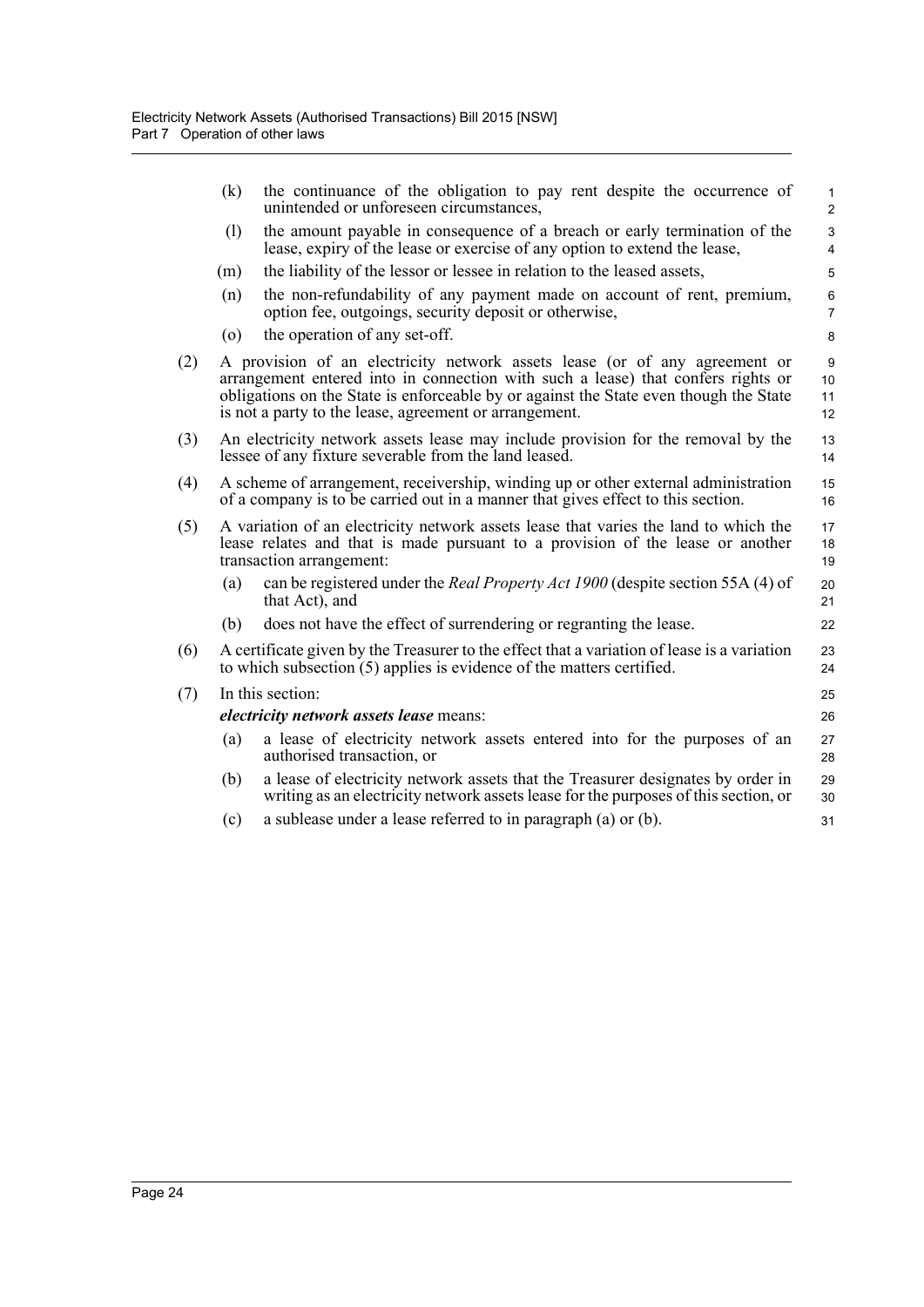<span id="page-35-2"></span><span id="page-35-1"></span><span id="page-35-0"></span>

| Part 8 |                                                          | <b>Miscellaneous</b>                                                             |                                                                                                                                                                                                            |                              |
|--------|----------------------------------------------------------|----------------------------------------------------------------------------------|------------------------------------------------------------------------------------------------------------------------------------------------------------------------------------------------------------|------------------------------|
| 49     |                                                          |                                                                                  | <b>Functions of Electricity Assets Ministerial Holding Corporation</b>                                                                                                                                     | $\overline{c}$               |
|        | (1)                                                      | The functions of the Electricity Assets Ministerial Holding Corporation include: |                                                                                                                                                                                                            |                              |
|        |                                                          | (a)                                                                              | to hold, on behalf of the Crown, electricity network assets acquired by it or<br>transferred to it, and                                                                                                    | $\overline{4}$<br>5          |
|        |                                                          | (b)                                                                              | to carry on any activities or business that relate to any electricity network<br>assets held by it, including demanding, collecting and receiving charges,<br>levies, rates and fees, and                  | $\,6$<br>$\overline{7}$<br>8 |
|        |                                                          | (c)                                                                              | such other functions for the purposes of an authorised transaction under this<br>Act as may be prescribed by the regulations.                                                                              | $\boldsymbol{9}$<br>10       |
|        | (2)                                                      |                                                                                  | There is to be established in the Special Deposits Account a fund called the<br>Electricity Assets Ministerial Holding Corporation Fund (the EAMHC Fund),<br>which is to be administered by the Treasurer. | 11<br>12<br>13               |
|        | (3)                                                      | There is payable into the EAMHC Fund:                                            |                                                                                                                                                                                                            |                              |
|        |                                                          | (a)                                                                              | all money received by the Corporation in the exercise of its functions under<br>this or any other Act, and                                                                                                 | 15<br>16                     |
|        |                                                          | (b)                                                                              | all money standing to the credit of any working account established for the<br>Corporation under section 13A of the Public Finance and Audit Act 1983 on<br>the commencement of this section.              | 17<br>18<br>19               |
|        | (4)                                                      |                                                                                  | There is payable from the EAMHC Fund such amounts as the Treasurer directs from<br>time to time for:                                                                                                       | 20<br>21                     |
|        |                                                          | (a)                                                                              | payment of expenditure by the Corporation in the exercise of its functions<br>under this or any other Act, or                                                                                              | 22<br>23                     |
|        |                                                          | (b)                                                                              | payment of expenses incurred in relation to the administration of the EAMHC<br>Fund, or                                                                                                                    | 24<br>25                     |
|        |                                                          | (c)                                                                              | payment to the Consolidated Fund.                                                                                                                                                                          | 26                           |
|        | (5)                                                      |                                                                                  | The Treasurer may invest money in the EAMHC Fund in such manner as may be<br>authorised by the Public Authorities (Financial Arrangements) Act 1987.                                                       | 27<br>28                     |
| 50     | <b>Functions of New South Wales Treasury Corporation</b> |                                                                                  | 29                                                                                                                                                                                                         |                              |
|        | (1)                                                      | Treasurer.                                                                       | New South Wales Treasury Corporation ( <i>TCorp</i> ) has the object of providing<br>financial services for the purposes of an authorised transaction at the direction of the                              | 30<br>31<br>32               |
|        | (2)                                                      | Treasurer:                                                                       | The Treasurer may direct TCorp to do any one or more of the following for the<br>purposes of an authorised transaction on terms and conditions determined by the                                           | 33<br>34<br>35               |
|        |                                                          | (a)                                                                              | provide financial accommodation (including by the lending of money) to or<br>for the benefit of a private sector entity,                                                                                   | 36<br>37                     |
|        |                                                          | (b)                                                                              | effect a financial adjustment for the benefit of or on behalf of a private sector<br>entity,                                                                                                               | 38<br>39                     |
|        |                                                          | (c)                                                                              | participate in any other arrangement or transaction approved by the Treasurer<br>for the purposes of an authorised transaction.                                                                            | 40<br>41                     |
|        | (3)                                                      |                                                                                  | TCorp is authorised and required to comply with a direction of the Treasurer under<br>this section.                                                                                                        | 42<br>43                     |
|        | (4)                                                      |                                                                                  | Words and expressions used in this section that are defined in the <i>Public Authorities</i><br>(Financial Arrangements) Act 1987 have the same meanings as in that Act.                                   | 44<br>45                     |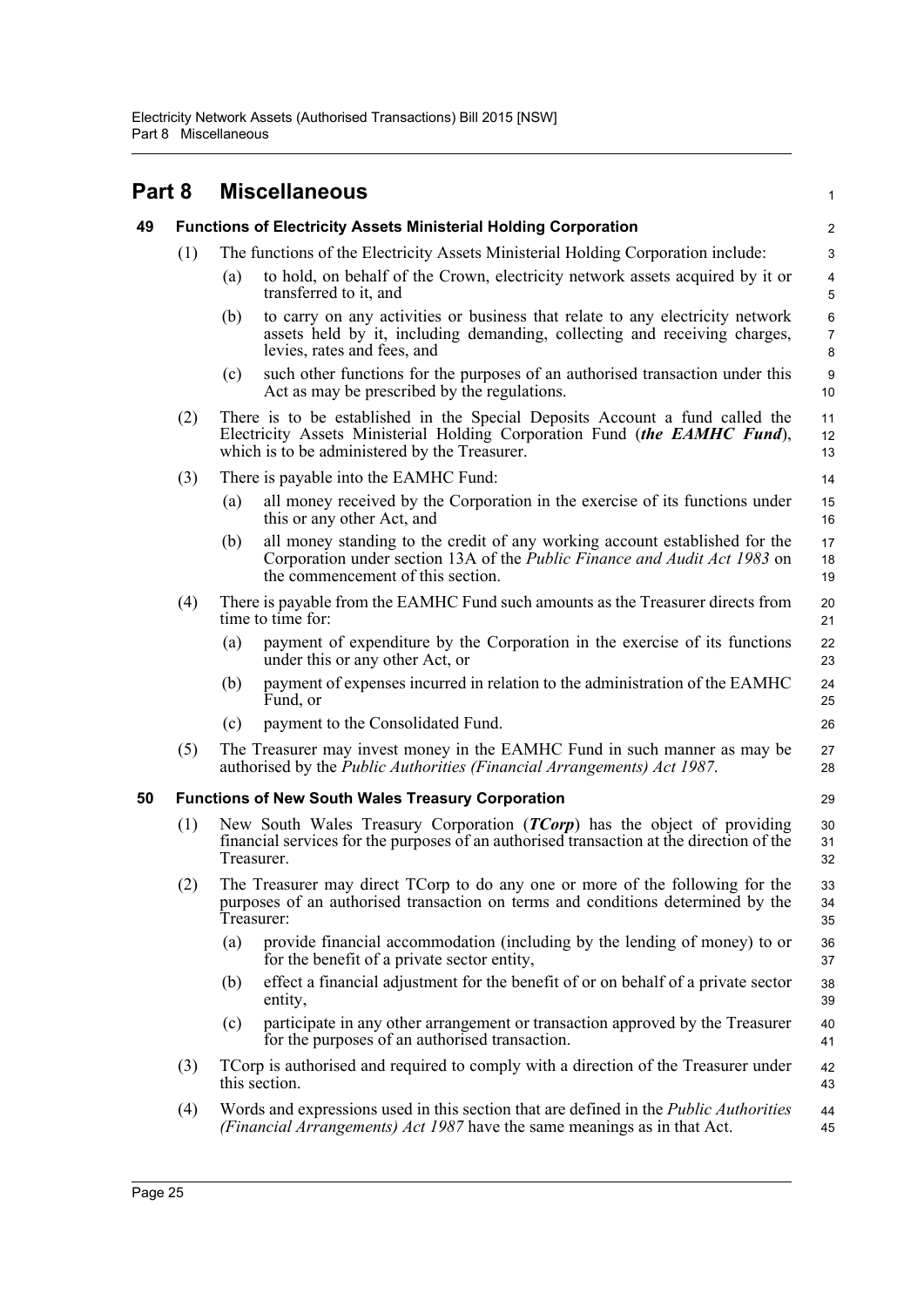#### **51 Delegation**

| The Treasurer may delegate to the Secretary of the Treasury, or to any other  |
|-------------------------------------------------------------------------------|
| Government sector employee prescribed by the regulations, any function of the |
| Treasurer under this Act except this power of delegation.                     |

#### **52 Act to bind State and other jurisdictions**

| This Act binds the State and, in so far as the legislative power of the Parliament of |
|---------------------------------------------------------------------------------------|
| New South Wales permits, the other States, the Territories and the Commonwealth.      |

- (2) Without limiting subsection (1), this Act has effect despite any privilege or immunity of the Crown in any of its capacities.
- (3) This Act does not make any State or Territory, the Commonwealth, or the Crown in any of its capacities, liable to be prosecuted for an offence.
- (4) A reference in this section to a State, Territory or the Commonwealth includes a reference to the Government of the State, Territory or Commonwealth.

#### **53 Extraterritorial operation of Act**

| (1) It is the intention of the Parliament of New South Wales that the operation of this Act | 15 |
|---------------------------------------------------------------------------------------------|----|
| should, as far as possible, include operation in relation to the following:                 | 16 |

- (a) things situated in or outside the territorial limits of the State,
- (b) acts, transactions and matters done, entered into or occurring in or outside the territorial limits of the State,
- (c) things, acts, transactions and matters (wherever situated, done, entered into or occurring) that would, apart from this Act, be governed or otherwise affected by the law of another State, a Territory, the Commonwealth or a foreign country.
- (2) Without limiting subsection (1), it is the intention of the Parliament of New South Wales that the provisions of this Act have an operation in relation to the things, acts, transactions and matters referred to in that subsection even if the rules of private international law (whether at general law or as provided by legislation) would require the application of a law other than this Act instead of the provisions of this Act. 24 25 26 27 28

#### **54 Construction of Act and instruments so as not to exceed legislative power**

- (1) Unless a contrary intention appears, if a provision of this Act or an instrument made under this Act:
	- (a) would, apart from this section, have an invalid application, but
	- (b) also has at least one valid application,

it is the intention of the Parliament of New South Wales that the provision is not to have the invalid application, but is to have every valid application.

- (2) Despite subsection (1), the provision is not to have a particular valid application if:
	- (a) apart from this section, it is clear, taking into account the provision's context and the purposes or objects underlying this Act, that the provision was intended to have that valid application only if every invalid application, or a particular invalid application, of the provision had also been within the legislative power of the Parliament of New South Wales, or 37 38 39 40 41
	- (b) the provision's operation in relation to that valid application would be different in a substantial respect from what would have been its operation in relation to that valid application if every invalid application, or a particular invalid application, of the provision had been within the legislative power of the Parliament of New South Wales. 42 43 44 45 46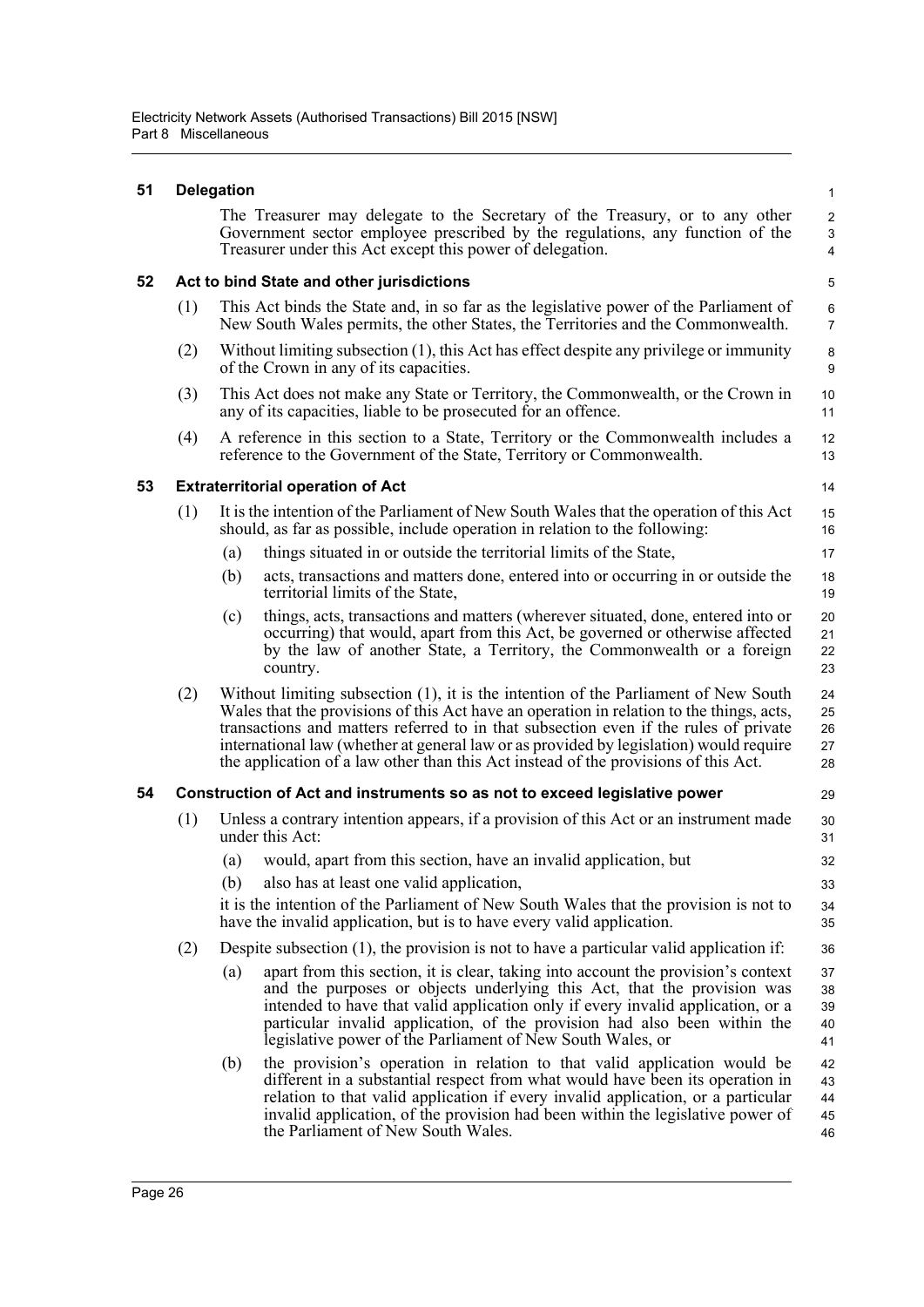- (3) Subsection (2) does not limit the cases in which a contrary intention may be taken to appear for the purposes of subsection (1).
- (4) This section is in addition to, and not in derogation of, section 31 of the *Interpretation Act 1987*.
- (5) In this section:

*application* means an application in relation to:

- (a) one or more particular persons, things, matters, places, circumstances or cases, or
- (b) one or more classes (however defined or determined) of persons, things, matters, places, circumstances or cases.

*invalid application*, in relation to a provision, means an application because of which the provision exceeds the legislative power of the Parliament of New South Wales. *valid application*, in relation to a provision, means an application which, if it were the provision's only application, would be within the legislative power of the Parliament of New South Wales.

#### **55 Orders**

16 17

41 42 43

- (1) An order made under a provision of this Act takes effect at the beginning of the day on which it is made, unless the order otherwise provides.
- (2) An order cannot provide for the order to take effect earlier than the beginning of the day on which it is made (but can provide for the order to take effect at a time on the day on which it is made that is earlier than the time at which it is made).
- (3) A document purporting to be an order made under a provision of this Act is, unless the contrary is established, taken to be such an order and to have been properly made.
- (4) A certificate purporting to be signed by the Treasurer or an officer prescribed by the regulations certifying that an order specified or referred to in the certificate is an order made under a specified provision of this Act is admissible in evidence in any legal proceedings and is evidence of the matters certified.
- (5) A provision of another Act that results from an amendment made by this Act and that provides for the making of an order is deemed for the purposes of this section to be a provision of this Act (and the order is deemed to be an order made under a provision of this Act). 28 29 30 31

#### **56 Service or giving of documents**

- (1) A document that is authorised or required by this Act or the regulations to be served on or given to any person may be served or given:
	- (a) in the case of a natural person:
		- (i) by delivering it to the person personally, or
		- (ii) by sending it by post to the address specified by the person for the giving or service of documents or, if no such address is specified, the residential or business address of the person last known to the person giving or serving the document, or 37 38 39 40
		- (iii) by sending it by facsimile transmission to the facsimile number of the person, or
	- (b) in the case of a body corporate:
		- (i) by leaving it with a person apparently of or above the age of 16 years at, or by sending it by post to, the head office, a registered office or a principal office of the body corporate or to an address specified by the body corporate for the giving or service of documents, or 44 45 46 47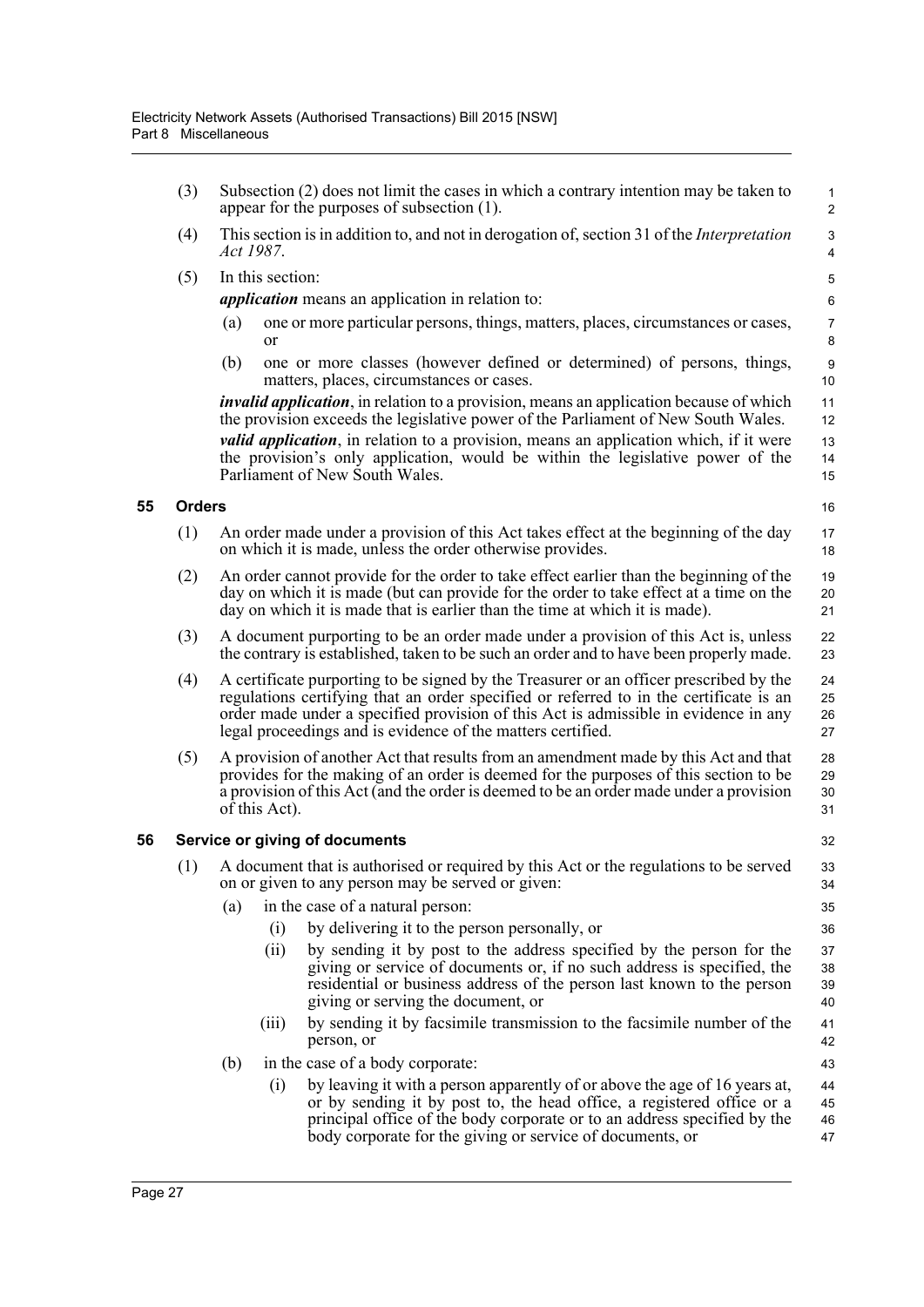- (ii) by sending it by facsimile transmission to the facsimile number of the body corporate.
- (2) Nothing in this section affects the operation of any provision of a law or of the rules of a court authorising a document to be served on a person in any other manner.

#### **57 Regulations**

The Governor may make regulations, not inconsistent with this Act, for or with respect to any matter that by this Act is required or permitted to be prescribed or that is necessary or convenient to be prescribed for carrying out or giving effect to this Act.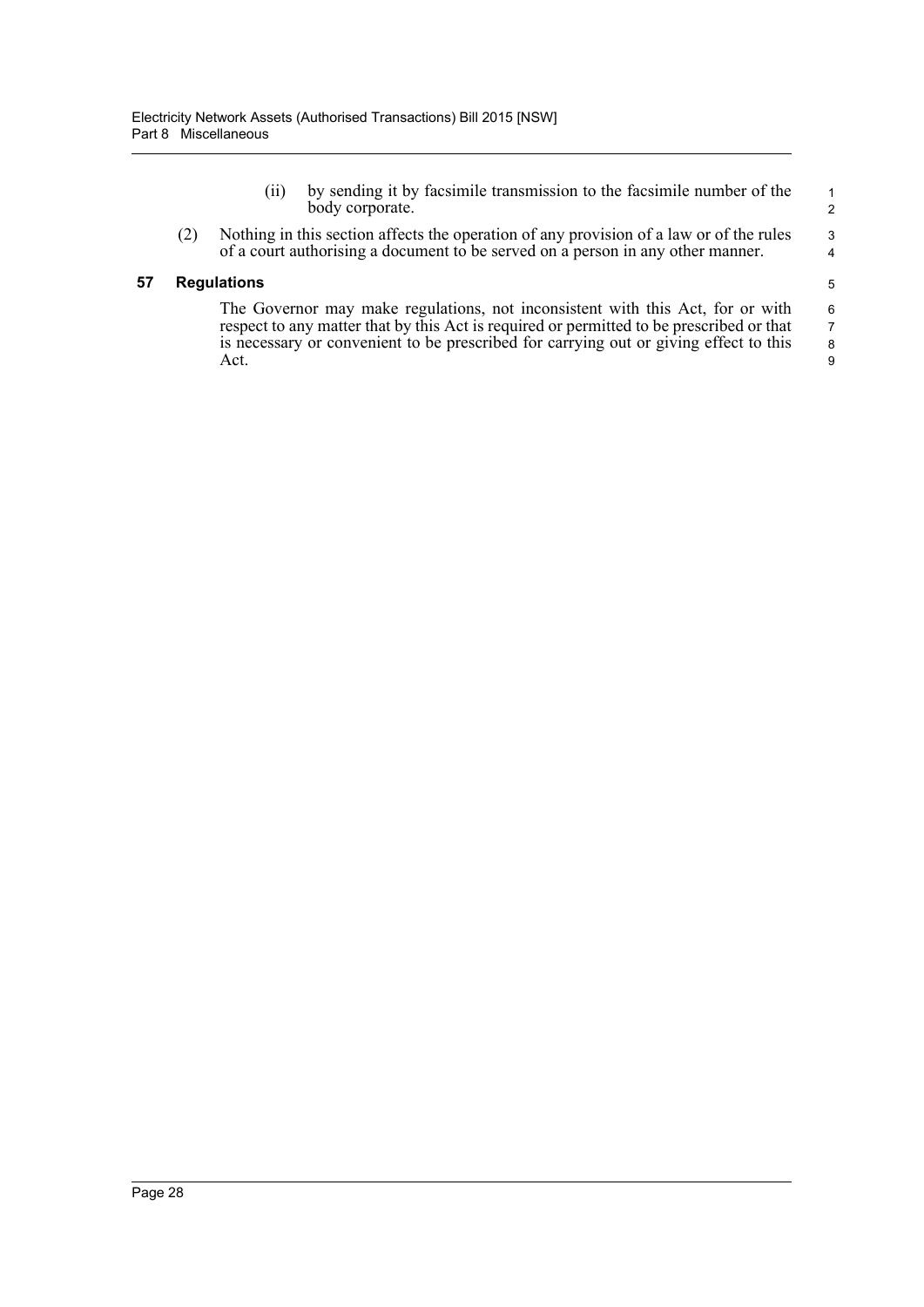|   | <b>Schedule 1</b>  | Interpretative provisions                                                                                                                                                                                                                                                                       | 1                                 |
|---|--------------------|-------------------------------------------------------------------------------------------------------------------------------------------------------------------------------------------------------------------------------------------------------------------------------------------------|-----------------------------------|
| 1 | <b>Definitions</b> |                                                                                                                                                                                                                                                                                                 | $\overline{c}$                    |
|   |                    | In this Act:                                                                                                                                                                                                                                                                                    | $\ensuremath{\mathsf{3}}$         |
|   |                    | <b>AER</b> means the Australian Energy Regulator established by the <i>Competition and</i><br>Consumer Act 2010 of the Commonwealth.                                                                                                                                                            | $\overline{4}$<br>5               |
|   |                    | <i>assets</i> means any legal or equitable estate or interest (whether present or future,<br>whether vested or contingent and whether personal or assignable) in real or personal<br>property of any description (including money), and includes securities, choses in<br>action and documents. | $\,6$<br>$\overline{7}$<br>8<br>9 |
|   |                    | <i>associated electricity network land—see section 3.</i>                                                                                                                                                                                                                                       | 10                                |
|   |                    | <b><i>authorised distributor</i></b> —see section 28.                                                                                                                                                                                                                                           | 11                                |
|   |                    | <b><i>authorised network operator—see section 28.</i></b>                                                                                                                                                                                                                                       | 12                                |
|   |                    | <i>authorised transaction</i> —see section 3.                                                                                                                                                                                                                                                   | 13                                |
|   |                    | <i>authorised transmission operator—see section 28.</i>                                                                                                                                                                                                                                         | 14                                |
|   |                    | <i>completion</i> of an authorised transaction occurs on such date as may be designated by<br>the Treasurer by order in writing as the date of completion of the authorised<br>transaction.                                                                                                     | 15<br>16<br>17                    |
|   | Act.               | <i>corporate conversion</i> , in relation to an electricity network SOC or a transaction<br>SOC, means the registration of the corporation as a company under the Corporations                                                                                                                  | 18<br>19<br>20                    |
|   |                    | <b>Corporations Act means the Corporations Act 2001 of the Commonwealth.</b>                                                                                                                                                                                                                    | 21                                |
|   |                    | <b>Corporations legislation</b> means the Corporations legislation to which Part 1.1A of<br>the Corporations Act applies.                                                                                                                                                                       | 22<br>23                          |
|   |                    | Electricity Assets Ministerial Holding Corporation or the Corporation means the<br>Electricity Assets Ministerial Holding Corporation constituted by section 12 of the<br>Electricity Generator Assets (Authorised Transactions) Act 2012.                                                      | 24<br>25<br>26                    |
|   |                    | <i>electricity network assets</i> —see section 3 (and clause 4 of this Schedule).                                                                                                                                                                                                               | 27                                |
|   |                    | <i>electricity network SOC</i> —see section 3.                                                                                                                                                                                                                                                  | 28                                |
|   |                    | entity means a body corporate, a partnership, an unincorporated body, an individual<br>or a trust (including the trustee of a trust).                                                                                                                                                           | 29<br>30                          |
|   |                    | <b>ES Act</b> means the <i>Electricity</i> Supply Act 1995.                                                                                                                                                                                                                                     | 31                                |
|   |                    | function includes a power, authority or duty, and exercise a function includes<br>perform a duty.                                                                                                                                                                                               | 32<br>33                          |
|   |                    | <i>general law</i> means the common law and equity (as modified from time to time by<br>legislation).                                                                                                                                                                                           | 34<br>35                          |
|   |                    | lease includes:                                                                                                                                                                                                                                                                                 | 36                                |
|   | (a)                | licence, and                                                                                                                                                                                                                                                                                    | 37                                |
|   | (b)                | agreement to lease or license, and                                                                                                                                                                                                                                                              | 38                                |
|   | (c)                | concurrent lease or licence and any subletting or sublicensing (or concurrent<br>subletting or sublicensing).                                                                                                                                                                                   | 39<br>40                          |
|   |                    | <i>legislation</i> includes:                                                                                                                                                                                                                                                                    | 41                                |
|   | (a)                | any statute of a legislature (whether enacted or made in Australia or<br>elsewhere), and                                                                                                                                                                                                        | 42<br>43                          |
|   | (b)                | any proclamation, regulation, rule, by-law, order or any other kind of<br>subordinate legislation (however described) made under the authority of a<br>statute (whether enacted or made in Australia or elsewhere).                                                                             | 44<br>45<br>46                    |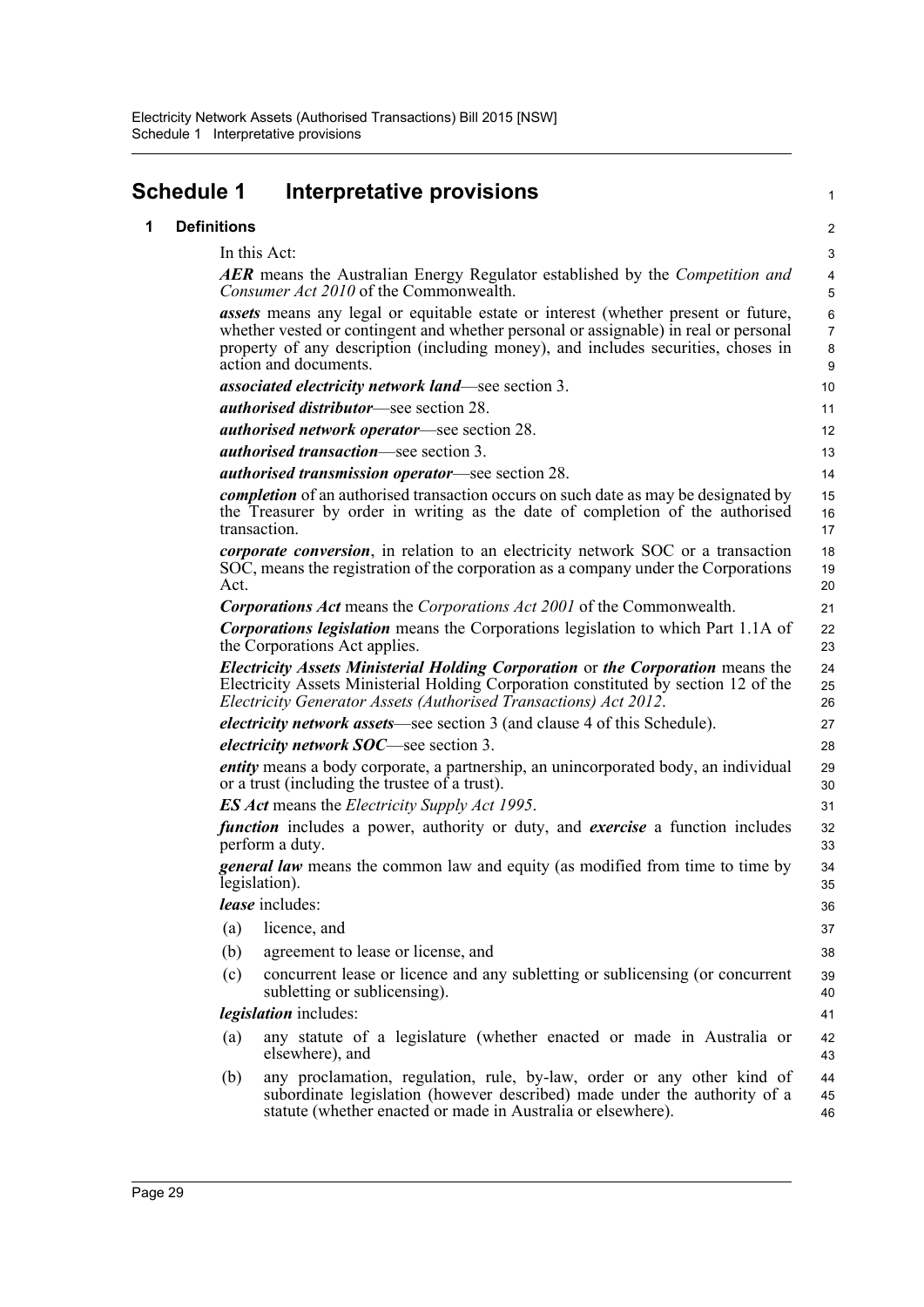|                                                                                         | <i>liabilities</i> means any liabilities, debts or obligations (whether present or future,<br>whether vested or contingent and whether personal or assignable).                                                                                                                             | $\mathbf{1}$<br>$\overline{2}$ |  |  |
|-----------------------------------------------------------------------------------------|---------------------------------------------------------------------------------------------------------------------------------------------------------------------------------------------------------------------------------------------------------------------------------------------|--------------------------------|--|--|
| network infrastructure assets-see section 4.                                            |                                                                                                                                                                                                                                                                                             |                                |  |  |
| <i>private sector</i> means any person other than a public sector agency and includes a |                                                                                                                                                                                                                                                                                             |                                |  |  |
|                                                                                         | private sector entity.                                                                                                                                                                                                                                                                      | 5                              |  |  |
|                                                                                         | Note. A person who is a public sector agency of another jurisdiction is a private sector person<br>for the purposes of this Act.                                                                                                                                                            | 6<br>7                         |  |  |
|                                                                                         | <i>private sector entity</i> means an entity in which the private sector has an interest.                                                                                                                                                                                                   | 8                              |  |  |
|                                                                                         | <i>public sector agency</i> means any of the following:                                                                                                                                                                                                                                     | 9                              |  |  |
| (a)                                                                                     | the State (including the Crown in right of the State),                                                                                                                                                                                                                                      | 10                             |  |  |
| (b)                                                                                     | a Minister,                                                                                                                                                                                                                                                                                 | 11                             |  |  |
| (c)                                                                                     | the Ministerial Holding Corporation constituted by the State Owned<br>Corporations Act 1989,                                                                                                                                                                                                | 12 <sup>2</sup><br>13          |  |  |
| (d)                                                                                     | the Electricity Assets Ministerial Holding Corporation,                                                                                                                                                                                                                                     | 14                             |  |  |
| (e)                                                                                     | a Ministerial Holding Corporation established by or under this Act,                                                                                                                                                                                                                         | 15                             |  |  |
| (f)                                                                                     | a SOC,                                                                                                                                                                                                                                                                                      | 16                             |  |  |
| (g)                                                                                     | a public authority of the State (including a council under the <i>Local</i>                                                                                                                                                                                                                 | 17                             |  |  |
|                                                                                         | Government Act 1993),                                                                                                                                                                                                                                                                       | 18                             |  |  |
| (h)                                                                                     | any other person acting on behalf of the State (or the Crown in right of the<br>State),                                                                                                                                                                                                     | 19<br>20                       |  |  |
| (i)                                                                                     | a transaction company, but only while all the shares in the transaction<br>company are held by or on behalf of the State or a SOC or the transaction<br>company is the subsidiary of another transaction company all the shares in<br>which are held by or on behalf of the State or a SOC, | 21<br>22<br>23<br>24           |  |  |
| (i)                                                                                     | a wholly-owned subsidiary of a public sector agency.                                                                                                                                                                                                                                        | 25                             |  |  |
|                                                                                         | <b>Residual Liabilities Fund means the Electricity Network Residual Liabilities Fund</b><br>established by section 10.                                                                                                                                                                      | 26<br>27                       |  |  |
|                                                                                         | <i>rights</i> means any rights, powers, privileges or immunities (whether present or future,<br>whether vested or contingent and whether personal or assignable).                                                                                                                           | 28<br>29                       |  |  |
|                                                                                         | <b>SOC</b> means a State owned corporation within the meaning of the State Owned<br>Corporations Act 1989.                                                                                                                                                                                  | 30<br>31                       |  |  |
|                                                                                         | <b>State legislation</b> means any legislation of the State.                                                                                                                                                                                                                                | 32                             |  |  |
|                                                                                         | <i>the State</i> means the State of New South Wales.                                                                                                                                                                                                                                        |                                |  |  |
|                                                                                         | transacted distribution system-see section 28.                                                                                                                                                                                                                                              | 33<br>34                       |  |  |
|                                                                                         | <i>transacted transmission system—see section 28.</i>                                                                                                                                                                                                                                       |                                |  |  |
|                                                                                         |                                                                                                                                                                                                                                                                                             | 35                             |  |  |
|                                                                                         | <i>transaction arrangement</i> means a transaction, agreement or other arrangement<br>entered into by or on behalf of a public sector agency for the purposes of an<br>authorised transaction.                                                                                              | 36<br>37<br>38                 |  |  |
|                                                                                         | <i>transaction company</i> means a company established as a transaction company<br>pursuant to this Act.                                                                                                                                                                                    | 39<br>40                       |  |  |
|                                                                                         | <i>transaction entity</i> means a transaction SOC, transaction company or any other entity<br>established for the purposes of an authorised transaction.                                                                                                                                    | 41<br>42                       |  |  |
|                                                                                         | <i>transaction SOC</i> means a SOC established as a transaction SOC pursuant to this Act.                                                                                                                                                                                                   | 43                             |  |  |
|                                                                                         | <i>transfer</i> , in relation to assets, rights and liabilities, includes lease and licence and any<br>action that results in the vesting of assets, rights and liabilities in another person or<br>the creation or transfer of any interest in or right in respect of assets.              | 44<br>45<br>46                 |  |  |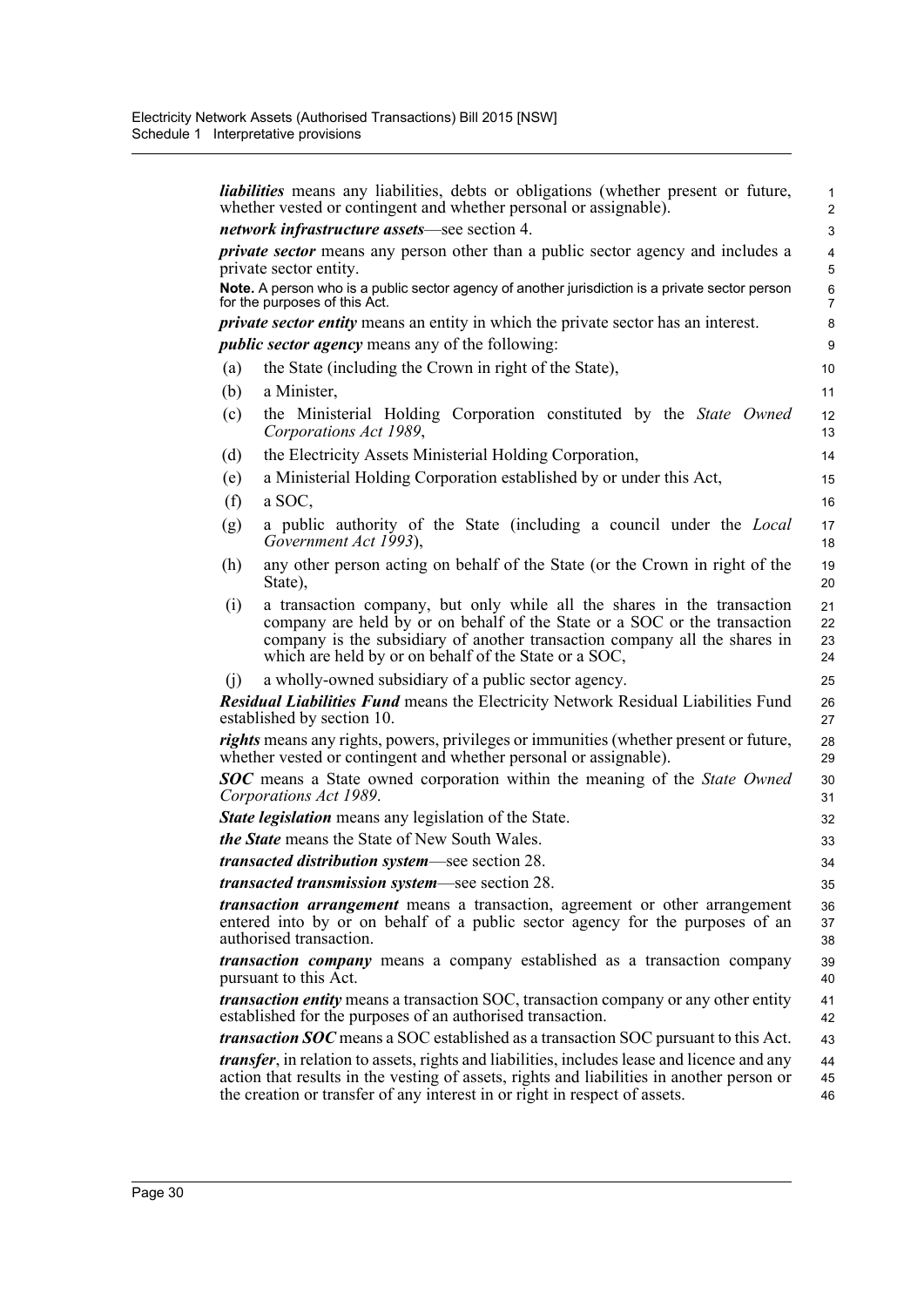| $\mathbf 2$<br><b>Interpretation-Electricity Supply Act 1995</b> |     |            |                                                                                                                                                                                                                                                                               |                            |
|------------------------------------------------------------------|-----|------------|-------------------------------------------------------------------------------------------------------------------------------------------------------------------------------------------------------------------------------------------------------------------------------|----------------------------|
|                                                                  |     |            | Words and expressions used in this Act that are defined in the <i>Electricity Supply Act</i><br>1995 have the same meanings as in that Act, except in so far as they are defined<br>differently in this Act or the context or subject-matter otherwise indicates or requires. | $\overline{c}$<br>3<br>4   |
| 3<br>Words and expressions defined in Corporations Act           |     |            |                                                                                                                                                                                                                                                                               | 5                          |
|                                                                  |     | requires): | In this Act, the following expressions have the meaning that they have in the<br>Corporations Act (except where a definition of the expression in this Act otherwise                                                                                                          | 6<br>$\boldsymbol{7}$<br>8 |
|                                                                  |     | company    |                                                                                                                                                                                                                                                                               | 9                          |
|                                                                  |     |            | company limited by shares                                                                                                                                                                                                                                                     | 10                         |
|                                                                  |     |            | corporation                                                                                                                                                                                                                                                                   | 11                         |
|                                                                  |     |            | subsidiary                                                                                                                                                                                                                                                                    | 12                         |
|                                                                  |     |            | wholly-owned subsidiary                                                                                                                                                                                                                                                       | 13                         |
| 4                                                                |     |            | <b>Electricity network assets</b>                                                                                                                                                                                                                                             | 14                         |
|                                                                  | (1) |            | An interest in or right in respect of electricity network assets that is created for the<br>purposes of an authorised transaction is itself an electricity network asset.                                                                                                     | 15<br>16                   |
|                                                                  | (2) | agency.    | Assets, rights and liabilities that are transferred to a public sector agency for the<br>purposes of an authorised transaction and that were electricity network assets before<br>their transfer remain electricity network assets after their transfer to the public sector  | 17<br>18<br>19<br>20       |
|                                                                  | (3) |            | Assets, rights and liabilities cease to be electricity network assets when they are<br>transferred to the private sector for the purposes of an authorised transaction.                                                                                                       | 21<br>22                   |
| 5                                                                |     |            | Lease of electricity network assets                                                                                                                                                                                                                                           | 23                         |
|                                                                  | (1) | into.      | A lease does not cease to be a lease of electricity network assets merely because the<br>assets leased cease to be electricity network assets after their transfer by lease to the<br>private sector or because other assets become subject to the lease after it is entered  | 24<br>25<br>26<br>27       |
|                                                                  | (2) |            | For the purposes of the application of this Act to a lease of electricity network assets:                                                                                                                                                                                     | 28                         |
|                                                                  |     | (a)        | the assets leased remain electricity network assets despite their transfer by<br>lease to the private sector, and                                                                                                                                                             | 29<br>30                   |
|                                                                  |     | (b)        | any assets that become subject to such a lease pursuant to the terms of the lease<br>or pursuant to a transaction arrangement after the lease is entered into are taken<br>to be electricity network assets.                                                                  | 31<br>32<br>33             |
| 6                                                                |     |            | Functions for the purposes of an authorised transaction                                                                                                                                                                                                                       | 34                         |
|                                                                  |     |            | For the purposes of this Act, any act, matter or thing is done or has effect for the<br>purposes of an authorised transaction if:                                                                                                                                             | 35<br>36                   |
|                                                                  |     | (a)        | it is done or has effect for the purpose of effecting or facilitating an authorised<br>transaction, or                                                                                                                                                                        | 37<br>38                   |
|                                                                  |     | (b)        | it is done or has effect for any purpose connected with, ancillary or incidental<br>to or consequential on an authorised transaction, or                                                                                                                                      | 39<br>40                   |
|                                                                  |     | (c)        | it is done or has effect for any purpose connected with the vesting of electricity<br>network assets in, or the transfer of staff of an electricity network SOC to, a<br>public sector agency at any time after completion of an authorised transaction,<br>or                | 41<br>42<br>43<br>44       |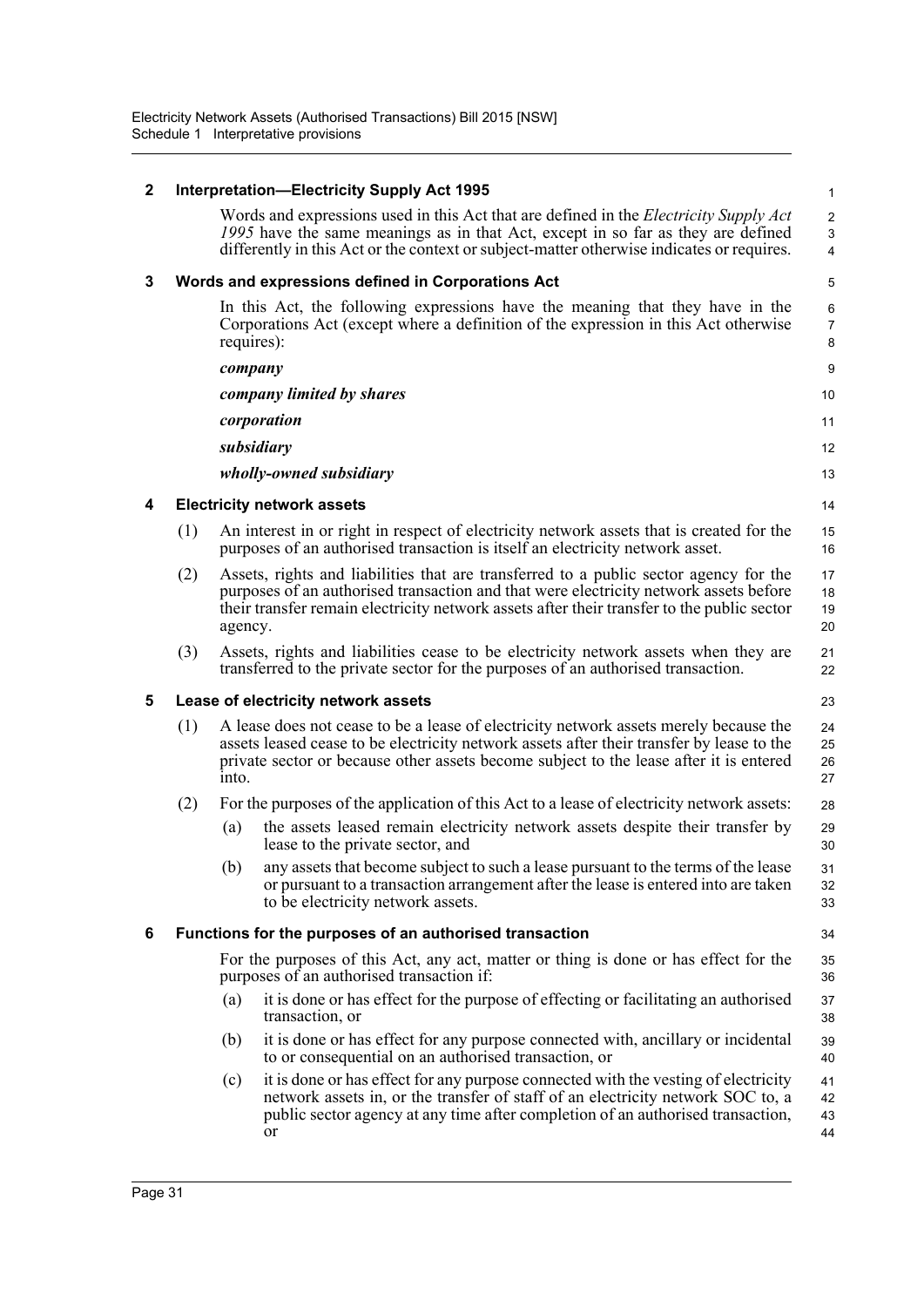| (d) | it is done or has effect after the completion of an authorised transaction for any                                                                                               |
|-----|----------------------------------------------------------------------------------------------------------------------------------------------------------------------------------|
|     | purpose that is necessary or convenient in connection with the ongoing<br>operation of or the winding up of the affairs of any electricity network SOC or<br>transaction entity. |

19

25

29

32 33

#### **7 Transfer and acquisition of assets, rights and liabilities**

- (1) The assets, rights and liabilities of a body corporate include the assets, rights and liabilities of a wholly-owned subsidiary of the body corporate and accordingly the following principles apply in the interpretation of this Act:
	- (a) assets, rights and liabilities of a body corporate can be transferred to another person (*the transferee*) by a transfer of shares or any other transaction that results in the body corporate becoming a wholly-owned subsidiary of the transferee,
	- (b) assets, rights and liabilities of a body corporate are acquired by (and become assets, rights and liabilities of) a transferee when the body corporate becomes a wholly-owned subsidiary of the transferee.
- (2) This clause does not limit the ways in which assets, rights and liabilities can be transferred for the purposes of an authorised transaction and does not prevent the direct transfer of assets, rights and liabilities to a transferee. 16 17 18

#### **8 Employees of electricity network SOC**

If a transaction company is established by the conversion of an electricity network SOC into a company, a reference in a provision of this Act to an employee of an electricity network SOC includes a reference to an employee of the transaction company and a reference in the provision to the electricity network SOC is to be read as a reference to the transaction company. 20 21 22 23 24

#### **9 Transfers to public sector agencies**

No compensation is payable in connection with the transfer for the purposes of an authorised transaction of assets, rights or liabilities to a public sector agency (but this does not prevent such a transfer being for consideration). 26 27 28

If this Act provides for an event or other thing to occur on a particular day, that event or thing is taken to occur at the beginning of that day. 30 31

#### **11 Notes**

Notes included in this Act do not form part of this Act.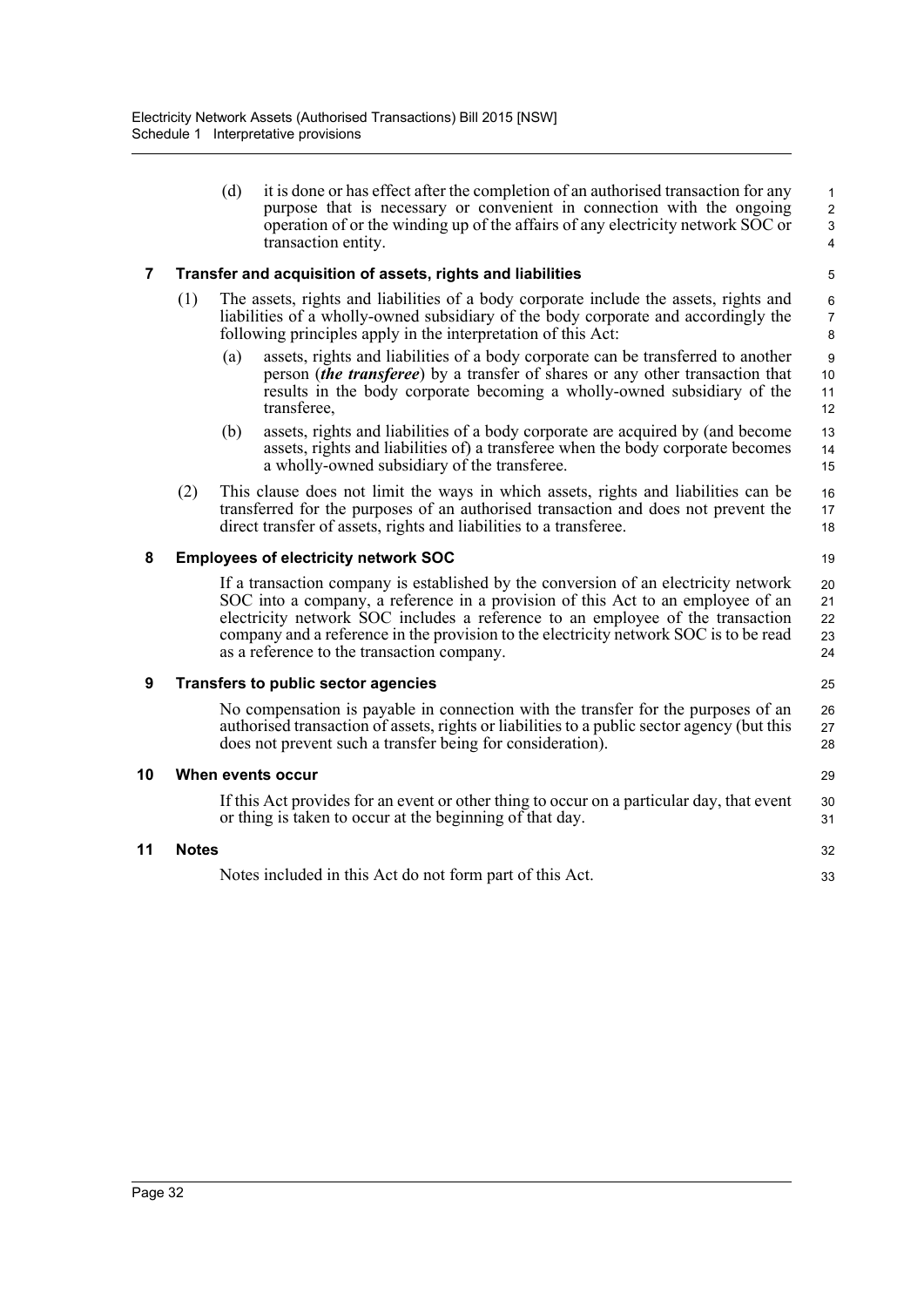| <b>Schedule 2</b><br><b>Provisions concerning transaction SOCs</b> |                           |          |                                                                                                                                                                                                                                                                                                                   | 1                            |
|--------------------------------------------------------------------|---------------------------|----------|-------------------------------------------------------------------------------------------------------------------------------------------------------------------------------------------------------------------------------------------------------------------------------------------------------------------|------------------------------|
|                                                                    |                           |          | (Section 13)                                                                                                                                                                                                                                                                                                      | 2                            |
| 1                                                                  | <b>Board of directors</b> |          |                                                                                                                                                                                                                                                                                                                   |                              |
|                                                                    | (1)                       |          | Each transaction SOC is to have a board of directors.                                                                                                                                                                                                                                                             | 4                            |
|                                                                    | (2)                       |          | The board is to consist of:                                                                                                                                                                                                                                                                                       | 5                            |
|                                                                    |                           | (a)      | the chief executive officer, and                                                                                                                                                                                                                                                                                  | 6                            |
|                                                                    |                           | (b)      | at least 3 and not more than 5 other directors appointed by the voting<br>shareholders.                                                                                                                                                                                                                           | $\overline{7}$<br>8          |
|                                                                    | (3)                       |          | Of the directors appointed under subclause $(2)$ (b), one is (in and by the director's<br>instrument of appointment as director or in and by another instrument executed by<br>the voting shareholders) to be appointed as Chairperson of the Board.                                                              | $\boldsymbol{9}$<br>10<br>11 |
|                                                                    | (4)                       | SOC.     | The board is accountable to the voting shareholders in the manner set out in Part 4 of<br>the <i>State Owned Corporations Act 1989</i> and in the constitution of the transaction                                                                                                                                 | 12<br>13<br>14               |
|                                                                    | (5)                       |          | The voting shareholders may remove a director, or the chairperson, from office at any<br>time for any or no reason and without notice and, in that event, the office of the<br>director or chairperson is taken to have become vacant for the purposes of Schedule 8<br>to the State Owned Corporations Act 1989. | 15<br>16<br>17<br>18         |
|                                                                    | (6)                       |          | Except as provided by this clause, Schedule 8 to the <i>State Owned Corporations Act</i><br>1989 has effect with respect to the constitution and procedure of the board.                                                                                                                                          | 19<br>20                     |
|                                                                    | (7)                       |          | The provisions of section 20J of the State Owned Corporations Act 1989, and of<br>clauses 2 (1) and (2) and 7 (1) (d) and (2) of Schedule $\overline{8}$ to that Act, do not apply to<br>a transaction SOC or to the chairperson.                                                                                 | 21<br>22<br>23               |
|                                                                    | (8)                       |          | The provisions of clause 6 of Schedule 8 to the State Owned Corporations Act 1989<br>do not apply to the chief executive officer, and the chief executive officer is not<br>entitled to remuneration under that clause, in his or her capacity as a director.                                                     | 24<br>25<br>26               |
| $\mathbf{2}$                                                       |                           |          | <b>Chief executive officer</b>                                                                                                                                                                                                                                                                                    | 27                           |
|                                                                    | (1)                       |          | The chief executive officer of a transaction SOC is to be appointed by the board after<br>consultation with the voting shareholders.                                                                                                                                                                              | 28<br>29                     |
|                                                                    | (2)                       |          | The board may remove a person from office as chief executive officer, at any time,<br>for any or no reason and without notice, but only after consultation with the voting<br>shareholders.                                                                                                                       | 30<br>31<br>32               |
|                                                                    | (3)                       |          | The chief executive officer is entitled to be paid such remuneration (including<br>travelling and subsistence allowances) as the board may determine.                                                                                                                                                             | 33<br>34                     |
|                                                                    | (4)                       |          | The board may, after consultation with the voting shareholders, fix the conditions of<br>employment of the chief executive officer in so far as they are not fixed by or under<br>any other Act or law.                                                                                                           | 35<br>36<br>37               |
|                                                                    | (5)                       |          | The <i>Government Sector Employment Act 2013</i> (Chapter 6 included) does not apply<br>to the chief executive officer.                                                                                                                                                                                           | 38<br>39                     |
|                                                                    | (6)                       |          | Subject to subclause (7), Schedule 9 to the State Owned Corporations Act 1989 has<br>effect with respect to the chief executive officer.                                                                                                                                                                          | 40<br>41                     |
|                                                                    | (7)                       | officer. | The provisions of section 20K of the <i>State Owned Corporations Act 1989</i> , and of<br>clauses 2, 3 and 6 of Schedule 9 to that Act, do not apply to the chief executive                                                                                                                                       | 42<br>43<br>44               |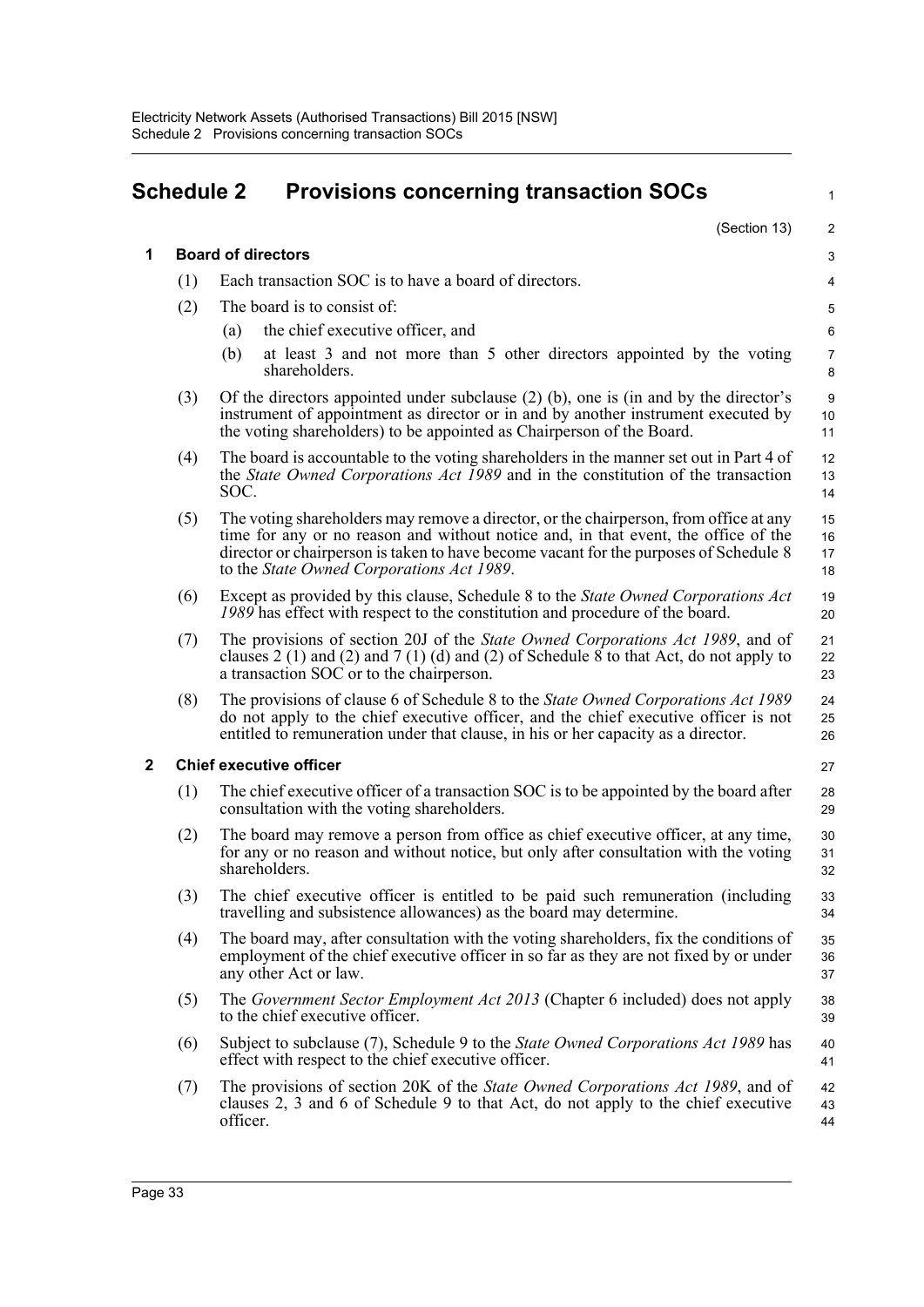## **3 Acting chief executive officer**

| 3 | Acting chief executive officer |                                                                                                                                                                     |                     |  |
|---|--------------------------------|---------------------------------------------------------------------------------------------------------------------------------------------------------------------|---------------------|--|
|   | (1)                            | The board may, from time to time, appoint a person to act in the office of chief<br>executive officer during the illness or absence of the chief executive officer. | 2<br>3              |  |
|   | (2)                            | The board may remove a person from office as acting chief executive officer, at any<br>time, for any or no reason and without notice.                               | $\overline{4}$<br>5 |  |
|   | (3)                            | A person, while acting in the office of chief executive officer:                                                                                                    |                     |  |
|   |                                | has all the functions of the chief executive officer and is taken to be the chief<br>(a)<br>executive officer, and                                                  | $\overline{7}$<br>8 |  |
|   |                                | is entitled to be paid such remuneration (including travelling and subsistence<br>(b)<br>allowances) as the board may determine.                                    | 9<br>10             |  |
|   | (4)                            | For the purposes of this clause, a vacancy in the office of chief executive officer is<br>regarded as an absence from office.                                       | 11<br>12            |  |
|   | (5)                            | Clause 5 of Schedule 9 to the <i>State Owned Corporations Act 1989</i> does not apply to<br>an acting chief executive officer of a transaction SOC.                 | 13<br>14            |  |
| 4 |                                | <b>Dividends</b>                                                                                                                                                    | 15                  |  |
|   | (1)                            | The voting shareholders of a transaction SOC, in consultation with the board, are to<br>determine the corporation's share dividends scheme.                         | 16<br>17            |  |
|   | (2)                            | The dividends to be paid by a transaction SOC are to be declared by the board in<br>accordance with the share dividends scheme so determined.                       | 18<br>19            |  |
|   | (3)                            | The provisions of section 20S (1) of the <i>State Owned Corporations Act 1989</i> do not<br>apply to a transaction SOC.                                             | 20<br>21            |  |
| 5 |                                | Supply of information to portfolio Minister                                                                                                                         | 22                  |  |
|   |                                | The provisions of section 29 (2) of the State Owned Corporations Act 1989 do not<br>apply to a transaction SOC.                                                     | 23<br>24            |  |
|   |                                |                                                                                                                                                                     |                     |  |

**4 Dividends**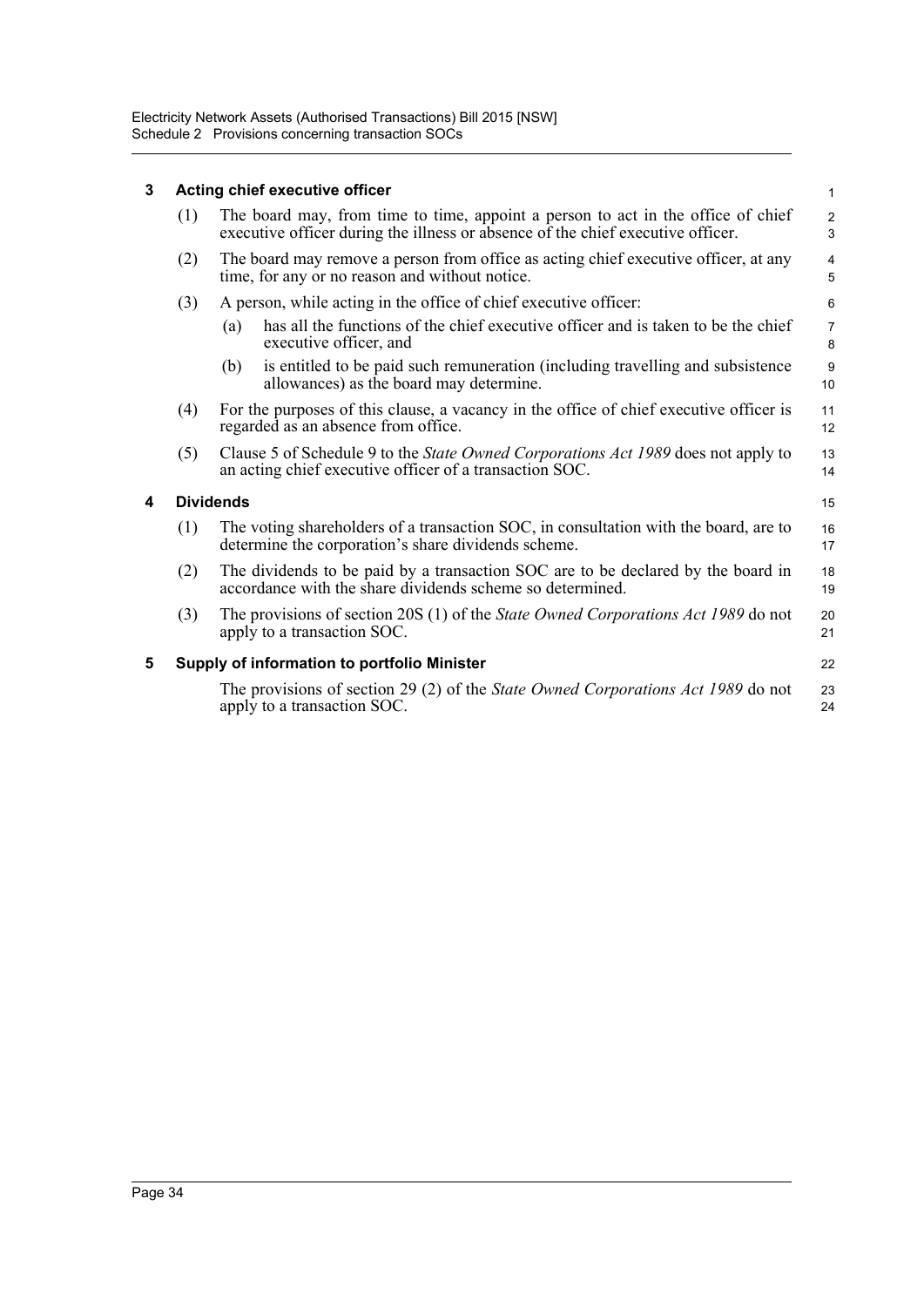| <b>Schedule 3</b> |             |                                                                                                                                                                                                      | Corporate conversion of electricity network<br><b>SOCs and transaction SOCs</b>                                                                                                                                                                                                      | 1<br>$\overline{2}$            |
|-------------------|-------------|------------------------------------------------------------------------------------------------------------------------------------------------------------------------------------------------------|--------------------------------------------------------------------------------------------------------------------------------------------------------------------------------------------------------------------------------------------------------------------------------------|--------------------------------|
|                   |             |                                                                                                                                                                                                      | (Section 14)                                                                                                                                                                                                                                                                         | 3                              |
| 1                 | <b>SOCs</b> |                                                                                                                                                                                                      | Direction for corporate conversion of electricity network SOCs and transaction                                                                                                                                                                                                       | 4<br>5                         |
|                   | (1)         |                                                                                                                                                                                                      | The Treasurer may direct by order in writing (a corporate conversion direction) that<br>an electricity network SOC or a transaction SOC be converted into a company<br>limited by shares of a specified type.                                                                        | 6<br>$\boldsymbol{7}$<br>8     |
|                   | (2)         |                                                                                                                                                                                                      | An electricity network SOC cannot be the subject of a corporate conversion direction<br>unless it is an electricity network SOC on the date of assent to this Act or is a<br>transaction SOC.                                                                                        | $\boldsymbol{9}$<br>$10$<br>11 |
| $\mathbf{2}$      |             |                                                                                                                                                                                                      | Application for conversion to company                                                                                                                                                                                                                                                | 12                             |
|                   | (1)         |                                                                                                                                                                                                      | A SOC to which a corporate conversion direction has been given is authorised to<br>apply to be registered under Part 5B.1 of the Corporations Act as a company limited<br>by shares of the type specified in the direction.                                                          | 13<br>14<br>15                 |
|                   | (2)         |                                                                                                                                                                                                      | That application can only be made if the Treasurer has issued a certificate to the<br>corporation that certifies that the Treasurer is satisfied that the provisions of this Act<br>have been complied with concerning the transfer of its incorporation to the<br>Corporations Act. | 16<br>17<br>18<br>19           |
|                   | (3)         |                                                                                                                                                                                                      | A certificate issued by the Treasurer for the purposes of this clause:                                                                                                                                                                                                               | 20                             |
|                   |             | (a)                                                                                                                                                                                                  | cannot be challenged, reviewed or called into question in proceedings before<br>any court or tribunal, and                                                                                                                                                                           | 21<br>22                       |
|                   |             | (b)                                                                                                                                                                                                  | is conclusive evidence in any proceedings before a court or tribunal that all the<br>requirements of this Act have been complied with concerning the transfer of<br>the incorporation of the corporation to the Corporations Act.                                                    | 23<br>24<br>25                 |
| 3                 |             |                                                                                                                                                                                                      | <b>Effect of conversion</b>                                                                                                                                                                                                                                                          | 26                             |
|                   | (1)         | The following provisions are taken to have had effect immediately before a SOC to<br>which a corporate conversion direction has been given is registered as a company<br>under the Corporations Act: |                                                                                                                                                                                                                                                                                      | 27<br>28<br>29                 |
|                   |             | (a)                                                                                                                                                                                                  | the corporation ceases to be a statutory State owned corporation for the<br>purposes of the State Owned Corporations Act 1989 or any other State<br>legislation,                                                                                                                     | 30<br>31<br>32                 |
|                   |             | (b)                                                                                                                                                                                                  | the corporation ceases to be an energy services corporation under the <i>Energy</i><br>Services Corporations Act 1995 unless the regulations provide otherwise,                                                                                                                      | 33<br>34                       |
|                   |             | (c)                                                                                                                                                                                                  | the voting shareholders (within the meaning of the State Owned Corporations<br><i>Act 1989</i> ) of the corporation cease to be members of the corporation,                                                                                                                          | 35<br>36                       |
|                   |             | (d)                                                                                                                                                                                                  | the board of directors of the corporation is dissolved and each member<br>(including any acting member) of the board ceases to hold office as such,                                                                                                                                  | 37<br>38                       |
|                   |             | (e)                                                                                                                                                                                                  | any person who holds a statutory office of the corporation ceases to hold that<br>office,                                                                                                                                                                                            | 39<br>40                       |
|                   |             | (f)                                                                                                                                                                                                  | any person who ceases to be a member of the corporation or to hold an office<br>because of the operation of this subclause is not entitled to any compensation<br>for the loss of that membership or office.                                                                         | 41<br>42<br>43                 |
|                   | (2)         |                                                                                                                                                                                                      | Nothing in this clause prevents any person from becoming an officer of the company<br>into which the corporation is being converted in accordance with its constitution and<br>the provisions of the Corporations Act.                                                               | 44<br>45<br>46                 |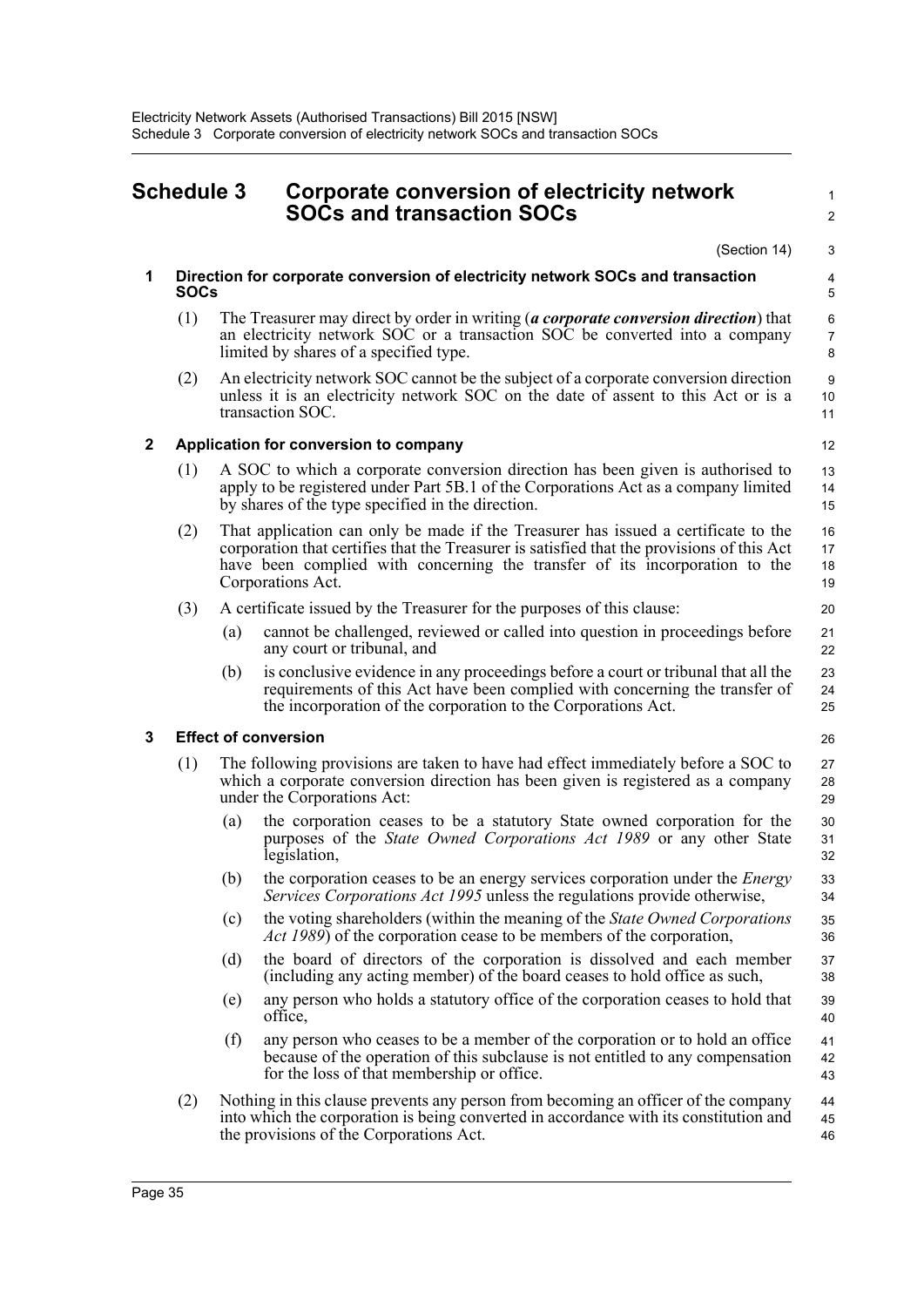- (3) A SOC to which a corporate conversion direction has been given becomes a transaction company for the purposes of this Act only when it is registered as a company under the Corporations Act. 1 2 3
- (4) When a SOC is registered as a company under the Corporations Act pursuant to a corporate conversion direction, section 43A (General audit of former statutory bodies) of the *Public Finance and Audit Act 1983* applies as if the SOC had been abolished. 4 5 6 7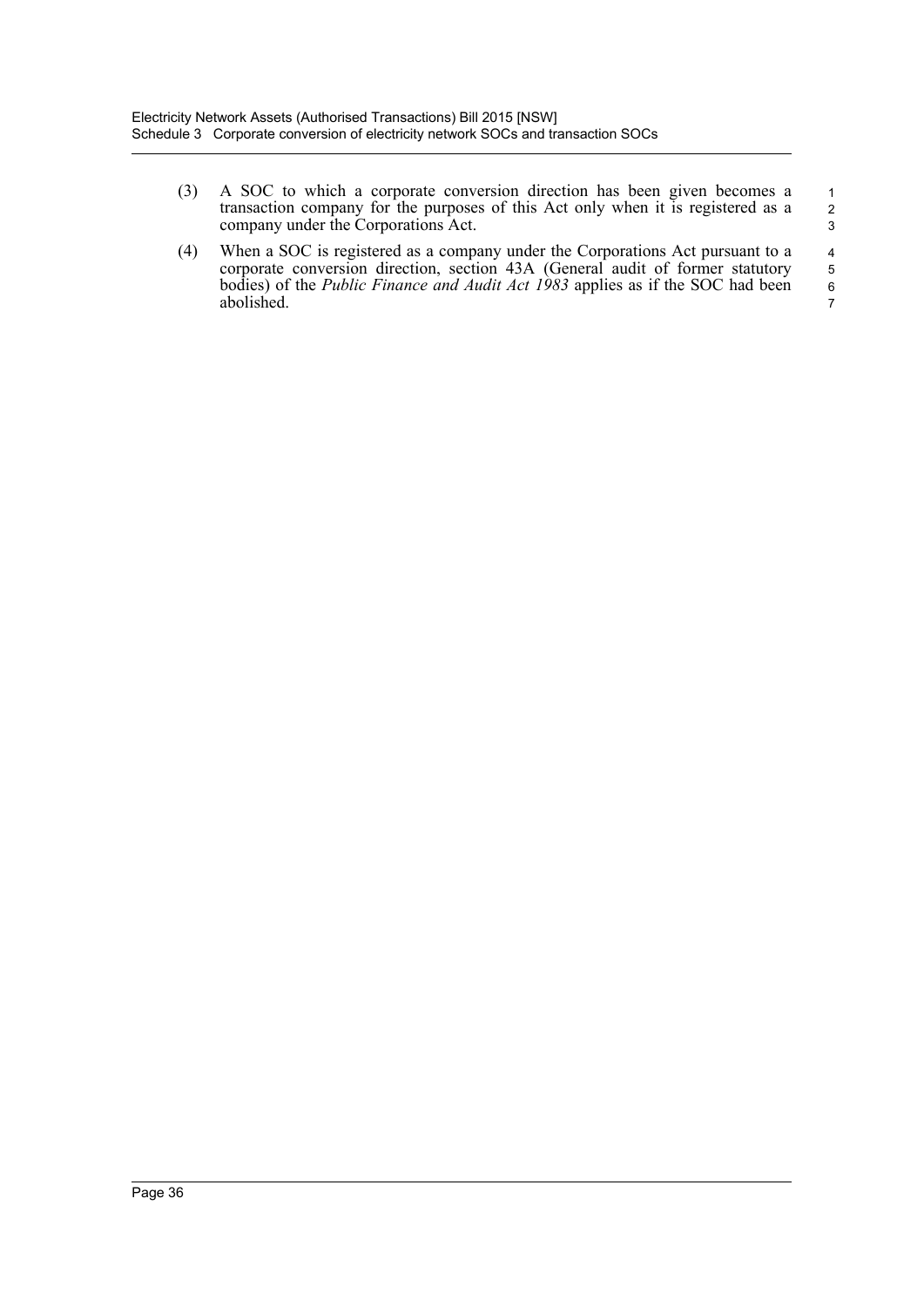|              | <b>Schedule 4</b> |                    | Vesting of assets, rights and liabilities                                                                                                                                                                                                                                                                                                         | 1                          |
|--------------|-------------------|--------------------|---------------------------------------------------------------------------------------------------------------------------------------------------------------------------------------------------------------------------------------------------------------------------------------------------------------------------------------------------|----------------------------|
|              |                   |                    | (Section 23)                                                                                                                                                                                                                                                                                                                                      | $\overline{\mathbf{c}}$    |
| 1            |                   | <b>Definitions</b> |                                                                                                                                                                                                                                                                                                                                                   | 3                          |
|              |                   |                    | In this Schedule:                                                                                                                                                                                                                                                                                                                                 | 4                          |
|              |                   |                    | <i>transferee</i> means the person or body in whom any assets, rights or liabilities are<br>vested by a vesting order.                                                                                                                                                                                                                            | 5<br>6                     |
|              |                   |                    | <i>transferor</i> means the person or body from whom any assets, rights or liabilities are<br>divested by a vesting order.                                                                                                                                                                                                                        | $\overline{7}$<br>8        |
|              |                   |                    | <i>vesting order</i> means an order made by the Treasurer in writing for the purposes of<br>this Schedule.                                                                                                                                                                                                                                        | 9<br>10                    |
| $\mathbf{2}$ |                   |                    | <b>Making of vesting order</b>                                                                                                                                                                                                                                                                                                                    | 11                         |
|              | (1)               |                    | A vesting order may vest assets, rights and liabilities comprising electricity network<br>assets in a person specified in the order as the transferee.                                                                                                                                                                                            | 12<br>13                   |
|              | (2)               |                    | A vesting order may vary the terms and conditions of any instrument or contract that<br>relates to assets, rights or liabilities to the extent that is necessary or convenient for<br>the purposes of an authorised transaction.                                                                                                                  | 14<br>15<br>16             |
| 3            |                   |                    | <b>Effect of vesting order</b>                                                                                                                                                                                                                                                                                                                    | 17                         |
|              | (1)               |                    | When any assets, rights or liabilities are vested by a vesting order, the following<br>provisions have effect except as otherwise provided by the vesting order:                                                                                                                                                                                  | 18<br>19                   |
|              |                   | (a)                | the assets vest in the transferee by virtue of this clause and without the need<br>for any conveyance, transfer, assignment or assurance,                                                                                                                                                                                                         | 20<br>21                   |
|              |                   | (b)                | the rights and liabilities become, by virtue of this clause, the rights and<br>liabilities of the transferee.                                                                                                                                                                                                                                     | 22<br>23                   |
|              |                   | (c)                | all proceedings relating to the assets, rights or liabilities pending by or against<br>the transferor are taken to be proceedings pending by or against the transferee,                                                                                                                                                                           | 24<br>25                   |
|              |                   | (d)                | the transferee has all the entitlements and obligations of the transferor in<br>relation to the assets, rights and liabilities that the transferor would have had<br>but for the order, whether or not those entitlements and obligations were actual<br>or potential at the time the order took effect,                                          | 26<br>27<br>28<br>29       |
|              |                   | (e)                | any act, matter or thing done or omitted to be done in relation to the assets,<br>rights or liabilities by, to or in respect of the transferor is (to the extent that the<br>act, matter or thing has any force or effect) taken to have been done or omitted<br>by, to or in respect of the transferee,                                          | 30<br>31<br>32<br>33       |
|              |                   | (f)                | a reference in any Act, in any instrument made under any Act or in any<br>document of any kind to the transferor or a predecessor of the transferor is (to<br>the extent that it relates to those assets or liabilities and except as otherwise<br>provided by the regulations) to be read as, or as including, a reference to the<br>transferee. | 34<br>35<br>36<br>37<br>38 |
|              | (2)               |                    | A vesting order that varies the terms and conditions of any instrument or contract has<br>effect according to its tenor.                                                                                                                                                                                                                          | 39<br>40                   |
|              | (3)               |                    | No attornment to the transferee by a lessee from the transferor is required.                                                                                                                                                                                                                                                                      | 41                         |
| 4            |                   |                    | Terms and conditions of vesting                                                                                                                                                                                                                                                                                                                   | 42                         |
|              |                   | order.             | A vesting order may be made on such terms and conditions as are specified in the                                                                                                                                                                                                                                                                  | 43<br>44                   |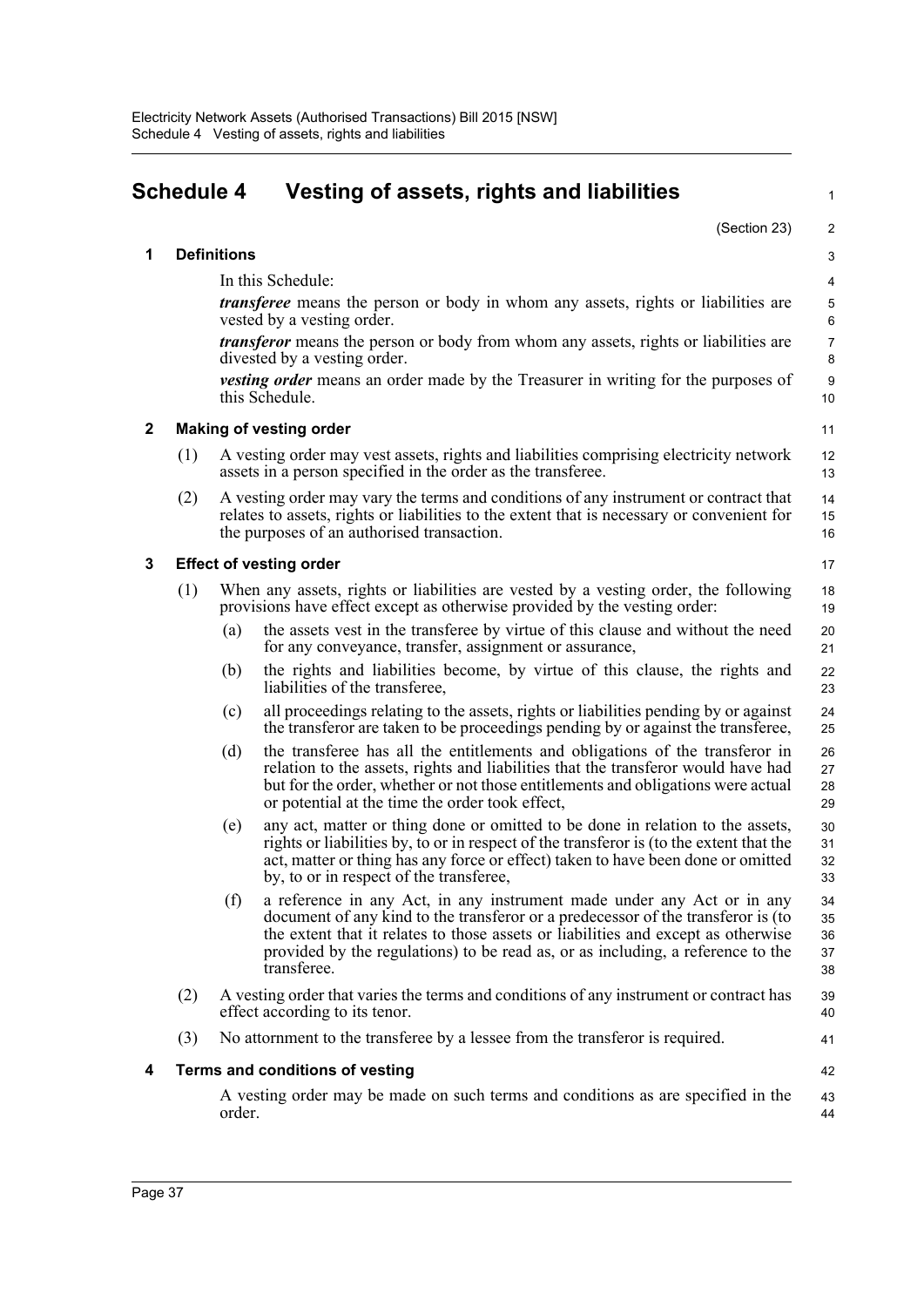| 5              |     | <b>Consideration for vesting</b>                                                                                                                                                                                                                                                                                                                                                                                                                                                       | $\mathbf{1}$                     |
|----------------|-----|----------------------------------------------------------------------------------------------------------------------------------------------------------------------------------------------------------------------------------------------------------------------------------------------------------------------------------------------------------------------------------------------------------------------------------------------------------------------------------------|----------------------------------|
|                |     | A vesting order may specify the consideration for which a vesting to which it applies<br>is made and the value or values at which assets, rights or liabilities are vested.                                                                                                                                                                                                                                                                                                            | $\overline{\mathbf{c}}$<br>3     |
| 6              |     | Vesting of interests in land                                                                                                                                                                                                                                                                                                                                                                                                                                                           | 4                                |
|                | (1) | A vesting order may vest an interest in respect of land vested in the transferor without<br>vesting the whole of the interests of the transferor in that land.                                                                                                                                                                                                                                                                                                                         | 5<br>6                           |
|                | (2) | If the interest vested is not a separate interest, the order operates to create the interest<br>vested in such terms as are specified in the order.                                                                                                                                                                                                                                                                                                                                    | 7<br>8                           |
|                | (3) | This clause does not limit any other provision of this Schedule.                                                                                                                                                                                                                                                                                                                                                                                                                       | 9                                |
| $\overline{7}$ |     | <b>Confirmation of vesting</b>                                                                                                                                                                                                                                                                                                                                                                                                                                                         | 10                               |
|                | (1) | The Treasurer may by order in writing confirm a vesting of assets, rights or liabilities,<br>or a variation of the terms and conditions of an instrument or contract, by operation<br>of this Schedule.                                                                                                                                                                                                                                                                                | 11<br>12<br>13                   |
|                | (2) | Such an order is evidence of that vesting or variation.                                                                                                                                                                                                                                                                                                                                                                                                                                | 14                               |
| 8              |     | <b>Determinations by Treasurer</b>                                                                                                                                                                                                                                                                                                                                                                                                                                                     | 15                               |
|                |     | For the purposes of the making of a vesting order, the Treasurer may determine<br>whether or not particular assets, rights or liabilities comprise electricity network<br>assets, and such a determination is conclusive as to the matters determined.                                                                                                                                                                                                                                 | 16<br>17<br>18                   |
| 9              |     | <b>Certification to registration authorities</b>                                                                                                                                                                                                                                                                                                                                                                                                                                       | 19                               |
|                | (1) | A party to a vesting order may lodge with a registration authority a certificate<br>certifying as to such information as the party considers the registration authority<br>reasonably requires to enable the registration authority to exercise any function of the<br>registration authority arising in connection with the vesting of any asset, right or<br>liability, or the variation of any terms and conditions of an instrument or contract, by<br>operation of this Schedule. | 20<br>21<br>22<br>23<br>24<br>25 |
|                | (2) | Such a certificate is to be accepted and acted upon by the registration authority and,<br>despite any other law, the registration authority is not entitled to require that the<br>information concerned be provided to it in any particular form or in any particular<br>manner.                                                                                                                                                                                                      | 26<br>27<br>28<br>29             |
|                | (3) | A certificate under this clause is a dealing for the purposes of the Real Property Act<br>1900 to the extent that any recording in the Register under that Act is permitted to be<br>made on the basis of the certificate because of the operation of this clause.                                                                                                                                                                                                                     | 30<br>31<br>32                   |
|                | (4) | No fee or charge is payable by the transferee to a registration authority for or in<br>respect of the exercise of any function by the registration authority in connection<br>with the vesting of an asset, right or liability, or the variation of any terms and<br>conditions of an instrument or contract, by operation of this Schedule.                                                                                                                                           | 33<br>34<br>35<br>36             |
|                | (5) | A document purporting to be a certificate given under this clause is, unless the<br>contrary is established, taken to be such a certificate and to have been properly given.                                                                                                                                                                                                                                                                                                           | 37<br>38                         |
|                | (6) | Each of the Treasurer and a public sector agency that is the transferee or transferor<br>under a vesting order is a party to the vesting order for the purposes of this clause.                                                                                                                                                                                                                                                                                                        | 39<br>40                         |
|                | (7) | In this clause:                                                                                                                                                                                                                                                                                                                                                                                                                                                                        | 41                               |
|                |     | registration authority means a person or body that has functions under any law in<br>connection with the keeping of a register in respect of assets, rights or liabilities or<br>transactions affecting assets, rights or liabilities.                                                                                                                                                                                                                                                 | 42<br>43<br>44                   |
|                |     |                                                                                                                                                                                                                                                                                                                                                                                                                                                                                        |                                  |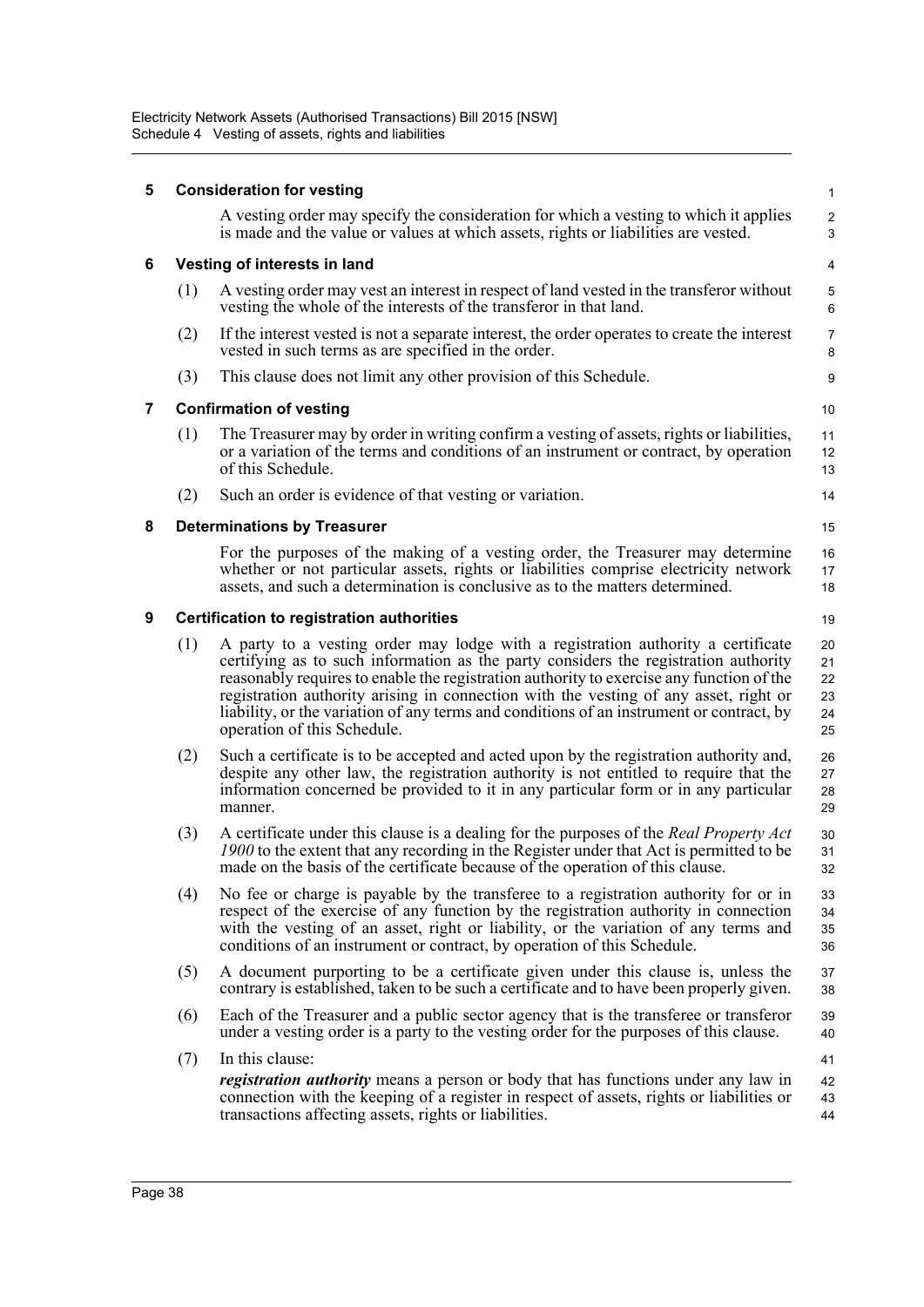#### **10 Public sector accounting policies**

The Treasurer may give directions to public sector agencies for or with respect to accounting policies to be applied by public sector agencies in connection with the transfer between public sector agencies of assets, rights and liabilities comprising electricity network assets for the purposes of an authorised transaction (in place of public sector accounting policies that would otherwise be applicable in respect of any such transfer). 5 6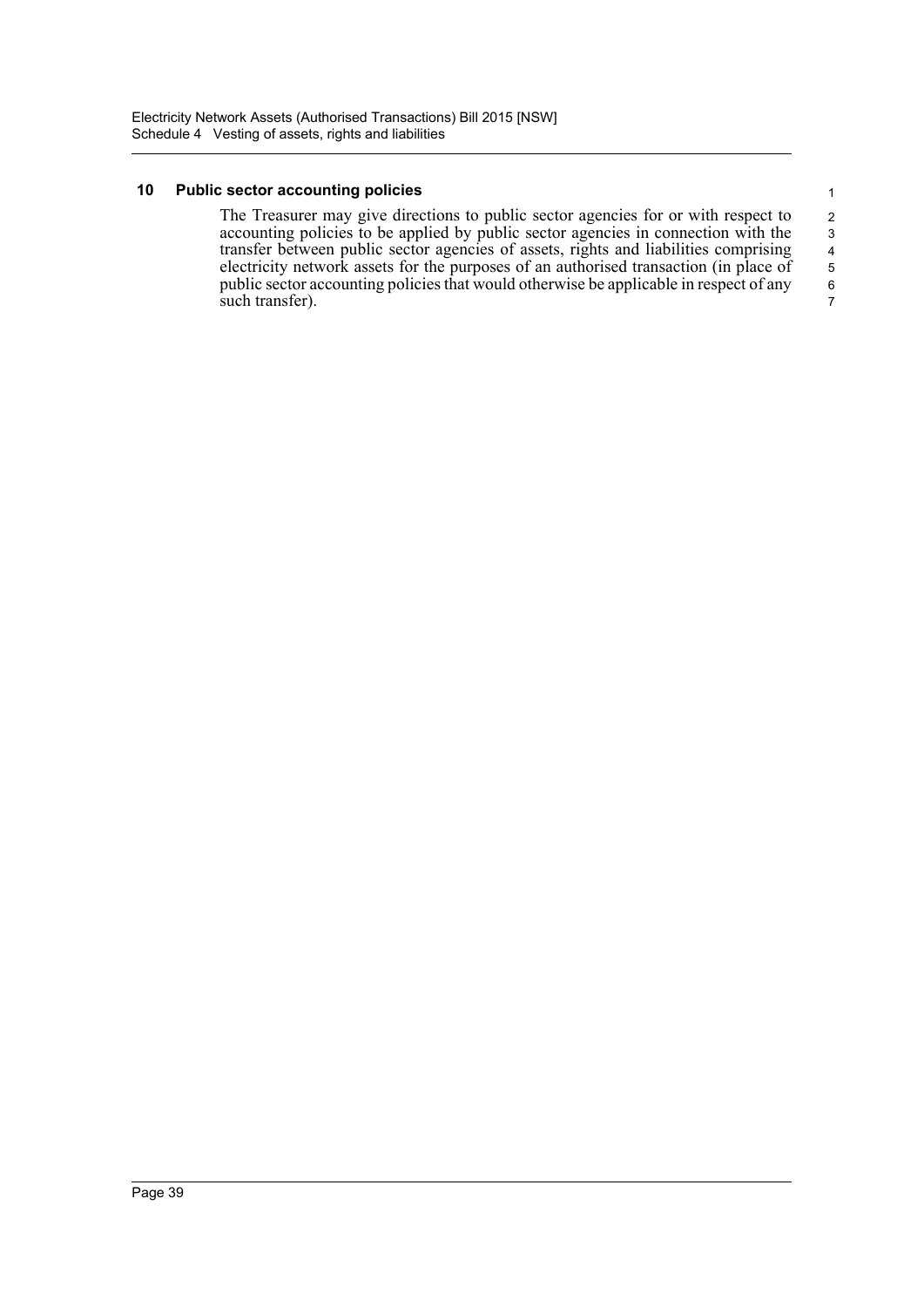## **Schedule 5 Ownership restrictions in floated transaction companies**

1  $\mathcal{L}$ 

46

# **Part 1 Ownership restrictions**

**Note.** Some of the terms and expressions used in this Part are defined in Part 5 (Interpretative provisions) of this Schedule.

#### **1 Maximum ownership level**

- (1) If electricity network assets are transferred pursuant to an authorised transaction by means of an initial public offer of shares in a transaction company, this Schedule applies to impose ownership restrictions in relation to the company.
- (2) The *maximum ownership level* for the purposes of this Schedule is set at the percentage prescribed by the regulations.
- (3) This Schedule ceases to apply in relation to a transaction company at the end of the period of 2 years (or such longer period as may be prescribed by the regulations as the period for which this Schedule is to apply to the company) beginning on the day on which the company is first listed on a stock exchange that is a prescribed financial market under the Corporations Act. 12 13  $14$ 15 16
- (4) A regulation may not be made under this clause in respect of a company after the commencement of the period during which an offer of shares in the company (for the purposes of the initial public offer concerned) can be accepted.
- (5) If electricity network assets are transferred pursuant to an authorised transaction by means of an initial public offer of securities of or interests in a transaction entity that is not a transaction company, this Schedule applies to impose ownership restrictions in relation to the transaction entity and so applies:
	- (a) as if a reference to a company included a reference to the entity and a reference to shares in a company included a reference to securities of or interests in the entity, and
	- (b) with such modifications as may be prescribed by the regulations.

#### **2 Meaning of "prohibited ownership situation"**

For the purposes of this Schedule, a *prohibited ownership situation* exists in relation to a floated transaction company and in relation to a particular person if the person holds a particular type of stake in the company of more than the maximum ownership level set by clause 1.

**Note.** A person's *stake* includes the interests of the person's associates—see Part 5 of this Schedule.

### **3 Acquisition of shares that result in prohibited ownership situation**

A person, or 2 or more persons under an arrangement, who acquire shares in a floated transaction company are each guilty of an offence if:

- (a) the acquisition has any of the following results:
	- (i) a prohibited ownership situation comes into existence in relation to the company and in relation to a person,
	- (ii) if a prohibited ownership situation already exists in relation to the company and in relation to a person—there is an increase in any type of stake held by the person in the company, and
- (b) the person or persons under the arrangement knew, or were reckless as to whether, the acquisition would have that result. 44 45

Maximum penalty: 400 penalty units.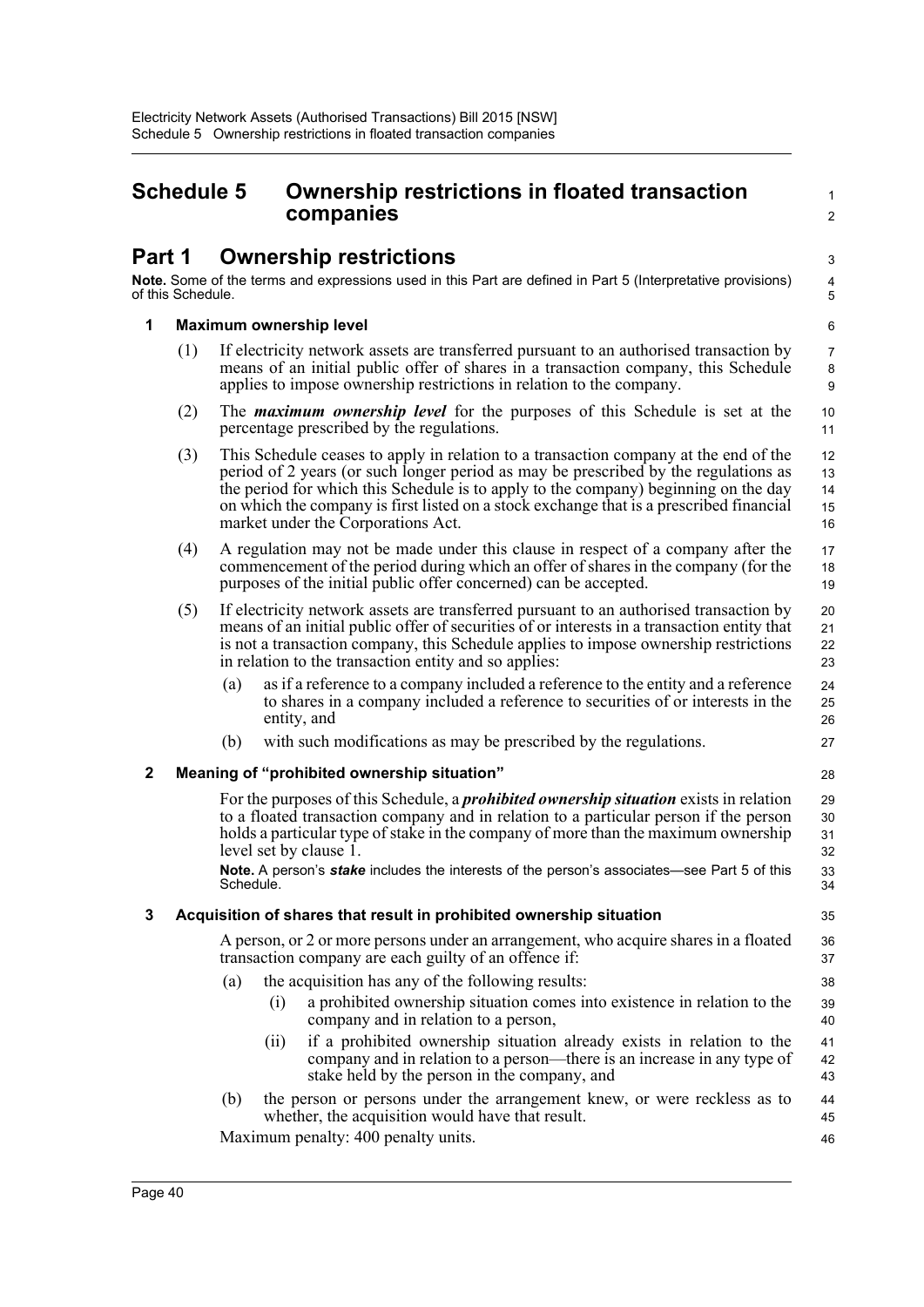| 4              |     | Floated transaction company to take reasonable steps to prevent contraventions of<br>ownership restrictions                                                                                                                                                                                        | 1<br>$\overline{\mathbf{c}}$ |
|----------------|-----|----------------------------------------------------------------------------------------------------------------------------------------------------------------------------------------------------------------------------------------------------------------------------------------------------|------------------------------|
|                | (1) | A floated transaction company must take all reasonable steps to ensure that a<br>prohibited ownership situation does not exist in relation to the company.                                                                                                                                         | 3<br>4                       |
|                | (2) | A floated transaction company is guilty of an offence if it engages in conduct that<br>contravenes a requirement of subclause (1).                                                                                                                                                                 | 5<br>6                       |
|                |     | Maximum penalty: 500 penalty units.                                                                                                                                                                                                                                                                | $\overline{7}$               |
|                |     | Note. If a floated transaction company contravenes this subclause, clause 22 operates to<br>make each person who is a director of the company or who is concerned in the management<br>of the company liable for the offence if the person knowingly authorised or permitted the<br>contravention. | 8<br>9<br>10<br>11           |
|                | (3) | An offence under subclause (2) is a strict liability offence.                                                                                                                                                                                                                                      | 12                           |
| 5              |     | Contravention of Part does not affect validity of acts                                                                                                                                                                                                                                             | 13                           |
|                |     | An act is not invalidated only because it constitutes an offence under this Part.                                                                                                                                                                                                                  | 14                           |
| Part 2         |     | Location of Member Registers of floated transaction<br>companies                                                                                                                                                                                                                                   | 15<br>16                     |
| 6              |     | Member Register to be within the State                                                                                                                                                                                                                                                             | 17                           |
|                |     | A floated transaction company must not, without the written approval of the<br>Treasurer:                                                                                                                                                                                                          | 18<br>19                     |
|                |     | change the location where any Member Register of the company is kept to a<br>(a)<br>location that is outside of the territorial limits of the State, or                                                                                                                                            | 20<br>21                     |
|                |     | keep any Member Register of the company at a location that is outside of the<br>(b)<br>territorial limits of the State.                                                                                                                                                                            | 22<br>23                     |
|                |     | Maximum penalty: 500 penalty units.                                                                                                                                                                                                                                                                | 24                           |
|                |     | Note. If a floated transaction company contravenes this clause, clause 22 operates to make<br>each person who is a director of the company or who is concerned in the management of the<br>company liable for the offence if the person knowingly authorised or permitted the<br>contravention.    | 25<br>26<br>27<br>28         |
| Part 3         |     | <b>Records and information</b>                                                                                                                                                                                                                                                                     | 29                           |
| $\overline{7}$ |     | Record-keeping and information giving                                                                                                                                                                                                                                                              | 30                           |
|                | (1) | The regulations may make provision for or with respect to requiring a person:                                                                                                                                                                                                                      | 31                           |
|                |     | to keep and retain records, where the records are relevant to an ownership<br>(a)<br>matter, and                                                                                                                                                                                                   | 32<br>33                     |
|                |     | to give information to the Treasurer or a floated transaction company that is<br>(b)<br>relevant to:                                                                                                                                                                                               | 34<br>35                     |
|                |     | (i)<br>an ownership matter, or                                                                                                                                                                                                                                                                     | 36                           |
|                |     | ascertaining whether Part 1 of this Schedule has been or is being<br>(ii)<br>complied with.                                                                                                                                                                                                        | 37<br>38                     |
|                | (2) | The regulations may provide that information given in accordance with a<br>requirement of regulations made for the purposes of subclause (1) (b) must be<br>verified by statutory declaration.                                                                                                     | 39<br>40<br>41               |
|                | (3) | A person is not excused from giving information in accordance with a requirement<br>of regulations made for the purposes of subclause $(1)$ (b) on the ground that the<br>information may tend to incriminate the person or expose the person to a penalty.                                        | 42<br>43<br>44               |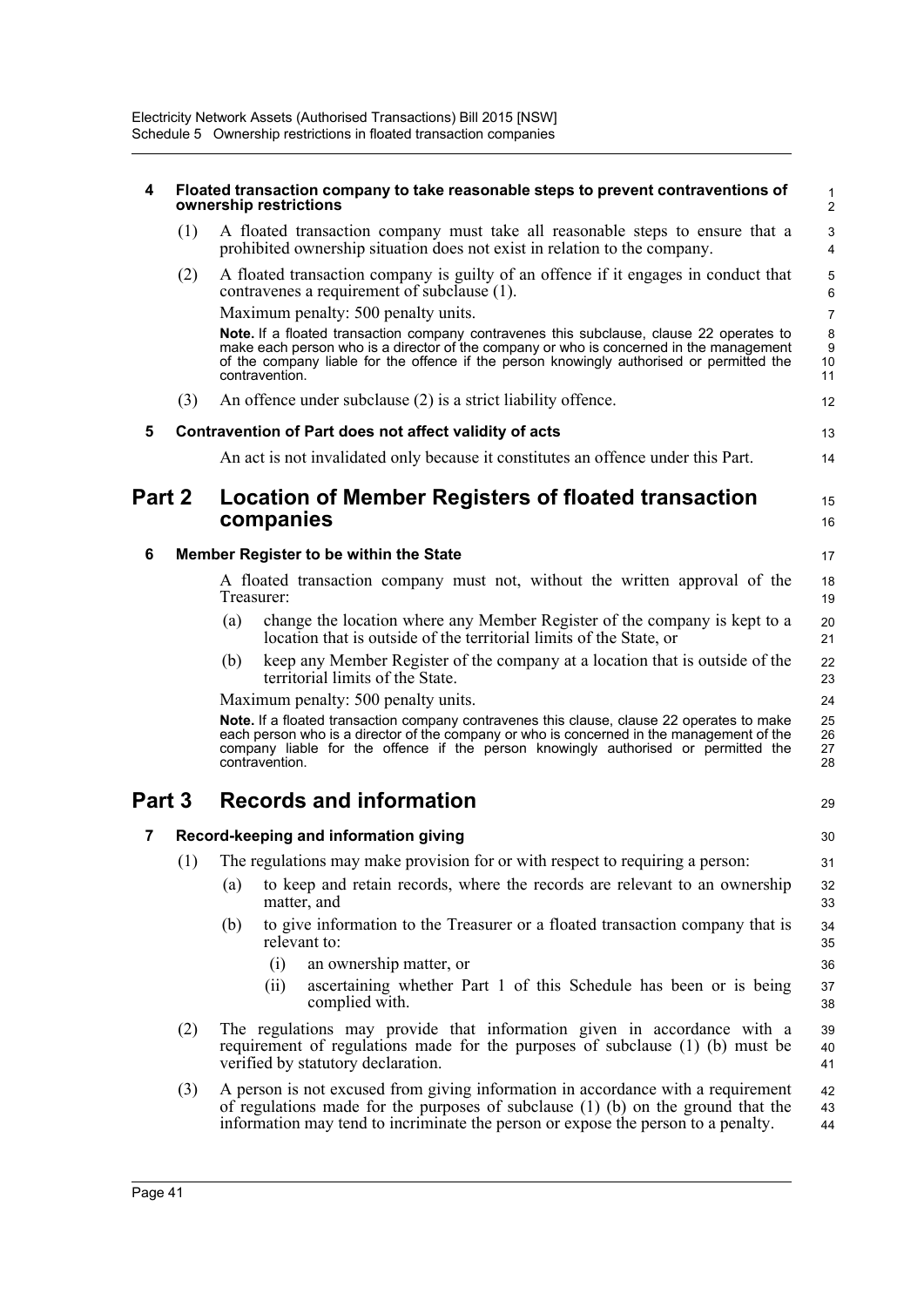|                                  | (4) |                    | However, any information obtained from a natural person in compliance with a<br>requirement of regulations made for the purposes of subclause (1) (b) is not<br>admissible against the person in criminal proceedings other than proceedings for an<br>offence under this clause.                                                                     | 1<br>$\overline{\mathbf{c}}$<br>3<br>4 |
|----------------------------------|-----|--------------------|-------------------------------------------------------------------------------------------------------------------------------------------------------------------------------------------------------------------------------------------------------------------------------------------------------------------------------------------------------|----------------------------------------|
|                                  | (5) |                    | A person must keep records, and provide information, in compliance with any<br>requirements of regulations made for the purposes of subclause $(1)$ (b).<br>Maximum penalty: 50 penalty units.                                                                                                                                                        | 5<br>6<br>$\overline{7}$               |
|                                  | (6) |                    | In this clause:                                                                                                                                                                                                                                                                                                                                       | 8                                      |
|                                  |     |                    | control includes control as a result of, or by means of, trusts, agreements,<br>arrangements, understandings and practices, whether or not having legal or equitable<br>force and whether or not based on legal or equitable rights.                                                                                                                  | 9<br>10<br>11                          |
|                                  |     |                    | <i>ownership matter</i> means any of the following matters:                                                                                                                                                                                                                                                                                           | 12                                     |
|                                  |     | (a)                | whether a person holds a particular type of stake in a floated transaction<br>company and, if so, the level of that stake,                                                                                                                                                                                                                            | 13<br>14                               |
|                                  |     | (b)                | whether the directors of a floated transaction company are accustomed or<br>under an obligation, whether formal or informal, to act in accordance with the<br>directions, instructions or wishes of a person (either alone or together with<br>associates),                                                                                           | 15<br>16<br>17<br>18                   |
|                                  |     | (c)                | whether a person (either alone or together with associates) is in a position to<br>exercise control over a floated transaction company.                                                                                                                                                                                                               | 19<br>20                               |
| <b>Remedial orders</b><br>Part 4 |     |                    | 21                                                                                                                                                                                                                                                                                                                                                    |                                        |
| 8                                |     |                    | Applications to Supreme Court for remedial orders                                                                                                                                                                                                                                                                                                     | 22                                     |
|                                  | (1) |                    | If a prohibited ownership situation exists in relation to a floated transaction company,                                                                                                                                                                                                                                                              | 23                                     |
|                                  |     |                    | the company or the Treasurer (or both) may apply to the Supreme Court to make such<br>orders as the Court considers appropriate for the purpose of ensuring that the<br>situation ceases to exist.                                                                                                                                                    | 24<br>25<br>26                         |
|                                  | (2) |                    | Without limiting subclause (1), the Court may make any of the following orders on<br>any such application:                                                                                                                                                                                                                                            | 27<br>28                               |
|                                  |     | (a)                | an order directing the disposal of shares,                                                                                                                                                                                                                                                                                                            | 29                                     |
|                                  |     | (b)                | an order restraining the exercise of any rights attached to shares,                                                                                                                                                                                                                                                                                   | 30                                     |
|                                  |     | (c)                | an order prohibiting or deferring the payment of any sums due to a person in<br>respect of shares held by the person,                                                                                                                                                                                                                                 | 31<br>32                               |
|                                  |     | (d)                | an order that any exercise of rights attached to shares be disregarded.                                                                                                                                                                                                                                                                               | 33                                     |
|                                  | (3) |                    | The Supreme Court may, before making an order under this clause, direct that notice<br>of the application be given to such persons as it thinks fit or be published in such<br>manner as it thinks fit, or both.                                                                                                                                      | 34<br>35<br>36                         |
|                                  | (4) |                    | A floated transaction company and its directors and secretary are specifically<br>authorised and required to ensure that any rights attached to shares are not exercised<br>in contravention of an order made under this clause (including ensuring that meetings<br>of the company are conducted in accordance with requirements of any such order). | 37<br>38<br>39<br>40                   |
| 9                                |     | <b>Injunctions</b> |                                                                                                                                                                                                                                                                                                                                                       | 41                                     |
|                                  |     |                    | If a person has engaged, is engaging or is proposing to engage in any conduct in<br>contravention of this Schedule, the Supreme Court may, on the application of a<br>floated transaction company or the Treasurer (or both), grant an injunction:                                                                                                    | 42<br>43<br>44                         |
|                                  |     | (a)                | restraining the person from engaging in the conduct, or                                                                                                                                                                                                                                                                                               | 45                                     |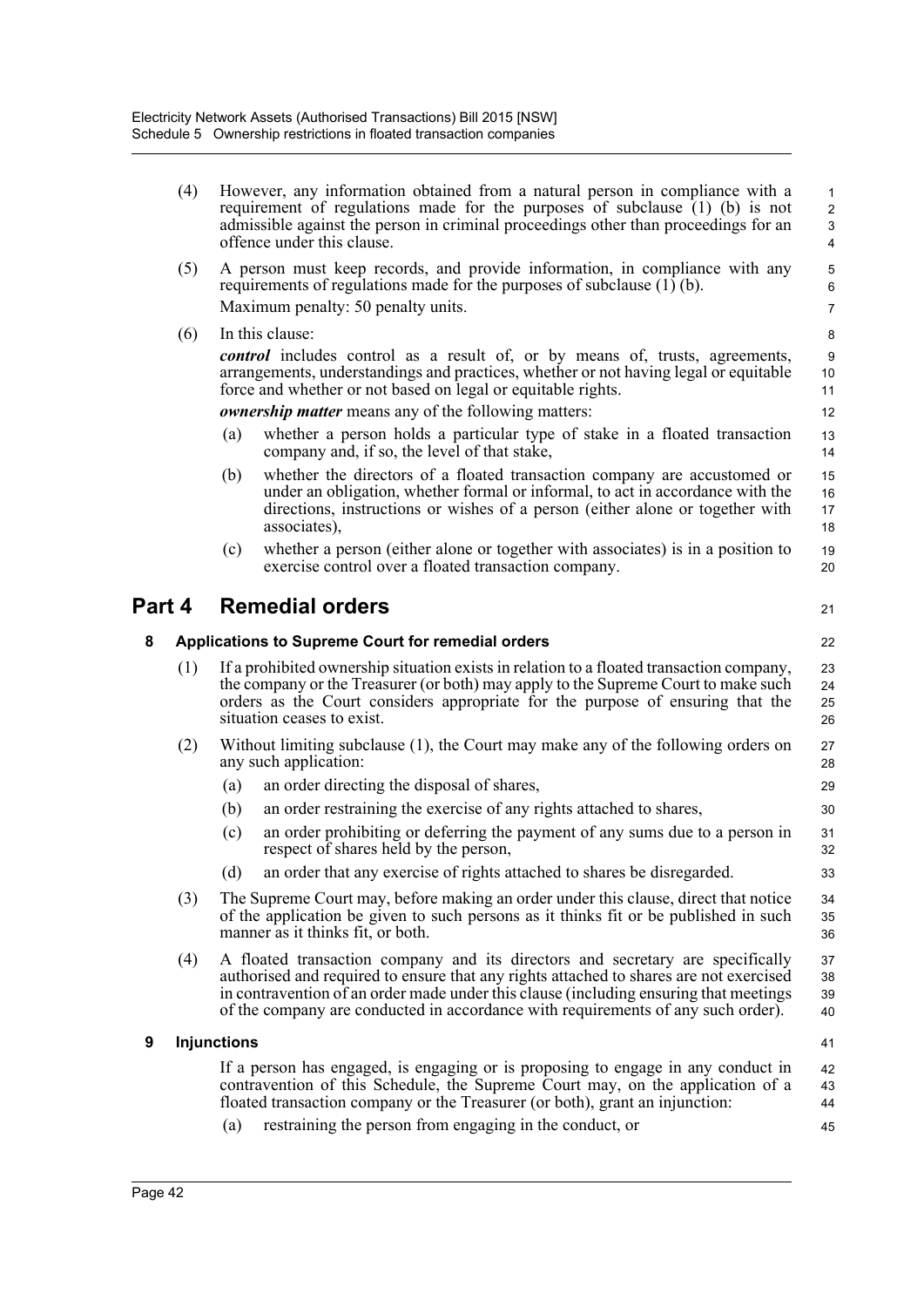|        | (b)                |                   | requiring the person to do something.                                                                                                                                                | $\mathbf{1}$          |
|--------|--------------------|-------------------|--------------------------------------------------------------------------------------------------------------------------------------------------------------------------------------|-----------------------|
| Part 5 |                    |                   | Interpretative provisions                                                                                                                                                            | 2                     |
| 10     | <b>Definitions</b> |                   |                                                                                                                                                                                      | 3                     |
|        |                    | In this Schedule: |                                                                                                                                                                                      | 4                     |
|        |                    |                   | <i>acquisition</i> includes an agreement to acquire, but does not include:                                                                                                           | $\mathbf 5$           |
|        | (a)                |                   | an acquisition by will or by devolution by operation of law, or                                                                                                                      | 6                     |
|        | (b)                |                   | an acquisition by way of enforcement of a loan security.                                                                                                                             | $\overline{7}$        |
|        |                    | clause 20.        | <i>aggregate substantial interest</i> , in relation to a trust estate, has the meaning given by                                                                                      | 8<br>$\boldsymbol{9}$ |
|        |                    |                   | <i>arrangement</i> —see clause 11.                                                                                                                                                   | 10                    |
|        |                    |                   | <i>associate</i> —see clause 12.                                                                                                                                                     | 11                    |
|        |                    |                   | <i>company</i> means a body corporate.                                                                                                                                               | 12                    |
|        |                    |                   | <i>constituent document</i> , in relation to a company, means:                                                                                                                       | 13                    |
|        | (a)                |                   | the constitution of the company, or                                                                                                                                                  | 14                    |
|        | (b)                | activities.       | any rules or other documents constituting the company or governing its                                                                                                               | 15<br>16              |
|        |                    |                   | <i>contravene</i> includes fail to comply with.                                                                                                                                      | 17                    |
|        |                    |                   | direct control interest-see clause 19.                                                                                                                                               | 18                    |
|        |                    |                   | <i>director</i> includes any person occupying the position of director of a company, by<br>whatever name called.                                                                     | 19<br>20              |
|        |                    |                   | <i>discretionary trust</i> means a trust where:                                                                                                                                      | 21                    |
|        | (a)                |                   | a person (who may include the trustee) is empowered (either unconditionally<br>or on the fulfilment of a condition) to exercise any power of appointment or<br>other discretion, and | 22<br>23<br>24        |
|        | (b)                |                   | the exercise of the power or discretion, or the failure to exercise the power or<br>discretion, has the effect of determining, to any extent, either or both of the<br>following:    | 25<br>26<br>27        |
|        |                    | (i)               | the identities of those who may benefit under the trust,                                                                                                                             | 28                    |
|        |                    | (ii)              | how beneficiaries are to benefit, as between themselves, under the trust.                                                                                                            | 29                    |
|        |                    |                   | <i>engage in conduct</i> means do an act or omit to do an act.                                                                                                                       | 30                    |
|        |                    |                   | <i>floated transaction company</i> means a transaction company in relation to which the<br>ownership restrictions set out in this Schedule apply.                                    | 31<br>32              |
|        |                    | point of nil.     | <i>increase</i> , in relation to a stake in a company, includes an increase from a starting                                                                                          | 33<br>34              |
|        |                    |                   | <i>interest in a share</i> —see clause 15.                                                                                                                                           | 35                    |
|        | security.          |                   | <i>lender</i> , in relation to a loan security, means the person who is entitled to enforce the                                                                                      | 36<br>37              |
|        |                    |                   | <i>lending money</i> includes providing non equity finance where the provision of the<br>finance may reasonably be regarded as equivalent to lending money.                          | 38<br>39              |
|        |                    | agreement.        | <b><i>loan security</i></b> means a security held solely for the purposes of a moneylending                                                                                          | 40<br>41              |
|        |                    |                   | <b>Member Register</b> of a company means a register of members of the company kept<br>under Chapter 2C of the Corporations Act.                                                     | 42<br>43              |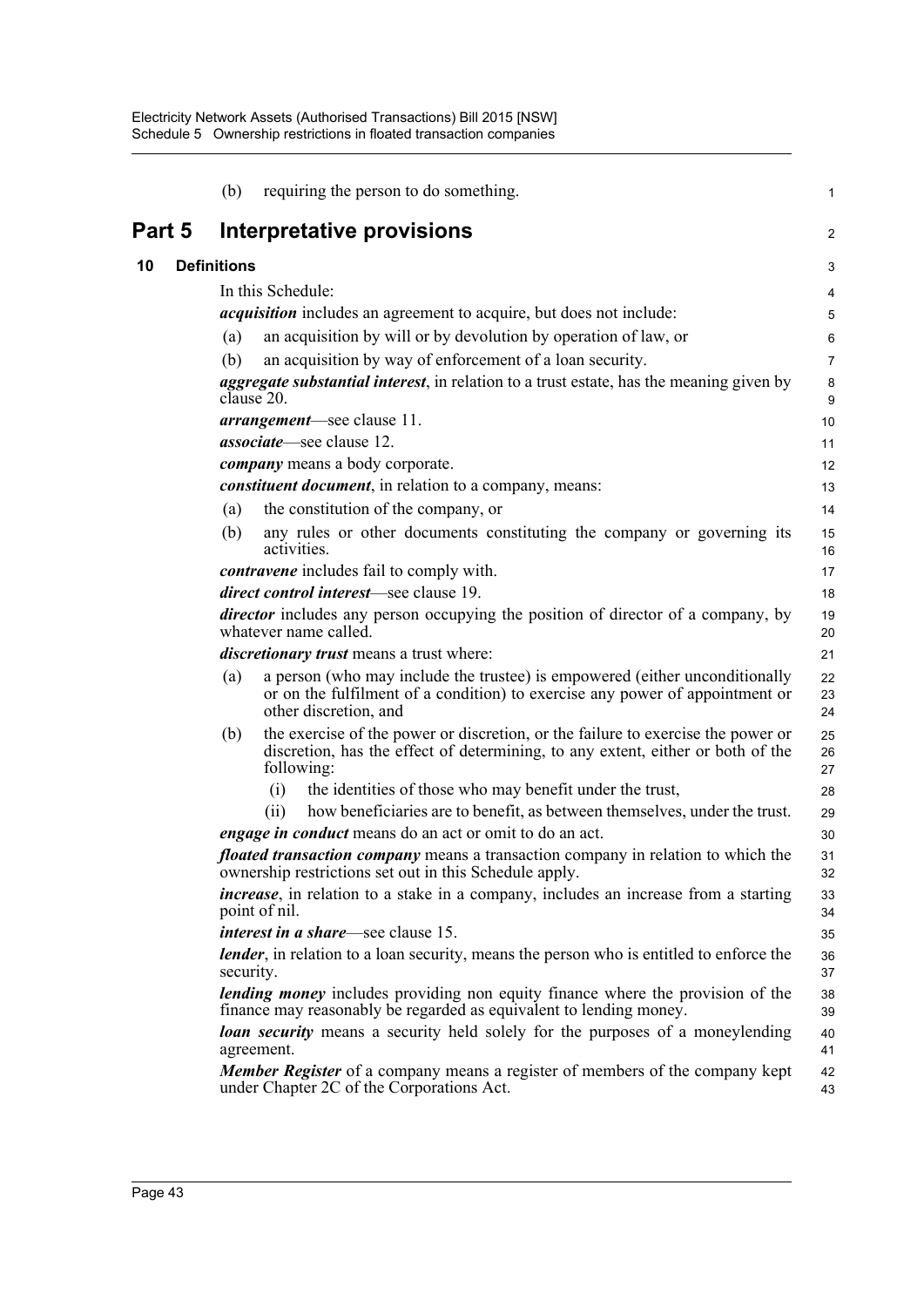|    |     |                   | <i>moneylending agreement</i> means an agreement entered into in good faith in the<br>ordinary course of carrying on a business of lending money, but does not include an<br>agreement dealing with any matter unrelated to the carrying on of that business.                                 | $\mathbf{1}$<br>$\overline{c}$<br>$\ensuremath{\mathsf{3}}$ |
|----|-----|-------------------|-----------------------------------------------------------------------------------------------------------------------------------------------------------------------------------------------------------------------------------------------------------------------------------------------|-------------------------------------------------------------|
|    |     |                   | <i>officer</i> , in relation to a company, includes:                                                                                                                                                                                                                                          | 4                                                           |
|    |     | (a)               | a director, secretary or employee of the company, or                                                                                                                                                                                                                                          | 5                                                           |
|    |     | (b)               | a receiver and manager of any part of the undertaking of the company                                                                                                                                                                                                                          | 6                                                           |
|    |     |                   | appointed under a power contained in any instrument, or                                                                                                                                                                                                                                       | $\overline{7}$                                              |
|    |     | (c)               | a liquidator of the company appointed in a voluntary winding up.                                                                                                                                                                                                                              | 8                                                           |
|    |     |                   | <i>power to appoint a director of a company</i> —see clause 13.                                                                                                                                                                                                                               | 9                                                           |
|    |     |                   | <i>relative</i> , in relation to a person, means:                                                                                                                                                                                                                                             | 10                                                          |
|    |     | (a)               | the person's spouse or the person's de facto partner (being the other party to a<br>de facto relationship, within the meaning of the <i>Property (Relationships) Act</i><br>1984, with the person), or                                                                                        | 11<br>12<br>13                                              |
|    |     | (b)               | a parent or remoter lineal ancestor of the person, or                                                                                                                                                                                                                                         | 14                                                          |
|    |     | (c)               | a child or remoter issue of the person, or                                                                                                                                                                                                                                                    | 15                                                          |
|    |     | (d)               | a sibling of the person.                                                                                                                                                                                                                                                                      | 16                                                          |
|    |     |                   | share, in relation to a company, means a share in the share capital of the company,<br>and includes an interest in such a share.                                                                                                                                                              | 17<br>18                                                    |
|    |     |                   | stake—see clause 18.                                                                                                                                                                                                                                                                          | 19                                                          |
|    |     |                   | substantial interest-see clause 20.                                                                                                                                                                                                                                                           | 20                                                          |
|    |     |                   | <i>voting power—see clause 17.</i>                                                                                                                                                                                                                                                            | 21                                                          |
| 11 |     |                   | Entering into an agreement or arrangement                                                                                                                                                                                                                                                     | 22                                                          |
|    | (1) |                   | For the purposes of this Schedule, a person is taken to have proposed to enter into an<br>agreement or arrangement if the person takes part in, or proposes to take part in,<br>negotiations with a view to entering into the agreement or arrangement.                                       | 23<br>24<br>25                                              |
|    | (2) |                   | A reference in this Schedule to <i>entering into an agreement or arrangement</i> includes<br>a reference to altering or varying an agreement or arrangement.                                                                                                                                  | 26<br>27                                                    |
|    | (3) |                   | A reference in this Schedule to <i>entering into an arrangement</i> is a reference to<br>entering into any formal or informal scheme, arrangement or understanding, whether<br>expressly or by implication and, without limiting the generality of the foregoing,<br>includes a reference to: | 28<br>29<br>30<br>31                                        |
|    |     | (a)               | entering into an agreement, or                                                                                                                                                                                                                                                                | 32                                                          |
|    |     |                   | (b) creating a trust, whether express or implied, or                                                                                                                                                                                                                                          | 33                                                          |
|    |     | (c)               | entering into a transaction,                                                                                                                                                                                                                                                                  | 34                                                          |
|    |     |                   | and a reference in this Schedule to an arrangement is to be construed accordingly.                                                                                                                                                                                                            | 35                                                          |
|    | (4) |                   | A reference in this Schedule to an <i>arrangement</i> does not include a reference to a<br>moneylending agreement.                                                                                                                                                                            | 36<br>37                                                    |
| 12 |     | <b>Associates</b> |                                                                                                                                                                                                                                                                                               | 38                                                          |
|    | (1) |                   | For the purposes of this Schedule, the following persons are, subject to subclause (3),<br><i>associates</i> of a person:                                                                                                                                                                     | 39<br>40                                                    |
|    |     | (a)               | a relative of the person,                                                                                                                                                                                                                                                                     | 41                                                          |
|    |     | (b)               | a partner of the person,                                                                                                                                                                                                                                                                      | 42                                                          |
|    |     | (c)               | a company of which the person is an officer,                                                                                                                                                                                                                                                  | 43                                                          |
|    |     | (d)               | if the person is a company-an officer of the company,                                                                                                                                                                                                                                         | 44                                                          |
|    |     |                   |                                                                                                                                                                                                                                                                                               |                                                             |

**12 Associates**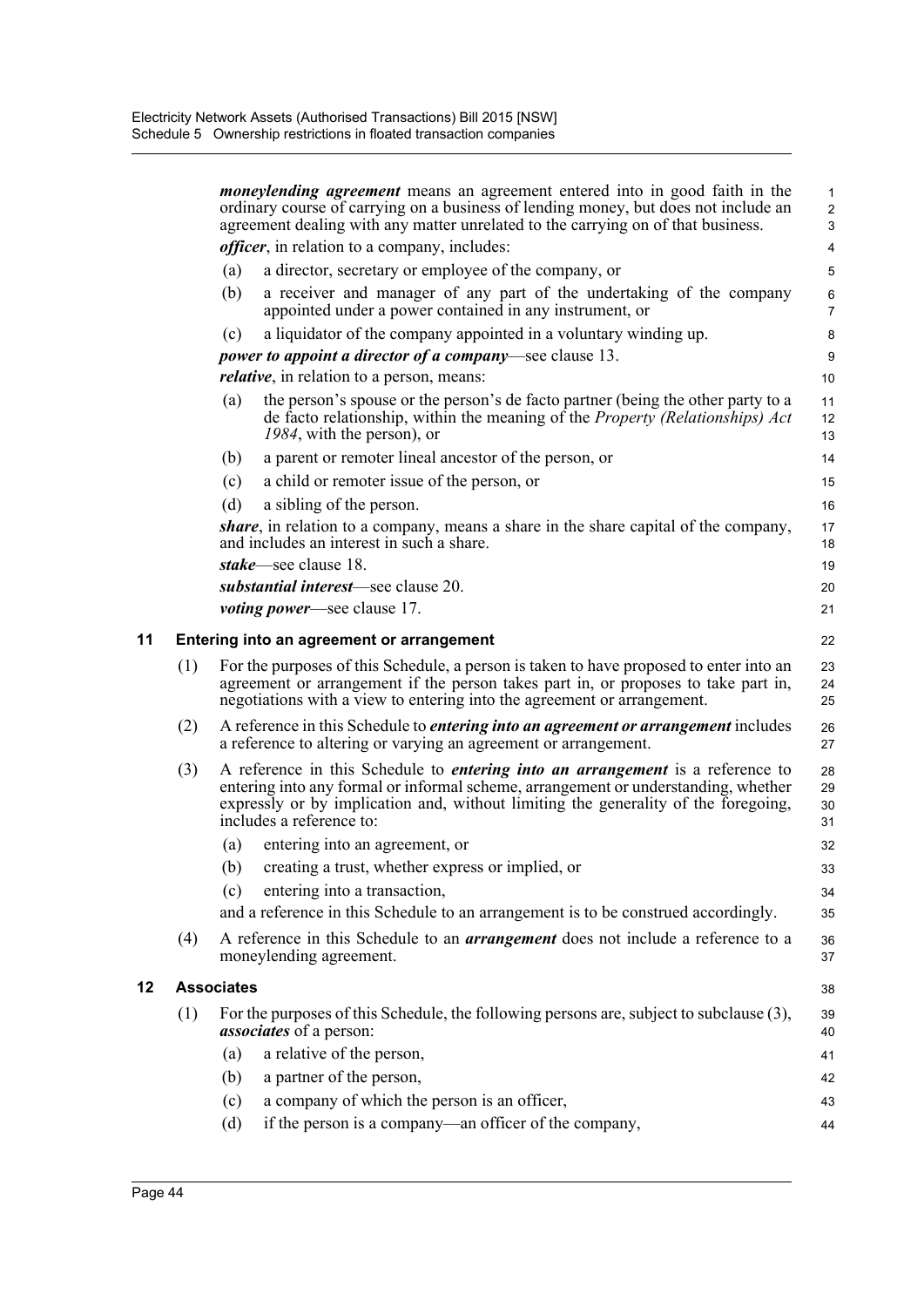|    |     | (e)          | an employee or employer of the person,                                                                                                                                                                                                                                                                                                                                       |                                                    |
|----|-----|--------------|------------------------------------------------------------------------------------------------------------------------------------------------------------------------------------------------------------------------------------------------------------------------------------------------------------------------------------------------------------------------------|----------------------------------------------------|
|    |     | (f)          | an officer of a company of which the person is an officer,                                                                                                                                                                                                                                                                                                                   | 1<br>$\overline{\mathbf{c}}$                       |
|    |     | (g)          | an employee of an individual of whom the person is an employee,                                                                                                                                                                                                                                                                                                              | 3                                                  |
|    |     | (h)          | the trustee of a discretionary trust where the person or another person who is<br>an associate of the person by virtue of another paragraph of this subclause<br>benefits, or is capable (whether by the exercise of a power of appointment or<br>otherwise) of benefiting, under the trust, either directly or through any<br>interposed companies, partnerships or trusts, | 4<br>$\mathbf 5$<br>$\,6\,$<br>$\overline{7}$<br>8 |
|    |     | (i)          | a company whose directors are accustomed or under an obligation, whether<br>formal or informal, to act in accordance with the directions, instructions or<br>wishes of the person,                                                                                                                                                                                           | $\boldsymbol{9}$<br>$10$<br>11                     |
|    |     | (j)          | a company where the person is accustomed or under an obligation, whether<br>formal or informal, to act in accordance with the directions, instructions or<br>wishes of the company,                                                                                                                                                                                          | 12<br>13<br>14                                     |
|    |     | (k)          | a company in which the person has, apart from this paragraph, a particular type<br>of stake of not less than 15 percent,                                                                                                                                                                                                                                                     | 15<br>16                                           |
|    |     | (1)          | if the person is a company—a person who holds, apart from this paragraph, a<br>particular type of stake in the company of not less than 15 percent,                                                                                                                                                                                                                          | 17<br>18                                           |
|    |     | (m)          | a person who is, because of this subclause, an associate of any other person<br>who is an associate of the person (including a person who is an associate of the<br>person by any other application or applications of this paragraph).                                                                                                                                      | 19<br>20<br>21                                     |
|    | (2) |              | If a person <i>(the first person)</i> enters, or proposes to enter, into an arrangement with<br>another person <i>(the second person)</i> that relates to any of the following matters:                                                                                                                                                                                      | 22<br>23                                           |
|    |     | (a)          | the first person and the second person being in a position, by acting together,<br>to control any of the voting power in a company,                                                                                                                                                                                                                                          | 24<br>25                                           |
|    |     | (b)          | the power of the first person and the second person, by acting together, to<br>appoint or remove a director of a company,                                                                                                                                                                                                                                                    | 26<br>27                                           |
|    |     | (c)          | the situation where one or more of the directors of a company are accustomed<br>or under an obligation, whether formal or informal, to act in accordance with<br>the directions, instructions or wishes of the first person and the second person<br>acting together,                                                                                                        | 28<br>29<br>30<br>31                               |
|    |     |              | the second person is taken to be an associate of the first person for the purposes of<br>the application of a provision of this Schedule in relation to the matter concerned.                                                                                                                                                                                                | 32<br>33                                           |
|    | (3) |              | The regulations may provide that, for the purposes of this Schedule, a specified<br>person (or class of persons) is not an associate of another specified person (or class<br>of persons).                                                                                                                                                                                   | 34<br>35<br>36                                     |
| 13 |     |              | Power to appoint director                                                                                                                                                                                                                                                                                                                                                    | 37                                                 |
|    | (1) |              | A reference in this Schedule to a <i>power to appoint a director</i> includes a reference to<br>such a power whether exercisable with or without the consent or concurrence of any<br>other person.                                                                                                                                                                          | 38<br>39<br>40                                     |
|    | (2) | director if: | For the purposes of this Schedule, a person is taken to have the power to appoint a                                                                                                                                                                                                                                                                                          | 41<br>42                                           |
|    |     | (a)          | the person has the power (whether exercisable with or without the consent or<br>concurrence of any other person) to veto such an appointment, or                                                                                                                                                                                                                             | 43<br>44                                           |
|    |     | (b)          | a person's appointment as a director of the company follows necessarily from<br>that person being a director or other officer of the first mentioned person.                                                                                                                                                                                                                 | 45<br>46                                           |
|    |     |              |                                                                                                                                                                                                                                                                                                                                                                              |                                                    |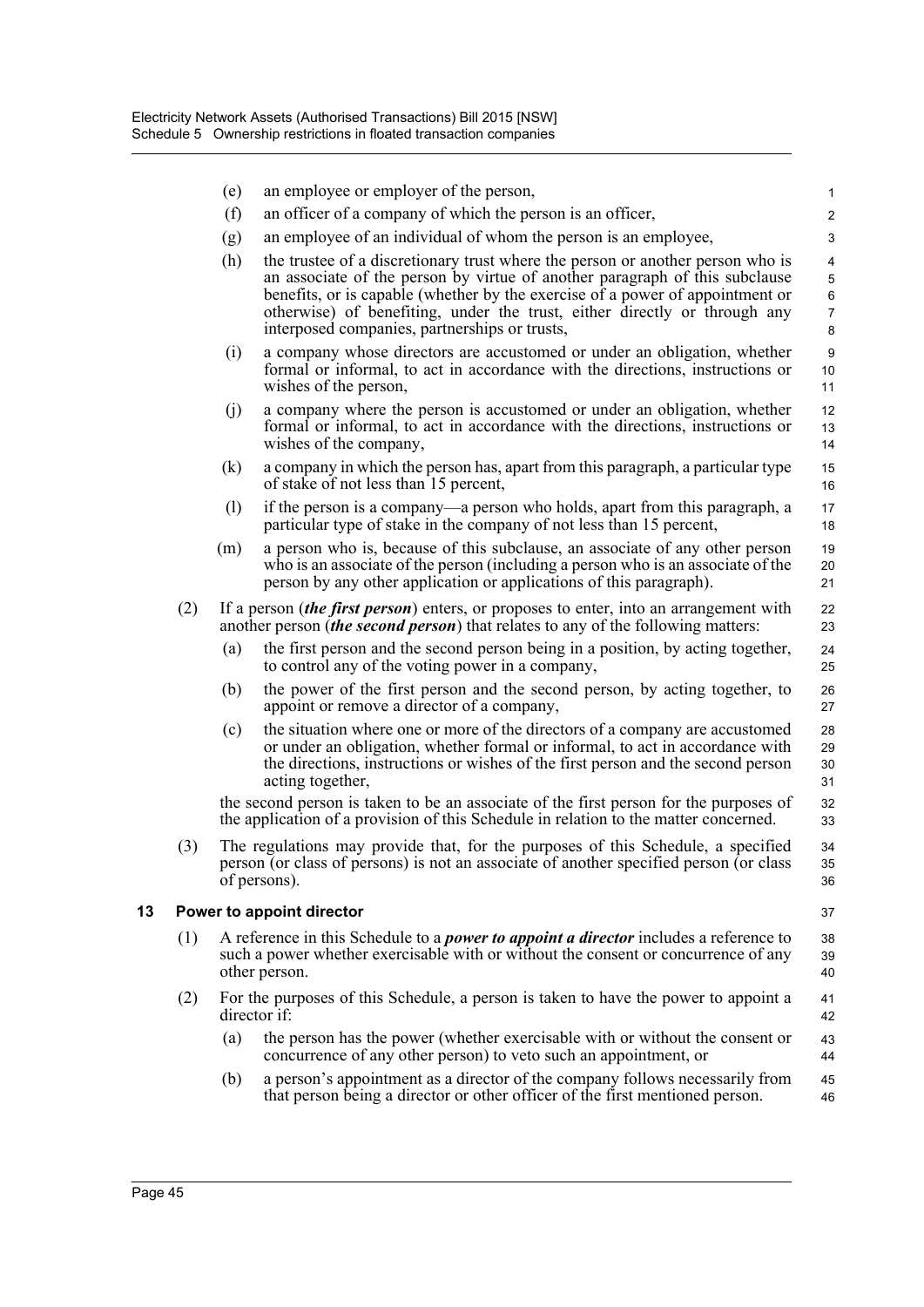Electricity Network Assets (Authorised Transactions) Bill 2015 [NSW] Schedule 5 Ownership restrictions in floated transaction companies

| 14 |                                                      |     | <b>Meaning of entitled to acquire</b>                                                                                                                                                                                                                                                   | 1                                               |  |  |  |
|----|------------------------------------------------------|-----|-----------------------------------------------------------------------------------------------------------------------------------------------------------------------------------------------------------------------------------------------------------------------------------------|-------------------------------------------------|--|--|--|
|    |                                                      |     | For the purposes of this Schedule, a person is <i>entitled to acquire</i> anything if the<br>person is absolutely or contingently entitled to acquire it, whether because of any<br>constituent document of a company, the exercise of any right or option or for any<br>other reason.  | $\sqrt{2}$<br>3<br>$\overline{\mathbf{4}}$<br>5 |  |  |  |
| 15 |                                                      |     | Meaning of interest in a share                                                                                                                                                                                                                                                          | 6                                               |  |  |  |
|    | (1)                                                  |     | Subject to this clause, a person holds an <i>interest in a share</i> if the person has any legal<br>or equitable interest in the share.                                                                                                                                                 | 7<br>8                                          |  |  |  |
|    | (2)                                                  |     | Without limiting subclause (1), a person is taken to hold an interest in a share if:                                                                                                                                                                                                    | $\boldsymbol{9}$                                |  |  |  |
|    |                                                      | (a) | the person has entered into a contract to purchase the share, or                                                                                                                                                                                                                        | 10                                              |  |  |  |
|    |                                                      | (b) | the person has a right (otherwise than because of having an interest under a<br>trust) to have the share transferred to the person or to the person's order<br>(whether the right is exercisable presently or in the future and whether or not<br>on the fulfilment of a condition), or | 11<br>12<br>13<br>14                            |  |  |  |
|    |                                                      | (c) | the person has a right to acquire the share, or an interest in the share, under an<br>option (whether the right is exercisable presently or in the future and whether<br>or not on the fulfilment of a condition), or                                                                   | 15<br>16<br>17                                  |  |  |  |
|    |                                                      | (d) | the person is otherwise entitled to acquire the share or an interest in the share,<br><sub>or</sub>                                                                                                                                                                                     | 18<br>19                                        |  |  |  |
|    |                                                      | (e) | the person is entitled (otherwise than because of having been appointed as a<br>proxy or representative to vote at a meeting of members of the company or of<br>a class of its members) to exercise or control the exercise of a right attached to<br>the share.                        | 20<br>21<br>22<br>23                            |  |  |  |
|    | (3)                                                  |     | A person is taken to hold an interest in a share even if the person holds the interest in<br>the share jointly with another person.                                                                                                                                                     | 24<br>25                                        |  |  |  |
|    | (4)                                                  |     | For the purpose of determining whether a person holds an interest in a share, it is<br>immaterial that the interest cannot be related to a particular share.                                                                                                                            | 26<br>27                                        |  |  |  |
|    | (5)                                                  |     | An interest in a share is not to be disregarded only because of:                                                                                                                                                                                                                        | 28                                              |  |  |  |
|    |                                                      | (a) | its remoteness, or                                                                                                                                                                                                                                                                      | 29                                              |  |  |  |
|    |                                                      | (b) | the manner in which it arose, or                                                                                                                                                                                                                                                        | 30                                              |  |  |  |
|    |                                                      | (c) | the fact that the exercise of a right conferred by the interest is, or is capable of<br>being made, subject to restraint or restriction.                                                                                                                                                | 31<br>32                                        |  |  |  |
| 16 | Certain interests and stakes to be disregarded<br>33 |     |                                                                                                                                                                                                                                                                                         |                                                 |  |  |  |
|    | (1)                                                  |     | For the purposes of this Schedule, the following interests and stakes must be<br>disregarded:                                                                                                                                                                                           | 34<br>35                                        |  |  |  |
|    |                                                      | (a) | an interest in a share held by a person whose ordinary business includes the<br>lending of money if the person holds the interest as a loan security,                                                                                                                                   | 36<br>37                                        |  |  |  |
|    |                                                      | (b) | an interest in a share held by a person, being an interest held by the person<br>because the person holds an office (or an office belonging to a class of offices)<br>prescribed by the regulations,                                                                                    | 38<br>39<br>40                                  |  |  |  |
|    |                                                      | (c) | an interest of a prescribed kind in a share, being an interest held by such<br>persons (or persons belonging to a class of persons) as are prescribed by the<br>regulations,                                                                                                            | 41<br>42<br>43                                  |  |  |  |
|    |                                                      | (d) | an interest in a share held by a public sector agency,                                                                                                                                                                                                                                  | 44                                              |  |  |  |
|    |                                                      |     |                                                                                                                                                                                                                                                                                         |                                                 |  |  |  |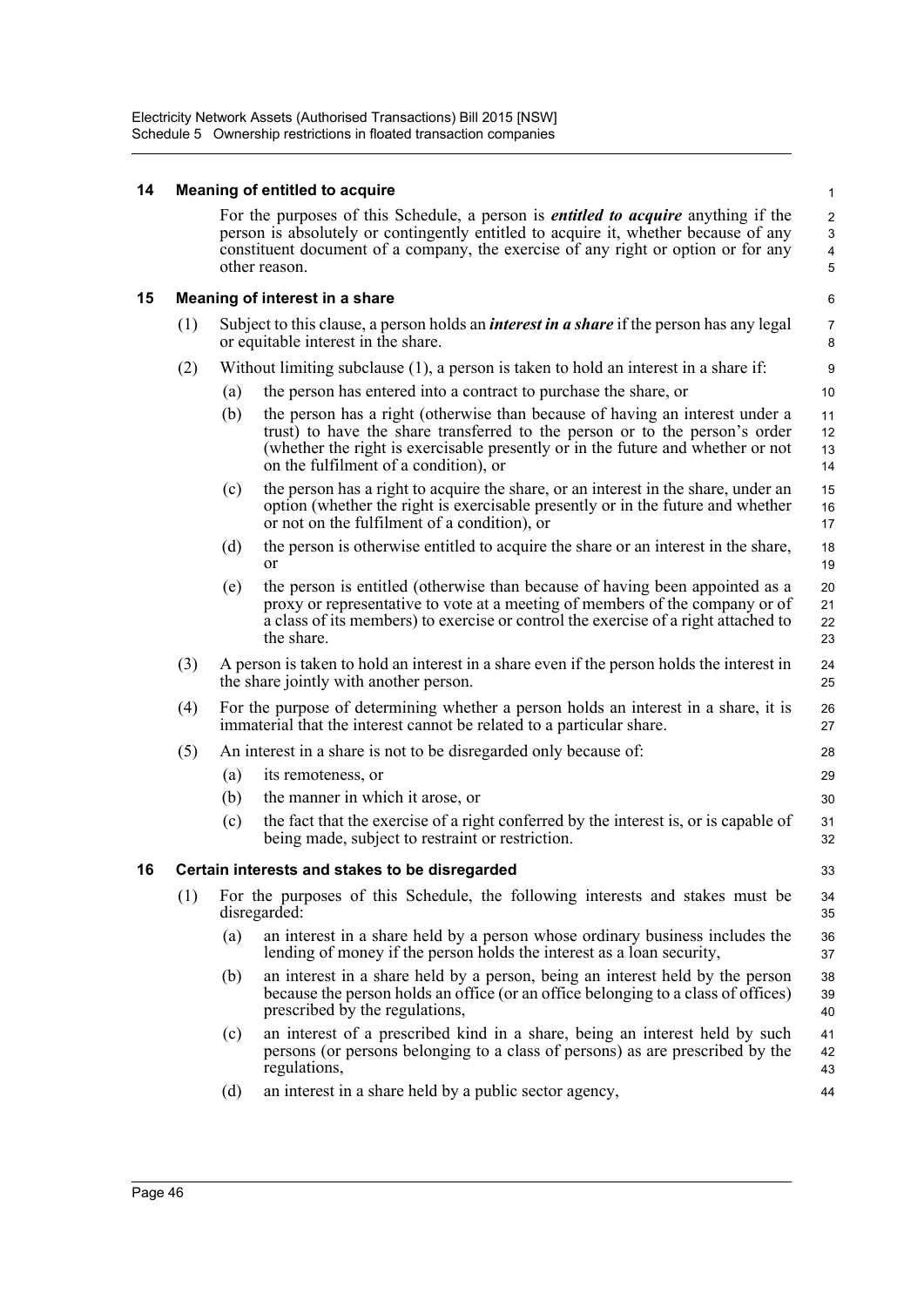|     | (e)                 | a stake of a kind prescribed by the regulations in a company, being a stake held<br>by a person (or person belonging to a class of persons) prescribed by the<br>regulations.                                                                                                                      | $\mathbf{1}$<br>$\overline{2}$<br>3 |
|-----|---------------------|----------------------------------------------------------------------------------------------------------------------------------------------------------------------------------------------------------------------------------------------------------------------------------------------------|-------------------------------------|
| (2) |                     | For the purposes of this Schedule, if:                                                                                                                                                                                                                                                             | 4                                   |
|     | (a)                 | a person holds an interest in a share as a loan security, and                                                                                                                                                                                                                                      | 5                                   |
|     | (b)                 | the ordinary business of the person includes the lending of money, and                                                                                                                                                                                                                             | 6                                   |
|     | (c)                 | the loan security is enforced, and                                                                                                                                                                                                                                                                 | $\overline{7}$                      |
|     | (d)                 | as a result of the enforcement of the loan security, the person becomes the<br>holder of the share, and                                                                                                                                                                                            | 8<br>9                              |
|     | (e)                 | the person holds the share for a continuous period (the holding period)<br>beginning at the time when the security was enforced,                                                                                                                                                                   | 10<br>11                            |
|     |                     | the person's interest in the share must be disregarded at all times during so much of<br>the holding period as occurs during whichever of the following periods is applicable:                                                                                                                     | 12<br>13                            |
|     | (f)                 | the period of 90 days beginning when the security was enforced,                                                                                                                                                                                                                                    | 14                                  |
|     | (g)                 | if the Treasurer, by written notice given to the person, allows a longer period—<br>the end of that longer period.                                                                                                                                                                                 | 15<br>16                            |
| (3) |                     | For the purposes of this Schedule, if:                                                                                                                                                                                                                                                             | 17                                  |
|     | (a)                 | a person acquires an interest in a share in a floated transaction company, and                                                                                                                                                                                                                     | 18                                  |
|     | (b)                 | the interest was acquired in the person's capacity as an underwriter or a<br>sub-underwriter in connection with the transfer or issue of shares in the<br>company by or on behalf of a public sector agency or the company (whether<br>under an initial public offer of the company or otherwise), | 19<br>20<br>21<br>22                |
|     |                     | the person's interest in the share must be disregarded at all times during whichever<br>of the following periods is applicable:                                                                                                                                                                    | 23<br>24                            |
|     | (c)                 | the period of 90 days beginning when the person acquired the interest,                                                                                                                                                                                                                             | 25                                  |
|     | (d)                 | if the Treasurer, by written notice given to the person, allows a longer period—<br>that longer period.                                                                                                                                                                                            | 26<br>27                            |
|     | <b>Voting power</b> |                                                                                                                                                                                                                                                                                                    | 28                                  |
| (1) |                     | A reference in this Schedule to the <i>voting power</i> in a company is a reference to the<br>total rights of shareholders to vote, or participate in any decision making, concerning<br>any of the following:                                                                                     | 29<br>30<br>31                      |
|     | (a)                 | the making of distributions of capital or profits of the company to its<br>shareholders,                                                                                                                                                                                                           | 32<br>33                            |
|     | (b)                 | the constituent document of the company,                                                                                                                                                                                                                                                           | 34                                  |
|     | (c)                 | any variation of the share capital of the company.                                                                                                                                                                                                                                                 | 35                                  |
| (2) |                     | A reference in this Schedule to <i>control of the voting power</i> in a company is a<br>reference to control that is direct or indirect, including control that is exercisable as<br>a result of or by means of arrangements or practices:                                                         | 36<br>37<br>38                      |
|     | (a)                 | whether or not having legal or equitable force, and                                                                                                                                                                                                                                                | 39                                  |
|     | (b)                 | whether or not based on legal or equitable rights.                                                                                                                                                                                                                                                 | 40                                  |
| (3) |                     | If the percentage of total rights to vote or participate in decision making differs as<br>between different types of voting or decision making, the highest of those<br>percentages applies for the purposes of this clause.                                                                       | 41<br>42<br>43                      |
| (4) |                     | If a company:                                                                                                                                                                                                                                                                                      | 44                                  |
|     | (a)                 | is limited both by shares and by guarantee, or                                                                                                                                                                                                                                                     | 45                                  |
|     |                     |                                                                                                                                                                                                                                                                                                    |                                     |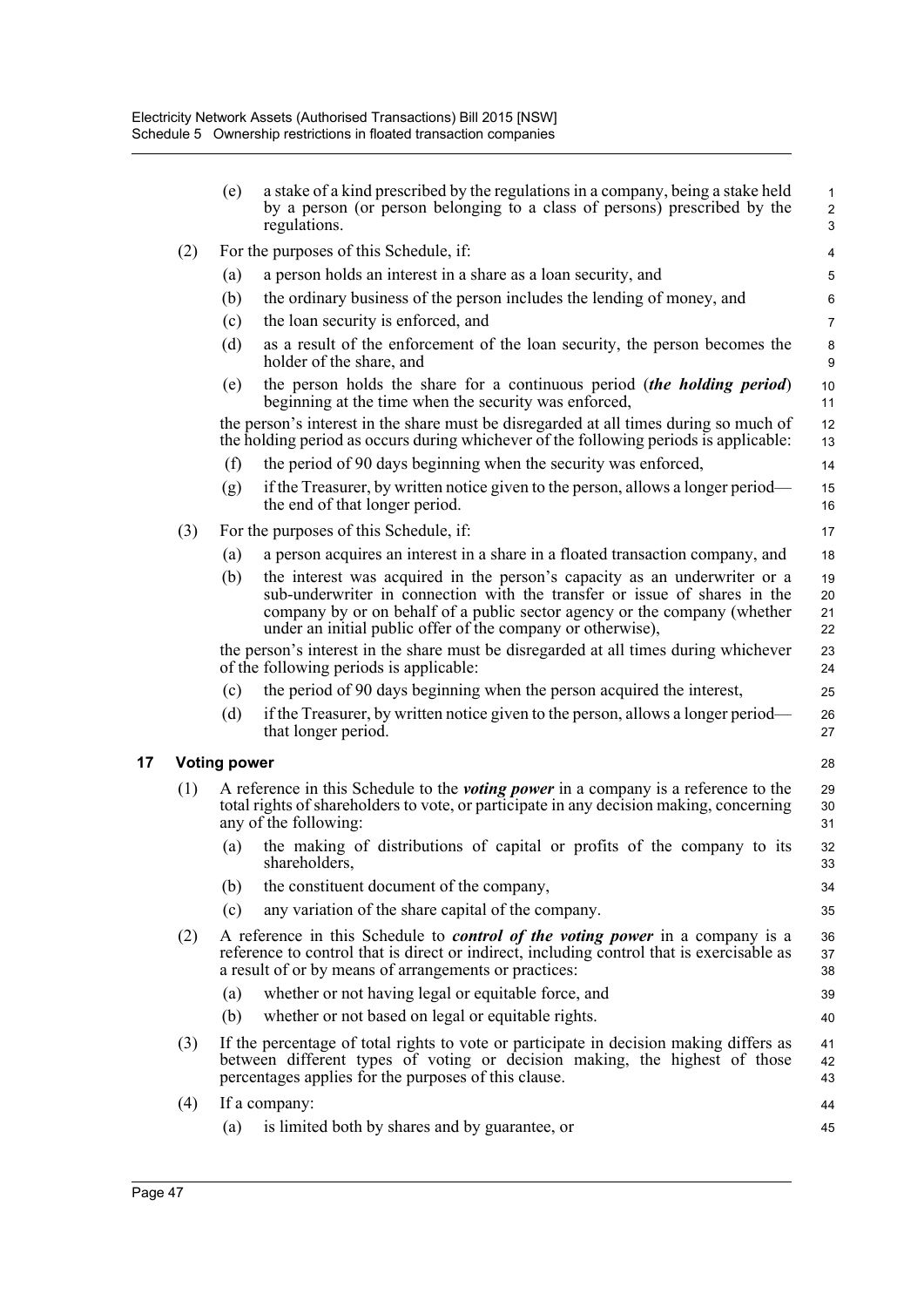|                                                                                                                                                                                                                                                                                      | $\mathbf{1}$                                                                                                                                                                         |
|--------------------------------------------------------------------------------------------------------------------------------------------------------------------------------------------------------------------------------------------------------------------------------------|--------------------------------------------------------------------------------------------------------------------------------------------------------------------------------------|
| this clause has effect as if the members or policy holders of the company were                                                                                                                                                                                                       | $\boldsymbol{2}$<br>$\mathsf 3$                                                                                                                                                      |
|                                                                                                                                                                                                                                                                                      | $\overline{4}$                                                                                                                                                                       |
| A particular type of <i>stake</i> that a person holds in a company at a particular time is the                                                                                                                                                                                       | $\mathbf 5$<br>$\,6\,$                                                                                                                                                               |
| the direct control interests in the company of that type that the person holds at                                                                                                                                                                                                    | $\boldsymbol{7}$<br>8                                                                                                                                                                |
| the direct control interests in the company of that type held at that time by                                                                                                                                                                                                        | $\boldsymbol{9}$<br>10                                                                                                                                                               |
| In calculating the stake that a person holds in a company, a direct control interest held<br>because of clause 19 (5) is not to be counted under subclause (1) (a) to the extent to<br>which it is calculated by reference to a direct control interest in the company that is       | 11<br>12<br>13<br>14                                                                                                                                                                 |
|                                                                                                                                                                                                                                                                                      | 15                                                                                                                                                                                   |
| A person holds a <i>direct control interest</i> in a company at a particular time equal to the<br>percentage of the total paid-up share capital of the company in which the person                                                                                                   | 16<br>17<br>18                                                                                                                                                                       |
| A person also holds a <i>direct control interest</i> in a company at a particular time equal<br>to the percentage of the voting power in the company that the person is in a position                                                                                                | 19<br>20<br>21                                                                                                                                                                       |
| A person also holds a <i>direct control interest</i> in a company at a particular time equal<br>to the percentage that the person holds, or is entitled to acquire, at that time of the<br>total rights to distributions of capital or profits of the company to its shareholders on | 22<br>23<br>24<br>25                                                                                                                                                                 |
| A person also holds a <i>direct control interest</i> in a company at a particular time equal<br>to the percentage that the person holds, or is entitled to acquire, at that time of the<br>total rights to distributions of capital or profits of the company to its shareholders,   | 26<br>27<br>28<br>29                                                                                                                                                                 |
|                                                                                                                                                                                                                                                                                      | 30                                                                                                                                                                                   |
| a person holds a particular type of direct control interest (including a direct<br>control interest that is taken to be held because of one or more previous<br>applications of this subclause) in a company <i>(the first level company)</i> , and                                  | 31<br>32<br>33                                                                                                                                                                       |
| the first level company holds the same type of direct control interest in another                                                                                                                                                                                                    | 34<br>35                                                                                                                                                                             |
| the person is taken to hold that type of direct control interest in the second level<br>company equal to the percentage worked out using the formula:                                                                                                                                | 36<br>37                                                                                                                                                                             |
|                                                                                                                                                                                                                                                                                      |                                                                                                                                                                                      |
|                                                                                                                                                                                                                                                                                      | 38                                                                                                                                                                                   |
|                                                                                                                                                                                                                                                                                      | 39<br>40                                                                                                                                                                             |
|                                                                                                                                                                                                                                                                                      | 41<br>42                                                                                                                                                                             |
| The regulations may make provision for or with respect to the application of this                                                                                                                                                                                                    | 43<br>44                                                                                                                                                                             |
|                                                                                                                                                                                                                                                                                      | <i>first level percentage</i> means the percentage of the direct control interest held by the<br>second level percentage means the percentage of the direct control interest held by |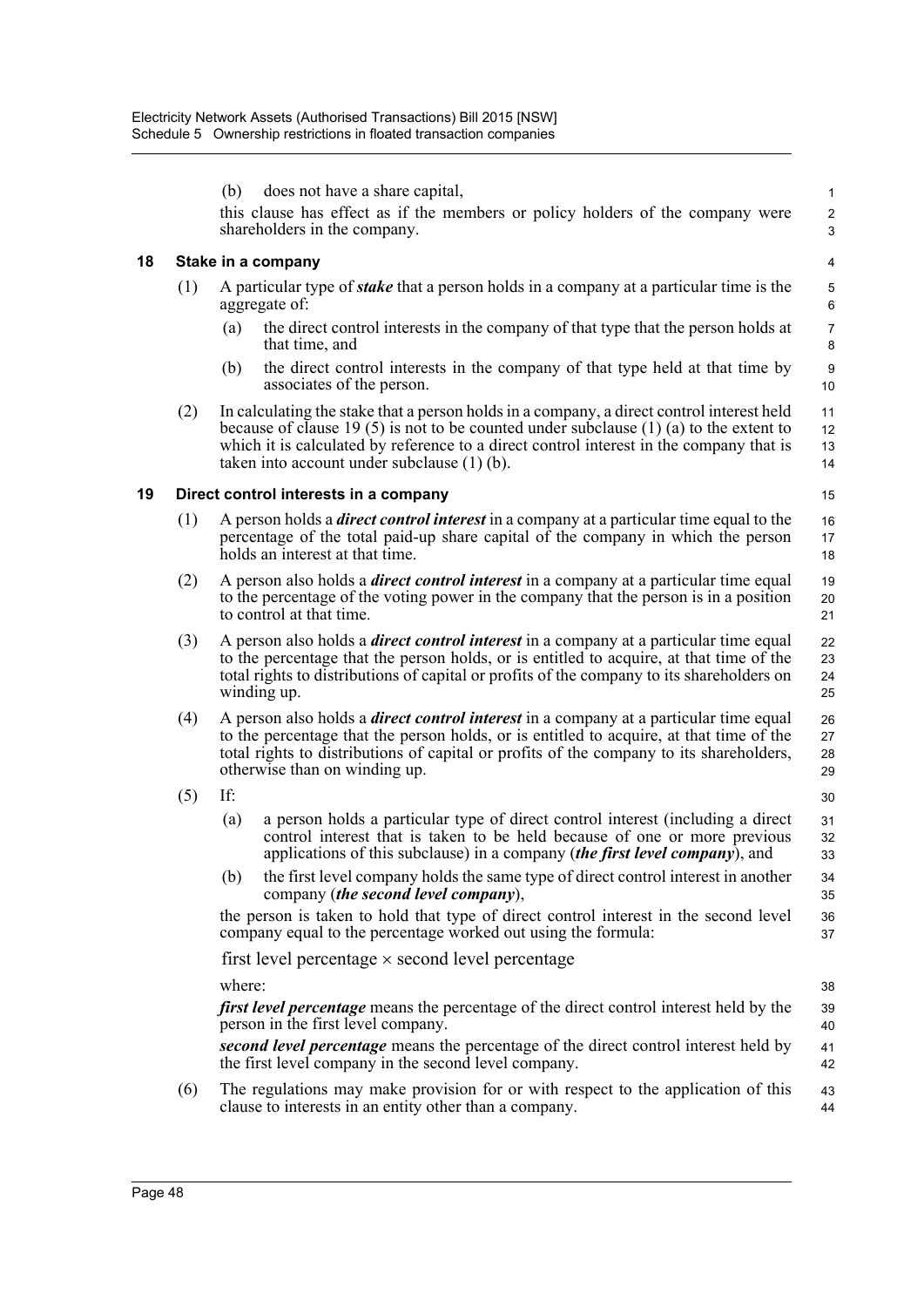#### **20 Substantial interests in trust estates**

- (1) For the purposes of this Schedule:
	- (a) a person is taken to hold a *substantial interest* in a trust estate if the person, alone or together with an associate or associates, holds a beneficial interest in not less than 15 percent of the corpus or income of the trust estate, and

15

16

30 31 32

- (b) 2 or more persons are taken to hold an *aggregate substantial interest* in a trust estate if the persons, together with an associate or associates, hold, in the aggregate, beneficial interests in not less than 40 percent of the corpus or income of the trust estate.
- (2) For the purposes of subclause (1), if, under the terms of a trust, a trustee has a power or discretion as to the distribution of the income or corpus of the trust estate to beneficiaries, each beneficiary is taken to hold a beneficial interest in the maximum percentage of income or corpus of the trust estate that the trustee is empowered to distribute to that beneficiary. 10 11 12 13 14

# **Part 6 Miscellaneous**

**21 Displacement of Corporations legislation**

The provisions of this Schedule are declared to be Corporations legislation displacement provisions for the purposes of section 5G of the Corporations Act in relation to the provisions of the Corporations legislation generally. 17 18 19

#### **22 Offences by corporations**

- (1) If a corporation contravenes, whether by act or omission, any provision of this Schedule, each person who is a director of the corporation or who is concerned in the management of the corporation is taken to have contravened the same provision if the person knowingly authorised or permitted the contravention.
- (2) A person may be proceeded against and convicted under a provision pursuant to subclause (1) whether or not the corporation has been proceeded against or has been convicted under the provision. 25 26 27
- (3) Nothing in this clause affects any liability imposed on a corporation for an offence committed by the corporation under this Schedule. 28 29

#### **23 Proceedings for offences**

- (1) Proceedings for an offence under this Schedule may be dealt with summarily before the Local Court or before the Supreme Court in its summary jurisdiction.
- (2) If proceedings for an offence to which this clause applies are brought in the Local Court, the maximum penalty that the Court may impose in respect of the offence is, despite any other provision of this Schedule, \$50,000 or the maximum penalty provided by this Schedule, whichever is the lesser. 33 34 35 36
- (3) If proceedings for an offence to which this clause applies are brought in the Supreme Court in its summary jurisdiction, the Supreme Court may impose a penalty not exceeding the maximum penalty provided by this Schedule in respect of the offence. 37 38 39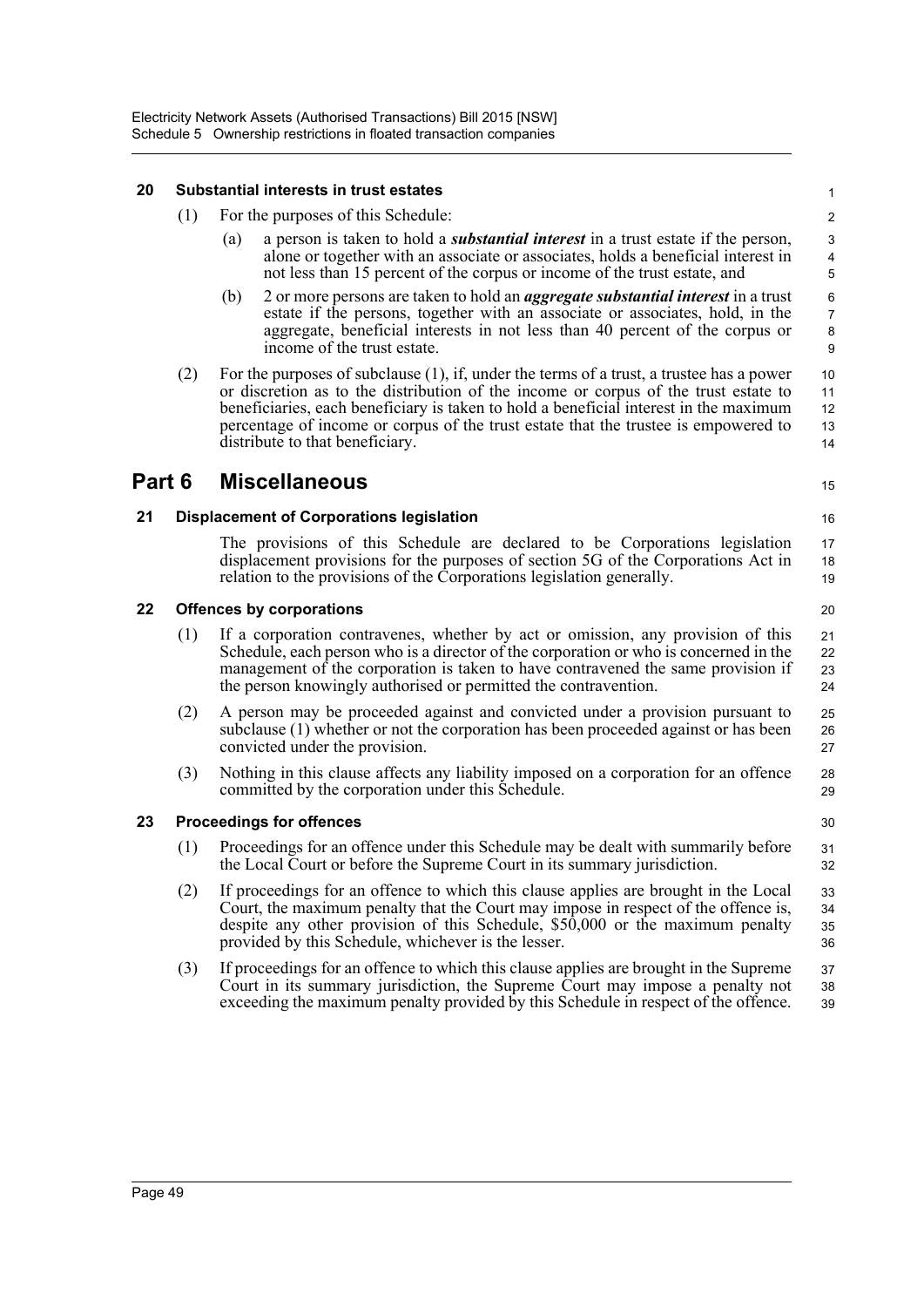|        | <b>Schedule 6</b> |                            | Savings, transitional and other provisions                                                                                                                                                                                                                                                                           | 1                    |
|--------|-------------------|----------------------------|----------------------------------------------------------------------------------------------------------------------------------------------------------------------------------------------------------------------------------------------------------------------------------------------------------------------|----------------------|
| Part 1 |                   | <b>General</b>             |                                                                                                                                                                                                                                                                                                                      | 2                    |
| 1      |                   | <b>Regulations</b>         |                                                                                                                                                                                                                                                                                                                      | 3                    |
|        | (1)               |                            | The regulations may contain provisions of a savings or transitional nature consequent<br>on the enactment of this Act or any Act that amends this Act.                                                                                                                                                               | 4<br>5               |
|        | (2)               |                            | Any such provision may, if the regulations so provide, take effect from the date of<br>assent to the Act concerned or a later date.                                                                                                                                                                                  | 6<br>$\overline{7}$  |
|        | (3)               |                            | Any such provision) may, if the regulations so provide, have effect notwithstanding<br>any other provision of this Schedule.                                                                                                                                                                                         | 8<br>9               |
|        | (4)               |                            | To the extent to which any such provision takes effect from a date that is earlier than<br>the date of its publication on the NSW legislation website, the provision does not<br>operate so as:                                                                                                                      | 10<br>11<br>12       |
|        |                   | (a)                        | to affect, in a manner prejudicial to any person (other than a public sector<br>agency), the rights of that person existing before the date of its publication, or                                                                                                                                                   | 13<br>14             |
|        |                   | (b)                        | to impose liabilities on any person (other than a public sector agency) in<br>respect of anything done or omitted to be done before the date of its<br>publication.                                                                                                                                                  | 15<br>16<br>17       |
| Part 2 |                   |                            | Provisions consequent on enactment of this Act                                                                                                                                                                                                                                                                       | 18                   |
|        | <b>Division 1</b> |                            | <b>Electricity network SOCs</b>                                                                                                                                                                                                                                                                                      | 19                   |
| 2      |                   |                            | <b>References to electricity network SOCs</b>                                                                                                                                                                                                                                                                        | 20                   |
|        |                   |                            | The regulations may provide that a reference in a specified provision of an Act or an<br>instrument under an Act to an electricity network SOC is to be read as a reference to<br>a specified public sector agency or authorised network operator.                                                                   | 21<br>22<br>23       |
| 3      |                   | <b>Half-yearly reports</b> |                                                                                                                                                                                                                                                                                                                      | 24                   |
|        |                   |                            | The Treasurer may by direction in writing to an electricity network SOC vary the<br>information required to be included in a report of the operations of the SOC under<br>section 23 of the State Owned Corporations Act 1989.                                                                                       | 25<br>26<br>27       |
| 4      |                   |                            | <b>Cancellation of licences</b>                                                                                                                                                                                                                                                                                      | 28                   |
|        |                   |                            | A distributor's licence held (including deemed to be held) by an electricity network<br>SOC under the Electricity Supply Act 1995 is cancelled on completion of an<br>authorised transaction under this Act that results in the network infrastructure assets<br>of the SOC being leased to a private sector entity. | 29<br>30<br>31<br>32 |
| 5      |                   |                            | <b>Dissolution of electricity network SOCs</b>                                                                                                                                                                                                                                                                       | 33                   |
|        | (1)               |                            | The Governor may, by proclamation, amend Part 1A or 2 of Schedule 1 to the <i>Energy</i><br>Services Corporations Act 1995 by omitting the corporate name of an electricity<br>network SOC, other than Essential Energy.                                                                                             | 34<br>35<br>36       |
|        | (2)               |                            | On the day on which a proclamation under this clause takes effect:                                                                                                                                                                                                                                                   | 37                   |
|        |                   | (a)                        | the electricity network SOC whose corporate name is omitted by the<br>proclamation is dissolved, and                                                                                                                                                                                                                 | 38<br>39             |
|        |                   | (b)                        | the <i>State Owned Corporations Act 1989</i> is amended by omitting that name<br>from Schedule 5, and                                                                                                                                                                                                                | 40<br>41             |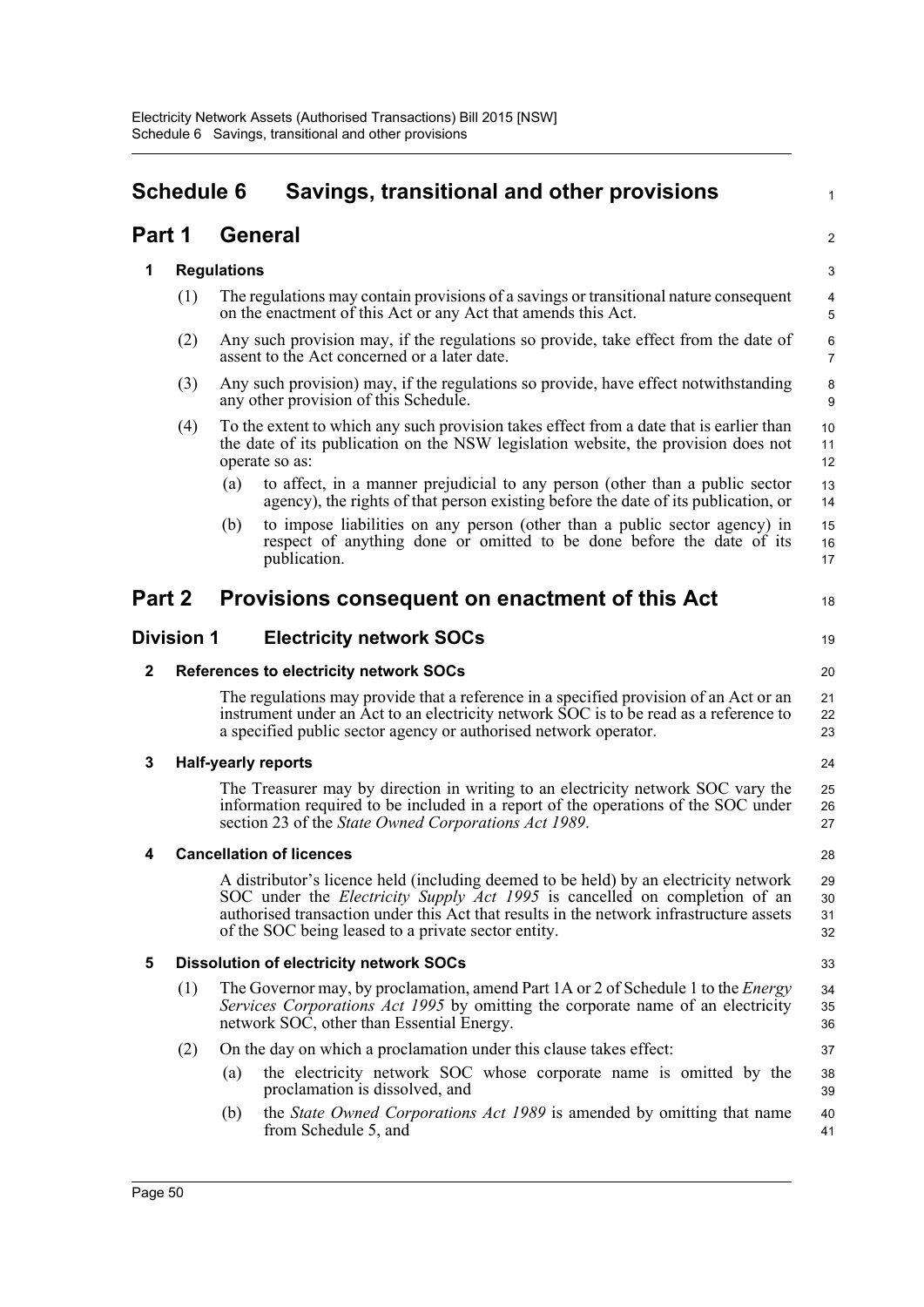- (c) the voting shareholders (within the meaning of the *State Owned Corporations Act 1989*) of the corporation cease to be members of the corporation, and (d) the board of directors of the corporation is dissolved and each member (including any acting member) of the board ceases to hold office as such, and (e) any person who holds a statutory office of the corporation ceases to hold that office, and (f) any person who ceases to be a member of the corporation or to hold an office because of the operation of this clause is not entitled to any compensation for the loss of that membership or office. (3) Section 15 (Transfer of staff, assets, rights and liabilities of dissolved energy services corporations) of the *Energy Services Corporations Act 1995* applies in respect of the dissolution of an electricity network SOC by proclamation under this clause in the same way as it applies to the dissolution of an energy services corporation by that Act. (4) This clause does not operate to dissolve the joint board of energy distributors provided for by section 9A of the *Energy Services Corporations Act 1995* or result in the members of that board ceasing to hold office. **6 Conversion of electricity network SOC into Ministerial Holding Corporation** (1) The Treasurer may by order published in the Gazette convert an electricity network SOC into a corporation constituted as a Ministerial Holding Corporation for the purposes of this Act with the corporate name specified in the order. (2) The Ministerial Holding Corporation so constituted is taken for all purposes, including the rules of private international law, to be a continuation of, and the same legal entity as, the electricity network SOC concerned and a reference in this Act to the electricity network SOC includes a reference to the Ministerial Holding Corporation. (3) Division 2 applies to a Ministerial Holding Corporation into which an electricity network SOC is converted under this clause in the same way as that Division applies to a Ministerial Holding Corporation established under that Division and so applies as if the functions of the Ministerial Holding Corporation included the function of holding, on behalf of the Crown, assets, rights and liabilities vested in it. (4) The following provisions are taken to have had effect immediately before an 1 2 3 4 5 6 7 8 9 10 11 12 13 14 15 16 17 18 19 20  $21$ 22 23 24 25 26 27 28 29 30 31 32 33
	- electricity network SOC is converted into a Ministerial Holding Corporation under this clause:
		- (a) the SOC ceases to be a statutory State owned corporation for the purposes of the *State Owned Corporations Act 1989* or any other State legislation,

- (b) the SOC ceases to be an energy services corporation under the *Energy Services Corporations Act 1995* unless the regulations provide otherwise, 37 38
- (c) the voting shareholders (within the meaning of the *State Owned Corporations Act 1989*) of the SOC cease to be members of the corporation, 39 40
- (d) the board of directors of the SOC is dissolved and each member (including any acting member) of the board ceases to hold office as such, 41 42
- (e) any person who holds a statutory office of the SOC ceases to hold that office, 43
- (f) any person who ceases to be a member of the SOC or to hold an office because of the operation of this clause is not entitled to any compensation for the loss of that membership or office. 44 45 46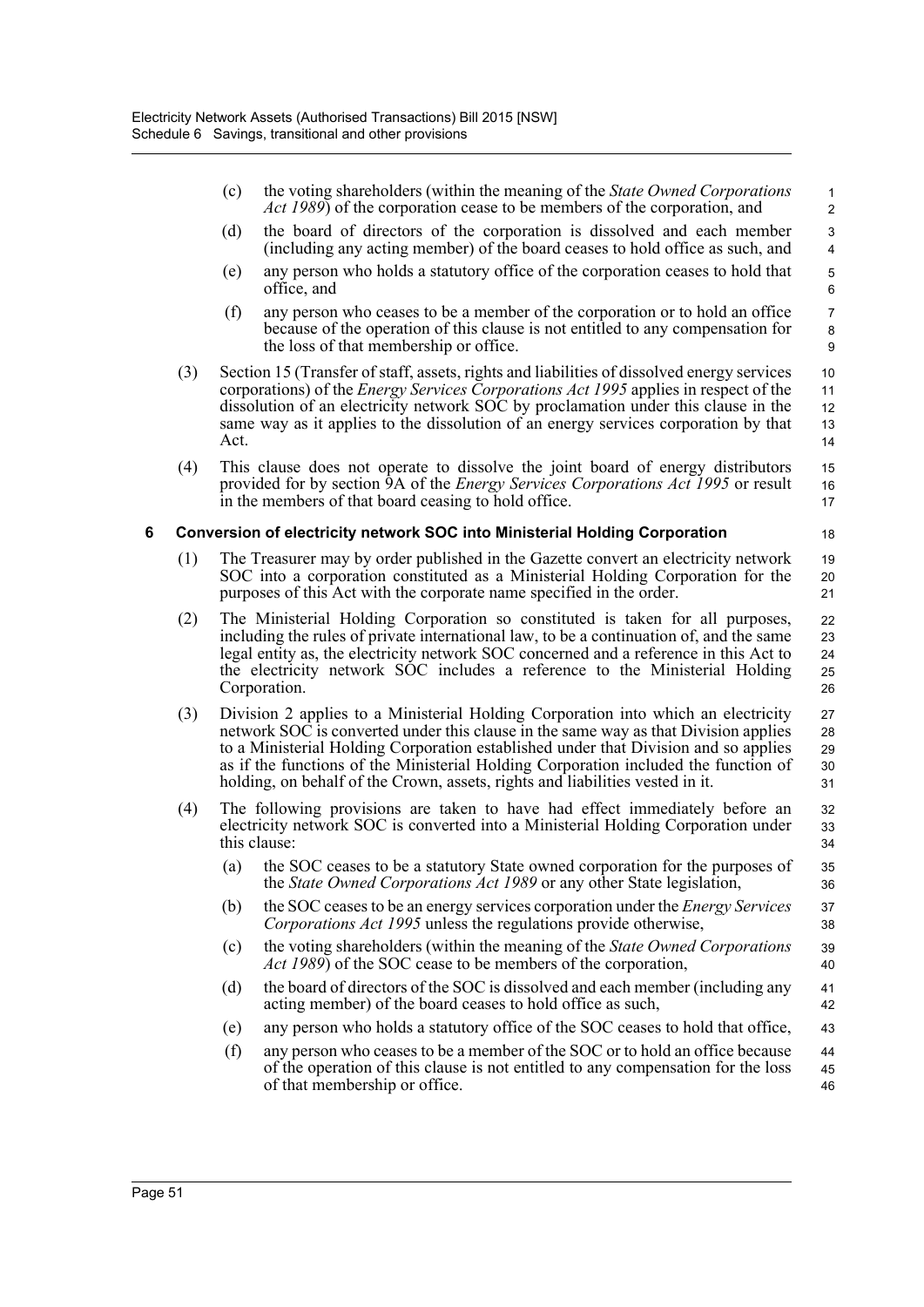|   | (5)        | This clause does not operate to dissolve the joint board of energy distributors<br>provided for by section 9A of the <i>Energy Services Corporations Act 1995</i> or result<br>in the members of that board ceasing to hold office.                                                                               | 1<br>$\overline{\mathbf{c}}$<br>3 |
|---|------------|-------------------------------------------------------------------------------------------------------------------------------------------------------------------------------------------------------------------------------------------------------------------------------------------------------------------|-----------------------------------|
|   | (6)        | When an electricity network SOC is converted into a Ministerial Holding<br>Corporation under this clause, section 43A (General audit of former statutory bodies)<br>of the Public Finance and Audit Act 1983 applies as if the SOC had been abolished.                                                            | 4<br>5<br>6                       |
| 7 |            | <b>Networks NSW</b>                                                                                                                                                                                                                                                                                               | 7                                 |
|   | (1)        | The joint board of energy distributors provided for by section 9A of the <i>Energy</i><br>Services Corporations Act 1995 ceases to be a joint board for the purposes of that<br>section on a day notified to the board by the Treasurer by order in writing and<br>becomes instead the board of Essential Energy. | 8<br>9<br>10<br>11                |
|   | (2)        | Sections 9A and 9B of the <i>Energy Services Corporations Act 1995</i> cease to operate<br>on and from the day notified under this clause.                                                                                                                                                                        | 12<br>13                          |
|   | Division 2 | <b>Ministerial Holding Corporations</b>                                                                                                                                                                                                                                                                           | 14                                |
| 8 |            | <b>Definitions</b>                                                                                                                                                                                                                                                                                                | 15                                |
|   |            | In this Division:                                                                                                                                                                                                                                                                                                 | 16                                |
|   |            | <b><i>authorised transaction Act</i></b> means each of the following Acts:                                                                                                                                                                                                                                        | 17                                |
|   |            | this Act                                                                                                                                                                                                                                                                                                          | 18                                |
|   |            | Electricity Generator Assets (Authorised Transactions) Act 2012                                                                                                                                                                                                                                                   | 19                                |
|   |            | NSW Lotteries (Authorised Transaction) Act 2009                                                                                                                                                                                                                                                                   | 20                                |
|   |            | Ports Assets (Authorised Transactions) Act 2012                                                                                                                                                                                                                                                                   | 21                                |
|   |            | Waste Recycling and Processing Corporation (Authorised Transaction) Act 2010                                                                                                                                                                                                                                      | 22                                |
|   |            | any other Act prescribed by the regulations.                                                                                                                                                                                                                                                                      | 23                                |
|   |            | <i>existing MHC</i> means each of the following corporations:                                                                                                                                                                                                                                                     | 24                                |
|   |            | Electricity Assets Ministerial Holding Corporation established by the <i>Electricity</i><br>Generator Assets (Authorised Transactions) Act 2012                                                                                                                                                                   | 25<br>26                          |
|   |            | Lotteries Assets Ministerial Holding Corporation established by the NSW Lotteries<br>(Authorised Transaction) Act 2009                                                                                                                                                                                            | 27<br>28                          |
|   |            | Ports Assets Ministerial Holding Corporation established by the Ports Assets<br>(Authorised Transactions) Act 2012                                                                                                                                                                                                | 29<br>30                          |
|   |            | Waste Assets Management Corporation established by the Waste Recycling and<br>Processing Corporation (Authorised Transaction) Act 2010.                                                                                                                                                                           | 31<br>32                          |
|   |            | <b>MHC</b> means a Ministerial Holding Corporation established under this Division.                                                                                                                                                                                                                               | 33                                |
| 9 |            | <b>Establishment of Ministerial Holding Corporations</b>                                                                                                                                                                                                                                                          | 34                                |
|   | (1)        | The Treasurer may by order published in the Gazette constitute a corporation as a<br>Ministerial Holding Corporation (an <i>MHC</i> ) for the purposes of this Act with the<br>corporate name specified in the order.                                                                                             | 35<br>36<br>37                    |
|   | (2)        | More than one MHC may be established under this clause.                                                                                                                                                                                                                                                           | 38                                |
|   | (3)        | The affairs of an MHC are to be managed by the Treasurer who may authorise<br>another Minister to exercise functions in relation to particular assets, rights and<br>liabilities.                                                                                                                                 | 39<br>40<br>41                    |
|   | (4)        | Any act, matter or thing done in the name of, or on behalf of, an MHC by the<br>Treasurer or a Minister authorised by the Treasurer, or with the authority of the<br>Treasurer or any such Minister, is taken to have been done by the MHC.                                                                       | 42<br>43<br>44                    |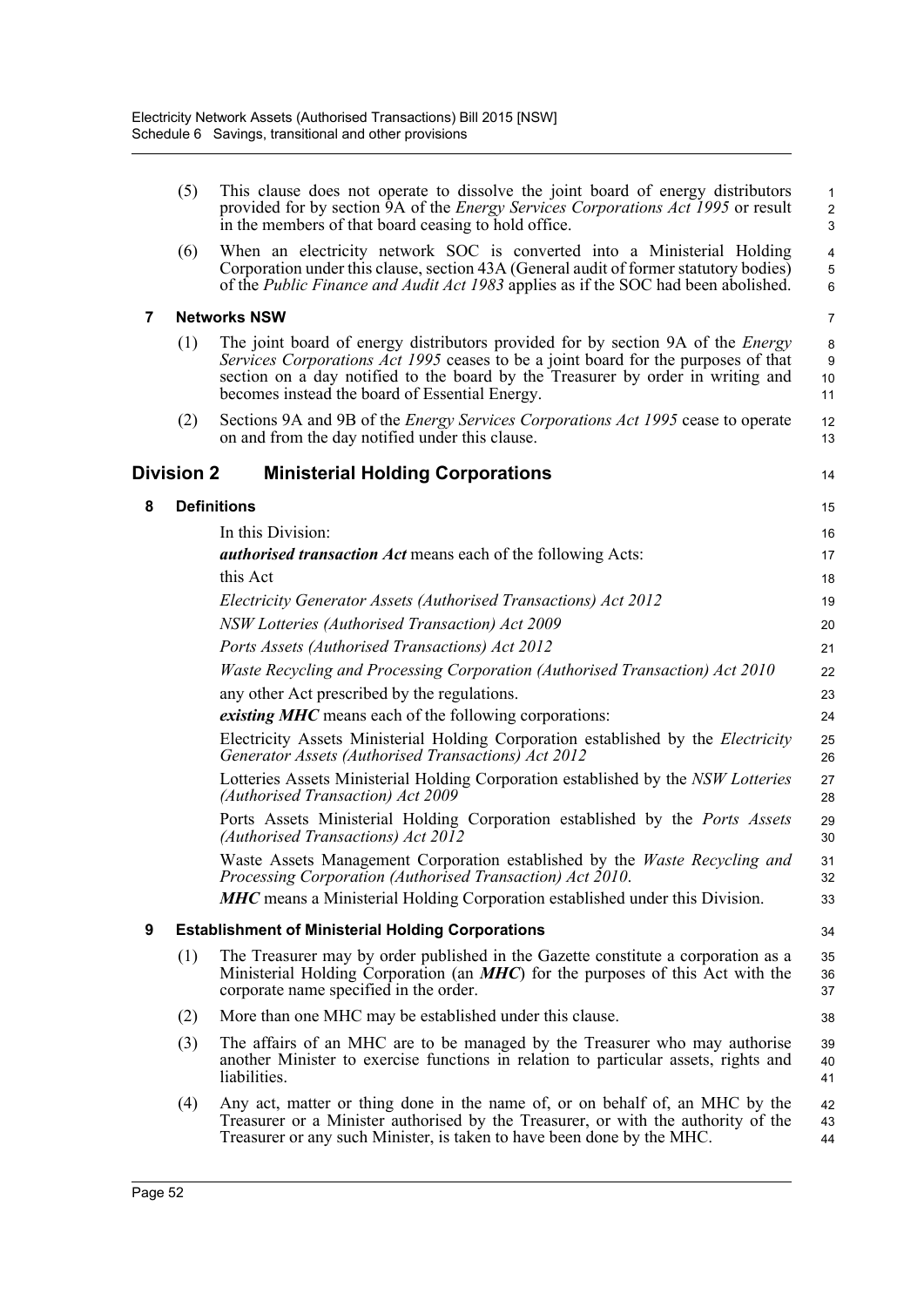| 10 |              | <b>Functions of Ministerial Holding Corporations</b>                                                                                                                                                                                                                     | 1                            |
|----|--------------|--------------------------------------------------------------------------------------------------------------------------------------------------------------------------------------------------------------------------------------------------------------------------|------------------------------|
|    | (1)          | An MHC has the functions conferred or imposed on it by or under this or any other<br>Act.                                                                                                                                                                                | $\overline{\mathbf{c}}$<br>3 |
|    | (2)          | The functions of an MHC are:                                                                                                                                                                                                                                             | 4                            |
|    |              | to hold, on behalf of the Crown, assets, rights and liabilities acquired by it or<br>(a)<br>transferred to it by or under an authorised transaction Act, and                                                                                                             | 5<br>6                       |
|    |              | to carry on any activities or business that relate to any assets, rights and<br>(b)<br>liabilities held by it, including demanding, collecting and receiving charges,<br>levies, rates and fees, and                                                                     | 7<br>8<br>9                  |
|    |              | such other functions for the purposes of an authorised transaction under an<br>(c)<br>authorised transaction Act as may be prescribed by the regulations.                                                                                                                | 10<br>11                     |
| 11 |              | <b>Special Deposit Account funds for MHCs</b>                                                                                                                                                                                                                            | 12                           |
|    | (1)          | A fund (an <b>MHC fund</b> ) is to be established in the Special Deposits Account for each<br>MHC.                                                                                                                                                                       | 13<br>14                     |
|    | (2)          | Each MHC fund is to be administered by the Treasurer.                                                                                                                                                                                                                    | 15                           |
|    | (3)          | There is payable into an MHC fund all money received by the MHC in the exercise<br>of its functions under this or any other Act.                                                                                                                                         | 16<br>17                     |
|    | (4)          | There is payable from an MHC fund such amounts as the Treasurer directs from time<br>to time for:                                                                                                                                                                        | 18<br>19                     |
|    |              | payment of expenditure by the MHC in the exercise of its functions, or<br>(a)                                                                                                                                                                                            | 20                           |
|    |              | payment of administrative expenses incurred in relation to the fund, or<br>(b)                                                                                                                                                                                           | 21                           |
|    |              | payment to the Consolidated Fund.<br>(c)                                                                                                                                                                                                                                 | 22                           |
|    | (5)          | The Treasurer may invest money in an MHC fund in such manner as may be<br>authorised by the Public Authorities (Financial Arrangements) Act 1987.                                                                                                                        | 23<br>24                     |
| 12 |              | Transfer of assets, rights and liabilities                                                                                                                                                                                                                               | 25                           |
|    |              | Assets, rights and liabilities held by an MHC or existing MHC may be transferred by<br>the MHC or existing MHC to any other public sector agency whether or not the<br>transfer is for the purposes of an authorised transaction under an authorised<br>transaction Act. | 26<br>27<br>28<br>29         |
| 13 | <b>Audit</b> |                                                                                                                                                                                                                                                                          | 30                           |
|    |              | Part 3 (Audit) of the <i>Public Finance and Audit Act 1983</i> does not apply to an MHC<br>in respect of a financial year of the MHC in which the MHC holds no assets, rights<br>or liabilities.                                                                         | 31<br>32<br>33               |
| 14 |              | Change of name                                                                                                                                                                                                                                                           | 34                           |
|    |              | The Treasurer may by order published in the Gazette change the name of an MHC or<br>existing MHC.                                                                                                                                                                        | 35<br>36                     |
| 15 |              | <b>Dissolution</b>                                                                                                                                                                                                                                                       | 37                           |
|    |              | The regulations may dissolve an MHC or existing MHC.                                                                                                                                                                                                                     | 38                           |
|    |              |                                                                                                                                                                                                                                                                          |                              |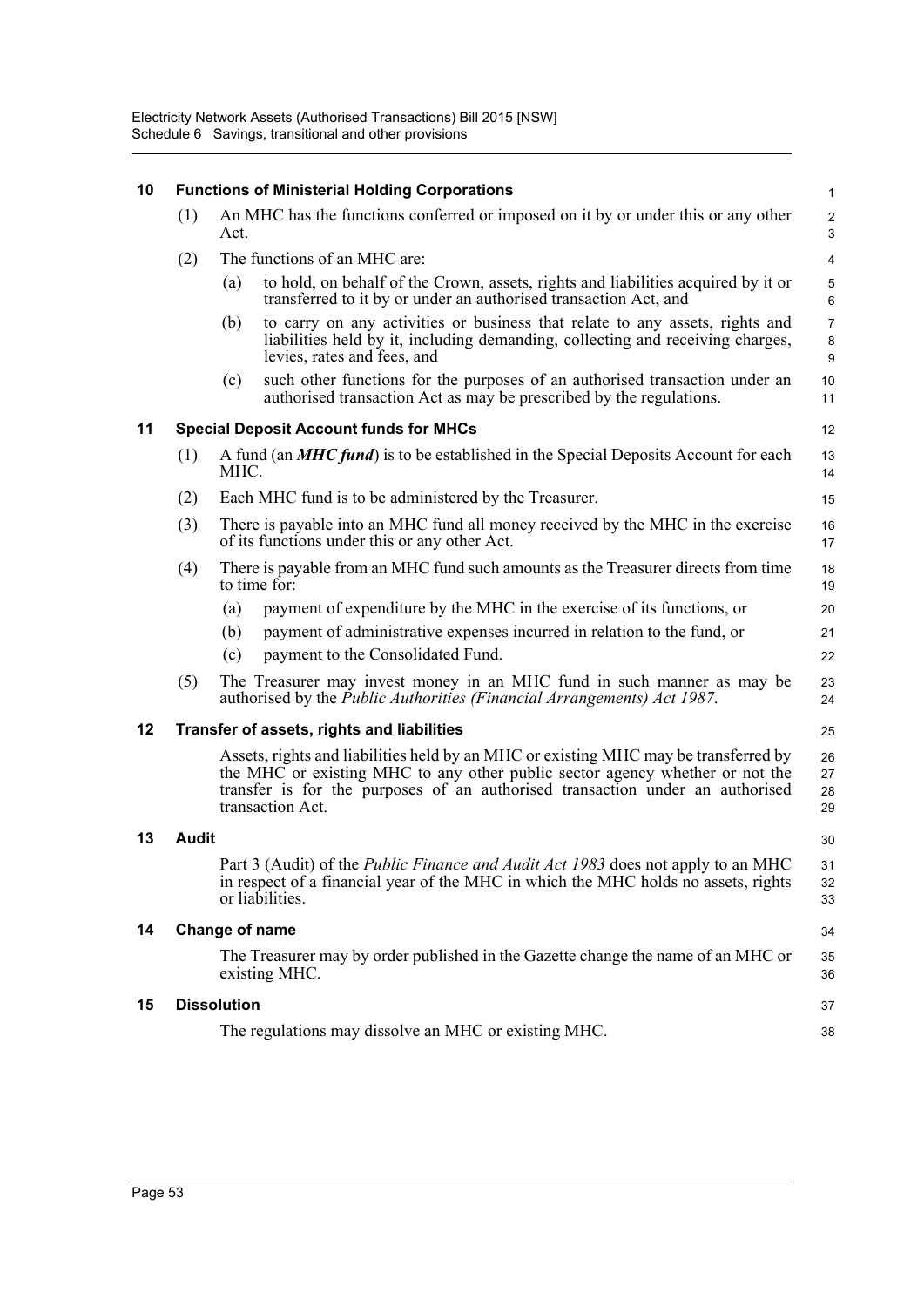# **Division 3 Transacted distribution and transmission systems**

| 16 |     | Functions as determining authority under Part 5 of Planning Act                                                                                                                                                                                                                                                                                                                                | $\overline{2}$                           |  |  |  |
|----|-----|------------------------------------------------------------------------------------------------------------------------------------------------------------------------------------------------------------------------------------------------------------------------------------------------------------------------------------------------------------------------------------------------|------------------------------------------|--|--|--|
|    |     | <b>Note.</b> This clause provides transitional arrangements for the exercise of environmental<br>assessment functions commenced to be exercised before the appropriate regulations<br>commenced to apply to those functions. It does not relate to environmental assessment<br>functions commenced to be exercised after the appropriate regulations commenced to apply<br>to those functions. | 3<br>4<br>5<br>$\,6\,$<br>$\overline{7}$ |  |  |  |
|    | (1) | An authorised network operator must exercise its environmental assessment<br>functions in respect of an activity that were commenced to be exercised before the<br>appropriate regulations commenced to apply to the authorised network operator<br>(including functions commenced to be exercised by the predecessor of the authorised<br>network operator):                                  |                                          |  |  |  |
|    |     | in a manner with which the Minister for Planning concurs, or<br>(a)                                                                                                                                                                                                                                                                                                                            | 13                                       |  |  |  |
|    |     | (b)<br>in compliance with appropriate regulations for the activity.                                                                                                                                                                                                                                                                                                                            | 14                                       |  |  |  |
|    | (2) | For the purposes of this clause, environmental assessment functions exercised in<br>respect of an activity by the predecessor of an authorised network operator are taken<br>to have been exercised by the authorised network operator.                                                                                                                                                        |                                          |  |  |  |
|    | (3) | In this clause:                                                                                                                                                                                                                                                                                                                                                                                |                                          |  |  |  |
|    |     | <i>appropriate regulations</i> for an activity means:                                                                                                                                                                                                                                                                                                                                          | 19                                       |  |  |  |
|    |     | regulations under section 111A of the Planning Act that apply to an activity of<br>(a)<br>an authorised network operator as a prescribed determining authority (unless<br>paragraph (b) applies), or                                                                                                                                                                                           | 20<br>21<br>22                           |  |  |  |
|    |     | if the regulations referred to in paragraph (a) provide for the approval of a code<br>(b)<br>in respect of the activity—the code approved under those regulations.                                                                                                                                                                                                                             | 23<br>24                                 |  |  |  |
|    |     | environmental assessment functions means functions as a prescribed determining<br>authority under section 111 of the Planning Act.                                                                                                                                                                                                                                                             | 25<br>26                                 |  |  |  |
|    |     | <b>Planning Act means the Environmental Planning and Assessment Act 1979.</b>                                                                                                                                                                                                                                                                                                                  |                                          |  |  |  |
|    |     | <i>predecessor</i> of an authorised network operator means the electricity network SOC<br>that was the network operator of the distribution or transmission system concerned<br>before the authorised network operator became the network operator.                                                                                                                                            |                                          |  |  |  |
|    |     | prescribed determining authority means a prescribed determining authority under<br>section 111A of the Planning Act.                                                                                                                                                                                                                                                                           |                                          |  |  |  |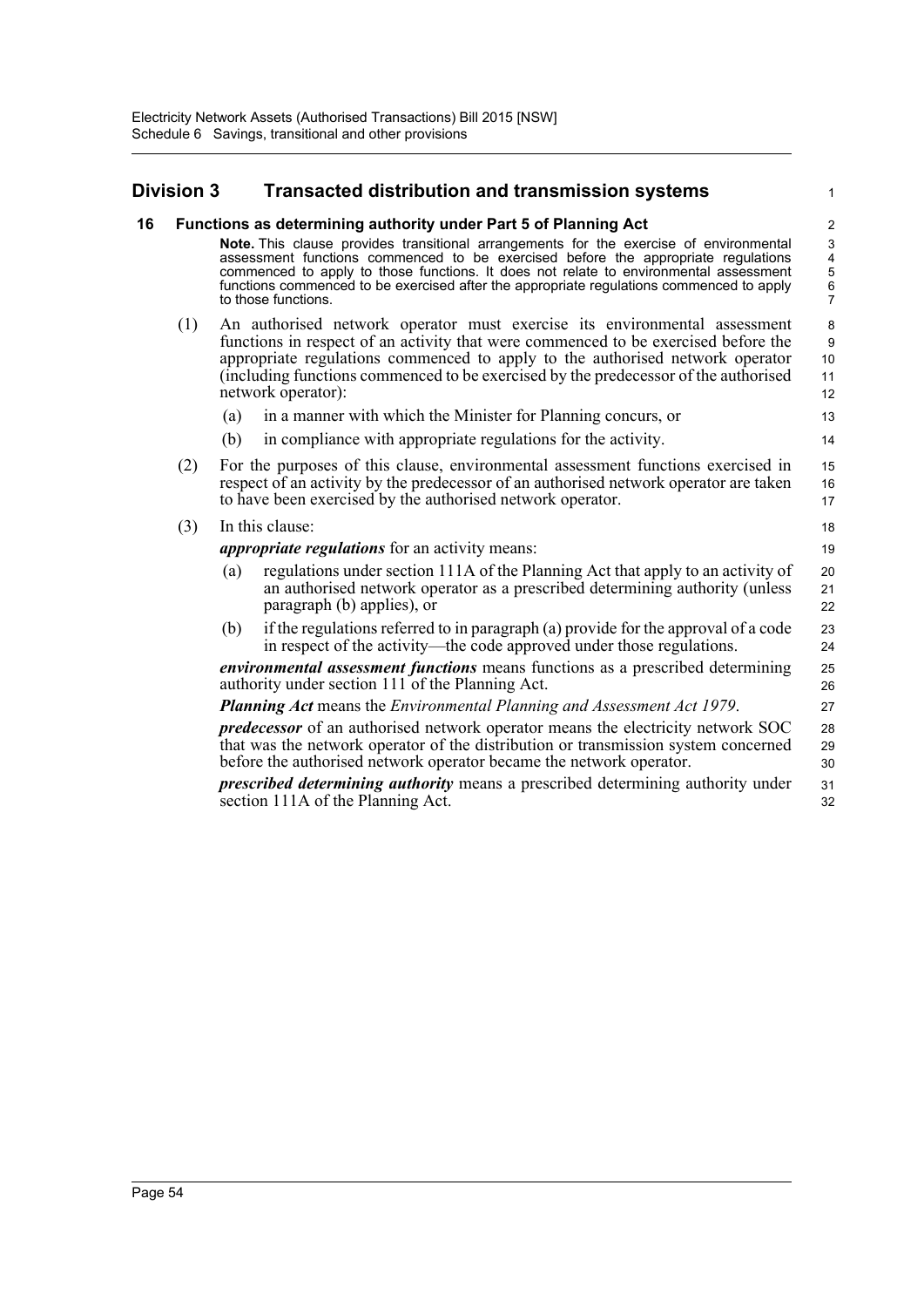|       | <b>Schedule 7</b>                    | <b>Amendment of Acts and regulations</b>                                                                                                                                                                               | 1                        |  |  |
|-------|--------------------------------------|------------------------------------------------------------------------------------------------------------------------------------------------------------------------------------------------------------------------|--------------------------|--|--|
| 7.1   |                                      | <b>Coastal Protection Act 1979 No 13</b>                                                                                                                                                                               | $\overline{2}$           |  |  |
| [1]   | <b>Section 6 Coastal Authorities</b> |                                                                                                                                                                                                                        |                          |  |  |
|       |                                      | Insert after section $6(2)$ :                                                                                                                                                                                          | $\overline{4}$           |  |  |
|       | (3)                                  | The owner of a transacted distribution system or transacted transmission<br>system under the Electricity Network Assets (Authorised Transactions) Act<br>2015 is not a Coastal Authority for the purposes of this Act. | 5<br>6<br>$\overline{7}$ |  |  |
| [2]   | <b>Section 37 Definitions</b>        |                                                                                                                                                                                                                        | 8                        |  |  |
|       |                                      | Insert in alphabetical order in section $37(1)$ :                                                                                                                                                                      | 9                        |  |  |
|       |                                      | <i>public authority</i> includes an authorised network operator under the <i>Electricity</i><br>Network Assets (Authorised Transactions) Act 2015.                                                                     | 10<br>11                 |  |  |
| [3]   |                                      | Section 55ZA Order to remove certain materials and structures unlawfully placed on<br>beaches (other than temporary coastal protection works)                                                                          | 12<br>13                 |  |  |
|       |                                      | Insert "or to an authorised network operator under the <i>Electricity Network Assets</i><br><i>(Authorised Transactions) Act 2015</i> " after "public authority" in section 55ZA $(8)$ .                               | 14<br>15                 |  |  |
| [4]   |                                      | Section 55ZB Stop work orders relating to materials and structures unlawfully being<br>placed on beaches (other than temporary coastal protection works)                                                               | 16<br>17                 |  |  |
|       |                                      | Insert "or to an authorised network operator under the <i>Electricity Network Assets</i><br>(Authorised Transactions) Act 2015" after "public authority" in section 55ZB (4).                                          | 18<br>19                 |  |  |
| [5]   |                                      | Section 55ZC Orders relating to temporary coastal protection works                                                                                                                                                     | 20                       |  |  |
|       |                                      | Insert "or to an authorised network operator under the <i>Electricity Network Assets</i><br>(Authorised Transactions) Act 2015" after "public authority" in section 55ZC (8).                                          | 21<br>22                 |  |  |
| 7.2   |                                      | <b>Community Land Development Regulation 2007</b>                                                                                                                                                                      | 23                       |  |  |
| [1]   |                                      | <b>Clause 36 Prescribed public authorities</b>                                                                                                                                                                         | 24                       |  |  |
|       |                                      | Omit "Energy Australia" and "Integral Energy".                                                                                                                                                                         | 25                       |  |  |
| $[2]$ | <b>Clause 36</b>                     |                                                                                                                                                                                                                        | 26                       |  |  |
|       |                                      | Insert at the end of the clause:                                                                                                                                                                                       | 27                       |  |  |
|       |                                      | The owner of a transacted distribution system under the Electricity Network<br>Assets (Authorised Transactions) Act 2015                                                                                               | 28<br>29                 |  |  |
| 7.3   |                                      | <b>Conveyancing (General) Regulation 2013</b>                                                                                                                                                                          | 30                       |  |  |
| [1]   |                                      | <b>Clause 49 Easements in gross</b>                                                                                                                                                                                    | 31                       |  |  |
|       |                                      | Insert after clause $49(1)(e)$ :                                                                                                                                                                                       | 32                       |  |  |
|       |                                      | the owner of a transacted distribution system or transacted transmission<br>(e1)<br>system under the <i>Electricity Network Assets</i> (Authorised Transactions)<br>Act 2015,                                          | 33<br>34<br>35           |  |  |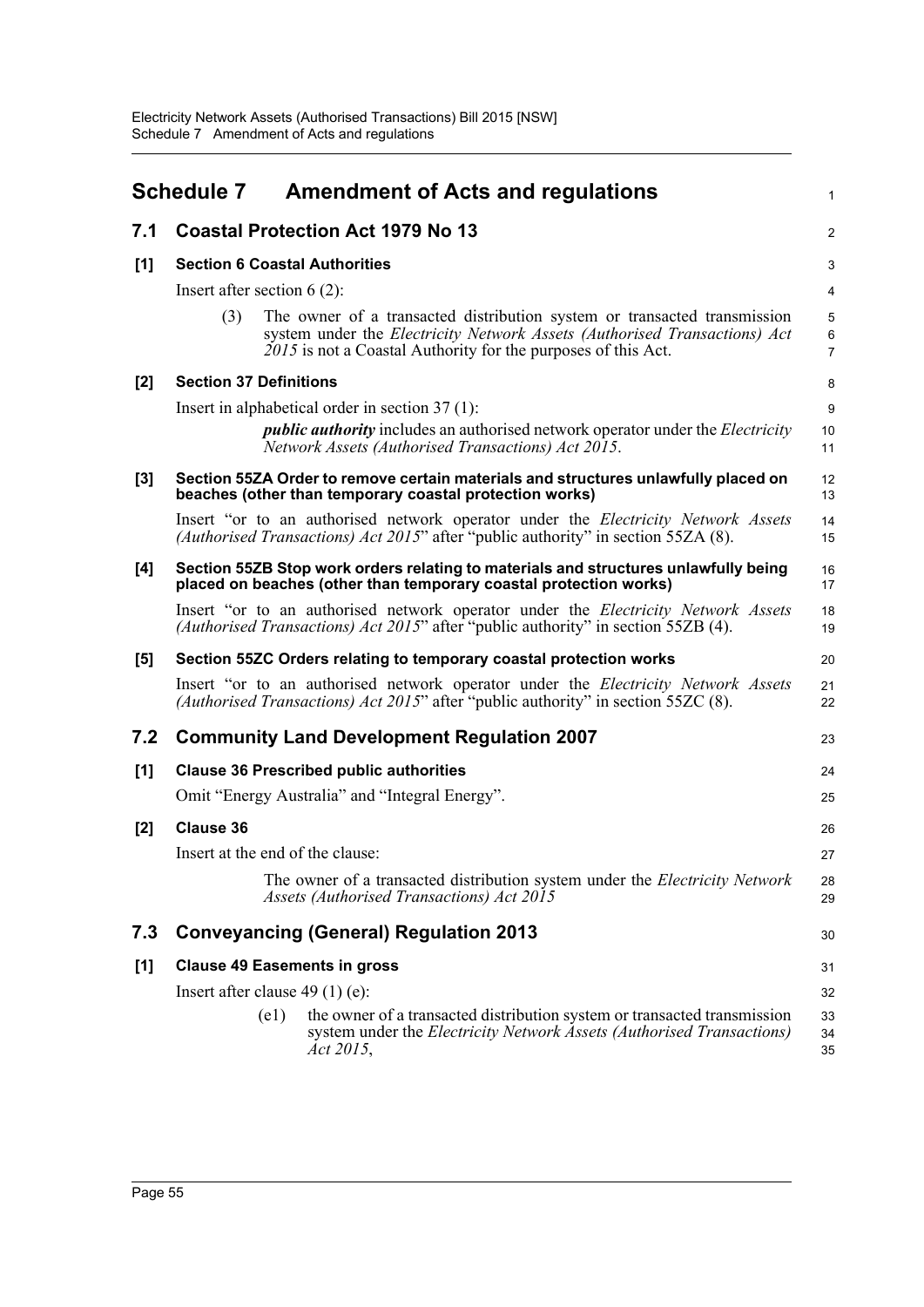| [2]   | Clause 50 Imposition of restrictions or public positive covenants on certain land<br>vested in prescribed authorities |                                                                                                                                                                                                                                                                            |                                   |  |  |
|-------|-----------------------------------------------------------------------------------------------------------------------|----------------------------------------------------------------------------------------------------------------------------------------------------------------------------------------------------------------------------------------------------------------------------|-----------------------------------|--|--|
|       | Insert after clause $50$ (c):                                                                                         |                                                                                                                                                                                                                                                                            | $\mathsf 3$                       |  |  |
|       | (c1)                                                                                                                  | the owner of a transacted distribution system or transacted transmission<br>system under the <i>Electricity Network Assets</i> (Authorised Transactions)<br>Act 2015,                                                                                                      | $\overline{\mathbf{4}}$<br>5<br>6 |  |  |
| $[3]$ |                                                                                                                       | Clause 51 Regulation of use of land not held by a prescribed authority                                                                                                                                                                                                     | 7                                 |  |  |
|       | Insert after clause $51$ (b):                                                                                         |                                                                                                                                                                                                                                                                            | 8                                 |  |  |
|       | (b1)                                                                                                                  | the owner of a transacted distribution system or transacted transmission<br>system under the Electricity Network Assets (Authorised Transactions)<br>Act 2015,                                                                                                             | 9<br>10<br>11                     |  |  |
| 7.4   |                                                                                                                       | <b>Conveyancing (Sale of Land) Regulation 2010</b>                                                                                                                                                                                                                         | 12                                |  |  |
| [1]   |                                                                                                                       | <b>Schedule 3 Prescribed warranties</b>                                                                                                                                                                                                                                    | 13                                |  |  |
|       | Omit clause 2 (b). Insert instead:                                                                                    |                                                                                                                                                                                                                                                                            | 14                                |  |  |
|       | (b)                                                                                                                   | an authority or other entity has a proposal in respect of land if, and only<br>if, the authority or entity has issued a written statement the substance of<br>which is inconsistent with there being no proposal of the authority or<br>entity in respect of the land, and | 15<br>16<br>17<br>18              |  |  |
| [2]   | Schedule 3, clause 2 (c) (ii)                                                                                         |                                                                                                                                                                                                                                                                            | 19                                |  |  |
|       |                                                                                                                       | Omit the subparagraph. Insert instead:                                                                                                                                                                                                                                     | 20                                |  |  |
|       |                                                                                                                       | a document, issued by an authority or other entity, to the effect<br>(i)<br>that the authority or entity, or another authority or entity, has a<br>proposal referred to in Part 3 of that Schedule,                                                                        | 21<br>22<br>23                    |  |  |
| $[3]$ | Schedule 3, clause 4 (b)                                                                                              |                                                                                                                                                                                                                                                                            | 24                                |  |  |
|       |                                                                                                                       | Omit the paragraph. Insert instead:                                                                                                                                                                                                                                        | 25                                |  |  |
|       | (b)                                                                                                                   | an authority or other entity has a proposal in respect of land if, and only<br>if, the authority or entity has issued a written statement the substance of<br>which is inconsistent with there being no proposal of the authority or<br>entity in respect of the land, and | 26<br>27<br>28<br>29              |  |  |
| [4]   | Schedule 3, clause 4 (c) (ii)                                                                                         |                                                                                                                                                                                                                                                                            | 30                                |  |  |
|       |                                                                                                                       | Omit the subparagraph. Insert instead:                                                                                                                                                                                                                                     | 31                                |  |  |
|       |                                                                                                                       | a document, issued by an authority or other entity, to the effect<br>(i)<br>that the authority or entity, or another authority or entity, has a<br>proposal referred to in Part 3 of that Schedule,                                                                        | 32<br>33<br>34                    |  |  |
| $[5]$ | Schedule 3, clause 7                                                                                                  |                                                                                                                                                                                                                                                                            |                                   |  |  |
|       | Omit the clause. Insert instead:                                                                                      |                                                                                                                                                                                                                                                                            |                                   |  |  |
|       | 7                                                                                                                     | A proposal of any of the following to acquire any right or interest in the whole<br>or any part of the land:                                                                                                                                                               | 37<br>38                          |  |  |
|       | (a)                                                                                                                   | an energy distributor (within the meaning of the <i>Energy Services</i><br>Corporations Act 1995),                                                                                                                                                                         | 39<br>40                          |  |  |
|       | (b)                                                                                                                   | an authorised network operator under the <i>Electricity Network Assets</i><br>(Authorised Transactions) Act 2015,                                                                                                                                                          | 41<br>42                          |  |  |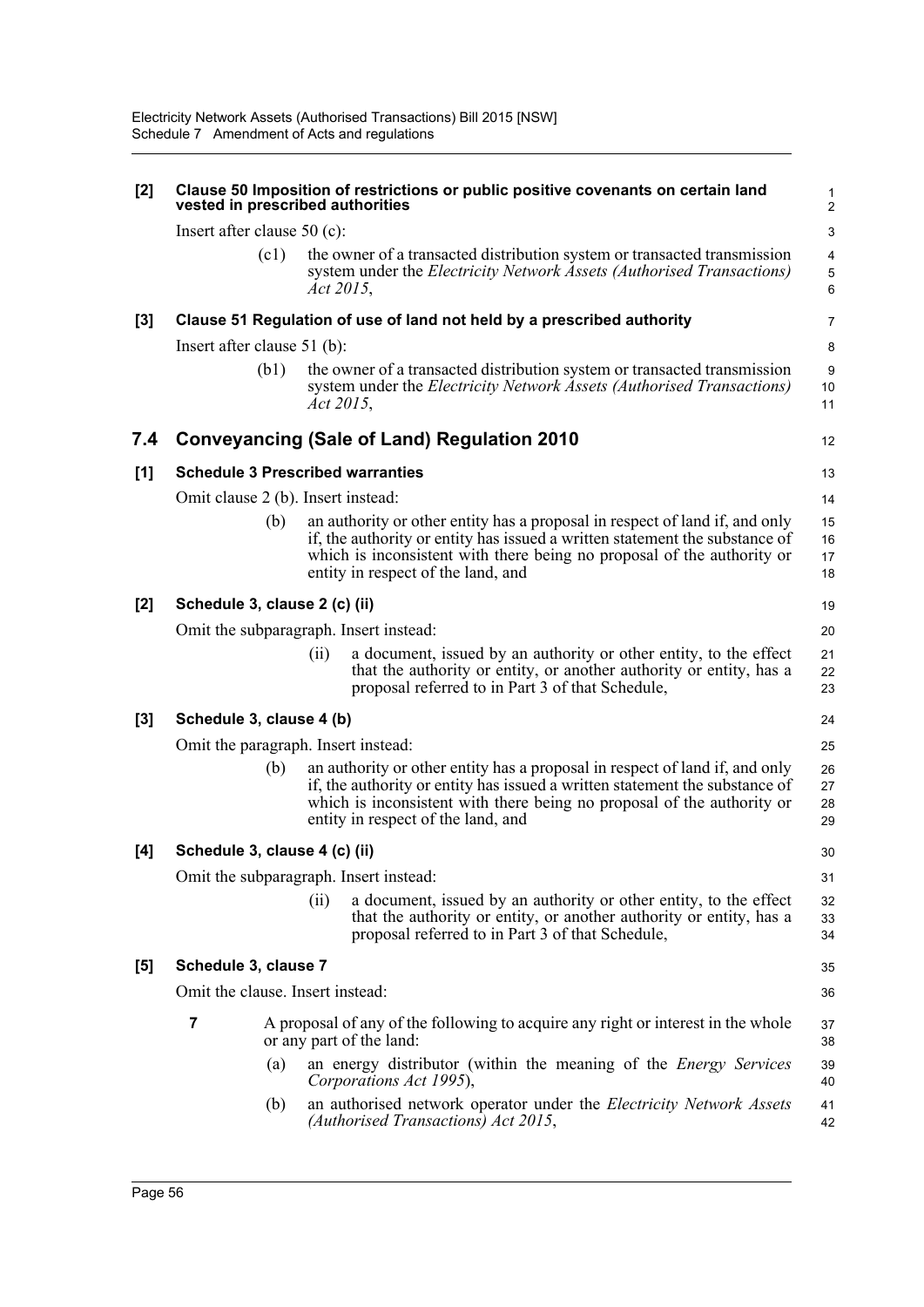|       | the lessor of a transacted distribution system or transacted transmission<br>(c)<br>system under the <i>Electricity Network Assets</i> (Authorised Transactions)<br><i>Act 2015.</i>             | $\mathbf{1}$<br>$\overline{c}$<br>3 |
|-------|--------------------------------------------------------------------------------------------------------------------------------------------------------------------------------------------------|-------------------------------------|
| 7.5   | Duties Act 1997 No 123                                                                                                                                                                           | 4                                   |
|       | Schedule 2 Crown bodies that are subject to this Act                                                                                                                                             | 5                                   |
|       | Insert at the end of the Schedule:                                                                                                                                                               | 6                                   |
|       | The owner of a transacted distribution system or transacted transmission<br>system under the Electricity Network Assets (Authorised Transactions) Act<br>2015                                    | $\overline{7}$<br>8<br>9            |
| 7.6   | Electricity (Consumer Safety) Act 2004 No 4                                                                                                                                                      | 10                                  |
|       | <b>Section 3 Definitions</b>                                                                                                                                                                     | 11                                  |
|       | Insert as paragraph (b) of the definition of <i>electricity supply authority</i> in section $3(1)$ :                                                                                             | 12                                  |
|       | an authorised network operator under the Electricity Network Assets<br>(b)<br>(Authorised Transactions) Act 2015, and                                                                            | 13<br>14                            |
| 7.7   | <b>Electricity Supply Act 1995 No 94</b>                                                                                                                                                         | 15                                  |
| [1]   | Section 13 Operation of distribution systems for retail supply                                                                                                                                   | 16                                  |
|       | Omit the penalty provision. Insert instead:                                                                                                                                                      | 17                                  |
|       | Maximum penalty: 5,000 penalty units.                                                                                                                                                            | 18                                  |
| $[2]$ | <b>Section 32AA</b>                                                                                                                                                                              | 19                                  |
|       | Insert after section 32A:                                                                                                                                                                        | 20                                  |
|       | <b>32AA</b><br><b>Exemption for transacted distribution system</b>                                                                                                                               | 21                                  |
|       | This Division does not apply to a licensee in respect of a transacted<br>distribution system under the Electricity Network Assets (Authorised<br>Transactions) Act 2015.                         | 22<br>23<br>24                      |
| $[3]$ | <b>Section 43A Definitions</b>                                                                                                                                                                   | 25                                  |
|       | Insert "but does not include an authorised distributor under the <i>Electricity Network Assets</i><br>(Authorised Transactions) Act 2015" after "licence" in the definition of <b>licensee</b> . | 26<br>27                            |
| $[4]$ | Part 4A Electricity supply by transmission operators to direct customers                                                                                                                         | 28                                  |
|       | Omit the Part.                                                                                                                                                                                   | 29                                  |
| [5]   | <b>Section 44 Acquisition of land</b>                                                                                                                                                            | 30                                  |
|       | Omit section 44 (4).                                                                                                                                                                             | 31                                  |
| [6]   | Section 45 Erection and placement of electricity works                                                                                                                                           | 32                                  |
|       | Omit section 45 $(1)$ – $(3)$ . Insert instead:                                                                                                                                                  | 33                                  |
|       | For the purpose of exercising its functions under this or any other Act or law,<br>(1)<br>a network operator may carry out any of the following work:                                            | 34<br>35                            |
|       | work comprising the erection, installation or extension of electricity<br>(a)<br>works on public land,                                                                                           | 36<br>37                            |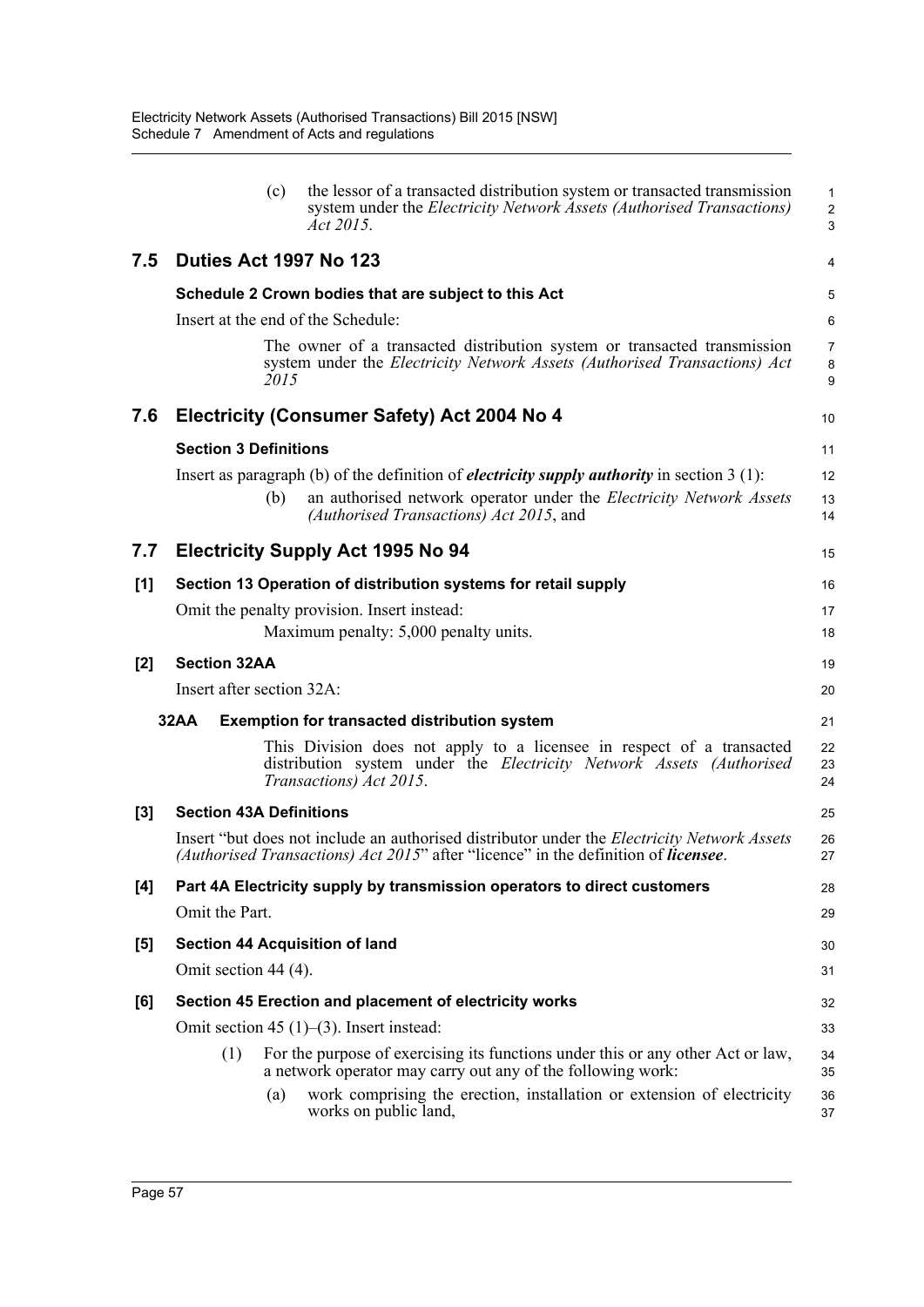|        |                                 | (b) | work on any land comprising or connected with the alteration,<br>maintenance or removal of existing electricity works on any land,                                                                                                                                                                                                                                                              | 1<br>$\overline{2}$                     |
|--------|---------------------------------|-----|-------------------------------------------------------------------------------------------------------------------------------------------------------------------------------------------------------------------------------------------------------------------------------------------------------------------------------------------------------------------------------------------------|-----------------------------------------|
|        |                                 | (c) | work on public land that is connected with the erection, installation,<br>extension, alteration, maintenance or removal of electricity works on<br>any land.                                                                                                                                                                                                                                    | $\ensuremath{\mathsf{3}}$<br>4<br>5     |
|        | (2)                             |     | Work carried out by a network operator for the purpose of exercising its<br>functions under this or any other Act or law and comprising the erection,<br>installation, extension, alteration, maintenance or removal of electricity works<br>on any land is exempt from the requirement for an approval under the <i>Local</i><br><i>Government Act 1993</i> , except in relation to buildings. | 6<br>$\overline{7}$<br>8<br>$9\,$<br>10 |
| $[7]$  | <b>Section 45 (6)</b>           |     |                                                                                                                                                                                                                                                                                                                                                                                                 | 11                                      |
|        | Insert after section 45 $(5)$ : |     |                                                                                                                                                                                                                                                                                                                                                                                                 | 12                                      |
|        | (6)                             |     | In this section:                                                                                                                                                                                                                                                                                                                                                                                | 13                                      |
|        |                                 |     | <i>public land</i> means:                                                                                                                                                                                                                                                                                                                                                                       | 14                                      |
|        |                                 | (a) | a public road, or                                                                                                                                                                                                                                                                                                                                                                               | 15                                      |
|        |                                 | (b) | a public reserve, or                                                                                                                                                                                                                                                                                                                                                                            | 16                                      |
|        |                                 | (c) | Crown land within the meaning of the Crown Lands Act 1989 or land<br>within a reserve as defined in Part 5 of that Act, or                                                                                                                                                                                                                                                                      | 17<br>18                                |
|        |                                 | (d) | State forest, or                                                                                                                                                                                                                                                                                                                                                                                | 19                                      |
|        |                                 | (e) | land under the control and management of a public or local authority,<br>but does not include:                                                                                                                                                                                                                                                                                                  | 20                                      |
|        |                                 | (f) | any land (other than State forest) that is occupied under any lease or                                                                                                                                                                                                                                                                                                                          | 21<br>22                                |
|        |                                 |     | other arrangement for private purposes that confers a right to exclusive<br>possession of the land, or                                                                                                                                                                                                                                                                                          | 23<br>24                                |
|        |                                 | (g) | any land leased under the <i>Western Lands Act 1901</i> .                                                                                                                                                                                                                                                                                                                                       | 25                                      |
| [8]    |                                 |     | Section 48 Interference with electricity works by trees                                                                                                                                                                                                                                                                                                                                         | 26                                      |
|        |                                 |     | Omit "easement in favour" from section 48 (4) (b).                                                                                                                                                                                                                                                                                                                                              | 27                                      |
|        |                                 |     | Insert instead "easement for the benefit".                                                                                                                                                                                                                                                                                                                                                      | 28                                      |
| [9]    |                                 |     | Section 51 Ownership of electricity works                                                                                                                                                                                                                                                                                                                                                       | 29                                      |
|        |                                 |     | Omit section 51 (1) and (2). Insert instead:                                                                                                                                                                                                                                                                                                                                                    | 30                                      |
|        |                                 |     | (1) Electricity works are owned separately from the land in, on or over which they<br>are situated and ownership of land in, on or over which electricity works are<br>situated does not constitute ownership of those works.                                                                                                                                                                   | 31<br>32<br>33                          |
|        | (2)                             |     | Electricity works are not to be taken in execution of any judgment against a<br>person under any process of a court other than a judgment against the owner<br>of those works.                                                                                                                                                                                                                  | 34<br>35<br>36                          |
| [10]   |                                 |     | Section 53 Protection of certain electricity works                                                                                                                                                                                                                                                                                                                                              | 37                                      |
|        |                                 |     | Omit "easement in favour" from section 53 (1) (b).                                                                                                                                                                                                                                                                                                                                              | 38                                      |
|        |                                 |     | Insert instead "easement for the benefit".                                                                                                                                                                                                                                                                                                                                                      | 39                                      |
| $[11]$ |                                 |     | Section 53D Responsibility for cost of bush fire risk mitigation work under direction                                                                                                                                                                                                                                                                                                           | 40                                      |
|        |                                 |     | Omit "easement in favour" from section 53D (3) (b).                                                                                                                                                                                                                                                                                                                                             | 41                                      |
|        |                                 |     | Insert instead "easement for the benefit".                                                                                                                                                                                                                                                                                                                                                      | 42                                      |
|        |                                 |     |                                                                                                                                                                                                                                                                                                                                                                                                 |                                         |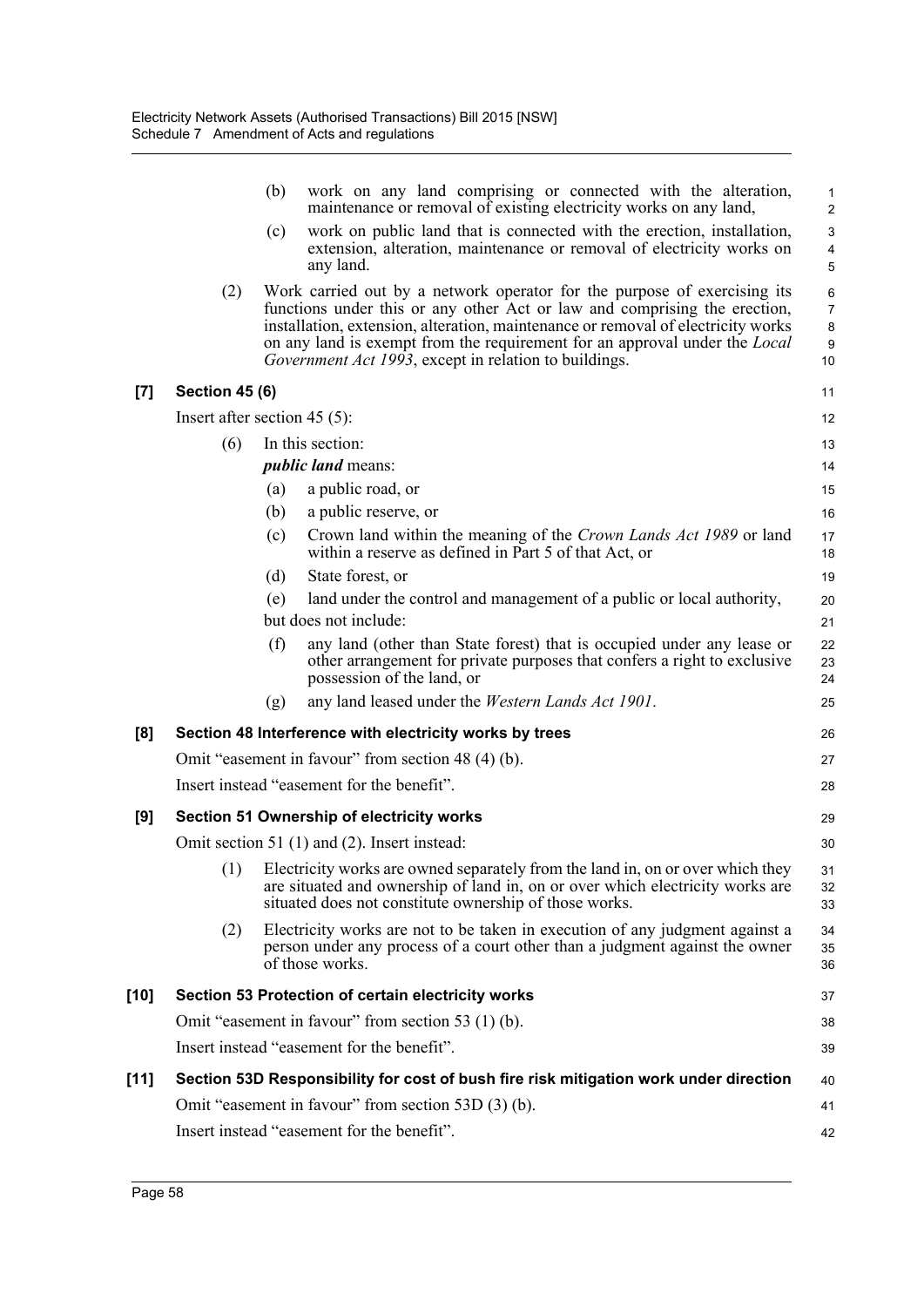| $[12]$ | Section 53I Hardship policy for cost recovery |                                                                 |                                                                                                                                                                                                                                                                                          |                          |  |  |
|--------|-----------------------------------------------|-----------------------------------------------------------------|------------------------------------------------------------------------------------------------------------------------------------------------------------------------------------------------------------------------------------------------------------------------------------------|--------------------------|--|--|
|        |                                               |                                                                 | Omit "Australian Energy Regulator" from section 53I (1). Insert instead "Tribunal".                                                                                                                                                                                                      | $\overline{2}$           |  |  |
| $[13]$ |                                               |                                                                 | Sections 63M (1), (2) and (3), 63O (3), 63R (1) and (3), 63S, 63T (2) and 63V (1)                                                                                                                                                                                                        | 3                        |  |  |
|        |                                               | Omit "Secretary" wherever occurring. Insert instead "Tribunal". |                                                                                                                                                                                                                                                                                          |                          |  |  |
| $[14]$ |                                               |                                                                 | <b>Section 63M Inspectors</b>                                                                                                                                                                                                                                                            | 5                        |  |  |
|        |                                               |                                                                 | Insert after section $63M(1)$ :                                                                                                                                                                                                                                                          | 6                        |  |  |
|        |                                               | (1A)                                                            | The Secretary has and may exercise the functions of the Tribunal under this<br>section for the purposes of and in connection with the appointment (including<br>revocation of appointment) of inspectors for the purposes of section 63O.                                                | $\overline{7}$<br>8<br>9 |  |  |
| $[15]$ |                                               |                                                                 | Section 63O Inspection of certain electrical equipment                                                                                                                                                                                                                                   | 10                       |  |  |
|        |                                               |                                                                 | Omit "owns or controls" from section 63O (5). Insert instead "owns, controls or operates".                                                                                                                                                                                               | 11                       |  |  |
| $[16]$ |                                               |                                                                 | Sections 63P and 63Q                                                                                                                                                                                                                                                                     | 12                       |  |  |
|        |                                               |                                                                 | Omit the sections. Insert instead:                                                                                                                                                                                                                                                       | 13                       |  |  |
|        | 63P                                           |                                                                 | <b>Examination and testing of electricity delivery equipment</b>                                                                                                                                                                                                                         | 14                       |  |  |
|        |                                               | (1)                                                             | The Tribunal may from time to time cause any electricity delivery equipment,<br>and the operation of that equipment, to be examined and tested by an inspector<br>for the purpose of determining whether the equipment can be, and is being,<br>operated:                                | 15<br>16<br>17<br>18     |  |  |
|        |                                               |                                                                 | safely, and<br>(a)                                                                                                                                                                                                                                                                       | 19                       |  |  |
|        |                                               |                                                                 | in accordance with any relevant safety management system.<br>(b)                                                                                                                                                                                                                         | 20                       |  |  |
|        |                                               | (2)                                                             | A <i>relevant safety management system</i> is any system of the network operator<br>concerned that is for the purpose of ensuring the safe operation of the network<br>operator's transmission or distribution system.                                                                   | 21<br>22<br>23           |  |  |
|        |                                               | (3)                                                             | An inspector may enter any place at any reasonable time for the purpose of<br>exercising functions under this section in connection with electricity delivery<br>equipment that is in the place.                                                                                         | 24<br>25<br>26           |  |  |
|        | 63Q                                           |                                                                 | Orders prohibiting the operation of unsafe electricity delivery equipment                                                                                                                                                                                                                | 27                       |  |  |
|        |                                               | (1)                                                             | If the Minister is satisfied that electricity delivery equipment cannot be<br>operated safely, the Minister may, by order served on the network operator or<br>retailer that operates or proposes to operate the equipment, prohibit the<br>operation of the equipment.                  | 28<br>29<br>30<br>31     |  |  |
|        |                                               | (2)                                                             | An order under this section may permanently prohibit the operation of the<br>electricity delivery equipment concerned or prohibit the operation of the<br>equipment until such time as it is repaired or altered, or its operation is<br>rectified, to the satisfaction of the Minister. | 32<br>33<br>34<br>35     |  |  |
|        |                                               | (3)                                                             | The Minister may make an order under this section only on the<br>recommendation of the Tribunal.                                                                                                                                                                                         | 36<br>37                 |  |  |
|        |                                               | (4)                                                             | A person must not use or operate any electricity delivery equipment in<br>contravention of an order made under this section.<br>Maximum penalty: 7,500 penalty units (in the case of a corporation) and<br>5,000 penalty units (in any other case).                                      | 38<br>39<br>40<br>41     |  |  |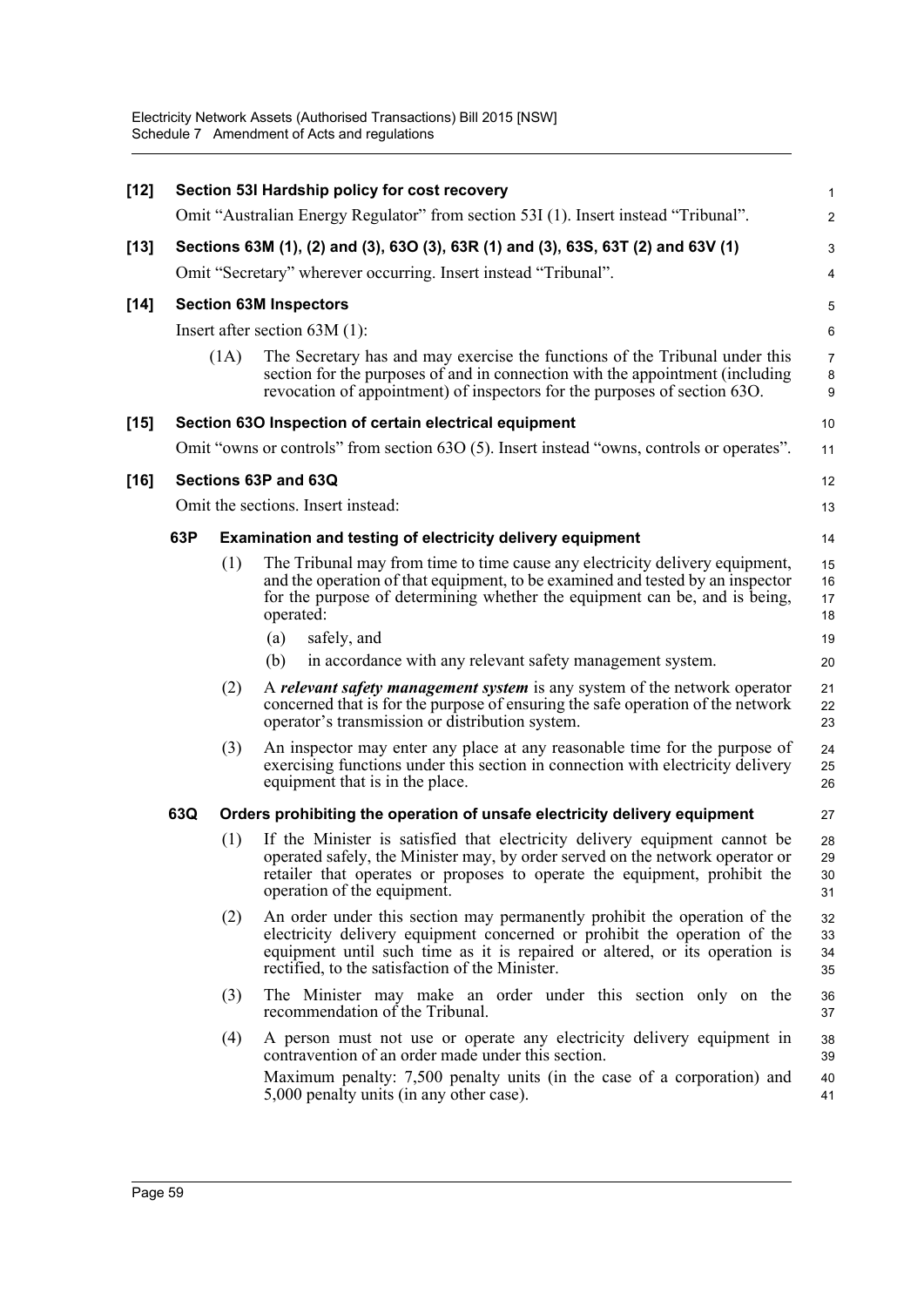| Omit "owns or controls" from section 63R (1). Insert instead "owns, controls or operates".<br>Section 63V Publication of details of serious electricity works accidents<br>$[18]$<br>Omit "Secretary, a member of staff of the Secretary" from section 63V (2).<br>Insert instead "Tribunal, a member or officer of the Tribunal".<br>Part 6A<br>$[19]$<br>Insert after Part 6:<br>Part 6A Step-in rights—Network Administration Orders<br><b>76A</b><br><b>Definition</b><br>In this Part:<br><i>network operations</i> means any activity carried on for or in connection with the<br>operation, or control of the operation, of a distribution or transmission system.<br>76B<br><b>Grounds for issue of Network Administration Order</b><br>The Minister may issue a Network Administration Order for a network<br>(1)<br>operator's distribution or transmission system if:<br>the network operator's licence has been cancelled, or<br>(a)<br>the Minister is satisfied that the network operator has contravened a<br>(b)<br>provision of this Act or the regulations or a condition of the network<br>operator's licence and the contravention requires the issue of a Network<br>Administration Order.<br>A contravention by a network operator of a provision of this Act or the<br>(2)<br>regulations or a condition of the network operator's licence is considered to<br>require the issue of a Network Administration Order only if the Minister is<br>satisfied that:<br>the contravention threatens the safe, secure or reliable supply of<br>(a)<br>electricity and it is necessary to take control of the distribution or<br>transmission system concerned under such an Order to ensure the<br>continued safe, secure and reliable supply of electricity, and<br>alternative action to remedy the contravention that could reasonably be<br>(b)<br>taken by or at the direction of the Minister either would not adequately<br>remedy the contravention or has been taken but has failed to adequately<br>remedy the contravention.<br>What a Network Administration Order authorises<br>76C<br>A Network Administration Order authorises the Tribunal to take control, in<br>(1)<br>accordance with the terms of the Order, of the operation of the distribution or<br>transmission system concerned for the purpose of ensuring the continued safe,<br>secure and reliable supply of electricity.<br>(2)<br>The Tribunal is to appoint a step-in operator on terms and conditions<br>determined by the Tribunal to operate the distribution or transmission system<br>concerned in accordance with the terms and conditions of the step-in<br>operator's appointment and the directions of the Tribunal. | $[17]$ |  |   | Section 63R Notification of serious electricity works accidents | 1                    |  |  |  |  |
|-------------------------------------------------------------------------------------------------------------------------------------------------------------------------------------------------------------------------------------------------------------------------------------------------------------------------------------------------------------------------------------------------------------------------------------------------------------------------------------------------------------------------------------------------------------------------------------------------------------------------------------------------------------------------------------------------------------------------------------------------------------------------------------------------------------------------------------------------------------------------------------------------------------------------------------------------------------------------------------------------------------------------------------------------------------------------------------------------------------------------------------------------------------------------------------------------------------------------------------------------------------------------------------------------------------------------------------------------------------------------------------------------------------------------------------------------------------------------------------------------------------------------------------------------------------------------------------------------------------------------------------------------------------------------------------------------------------------------------------------------------------------------------------------------------------------------------------------------------------------------------------------------------------------------------------------------------------------------------------------------------------------------------------------------------------------------------------------------------------------------------------------------------------------------------------------------------------------------------------------------------------------------------------------------------------------------------------------------------------------------------------------------------------------------------------------------------------------------------------------------------------------------------------------------------------------------------------------------------------------------------------------------------------------------------------------------------------------------------|--------|--|---|-----------------------------------------------------------------|----------------------|--|--|--|--|
|                                                                                                                                                                                                                                                                                                                                                                                                                                                                                                                                                                                                                                                                                                                                                                                                                                                                                                                                                                                                                                                                                                                                                                                                                                                                                                                                                                                                                                                                                                                                                                                                                                                                                                                                                                                                                                                                                                                                                                                                                                                                                                                                                                                                                                                                                                                                                                                                                                                                                                                                                                                                                                                                                                                               |        |  |   |                                                                 | $\overline{c}$       |  |  |  |  |
|                                                                                                                                                                                                                                                                                                                                                                                                                                                                                                                                                                                                                                                                                                                                                                                                                                                                                                                                                                                                                                                                                                                                                                                                                                                                                                                                                                                                                                                                                                                                                                                                                                                                                                                                                                                                                                                                                                                                                                                                                                                                                                                                                                                                                                                                                                                                                                                                                                                                                                                                                                                                                                                                                                                               |        |  |   |                                                                 | 3                    |  |  |  |  |
|                                                                                                                                                                                                                                                                                                                                                                                                                                                                                                                                                                                                                                                                                                                                                                                                                                                                                                                                                                                                                                                                                                                                                                                                                                                                                                                                                                                                                                                                                                                                                                                                                                                                                                                                                                                                                                                                                                                                                                                                                                                                                                                                                                                                                                                                                                                                                                                                                                                                                                                                                                                                                                                                                                                               |        |  |   |                                                                 | 4                    |  |  |  |  |
|                                                                                                                                                                                                                                                                                                                                                                                                                                                                                                                                                                                                                                                                                                                                                                                                                                                                                                                                                                                                                                                                                                                                                                                                                                                                                                                                                                                                                                                                                                                                                                                                                                                                                                                                                                                                                                                                                                                                                                                                                                                                                                                                                                                                                                                                                                                                                                                                                                                                                                                                                                                                                                                                                                                               |        |  |   |                                                                 | 5                    |  |  |  |  |
|                                                                                                                                                                                                                                                                                                                                                                                                                                                                                                                                                                                                                                                                                                                                                                                                                                                                                                                                                                                                                                                                                                                                                                                                                                                                                                                                                                                                                                                                                                                                                                                                                                                                                                                                                                                                                                                                                                                                                                                                                                                                                                                                                                                                                                                                                                                                                                                                                                                                                                                                                                                                                                                                                                                               |        |  |   |                                                                 | 6                    |  |  |  |  |
|                                                                                                                                                                                                                                                                                                                                                                                                                                                                                                                                                                                                                                                                                                                                                                                                                                                                                                                                                                                                                                                                                                                                                                                                                                                                                                                                                                                                                                                                                                                                                                                                                                                                                                                                                                                                                                                                                                                                                                                                                                                                                                                                                                                                                                                                                                                                                                                                                                                                                                                                                                                                                                                                                                                               |        |  |   |                                                                 |                      |  |  |  |  |
|                                                                                                                                                                                                                                                                                                                                                                                                                                                                                                                                                                                                                                                                                                                                                                                                                                                                                                                                                                                                                                                                                                                                                                                                                                                                                                                                                                                                                                                                                                                                                                                                                                                                                                                                                                                                                                                                                                                                                                                                                                                                                                                                                                                                                                                                                                                                                                                                                                                                                                                                                                                                                                                                                                                               |        |  | 8 |                                                                 |                      |  |  |  |  |
|                                                                                                                                                                                                                                                                                                                                                                                                                                                                                                                                                                                                                                                                                                                                                                                                                                                                                                                                                                                                                                                                                                                                                                                                                                                                                                                                                                                                                                                                                                                                                                                                                                                                                                                                                                                                                                                                                                                                                                                                                                                                                                                                                                                                                                                                                                                                                                                                                                                                                                                                                                                                                                                                                                                               |        |  |   |                                                                 | 9                    |  |  |  |  |
|                                                                                                                                                                                                                                                                                                                                                                                                                                                                                                                                                                                                                                                                                                                                                                                                                                                                                                                                                                                                                                                                                                                                                                                                                                                                                                                                                                                                                                                                                                                                                                                                                                                                                                                                                                                                                                                                                                                                                                                                                                                                                                                                                                                                                                                                                                                                                                                                                                                                                                                                                                                                                                                                                                                               |        |  |   |                                                                 | 10                   |  |  |  |  |
|                                                                                                                                                                                                                                                                                                                                                                                                                                                                                                                                                                                                                                                                                                                                                                                                                                                                                                                                                                                                                                                                                                                                                                                                                                                                                                                                                                                                                                                                                                                                                                                                                                                                                                                                                                                                                                                                                                                                                                                                                                                                                                                                                                                                                                                                                                                                                                                                                                                                                                                                                                                                                                                                                                                               |        |  |   |                                                                 | 11<br>12             |  |  |  |  |
|                                                                                                                                                                                                                                                                                                                                                                                                                                                                                                                                                                                                                                                                                                                                                                                                                                                                                                                                                                                                                                                                                                                                                                                                                                                                                                                                                                                                                                                                                                                                                                                                                                                                                                                                                                                                                                                                                                                                                                                                                                                                                                                                                                                                                                                                                                                                                                                                                                                                                                                                                                                                                                                                                                                               |        |  |   |                                                                 | 13                   |  |  |  |  |
|                                                                                                                                                                                                                                                                                                                                                                                                                                                                                                                                                                                                                                                                                                                                                                                                                                                                                                                                                                                                                                                                                                                                                                                                                                                                                                                                                                                                                                                                                                                                                                                                                                                                                                                                                                                                                                                                                                                                                                                                                                                                                                                                                                                                                                                                                                                                                                                                                                                                                                                                                                                                                                                                                                                               |        |  |   |                                                                 | 14<br>15             |  |  |  |  |
|                                                                                                                                                                                                                                                                                                                                                                                                                                                                                                                                                                                                                                                                                                                                                                                                                                                                                                                                                                                                                                                                                                                                                                                                                                                                                                                                                                                                                                                                                                                                                                                                                                                                                                                                                                                                                                                                                                                                                                                                                                                                                                                                                                                                                                                                                                                                                                                                                                                                                                                                                                                                                                                                                                                               |        |  |   |                                                                 | 16                   |  |  |  |  |
|                                                                                                                                                                                                                                                                                                                                                                                                                                                                                                                                                                                                                                                                                                                                                                                                                                                                                                                                                                                                                                                                                                                                                                                                                                                                                                                                                                                                                                                                                                                                                                                                                                                                                                                                                                                                                                                                                                                                                                                                                                                                                                                                                                                                                                                                                                                                                                                                                                                                                                                                                                                                                                                                                                                               |        |  |   |                                                                 | 17<br>18<br>19<br>20 |  |  |  |  |
|                                                                                                                                                                                                                                                                                                                                                                                                                                                                                                                                                                                                                                                                                                                                                                                                                                                                                                                                                                                                                                                                                                                                                                                                                                                                                                                                                                                                                                                                                                                                                                                                                                                                                                                                                                                                                                                                                                                                                                                                                                                                                                                                                                                                                                                                                                                                                                                                                                                                                                                                                                                                                                                                                                                               |        |  |   |                                                                 | 21<br>22<br>23<br>24 |  |  |  |  |
|                                                                                                                                                                                                                                                                                                                                                                                                                                                                                                                                                                                                                                                                                                                                                                                                                                                                                                                                                                                                                                                                                                                                                                                                                                                                                                                                                                                                                                                                                                                                                                                                                                                                                                                                                                                                                                                                                                                                                                                                                                                                                                                                                                                                                                                                                                                                                                                                                                                                                                                                                                                                                                                                                                                               |        |  |   |                                                                 | 25<br>26<br>27<br>28 |  |  |  |  |
|                                                                                                                                                                                                                                                                                                                                                                                                                                                                                                                                                                                                                                                                                                                                                                                                                                                                                                                                                                                                                                                                                                                                                                                                                                                                                                                                                                                                                                                                                                                                                                                                                                                                                                                                                                                                                                                                                                                                                                                                                                                                                                                                                                                                                                                                                                                                                                                                                                                                                                                                                                                                                                                                                                                               |        |  |   |                                                                 | 29<br>30<br>31<br>32 |  |  |  |  |
|                                                                                                                                                                                                                                                                                                                                                                                                                                                                                                                                                                                                                                                                                                                                                                                                                                                                                                                                                                                                                                                                                                                                                                                                                                                                                                                                                                                                                                                                                                                                                                                                                                                                                                                                                                                                                                                                                                                                                                                                                                                                                                                                                                                                                                                                                                                                                                                                                                                                                                                                                                                                                                                                                                                               |        |  |   |                                                                 | 33                   |  |  |  |  |
|                                                                                                                                                                                                                                                                                                                                                                                                                                                                                                                                                                                                                                                                                                                                                                                                                                                                                                                                                                                                                                                                                                                                                                                                                                                                                                                                                                                                                                                                                                                                                                                                                                                                                                                                                                                                                                                                                                                                                                                                                                                                                                                                                                                                                                                                                                                                                                                                                                                                                                                                                                                                                                                                                                                               |        |  |   |                                                                 | 34<br>35<br>36<br>37 |  |  |  |  |
|                                                                                                                                                                                                                                                                                                                                                                                                                                                                                                                                                                                                                                                                                                                                                                                                                                                                                                                                                                                                                                                                                                                                                                                                                                                                                                                                                                                                                                                                                                                                                                                                                                                                                                                                                                                                                                                                                                                                                                                                                                                                                                                                                                                                                                                                                                                                                                                                                                                                                                                                                                                                                                                                                                                               |        |  |   |                                                                 | 38<br>39<br>40<br>41 |  |  |  |  |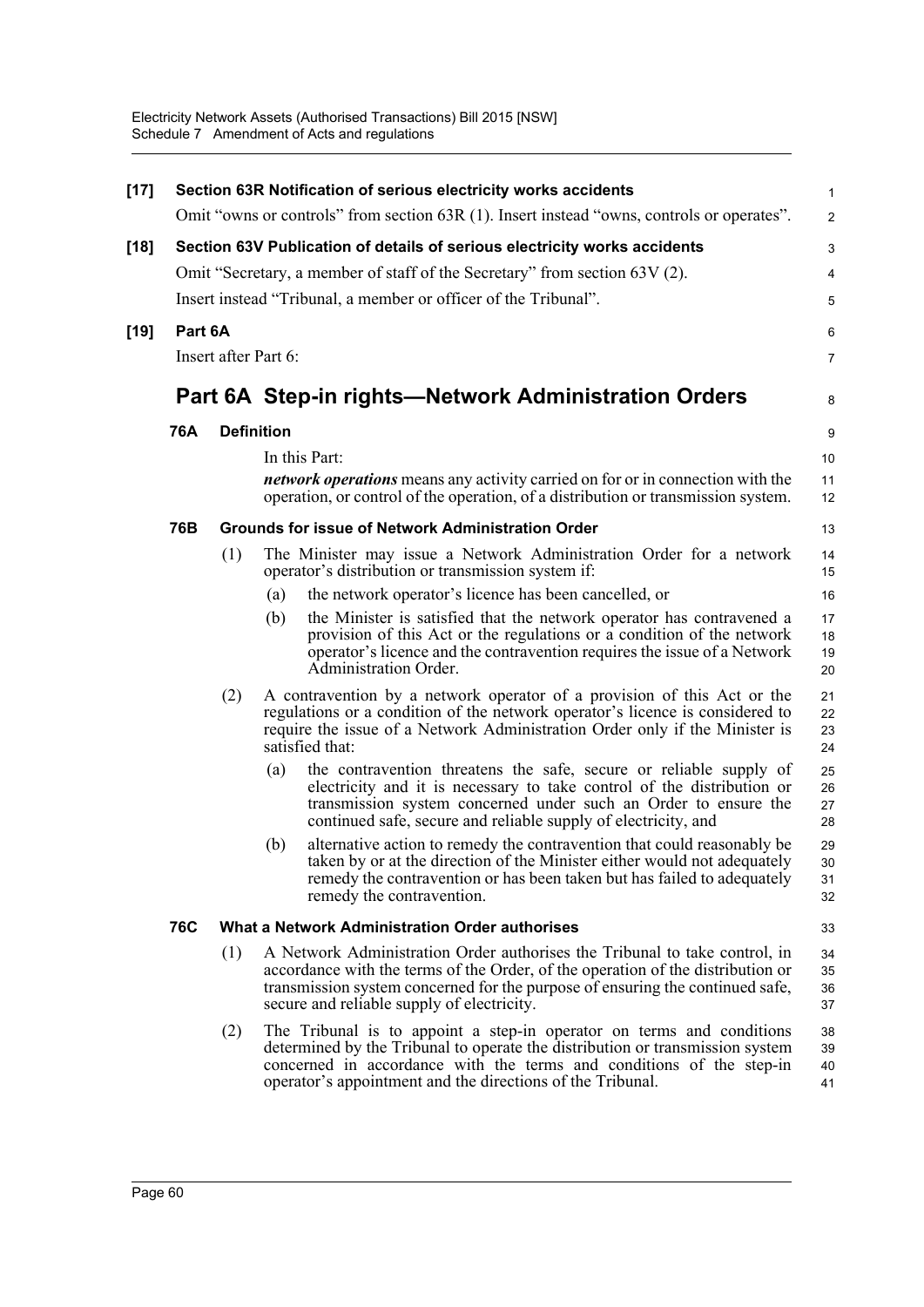|                               | (3) |     | Neither the Tribunal nor the step-in operator is required to hold a licence to<br>operate a distribution or transmission system under the authority of a Network<br>Administration Order.                                                                                                                             | $\mathbf{1}$<br>$\overline{c}$<br>3 |
|-------------------------------|-----|-----|-----------------------------------------------------------------------------------------------------------------------------------------------------------------------------------------------------------------------------------------------------------------------------------------------------------------------|-------------------------------------|
|                               | (4) |     | The Tribunal or the Minister may revoke the appointment of a step-in operator<br>at any time.                                                                                                                                                                                                                         | $\overline{4}$<br>5                 |
| 76D                           |     |     | Powers of step-in operator                                                                                                                                                                                                                                                                                            | 6                                   |
|                               | (1) |     | The step-in operator of a distribution or transmission system has power to do<br>all things that are necessary or convenient for the exercise of the step-in<br>operator's functions under this Part.                                                                                                                 | $\overline{7}$<br>8<br>9            |
|                               | (2) |     | Without limitation, the step-in operator may enter and remain on any land or<br>premises where network operations are carried on.                                                                                                                                                                                     | 10<br>11                            |
|                               | (3) |     | A relevant person must provide all reasonable assistance to the step-in<br>operator for the purpose of facilitating the exercise of the functions of the<br>step-in operator.<br>Maximum penalty: 7,500 penalty units (in the case of a corporation) and                                                              | 12<br>13<br>14<br>15                |
|                               |     |     | 5,000 penalty units (in any other case).                                                                                                                                                                                                                                                                              | 16                                  |
|                               | (4) |     | A person must not hinder or obstruct the step-in operator in the exercise of<br>functions under this Part.                                                                                                                                                                                                            | 17<br>18                            |
|                               |     |     | Maximum penalty: 10,000 penalty units (in the case of a corporation) and<br>5,000 penalty units (in any other case).                                                                                                                                                                                                  | 19<br>20                            |
|                               | (5) |     | In this section:                                                                                                                                                                                                                                                                                                      | 21                                  |
|                               |     |     | <i>relevant person</i> means a person who is an occupier of land or premises where<br>network operations are carried on or who in their capacity as an officer or<br>employee of the network operator concerned has functions in connection with<br>network operations.                                               | 22<br>23<br>24<br>25                |
| 76E                           |     |     | <b>Obligations of network operator</b>                                                                                                                                                                                                                                                                                | 26                                  |
|                               | (1) |     | A network operator of the distribution or transmission system for which a<br>Network Administration Order is in force must co-operate with the Tribunal<br>and step-in operator to facilitate the exercise of functions under the Order.                                                                              | 27<br>28<br>29                      |
|                               | (2) |     | In particular, the network operator must:                                                                                                                                                                                                                                                                             | 30                                  |
|                               |     | (a) | provide all reasonable assistance to the Tribunal and its officers and<br>step-in operator to facilitate the carrying on of network operations under<br>the Order, and                                                                                                                                                | 31<br>32<br>33                      |
|                               |     | (b) | facilitate access by the Tribunal and its officers and step-in operator to<br>any land or premises where network operations are carried on, and                                                                                                                                                                       | 34<br>35                            |
|                               |     | (c) | provide any information requested by the Tribunal or step-in operator<br>and that is reasonably required to facilitate the carrying on of network<br>operations under the Order.                                                                                                                                      | 36<br>37<br>38                      |
|                               |     |     | Maximum penalty: 5,000 penalty units (in the case of a corporation) and<br>2,500 penalty units (in any other case).                                                                                                                                                                                                   | 39<br>40                            |
| 76F                           |     |     | <b>Costs of administration</b>                                                                                                                                                                                                                                                                                        | 41                                  |
| (1)<br>debt due to the Crown. |     |     | Costs reasonably incurred by or on behalf of the Tribunal and the step-in<br>operator in the exercise of functions under a Network Administration Order<br>are payable by a network operator of the distribution or transmission system<br>concerned and are recoverable from a network operator by the Tribunal as a | 42<br>43<br>44<br>45<br>46          |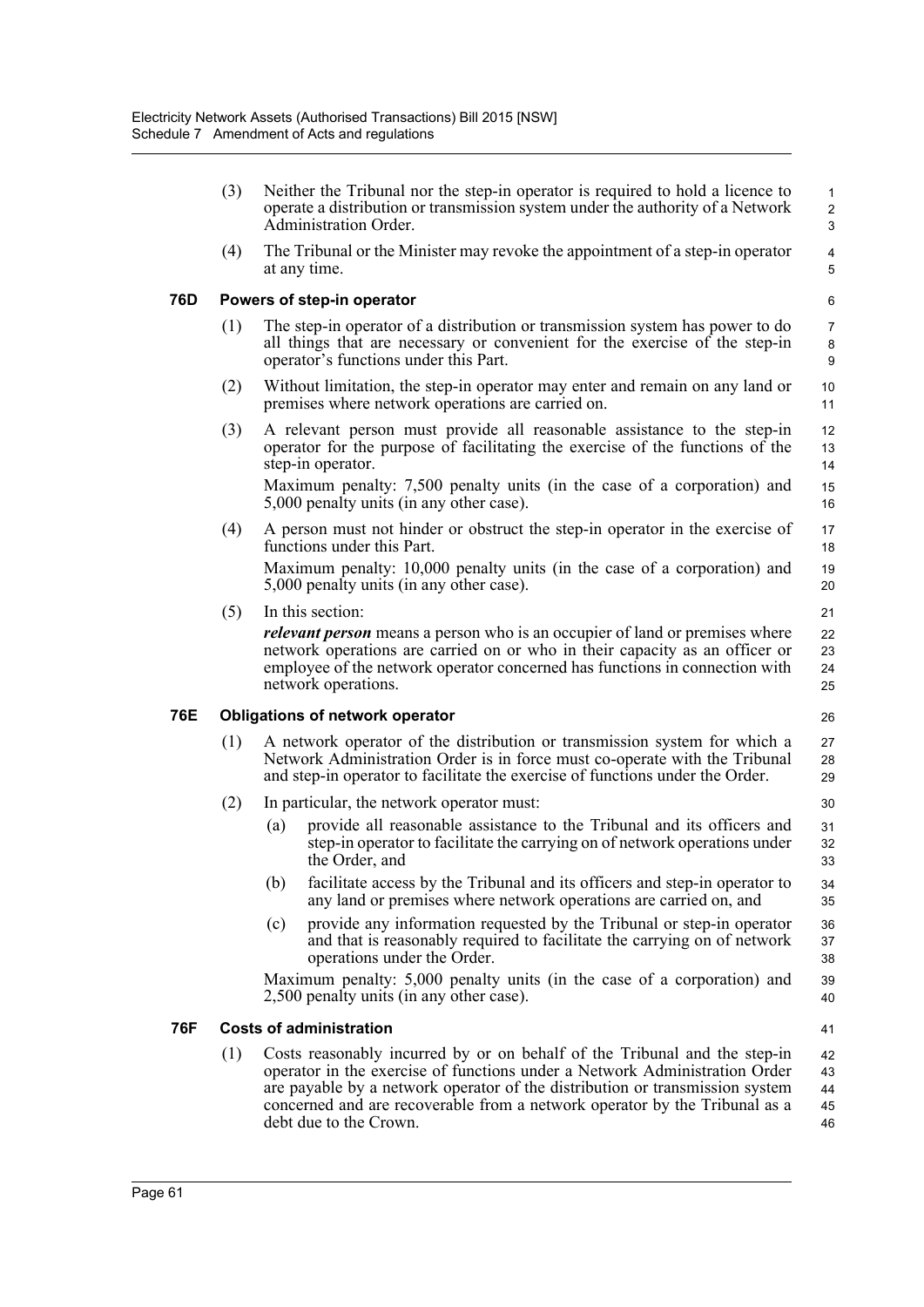|        |     | (2) | Those costs may also be recovered by being deducted by the step-in operator<br>from the revenues from network operations.                                                                                                                                                              | 1<br>$\overline{2}$ |
|--------|-----|-----|----------------------------------------------------------------------------------------------------------------------------------------------------------------------------------------------------------------------------------------------------------------------------------------|---------------------|
|        |     | (3) | Revenues from network operations by the step-in operator are (after deduction<br>of any amount authorised by this section) payable to the person who would be<br>entitled to the revenues arising from operation by the network operator.                                              | 3<br>4<br>5         |
|        |     | (4) | A certificate of the Minister as to the amount of the costs recoverable from a<br>network operator under this section is evidence of the matters certified.                                                                                                                            | 6<br>$\overline{7}$ |
|        | 76G |     | <b>Liability under Network Administration Order</b>                                                                                                                                                                                                                                    | 8                   |
|        |     | (1) | A person concerned in the operation of a distribution or transmission system<br>under a Network Administration Order is not liable for any act or omission of<br>the Tribunal or step-in operator in the exercise or purported exercise in good<br>faith of functions under the Order. | 9<br>10<br>11<br>12 |
|        |     | (2) | A liability that this section prevents from attaching to a person attaches instead<br>to the network operator.                                                                                                                                                                         | 13<br>14            |
|        |     | (3) | Each of the following is a person concerned in the operation of a distribution<br>or transmission system under a Network Administration Order:                                                                                                                                         | 15<br>16            |
|        |     |     | the Minister,<br>(a)                                                                                                                                                                                                                                                                   | 17                  |
|        |     |     | the Tribunal,<br>(b)                                                                                                                                                                                                                                                                   | 18                  |
|        |     |     | (c)<br>the step-in operator,                                                                                                                                                                                                                                                           | 19                  |
|        |     |     | a person acting under the direction or control of the Tribunal or step-in<br>(d)<br>operator.                                                                                                                                                                                          | 20<br>21            |
|        | 76H |     | <b>Procedure for Network Administration Order</b>                                                                                                                                                                                                                                      | 22                  |
|        |     | (1) | A Network Administration Order is to be issued in writing and the Minister is<br>to notify the Tribunal and the network operator of the issuing of the Order.                                                                                                                          | 23<br>24            |
|        |     | (2) | A Network Administration Order may include directions to the Tribunal as to<br>the exercise of the Tribunal's functions under the Order.                                                                                                                                               | 25<br>26            |
|        |     | (3) | A Network Administration Order remains in force until it is revoked.                                                                                                                                                                                                                   | 27                  |
|        |     | (4) | The Minister may revoke a Network Administration Order at any time by<br>notice in writing to the Tribunal and the network operator concerned.                                                                                                                                         | 28<br>29            |
|        |     | (5) | This Part can apply to part of a distribution or transmission system and for that<br>purpose a Network Administration Order can be issued for part of a<br>distribution or transmission system.                                                                                        | 30<br>31<br>32      |
| $[20]$ |     |     | <b>Section 77 Regulatory functions of Tribunal</b>                                                                                                                                                                                                                                     | 33                  |
|        |     |     | Insert "(including under the regulations)" after "Act" wherever occurring in section 77 (1).                                                                                                                                                                                           | 34                  |
| $[21]$ |     |     | Section 77 (1) (a1)                                                                                                                                                                                                                                                                    | 35                  |
|        |     |     | Insert after section $77(1)(a)$ :                                                                                                                                                                                                                                                      | 36                  |
|        |     |     | the functions relating to electricity safety conferred by Part 5D, and<br>(a1)                                                                                                                                                                                                         | 37                  |
|        |     |     |                                                                                                                                                                                                                                                                                        |                     |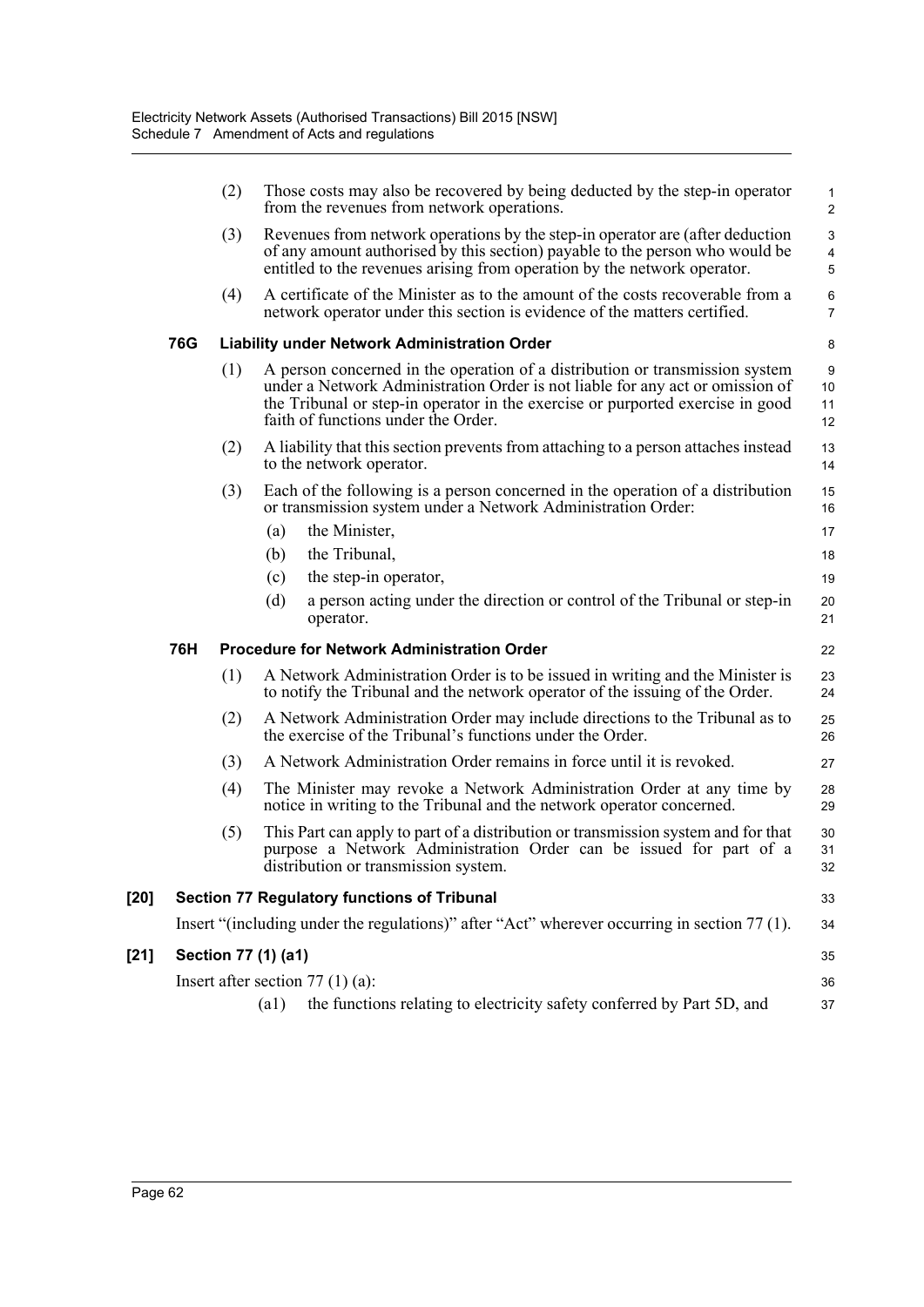| [22]   | Section 77 (4) and (5) |      |     |                                                                                                                                                                                                                                                                                                                                                                                                                                                  | 1                                |
|--------|------------------------|------|-----|--------------------------------------------------------------------------------------------------------------------------------------------------------------------------------------------------------------------------------------------------------------------------------------------------------------------------------------------------------------------------------------------------------------------------------------------------|----------------------------------|
|        |                        |      |     | Insert after section $77(3)$ :                                                                                                                                                                                                                                                                                                                                                                                                                   | $\overline{\mathbf{c}}$          |
|        |                        | (4)  |     | The Tribunal may establish one or more committees to assist the Tribunal in<br>the exercise of its regulatory functions, and the following provisions apply in<br>respect of such a committee:                                                                                                                                                                                                                                                   | 3<br>4<br>5                      |
|        |                        |      | (a) | a committee may consist of members of the Tribunal, officers of the<br>Tribunal or other persons,                                                                                                                                                                                                                                                                                                                                                | 6<br>$\overline{7}$              |
|        |                        |      | (b) | section 26 (Personal liability) of the <i>Independent Pricing and</i><br>Regulatory Tribunal Act 1992 extends to a member of a committee as if<br>the member were acting under the direction of the Tribunal.                                                                                                                                                                                                                                    | 8<br>9<br>10                     |
|        |                        | (5)  |     | The Tribunal may delegate any regulatory function of the Tribunal to:                                                                                                                                                                                                                                                                                                                                                                            | 11                               |
|        |                        |      | (a) | any member or officer of the Tribunal, or                                                                                                                                                                                                                                                                                                                                                                                                        | 12                               |
|        |                        |      | (b) | any committee of the Tribunal but only if at least one member of the<br>committee is a member of the Tribunal and despite section 10<br>(Delegation of Tribunal's functions) of the <i>Independent Pricing and</i><br>Regulatory Tribunal Act 1992.                                                                                                                                                                                              | 13<br>14<br>15<br>16             |
| [23]   |                        |      |     | <b>Section 83 Distribution districts of distributors</b>                                                                                                                                                                                                                                                                                                                                                                                         | 17                               |
|        |                        |      |     | Insert after section 83 $(1)$ :                                                                                                                                                                                                                                                                                                                                                                                                                  | 18                               |
|        |                        | (1A) |     | When network infrastructure assets that form part of the distribution system of<br>a distributor are leased for the purposes of an authorised transaction under the<br>Electricity Network Assets (Authorised Transactions) Act 2015, a reference to<br>the distributor in Schedule 3 is to be read (after completion of the authorised<br>transaction) as a reference to the entity that operates that distribution system<br>after completion. | 19<br>20<br>21<br>22<br>23<br>24 |
| $[24]$ |                        |      |     | <b>Section 87 Licence auditing functions of Tribunal</b>                                                                                                                                                                                                                                                                                                                                                                                         | 25                               |
|        |                        |      |     | Insert after section $87(1)$ :                                                                                                                                                                                                                                                                                                                                                                                                                   | 26                               |
|        |                        | (1A) |     | The regulations may make provision for or with respect to conferring<br>functions on network operators in connection with the Tribunal's functions<br>under this Division, including provision for or with respect to:                                                                                                                                                                                                                           | 27<br>28<br>29                   |
|        |                        |      | (a) | conferring functions <i>(licence auditing functions)</i> requiring a network<br>operator to monitor and report to the Tribunal on any matter that the<br>Tribunal is required to monitor and report on under this section in<br>connection with the conditions of the network operator's licence, and                                                                                                                                            | 30<br>31<br>32<br>33             |
|        |                        |      | (b) | regulating the selection and appointment of persons to exercise<br>functions in connection with the licence auditing functions of a network<br>operator.                                                                                                                                                                                                                                                                                         | 34<br>35<br>36                   |
| $[25]$ | <b>Section 87B</b>     |      |     |                                                                                                                                                                                                                                                                                                                                                                                                                                                  | 37                               |
|        |                        |      |     | Omit the section. Insert instead:                                                                                                                                                                                                                                                                                                                                                                                                                | 38                               |
|        | 87B                    |      |     | Provision and maintenance of information, documents and evidence                                                                                                                                                                                                                                                                                                                                                                                 | 39                               |
|        |                        | (1)  |     | For the purposes of monitoring and reporting under section 87, the                                                                                                                                                                                                                                                                                                                                                                               | 40                               |
|        |                        |      |     | Chairperson of the Tribunal may, by notice in writing served on a relevant<br>person, require the person to do any one or more of the following:                                                                                                                                                                                                                                                                                                 | 41<br>42                         |
|        |                        |      | (a) | to furnish specified information to the Tribunal within a period<br>specified in the notice,                                                                                                                                                                                                                                                                                                                                                     | 43<br>44                         |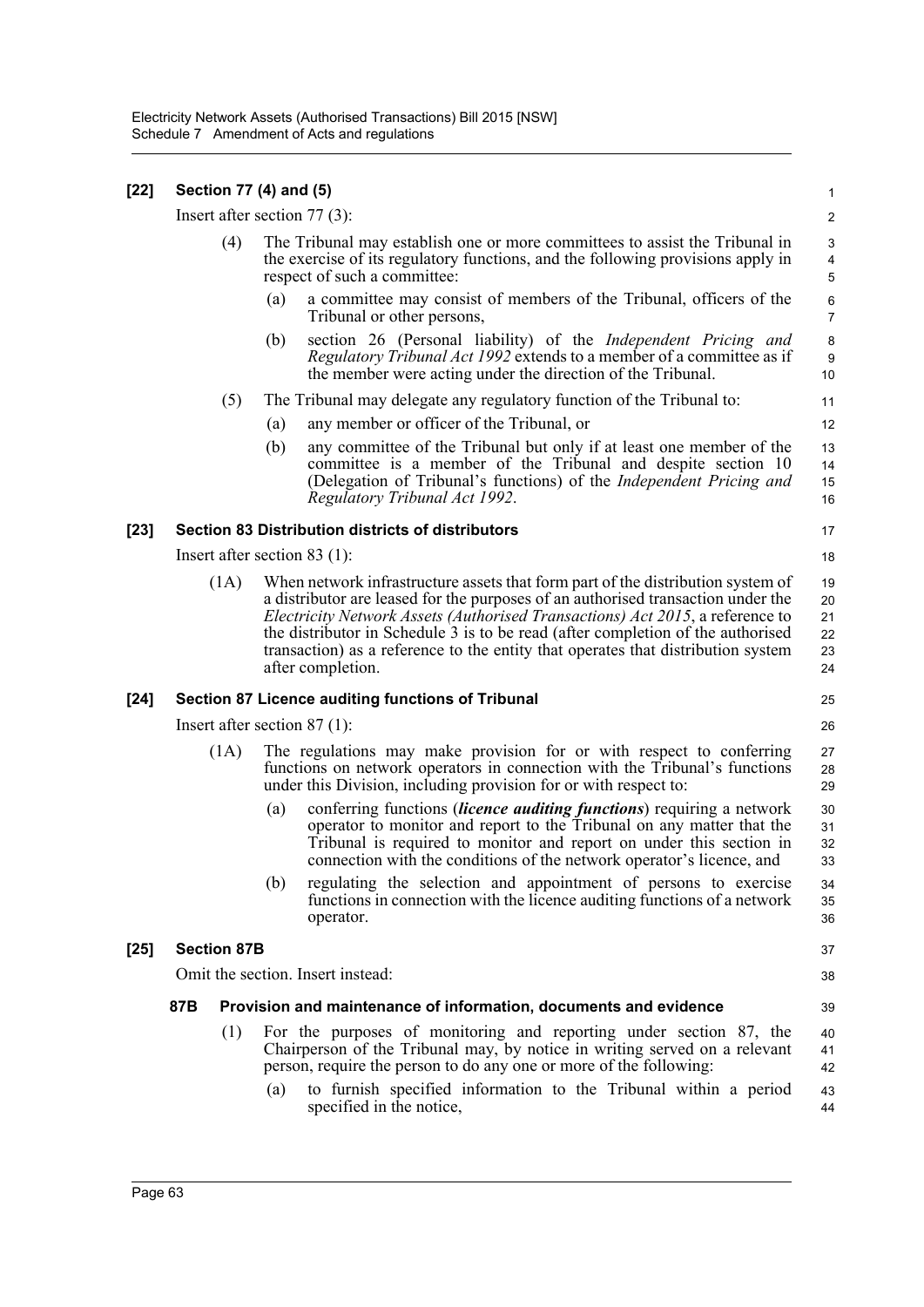|        |                           |                             | (b) | to provide specified documents to the Tribunal within a period specified<br>in the notice,                                                                                                                                                                                 | $\mathbf{1}$<br>$\overline{2}$                       |  |  |
|--------|---------------------------|-----------------------------|-----|----------------------------------------------------------------------------------------------------------------------------------------------------------------------------------------------------------------------------------------------------------------------------|------------------------------------------------------|--|--|
|        |                           |                             | (c) | to keep specified records including any documents specified in the<br>notice,                                                                                                                                                                                              | $\ensuremath{\mathsf{3}}$<br>$\overline{\mathbf{4}}$ |  |  |
|        |                           |                             | (d) | to attend a meeting of the Tribunal to give evidence.                                                                                                                                                                                                                      | 5                                                    |  |  |
|        |                           | (2)                         |     | Each of the following is a <i>relevant person</i> for the purposes of this section:                                                                                                                                                                                        | $\,6\,$                                              |  |  |
|        |                           |                             | (a) | the holder of a licence or retailer,                                                                                                                                                                                                                                       | $\overline{7}$                                       |  |  |
|        |                           |                             | (b) | an officer of the holder of a licence or retailer,                                                                                                                                                                                                                         | 8                                                    |  |  |
|        |                           |                             | (c) | any other person (except in relation to a requirement to keep records).                                                                                                                                                                                                    | 9                                                    |  |  |
|        |                           | (3)                         |     | If documents are provided to the Tribunal under this section, the Tribunal:                                                                                                                                                                                                | 10                                                   |  |  |
|        |                           |                             | (a) | may take possession of, and make copies of or take extracts from, the<br>documents, and                                                                                                                                                                                    | 11<br>12                                             |  |  |
|        |                           |                             | (b) | may keep possession of the documents for such period as is necessary<br>for those purposes, and                                                                                                                                                                            | 13<br>14                                             |  |  |
|        |                           |                             | (c) | during that period must permit them to be inspected at all reasonable<br>times by persons who would be entitled to inspect them if they were not<br>in the possession of the Tribunal.                                                                                     | 15<br>16<br>17                                       |  |  |
| $[26]$ |                           | <b>Section 87C Offences</b> |     |                                                                                                                                                                                                                                                                            | 18                                                   |  |  |
|        |                           |                             |     | Omit "section $87(1)$ (b)" from section $87C(4)$ . Insert instead "section $87$ ".                                                                                                                                                                                         | 19                                                   |  |  |
| $[27]$ |                           | <b>Section 87C</b>          |     |                                                                                                                                                                                                                                                                            | 20                                                   |  |  |
|        |                           |                             |     | Omit the penalty provision. Insert instead:                                                                                                                                                                                                                                | 21                                                   |  |  |
|        |                           |                             |     | Maximum penalty: 2,000 penalty units in the case of a corporation and<br>500 penalty units or imprisonment for 6 months, or both, in any other case.                                                                                                                       | 22<br>23                                             |  |  |
| $[28]$ |                           |                             |     | <b>Section 88 Annual reports</b>                                                                                                                                                                                                                                           | 24                                                   |  |  |
|        |                           |                             |     | Omit "distributors" from section 88 (1) (a). Insert instead "network operators".                                                                                                                                                                                           | 25                                                   |  |  |
| $[29]$ | <b>Section 92</b>         |                             |     |                                                                                                                                                                                                                                                                            |                                                      |  |  |
|        | Insert before section 93: |                             |     |                                                                                                                                                                                                                                                                            |                                                      |  |  |
|        | 92                        |                             |     | <b>Enforceable undertakings</b>                                                                                                                                                                                                                                            | 28                                                   |  |  |
|        |                           | (1)                         |     | The Tribunal may accept a written undertaking given by the holder of a licence<br>for the purposes of this section in connection with the contravention by the<br>holder of a requirement of this Act, the regulations under this Act or the<br>conditions of the licence. | 29<br>30<br>31<br>32                                 |  |  |
|        |                           | (2)                         |     | A person may withdraw or vary the undertaking at any time, but only with the<br>consent of the Tribunal.                                                                                                                                                                   | 33<br>34                                             |  |  |
|        |                           | (3)                         |     | A person must not breach any term of an undertaking given by the person for<br>the purposes of this section.                                                                                                                                                               | 35<br>36                                             |  |  |
|        |                           |                             |     | Maximum penalty: 5,000 penalty units.                                                                                                                                                                                                                                      | 37                                                   |  |  |
|        |                           | (4)                         |     | If the Tribunal considers that a person has breached any term of an undertaking<br>given by the person for the purposes of this section, the Tribunal may apply to<br>the Supreme Court for an order under this section.                                                   | 38<br>39<br>40                                       |  |  |
|        |                           |                             |     |                                                                                                                                                                                                                                                                            |                                                      |  |  |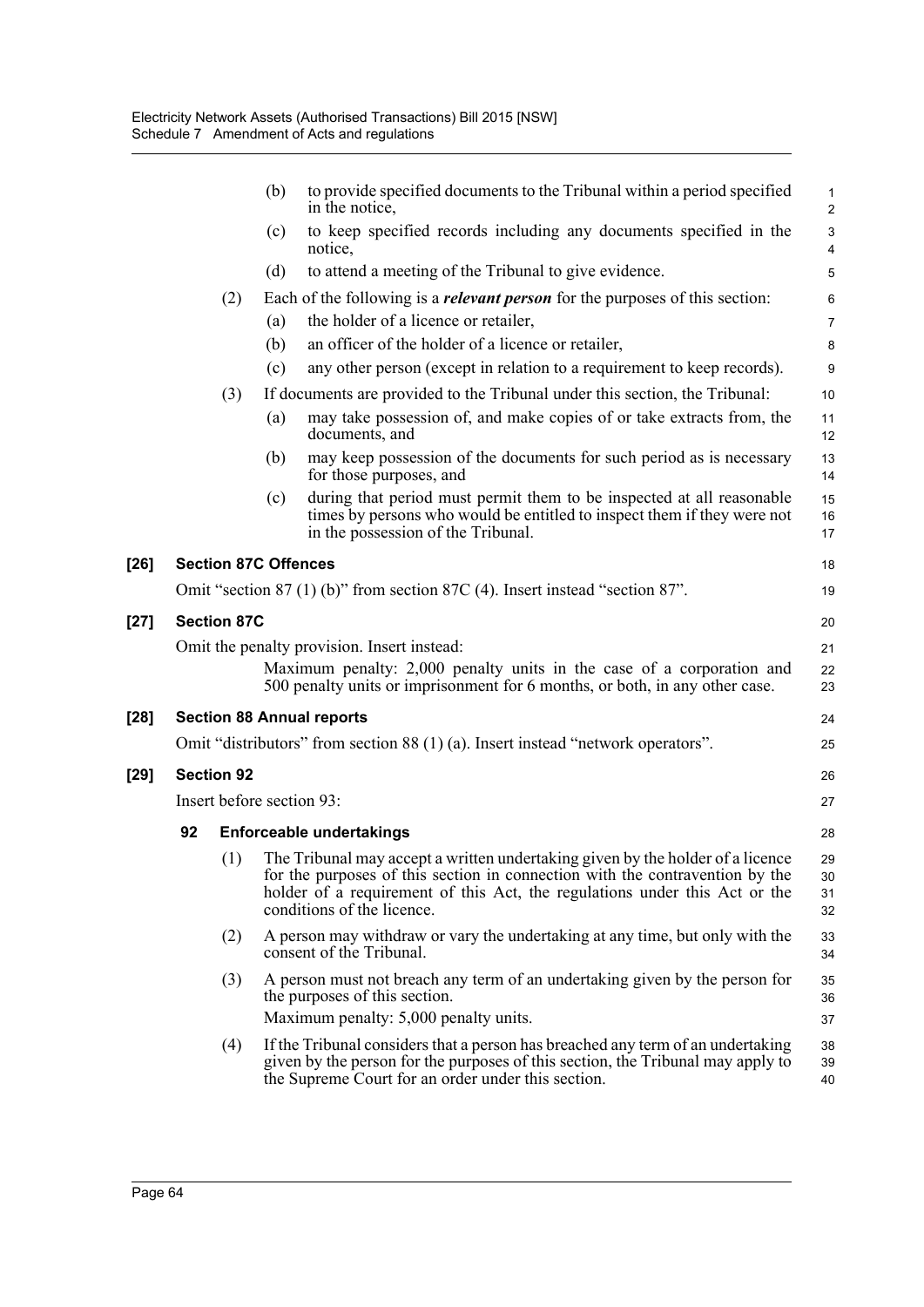|        |                            | (5)                | If the Supreme Court is satisfied that the person has breached a term of the<br>undertaking, the Court may make any or all of the following orders:                                                                                                                                                                                                                                                                                                         | $\mathbf{1}$<br>$\overline{2}$              |  |  |  |
|--------|----------------------------|--------------------|-------------------------------------------------------------------------------------------------------------------------------------------------------------------------------------------------------------------------------------------------------------------------------------------------------------------------------------------------------------------------------------------------------------------------------------------------------------|---------------------------------------------|--|--|--|
|        |                            |                    | (a)<br>an order directing the person to comply with that term of the<br>undertaking,                                                                                                                                                                                                                                                                                                                                                                        | $\ensuremath{\mathsf{3}}$<br>$\overline{4}$ |  |  |  |
|        |                            |                    | an order directing the person to pay the State an amount up to the<br>(b)<br>amount of any financial benefit that the person has obtained directly or<br>indirectly and that is attributable to the breach,                                                                                                                                                                                                                                                 | 5<br>$\,6\,$<br>$\overline{7}$              |  |  |  |
|        |                            |                    | an order that the Court considers appropriate directing the person to<br>(c)<br>compensate any other person who has suffered loss or damage as a<br>result of the breach,                                                                                                                                                                                                                                                                                   | 8<br>$\boldsymbol{9}$<br>10                 |  |  |  |
|        |                            |                    | (d)<br>any other order that the Court considers appropriate.                                                                                                                                                                                                                                                                                                                                                                                                | 11                                          |  |  |  |
|        |                            | (6)                | A person may be proceeded against and convicted for an offence under this<br>section whether or not an order under this section has been applied for or made<br>in connection with the breach concerned.                                                                                                                                                                                                                                                    | 12<br>13<br>14                              |  |  |  |
|        |                            | (7)                | The Tribunal must keep a register on its website of undertakings given for the<br>purposes of this section.                                                                                                                                                                                                                                                                                                                                                 | 15<br>16                                    |  |  |  |
| $[30]$ |                            | <b>Section 93A</b> |                                                                                                                                                                                                                                                                                                                                                                                                                                                             | 17                                          |  |  |  |
|        |                            |                    | Insert after section 93:                                                                                                                                                                                                                                                                                                                                                                                                                                    | 18                                          |  |  |  |
|        | 93A                        |                    | Operation of transacted transmission system                                                                                                                                                                                                                                                                                                                                                                                                                 | 19                                          |  |  |  |
|        |                            | (1)                | A person must not operate a transmission system that is a transacted<br>transmission system under the Electricity Network Assets (Authorised<br><i>Transactions) Act 2015</i> otherwise than under the authority of a transmission<br>operator's licence.                                                                                                                                                                                                   | 20<br>21<br>22<br>23                        |  |  |  |
|        |                            |                    | Maximum penalty: 5,000 penalty units.                                                                                                                                                                                                                                                                                                                                                                                                                       | 24                                          |  |  |  |
|        |                            | (2)                | The Minister may grant transmission operators' licences for the purposes of<br>this Act.                                                                                                                                                                                                                                                                                                                                                                    | 25<br>26                                    |  |  |  |
|        |                            | (3)                | Schedule 2 has effect with respect to the granting, variation, transfer and<br>cancellation of transmission operators' licences.                                                                                                                                                                                                                                                                                                                            | 27<br>28                                    |  |  |  |
| $[31]$ |                            |                    | Sections 179 and 180                                                                                                                                                                                                                                                                                                                                                                                                                                        | 29                                          |  |  |  |
|        | Insert after section 179A: |                    |                                                                                                                                                                                                                                                                                                                                                                                                                                                             |                                             |  |  |  |
|        | 179                        |                    | Exercise of functions where more than one network operator                                                                                                                                                                                                                                                                                                                                                                                                  | 31                                          |  |  |  |
|        |                            |                    | When a distribution system or transmission system has more than one network<br>operator, any function of the network operator under this Act or the regulations<br>(including a function conferred on a distributor or transmission operator) may<br>be exercised by any one of the network operators (subject to any agreement<br>between the network operators) and when exercised by any one of them is<br>taken to have been exercised by each of them. | 32<br>33<br>34<br>35<br>36<br>37            |  |  |  |
|        | 180                        |                    | <b>Confidentiality of information provided to Tribunal</b>                                                                                                                                                                                                                                                                                                                                                                                                  | 38                                          |  |  |  |
|        |                            | (1)                | If a person provides information to the Tribunal in connection with the<br>functions of the Tribunal under this Act on the understanding that the<br>information is confidential and will not be divulged, the Tribunal is required<br>to ensure that the information is not divulged by it to any person, except:                                                                                                                                          | 39<br>40<br>41<br>42                        |  |  |  |
|        |                            |                    | with the consent of the person who provided the information, or<br>(a)                                                                                                                                                                                                                                                                                                                                                                                      | 43                                          |  |  |  |
|        |                            |                    | to the extent that the Tribunal is satisfied that the information is not<br>(b)<br>confidential in nature, or                                                                                                                                                                                                                                                                                                                                               | 44<br>45                                    |  |  |  |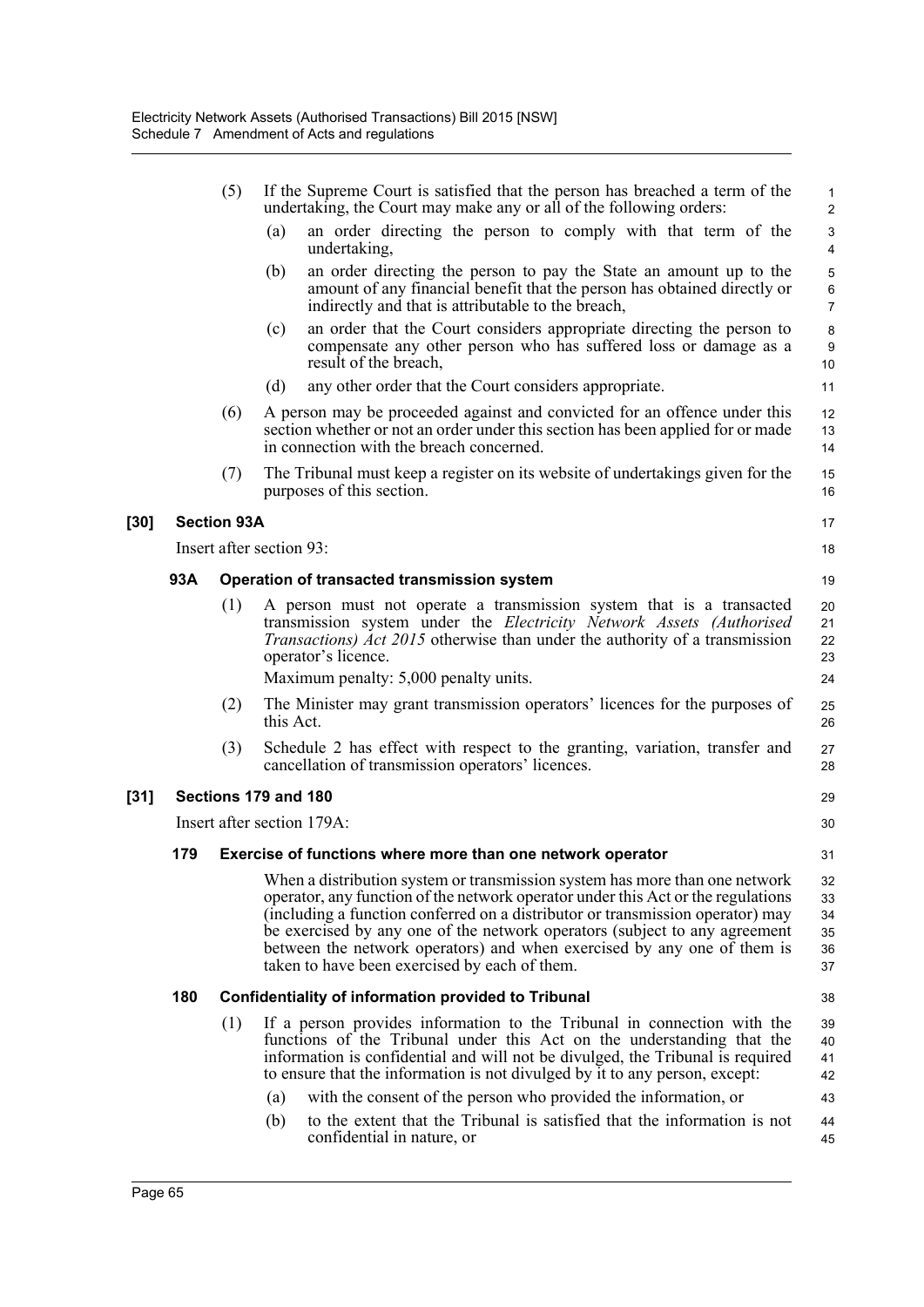|        |                            | to a member or officer of the Tribunal, or<br>(c)                                                                                                                                                                                                                                       | $\mathbf{1}$                                                   |
|--------|----------------------------|-----------------------------------------------------------------------------------------------------------------------------------------------------------------------------------------------------------------------------------------------------------------------------------------|----------------------------------------------------------------|
|        |                            | as required by any other law.<br>(d)                                                                                                                                                                                                                                                    | $\overline{\mathbf{c}}$                                        |
|        | (2)                        | If the Tribunal is satisfied that it is desirable to do so because of the<br>confidential nature of any information provided to the Tribunal in connection<br>with its functions under this Act, it may give directions prohibiting or<br>restricting the divulging of the information. | $\ensuremath{\mathsf{3}}$<br>$\overline{\mathbf{4}}$<br>5<br>6 |
|        | (3)                        | A person must not contravene a direction given under this section.                                                                                                                                                                                                                      | $\overline{7}$                                                 |
|        |                            | Maximum penalty: 1000 penalty units or imprisonment for 6 months, or both.                                                                                                                                                                                                              | 8                                                              |
|        | (4)                        | A reference in this section to information includes information furnished in<br>compliance with a requirement under this Act, information given in evidence<br>to the Tribunal and information contained in any documents provided to the<br>Tribunal.                                  | 9<br>10<br>11<br>12                                            |
| [32]   |                            | Section 186 Recovery of fees and penalties                                                                                                                                                                                                                                              | 13                                                             |
|        | "holder of a licence".     | Insert "or a director or person concerned in the management of the holder of a licence" after                                                                                                                                                                                           | 14<br>15                                                       |
| [33]   |                            | <b>Section 191 Regulations</b>                                                                                                                                                                                                                                                          | 16                                                             |
|        |                            | Omit section 191 $(1)$ $(i)$ .                                                                                                                                                                                                                                                          | 17                                                             |
| [34]   | <b>Section 191 (3)</b>     |                                                                                                                                                                                                                                                                                         | 18                                                             |
|        |                            | Omit the subsection. Insert instead:                                                                                                                                                                                                                                                    | 19                                                             |
|        | (3)                        | A regulation may create an offence punishable by a penalty not exceeding<br>10,000 penalty units (in the case of a corporation) and 5,000 penalty units (in<br>any other case).                                                                                                         | 20<br>21<br>22                                                 |
| [35]   | <b>Schedule 2 Licences</b> |                                                                                                                                                                                                                                                                                         | 23                                                             |
|        |                            | Insert after clause $1(1)$ :                                                                                                                                                                                                                                                            | 24                                                             |
|        | (2)                        | Subject to any conditions imposed by or under this Act, a transmission<br>operator's licence authorises its holder, and any other person specified in the<br>licence, to operate the transmission system so specified.                                                                  | 25<br>26<br>27                                                 |
| [36]   |                            | Schedule 2, clause 4 (2)                                                                                                                                                                                                                                                                | 28                                                             |
|        |                            | Insert "for a distributor's licence" after "An application".                                                                                                                                                                                                                            | 29                                                             |
| $[37]$ |                            | Schedule 2, clause 4 (2A)                                                                                                                                                                                                                                                               | 30                                                             |
|        |                            | Insert after clause $4(2)$ :                                                                                                                                                                                                                                                            | 31                                                             |
|        | (2A)                       | An application for a transmission operator's licence may be refused on the<br>following grounds:                                                                                                                                                                                        | 32<br>33                                                       |
|        |                            | such grounds as may be prescribed by the regulations,<br>(a)                                                                                                                                                                                                                            | 34                                                             |
|        |                            | such grounds as the Minister considers relevant, having regard to the<br>(b)<br>need to ensure the security and reliability of the State electricity supply<br>system.                                                                                                                  | 35<br>36<br>37                                                 |
| [38]   |                            | Schedule 2, clause 4 (3)                                                                                                                                                                                                                                                                | 38                                                             |
|        |                            | Omit the subclause. Insert instead:                                                                                                                                                                                                                                                     | 39                                                             |
|        | (3)                        | The Minister must consult with such other Ministers as the Minister considers<br>appropriate before granting a licence under this clause.                                                                                                                                               | 40<br>41                                                       |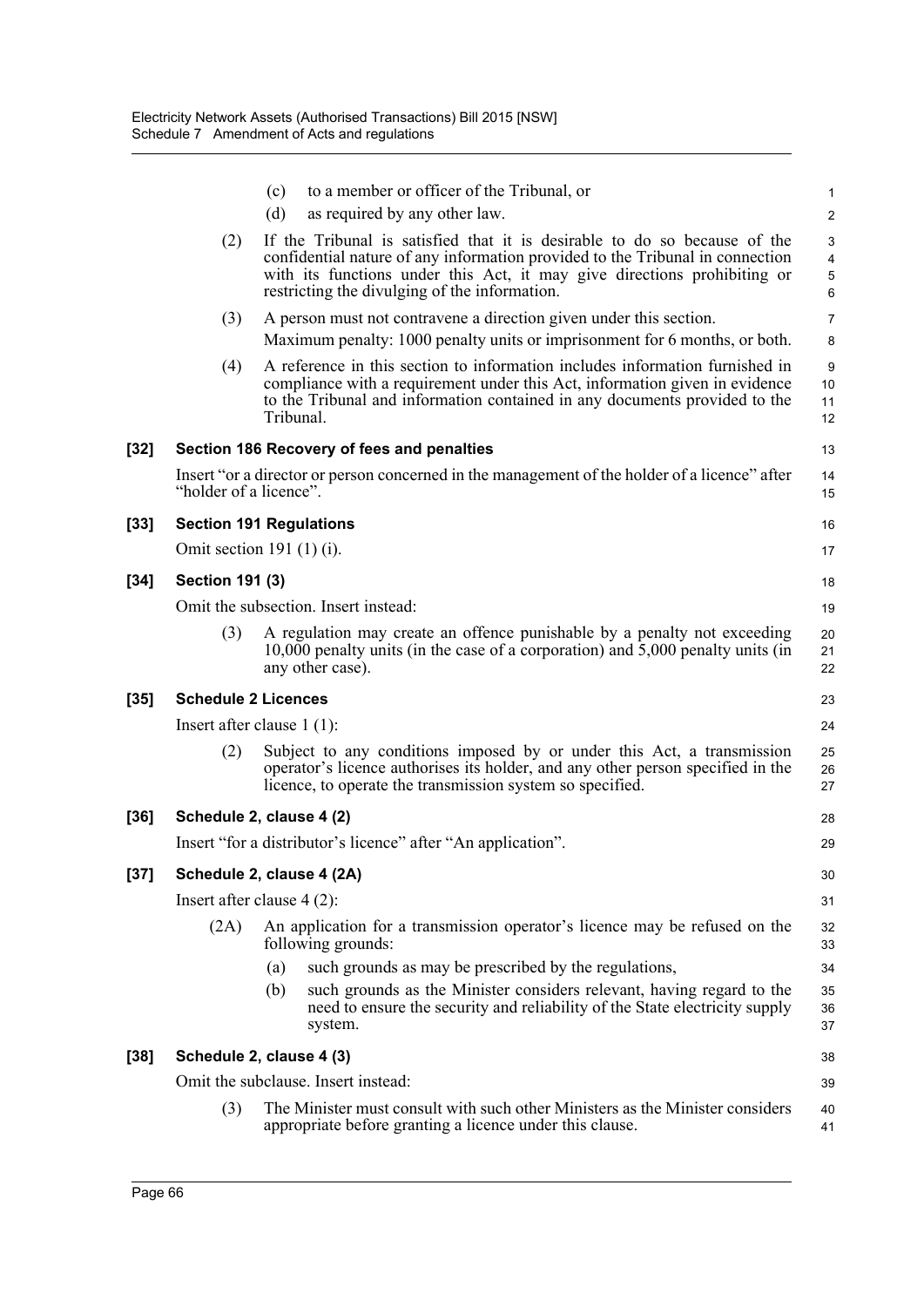Electricity Network Assets (Authorised Transactions) Bill 2015 [NSW] Schedule 7 Amendment of Acts and regulations

| $[39]$ |                                     |                      |          | Schedule 2, clause 6 (2) (c)                                                                                                                                                                                                                                                                                      | $\mathbf{1}$                   |  |  |
|--------|-------------------------------------|----------------------|----------|-------------------------------------------------------------------------------------------------------------------------------------------------------------------------------------------------------------------------------------------------------------------------------------------------------------------|--------------------------------|--|--|
|        |                                     |                      |          | Insert "or transmission operator" after "distributor".                                                                                                                                                                                                                                                            | 2                              |  |  |
| $[40]$ |                                     |                      |          | Schedule 2, clause 6 (5)                                                                                                                                                                                                                                                                                          | 3                              |  |  |
|        | Omit the subclause. Insert instead: |                      |          |                                                                                                                                                                                                                                                                                                                   |                                |  |  |
|        |                                     | (5)                  | licence: | Without limitation, the Minister must impose the following conditions on each                                                                                                                                                                                                                                     | $\mathbf 5$<br>$6\phantom{1}6$ |  |  |
|        |                                     |                      | (a)      | conditions that impose specified performance standards for the<br>reliability of operation of a transmission system and provide for<br>reliability performance monitoring and reporting,                                                                                                                          | $\overline{7}$<br>8<br>9       |  |  |
|        |                                     |                      | (b)      | conditions for ensuring that a network operator has arrangements in<br>place to identify, assess and manage business continuity risks and<br>manage business disruptions,                                                                                                                                         | 10<br>11<br>12                 |  |  |
|        |                                     |                      | (c)      | conditions for ensuring that a network operator maintains a substantial<br>operational presence in Australia.                                                                                                                                                                                                     | 13<br>14                       |  |  |
| $[41]$ |                                     |                      |          | Schedule 2, clause 6 (9)                                                                                                                                                                                                                                                                                          | 15                             |  |  |
|        |                                     |                      |          | Omit the subclause. Insert instead:                                                                                                                                                                                                                                                                               | 16                             |  |  |
|        |                                     | (9)                  |          | The Minister must consult with such other Ministers as the Minister considers<br>appropriate before imposing conditions on a licence under this clause.                                                                                                                                                           | 17<br>18                       |  |  |
| $[42]$ | Schedule 2, clause 6A               |                      |          |                                                                                                                                                                                                                                                                                                                   |                                |  |  |
|        | Insert after clause 6:              |                      |          |                                                                                                                                                                                                                                                                                                                   |                                |  |  |
|        | 6A                                  |                      |          | Condition requiring compliance with environmental assessment obligations                                                                                                                                                                                                                                          | 21                             |  |  |
|        |                                     |                      |          | It is a condition of a licence that the licensee must, in the exercise of functions<br>under section 111 (Duty to consider environmental impact) of the<br>Environmental Planning and Assessment Act 1979, comply with requirements<br>imposed by or under regulations made pursuant to section 111A of that Act. | 22<br>23<br>24<br>25           |  |  |
| $[43]$ |                                     |                      |          | Schedule 2, clause 7 (2)                                                                                                                                                                                                                                                                                          | 26                             |  |  |
|        |                                     |                      |          | Omit the subclause. Insert instead:                                                                                                                                                                                                                                                                               | 27                             |  |  |
|        |                                     | (2)                  |          | The Minister must consult with such other Ministers as the Minister considers<br>appropriate before varying the conditions of a licence under this clause.                                                                                                                                                        | 28<br>29                       |  |  |
| $[44]$ |                                     | Schedule 2, clause 8 |          |                                                                                                                                                                                                                                                                                                                   | 30                             |  |  |
|        |                                     |                      |          | Omit the clause. Insert instead:                                                                                                                                                                                                                                                                                  | 31                             |  |  |
|        | 8                                   |                      |          | <b>Enforcement of Act and licences by the Minister</b>                                                                                                                                                                                                                                                            | 32                             |  |  |
|        |                                     | (1)                  |          | If the Minister is satisfied that the holder of a licence has contravened a<br>requirement of this Act, the regulations or the conditions of the licence, the<br>Minister may do any one or more of the following things:                                                                                         | 33<br>34<br>35                 |  |  |
|        |                                     |                      | (a)      | notify the licensee of the contravention and direct the licensee to take<br>specified action, within a period specified in the notice, to remedy or<br>mitigate the consequences of the contravention or to prevent the<br>continuance or recurrence of the contravention,                                        | 36<br>37<br>38<br>39           |  |  |
|        |                                     |                      | (b)      | impose a monetary penalty not exceeding \$250,000 on the licensee, but<br>only if the Minister is satisfied that the licensee knowingly contravened<br>the requirement concerned,                                                                                                                                 | 40<br>41<br>42                 |  |  |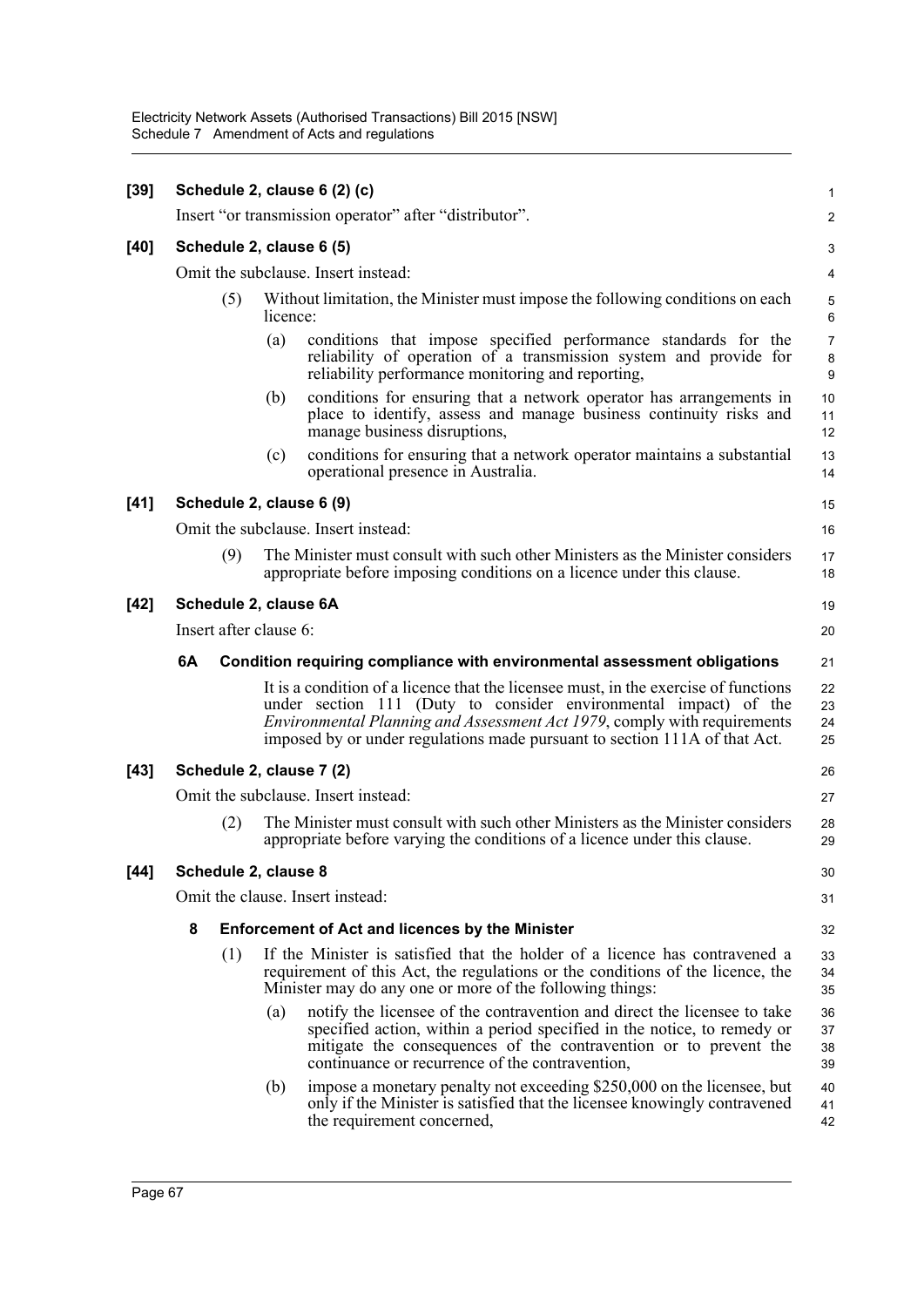|    |                       | (c)     | impose a monetary penalty not exceeding \$50,000 on a person who is a<br>director of or concerned in the management of the licensee, but only if<br>the Minister is satisfied that the person knowingly authorised or<br>permitted the contravention,                                                                                                                                                                      | 1<br>$\overline{\mathbf{c}}$<br>3<br>4 |
|----|-----------------------|---------|----------------------------------------------------------------------------------------------------------------------------------------------------------------------------------------------------------------------------------------------------------------------------------------------------------------------------------------------------------------------------------------------------------------------------|----------------------------------------|
|    |                       | (d)     | cancel the licence.                                                                                                                                                                                                                                                                                                                                                                                                        | 5                                      |
|    | (2)                   | clause. | The holder of a licence must comply with a direction of the Minister under this                                                                                                                                                                                                                                                                                                                                            | 6<br>7                                 |
|    |                       |         | Maximum penalty: 5,000 penalty units (in the case of a corporation) or<br>2,500 penalty units (in any other case).                                                                                                                                                                                                                                                                                                         | 8<br>9                                 |
|    | (3)                   |         | Nothing in this clause prevents a licence from being cancelled at the request<br>of the licensee.                                                                                                                                                                                                                                                                                                                          | 10<br>11                               |
|    | Schedule 2, clause 8A |         |                                                                                                                                                                                                                                                                                                                                                                                                                            | 12                                     |
|    |                       |         | Omit the clause. Insert instead:                                                                                                                                                                                                                                                                                                                                                                                           | 13                                     |
| 8A |                       |         | <b>Enforcement of licences by Tribunal</b>                                                                                                                                                                                                                                                                                                                                                                                 | 14                                     |
|    | (1)                   |         | If the Tribunal is satisfied that the holder of a licence has contravened a<br>requirement of the conditions of the licence, the Tribunal may do any one or<br>more of the following things:                                                                                                                                                                                                                               | 15<br>16<br>17                         |
|    |                       | (a)     | notify the licensee of the contravention and direct the licensee to take<br>specified action, within a period specified in the notice, to remedy or<br>mitigate the consequences of the contravention or to prevent the<br>continuance or recurrence of the contravention,                                                                                                                                                 | 18<br>19<br>20<br>21                   |
|    |                       | (b)     | impose a monetary penalty on the licensee not exceeding \$20,000 for<br>the first day on which the contravention occurs and a further \$1,000 for<br>each subsequent day (not exceeding 30 days) on which the<br>contravention continues, but only if the Tribunal is satisfied that the<br>licensee knowingly contravened the requirement concerned,                                                                      | 22<br>23<br>24<br>25<br>26             |
|    |                       | (c)     | impose a monetary penalty on a person who is a director of or concerned<br>in the management of the licensee not exceeding \$20,000 for the first<br>day on which the contravention occurs and a further \$1,000 for each<br>subsequent day (not exceeding 30 days) on which the contravention<br>continues, but only if the Tribunal is satisfied that the person knowingly<br>authorised or permitted the contravention, | 27<br>28<br>29<br>30<br>31<br>32       |
|    |                       | (d)     | cancel the licence.                                                                                                                                                                                                                                                                                                                                                                                                        | 33                                     |
|    | (2)                   |         | Without limiting the power to give a direction under this clause requiring the<br>taking of specified action, such a direction may:                                                                                                                                                                                                                                                                                        | 34<br>35                               |
|    |                       | (a)     | require the licensee to publish notice of any matter, or                                                                                                                                                                                                                                                                                                                                                                   | 36                                     |
|    |                       | (b)     | require an audit and compliance program to be undertaken, or                                                                                                                                                                                                                                                                                                                                                               | 37                                     |
|    |                       | (c)     | require a training program to be undertaken.                                                                                                                                                                                                                                                                                                                                                                               | 38                                     |
|    | (3)                   | clause. | The holder of a licence must comply with a direction of the Tribunal under this                                                                                                                                                                                                                                                                                                                                            | 39<br>40                               |
|    |                       |         | Maximum penalty: 5,000 penalty units (in the case of a corporation) or<br>2,500 penalty units (in any other case).                                                                                                                                                                                                                                                                                                         | 41<br>42                               |
|    | (4)                   |         | The Tribunal must not take action under this clause unless:                                                                                                                                                                                                                                                                                                                                                                | 43                                     |
|    |                       | (a)     | the Tribunal has considered whether the contravention has been or is<br>likely to be the subject of any other penalty or action or any claim for<br>compensation, and is satisfied that it is nevertheless appropriate to take<br>action under this clause, and                                                                                                                                                            | 44<br>45<br>46<br>47                   |

 $[45]$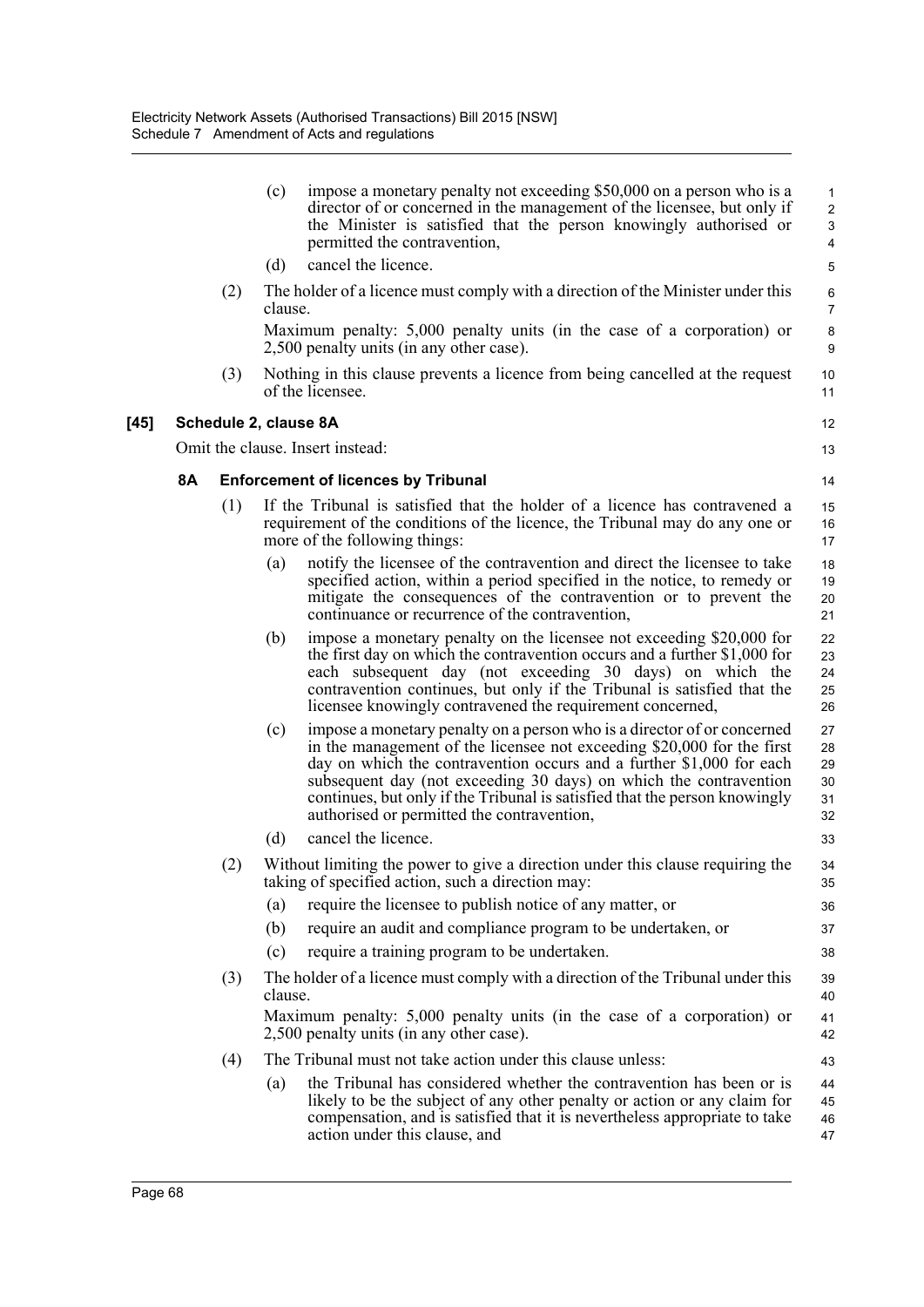|      |                             |     | (b)<br>the Tribunal has considered the action that the licensee has taken or is<br>likely to take in respect of the contravention and the cost to the licensee<br>in taking that action, and is satisfied that it is nevertheless appropriate<br>to take action under this clause.                                                                                  | 1<br>$\overline{\mathbf{c}}$<br>3<br>4 |  |  |  |
|------|-----------------------------|-----|---------------------------------------------------------------------------------------------------------------------------------------------------------------------------------------------------------------------------------------------------------------------------------------------------------------------------------------------------------------------|----------------------------------------|--|--|--|
|      |                             | (5) | The Tribunal is required to consider the seriousness of the contravention<br>concerned in determining to impose a monetary penalty under this clause.                                                                                                                                                                                                               | 5<br>6                                 |  |  |  |
|      |                             | (6) | The Tribunal must not take action under this clause in respect of a<br>contravention if the Minister has already taken action under clause 8 in respect<br>of the contravention.                                                                                                                                                                                    | $\overline{7}$<br>8<br>9               |  |  |  |
|      |                             | (7) | Nothing in this clause affects the Minister's powers under clause 8 in respect<br>of a contravention, whether or not the Tribunal has already taken action under<br>this clause in respect of the contravention.                                                                                                                                                    | 10<br>11<br>12                         |  |  |  |
| [46] |                             |     | Schedule 2, clause 11                                                                                                                                                                                                                                                                                                                                               | 13                                     |  |  |  |
|      |                             |     | Insert after clause 10:                                                                                                                                                                                                                                                                                                                                             | 14                                     |  |  |  |
|      | 11                          |     | <b>Review of licences</b>                                                                                                                                                                                                                                                                                                                                           | 15                                     |  |  |  |
|      |                             | (1) | The Tribunal must, within 6 months after the end of each successive 5-year<br>period (a <i>review period</i> ), report to the Minister on whether the results of the<br>Tribunal's compliance monitoring during the review period indicate that a<br>review of the licences in force under this Act should be conducted.                                            | 16<br>17<br>18<br>19                   |  |  |  |
|      |                             | (2) | The Minister is to consider the Tribunal's report and may direct the Tribunal<br>to conduct a review of the licences in force under this Act.                                                                                                                                                                                                                       | 20<br>21                               |  |  |  |
|      |                             | (3) | The first review period under this clause commences on the commencement<br>of this clause.                                                                                                                                                                                                                                                                          | 22<br>23                               |  |  |  |
| [47] |                             |     | <b>Schedule 3 Distribution districts</b>                                                                                                                                                                                                                                                                                                                            | 24                                     |  |  |  |
|      |                             |     | Insert after the heading to the Schedule:<br>Note. Section 83 (1A) provides for a reference in this Schedule to Ausgrid or<br>Endeavour Energy to be read as a reference to the entity that operates the distribution<br>system concerned after completion of an authorised transaction under the Electricity<br>Network Assets (Authorised Transactions) Act 2015. | 25<br>26<br>27<br>28<br>29             |  |  |  |
| [48] |                             |     | Schedule 6 Savings, transitional and other provisions                                                                                                                                                                                                                                                                                                               | 30                                     |  |  |  |
|      | Insert after Part 11:<br>31 |     |                                                                                                                                                                                                                                                                                                                                                                     |                                        |  |  |  |
|      |                             |     | Part 12 Provisions consequent on enactment of Electricity<br><b>Network Assets (Authorised Transactions) Act 2015</b>                                                                                                                                                                                                                                               | 32<br>33                               |  |  |  |
|      | 63                          |     | <b>Meaning of "amending Act"</b>                                                                                                                                                                                                                                                                                                                                    | 34                                     |  |  |  |
|      |                             |     | In this Part:                                                                                                                                                                                                                                                                                                                                                       | 35                                     |  |  |  |
|      |                             |     | <i>amending Act</i> means<br>the Electricity Network Assets (Authorised<br>Transactions) Act 2015.                                                                                                                                                                                                                                                                  | 36<br>37                               |  |  |  |
|      | 64                          |     | <b>Transfer of functions</b>                                                                                                                                                                                                                                                                                                                                        | 38                                     |  |  |  |
|      |                             | (1) | Any act, matter or thing done or omitted to be done by the Secretary relating<br>to a transferred function that had effect immediately before the<br>commencement of the provision of the amending Act that transferred the<br>function continues to have effect as if it had been done or omitted to be done<br>by the Tribunal.                                   | 39<br>40<br>41<br>42<br>43             |  |  |  |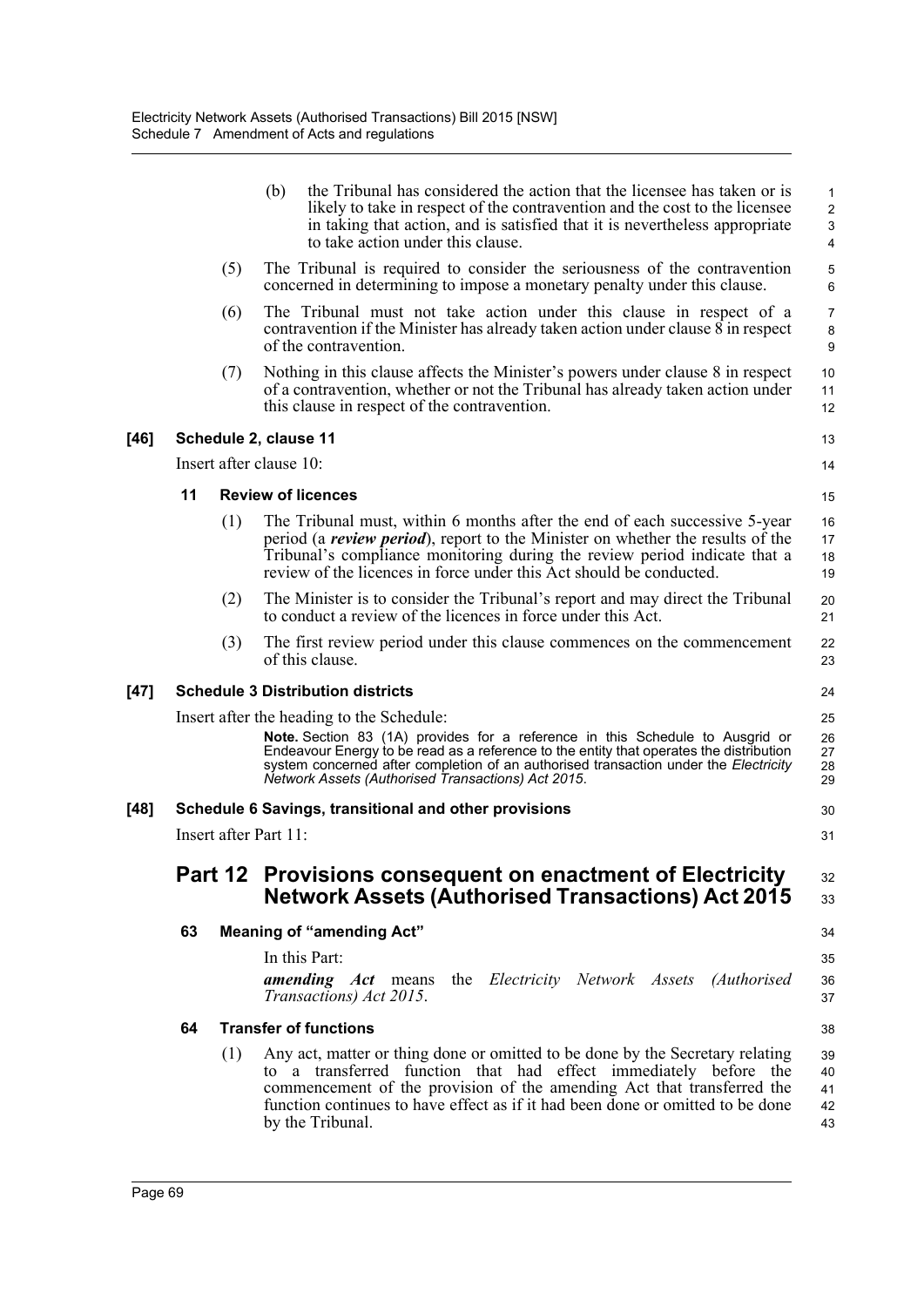|        | (2)                         | In this clause:                                                                                                                                                                                                                                                                                               | $\mathbf 1$              |
|--------|-----------------------------|---------------------------------------------------------------------------------------------------------------------------------------------------------------------------------------------------------------------------------------------------------------------------------------------------------------|--------------------------|
|        |                             | <i>transferred function</i> means a function of the Secretary under this Act that, as<br>a result of amendments made by the amending Act, is conferred on the<br>Tribunal.                                                                                                                                    | $\overline{c}$<br>3<br>4 |
| [49]   | <b>Dictionary</b>           |                                                                                                                                                                                                                                                                                                               | 5                        |
|        |                             | Omit the definition of <i>distributor</i> . Insert instead:<br><i>distributor</i> means a person who owns, controls or operates a distribution<br>system.                                                                                                                                                     | 6<br>$\overline{7}$<br>8 |
| [50]   |                             | Dictionary, definition of "inspector"                                                                                                                                                                                                                                                                         | 9                        |
|        |                             | Omit "Secretary". Insert instead "Tribunal".                                                                                                                                                                                                                                                                  | 10                       |
| [51]   |                             | Dictionary, definition of "licence"                                                                                                                                                                                                                                                                           | 11                       |
|        |                             | Insert "or a transmission operator's licence" after "distributor's licence".                                                                                                                                                                                                                                  | 12                       |
| $[52]$ | <b>Dictionary</b>           |                                                                                                                                                                                                                                                                                                               | 13                       |
|        |                             | Insert in alphabetical order:                                                                                                                                                                                                                                                                                 | 14                       |
|        |                             | <i>network controller</i> means a person who controls a distribution system or<br>transmission system.                                                                                                                                                                                                        | 15<br>16                 |
|        |                             | <i>network owner</i> means a person who owns a distribution system or<br>transmission system or any part of a distribution system or transmission<br>system.                                                                                                                                                  | 17<br>18<br>19           |
| [53]   |                             | Dictionary, definition of "transmission operator"                                                                                                                                                                                                                                                             | 20                       |
|        |                             |                                                                                                                                                                                                                                                                                                               |                          |
|        |                             | Omit the definition. Insert instead:<br><i>transmission operator</i> means a person who owns, controls or operates a<br>transmission system.                                                                                                                                                                  | 21<br>22<br>23           |
| 7.8    |                             | <b>Electricity Supply (General) Regulation 2014</b>                                                                                                                                                                                                                                                           | 24                       |
|        |                             |                                                                                                                                                                                                                                                                                                               | 25                       |
| [1]    | clause $14(2)$ .            | <b>Clause 14 Exemption from section 13</b><br>Omit "(other than TransGrid or a distributor listed in Schedule 3 to the Act)" from                                                                                                                                                                             | 26<br>27                 |
|        | $2015)$ ".                  | Insert instead "(other than a distributor listed in Schedule 3 to the Act or an authorised<br>transmission operator under the Electricity Network Assets (Authorised Transactions) Act                                                                                                                        | 28<br>29<br>30           |
| $[2]$  | <b>Clause 14</b>            |                                                                                                                                                                                                                                                                                                               | 31                       |
|        |                             | Insert at the end of the clause:                                                                                                                                                                                                                                                                              | 32                       |
|        |                             | Note. Under section 83 (1A) of the Act, a reference to a distributor listed in Schedule 3<br>to the Act includes a reference to the entity that operates the distribution system after<br>completion of an authorised transaction under the Electricity Network Assets<br>(Authorised Transactions) Act 2015. | 33<br>34<br>35<br>36     |
| 7.9    |                             | <b>Electricity Supply (Safety and Network Management) Regulation 2014</b>                                                                                                                                                                                                                                     | 37                       |
| [1]    | <b>Clause 3 Definitions</b> |                                                                                                                                                                                                                                                                                                               | 38                       |
|        |                             | Omit the definition of <b>Secretary</b> from clause 3 (1).                                                                                                                                                                                                                                                    | 39                       |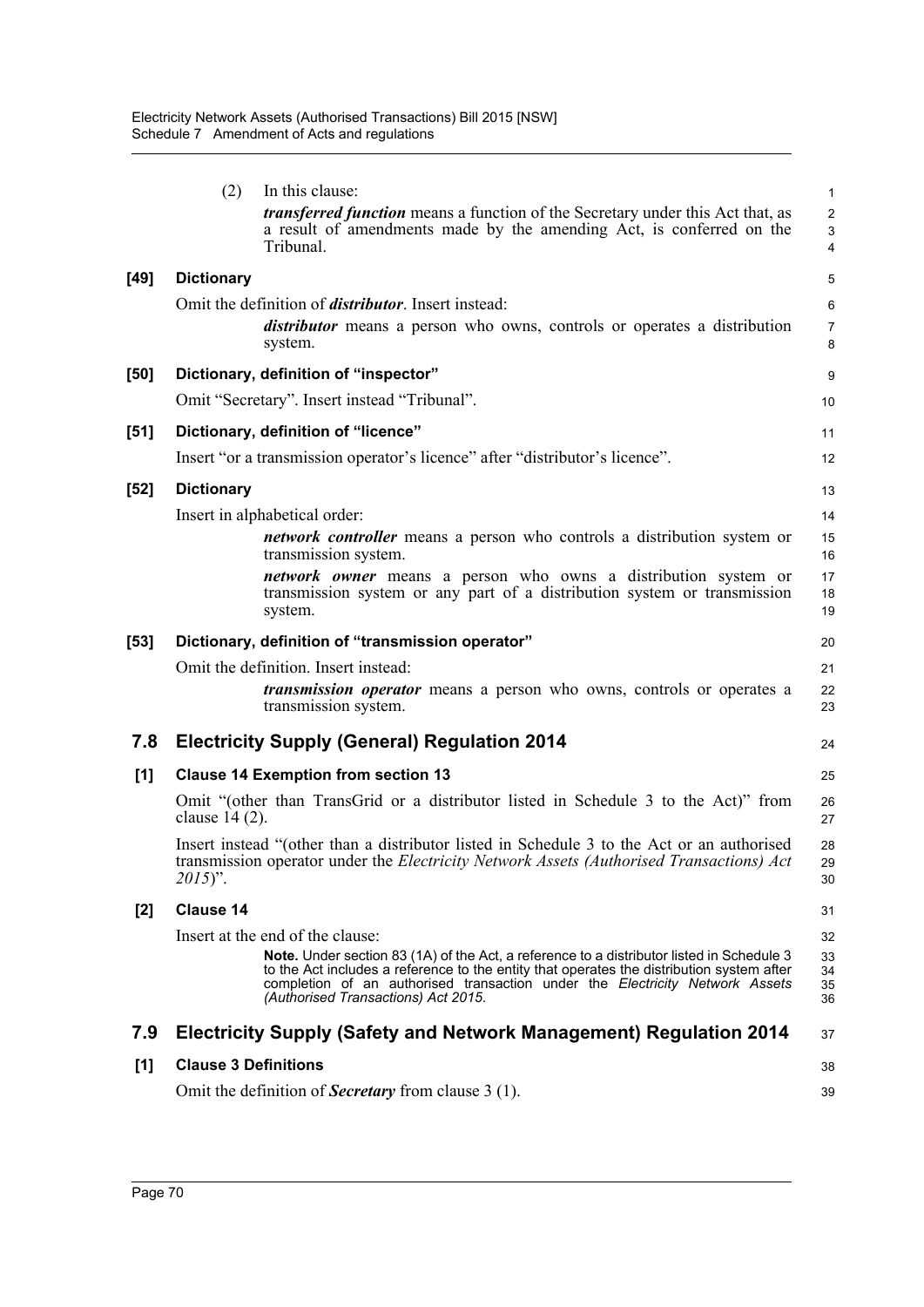| $[2]$ | systems          |                      | Clause 5 Network operators to ensure safety of distribution and transmission                                                                                                                                                                                                                                                                                                                                               | $\mathbf{1}$<br>$\overline{2}$    |  |  |
|-------|------------------|----------------------|----------------------------------------------------------------------------------------------------------------------------------------------------------------------------------------------------------------------------------------------------------------------------------------------------------------------------------------------------------------------------------------------------------------------------|-----------------------------------|--|--|
|       |                  |                      | Omit the penalty provision. Insert instead:<br>Maximum penalty: 5,000 penalty units (in the case of a corporation) or<br>2,500 penalty units (in any other case).                                                                                                                                                                                                                                                          | 3<br>$\overline{4}$<br>$\sqrt{5}$ |  |  |
| $[3]$ |                  |                      | <b>Clause 7 Content of safety management systems</b>                                                                                                                                                                                                                                                                                                                                                                       | 6                                 |  |  |
|       |                  |                      | Omit ", by no later than 1 March 2015 (or any later date that the Secretary may, by written<br>notice given to the network operator, direct), $\ddot{ }$ from clause 7 (1).                                                                                                                                                                                                                                                | $\overline{7}$<br>8               |  |  |
| $[4]$ |                  |                      | Clause 7 (1) (a), (2) and (3)                                                                                                                                                                                                                                                                                                                                                                                              | 9                                 |  |  |
|       |                  |                      | Omit "Secretary" wherever occurring. Insert instead "Minister".                                                                                                                                                                                                                                                                                                                                                            | 10                                |  |  |
| $[5]$ |                  |                      | Clause 8 Implementation of safety management system                                                                                                                                                                                                                                                                                                                                                                        | 11                                |  |  |
|       |                  |                      | Omit the penalty provision. Insert instead:                                                                                                                                                                                                                                                                                                                                                                                | 12                                |  |  |
|       |                  |                      | Maximum penalty: 10,000 penalty units (in the case of a corporation) or<br>5,000 penalty units (in any other case).                                                                                                                                                                                                                                                                                                        | 13<br>14                          |  |  |
| [6]   |                  |                      | Clauses 10 (3) and (4), 11 (1) (b), (2) (b), (3) and (5), 13 (1)–(3) and (4) (a) and 42                                                                                                                                                                                                                                                                                                                                    | 15                                |  |  |
|       |                  |                      | Omit "Secretary" wherever occurring. Insert instead "Tribunal".                                                                                                                                                                                                                                                                                                                                                            | 16                                |  |  |
| $[7]$ |                  |                      | <b>Clause 11 Auditing of safety management system</b>                                                                                                                                                                                                                                                                                                                                                                      | 17                                |  |  |
|       |                  |                      | Omit the penalty provision from clause 11 (1). Insert instead:                                                                                                                                                                                                                                                                                                                                                             | 18                                |  |  |
|       |                  |                      | Maximum penalty: 10,000 penalty units (in the case of a corporation) or<br>5,000 penalty units (in any other case).                                                                                                                                                                                                                                                                                                        | 19<br>20                          |  |  |
| [8]   |                  | <b>Clause 11 (2)</b> |                                                                                                                                                                                                                                                                                                                                                                                                                            | 21                                |  |  |
|       |                  |                      | Omit "(or any later date that the Secretary may, by written notice given to the network<br>operator, direct)" wherever occurring.                                                                                                                                                                                                                                                                                          | 22<br>23                          |  |  |
| [9]   | <b>Clause 12</b> |                      |                                                                                                                                                                                                                                                                                                                                                                                                                            |                                   |  |  |
|       |                  |                      | Omit the clause. Insert instead:                                                                                                                                                                                                                                                                                                                                                                                           | 25                                |  |  |
|       | 12               |                      | Nomination of person as auditor                                                                                                                                                                                                                                                                                                                                                                                            | 26                                |  |  |
|       |                  | (1)                  | An audit under clause 11 of a network operator's safety management system<br>is to be carried out by a person who is nominated by the network operator by<br>written notice given to the Tribunal in accordance with procedures (relevant<br><i>nomination procedures</i> ) notified by the Tribunal to the network operator.                                                                                              | 27<br>28<br>29<br>30              |  |  |
|       |                  | (2)                  | The person nominated by a network operator must be a person chosen from a<br>panel of persons approved by the Tribunal or a person otherwise approved by<br>the Tribunal.                                                                                                                                                                                                                                                  | 31<br>32<br>33                    |  |  |
|       |                  | (3)                  | If the Tribunal has not approved a panel of persons for the purposes of a<br>nomination under this clause or the network operator does not nominate a<br>person in accordance with relevant nomination procedures, an audit under<br>clause 11 of the network operator's safety management system is to be carried<br>out by a person who is nominated by the Tribunal by written notice given to<br>the network operator. | 34<br>35<br>36<br>37<br>38<br>39  |  |  |
|       |                  | (4)                  | A person is not to be nominated or approved for nomination for the purposes<br>of this clause unless the person is independent of the network operator                                                                                                                                                                                                                                                                     | 40<br>41                          |  |  |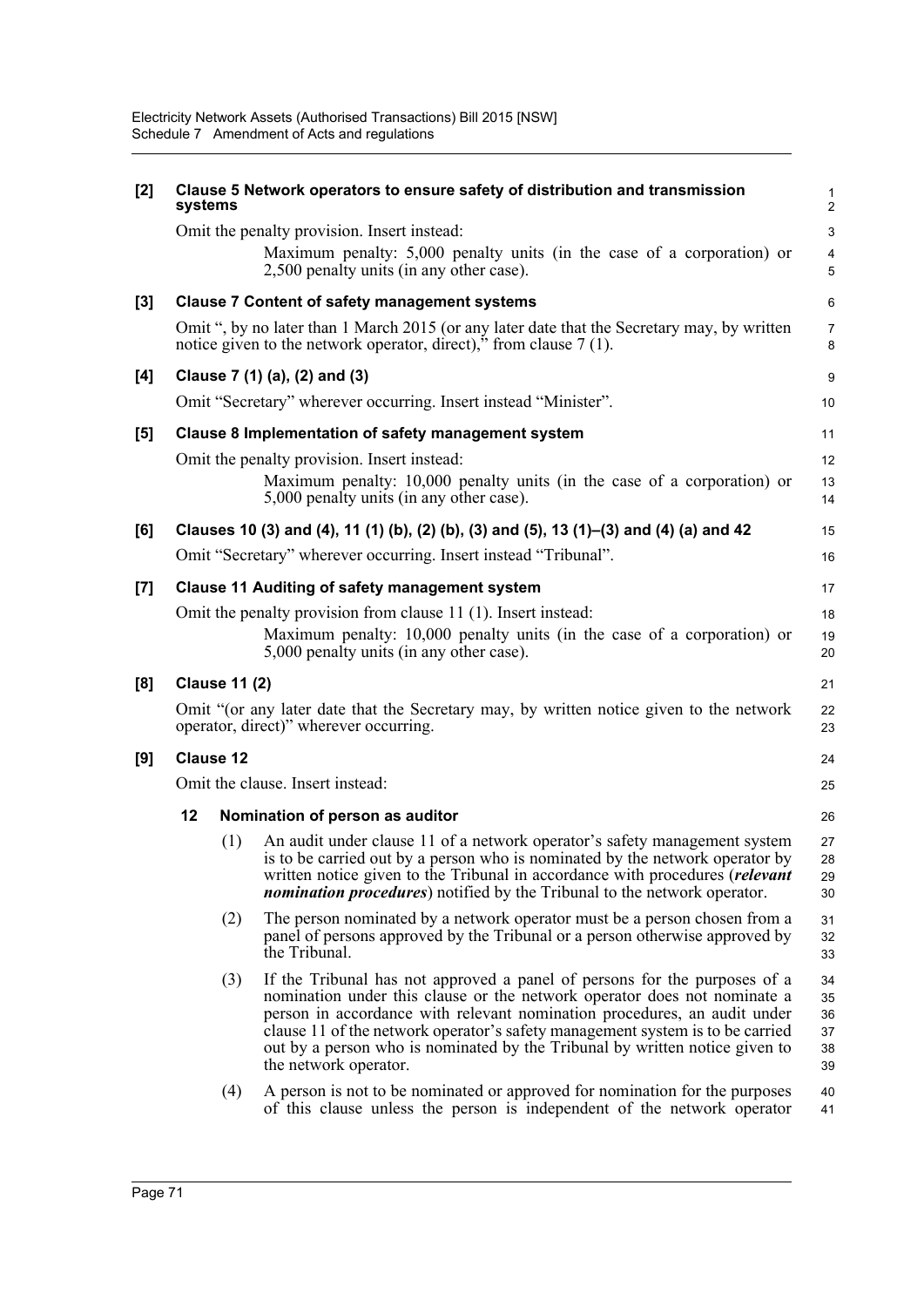|        |                 |                   | concerned and competent to carry out an audit of the system in accordance<br>with clause 11.                                                                                                                                                                                                                                                                                                                                           | 1<br>$\overline{2}$              |
|--------|-----------------|-------------------|----------------------------------------------------------------------------------------------------------------------------------------------------------------------------------------------------------------------------------------------------------------------------------------------------------------------------------------------------------------------------------------------------------------------------------------|----------------------------------|
|        |                 | (5)               | The approval of a panel of persons for the purposes of this clause is to be<br>notified by the Tribunal on the website of the Tribunal.                                                                                                                                                                                                                                                                                                | $\mathsf 3$<br>$\overline{4}$    |
|        |                 | (6)               | The Tribunal may publish details of the policies and procedures of the<br>Tribunal in connection with the exercise of its functions under this clause.                                                                                                                                                                                                                                                                                 | $\sqrt{5}$<br>6                  |
| $[10]$ |                 |                   | Clause 13 Tribunal may require safety management system to be implemented or<br>modified following audit                                                                                                                                                                                                                                                                                                                               | $\overline{7}$<br>8              |
|        |                 |                   | Omit the penalty provision from clause 13 (5). Insert instead:                                                                                                                                                                                                                                                                                                                                                                         | 9                                |
|        |                 |                   | Maximum penalty: 10,000 penalty units (in the case of a corporation) or<br>5,000 penalty units (in any other case).                                                                                                                                                                                                                                                                                                                    | 10<br>11                         |
| $[11]$ |                 |                   | Clause 14 Network operators to review and modify safety management system                                                                                                                                                                                                                                                                                                                                                              | 12                               |
|        |                 |                   | Omit the penalty provision from clause 14 (1). Insert instead:                                                                                                                                                                                                                                                                                                                                                                         | 13                               |
|        |                 |                   | Maximum penalty: 5,000 penalty units (in the case of a corporation) or<br>2,500 penalty units (in any other case).                                                                                                                                                                                                                                                                                                                     | 14<br>15                         |
| [12]   | <b>Tribunal</b> |                   | Clause 42 Reports on injuries, incidents and other matters to be submitted to                                                                                                                                                                                                                                                                                                                                                          | 16<br>17                         |
|        |                 |                   | Omit the penalty provision from clause 42 (2). Insert instead:                                                                                                                                                                                                                                                                                                                                                                         | 18                               |
|        |                 |                   | Maximum penalty: 8,000 penalty units (in the case of a corporation) or<br>4,000 penalty units (in any other case).                                                                                                                                                                                                                                                                                                                     | 19<br>20                         |
| [13]   |                 | <b>Clause 42B</b> |                                                                                                                                                                                                                                                                                                                                                                                                                                        | 21                               |
|        |                 |                   | Insert after clause 42A:                                                                                                                                                                                                                                                                                                                                                                                                               | 22                               |
|        | 42B             |                   | <b>Regulatory functions of Tribunal</b>                                                                                                                                                                                                                                                                                                                                                                                                | 23                               |
|        |                 |                   | For the purposes of section 77 (1) (d) of the Act, the functions of the Tribunal<br>under this Regulation are specified as regulatory functions of the Tribunal.                                                                                                                                                                                                                                                                       | 24<br>25                         |
| [14]   |                 | <b>Clause 43</b>  |                                                                                                                                                                                                                                                                                                                                                                                                                                        | 26                               |
|        |                 |                   | Omit the clause. Insert instead:                                                                                                                                                                                                                                                                                                                                                                                                       | 27                               |
|        | 43              |                   | <b>Delegation of Tribunal's functions</b>                                                                                                                                                                                                                                                                                                                                                                                              | 28                               |
|        |                 |                   | The Tribunal may delegate any function conferred or imposed on the Tribunal<br>by or under this Regulation (other than this power of delegation) to:                                                                                                                                                                                                                                                                                   | 29<br>30                         |
|        |                 |                   | any member or officer of the Tribunal, or<br>(a)                                                                                                                                                                                                                                                                                                                                                                                       | 31                               |
|        |                 |                   | (b)<br>any committee of the Tribunal or any member of such a committee.                                                                                                                                                                                                                                                                                                                                                                | 32                               |
| [15]   |                 |                   | <b>Clause 44 Savings</b>                                                                                                                                                                                                                                                                                                                                                                                                               | 33                               |
|        |                 |                   | Insert after clause 44 (4):                                                                                                                                                                                                                                                                                                                                                                                                            | 34                               |
|        |                 | (5)               | Any act, matter or thing done or omitted to be done by the Secretary relating<br>a transferred function that had effect immediately before the<br>commencement of the provision of the <i>Electricity Network Assets (Authorised</i> )<br><i>Transactions) Act 2015</i> that transferred the function continues to have effect<br>as if it had been done or omitted to be done by the Tribunal or the Minister, as<br>the case may be. | 35<br>36<br>37<br>38<br>39<br>40 |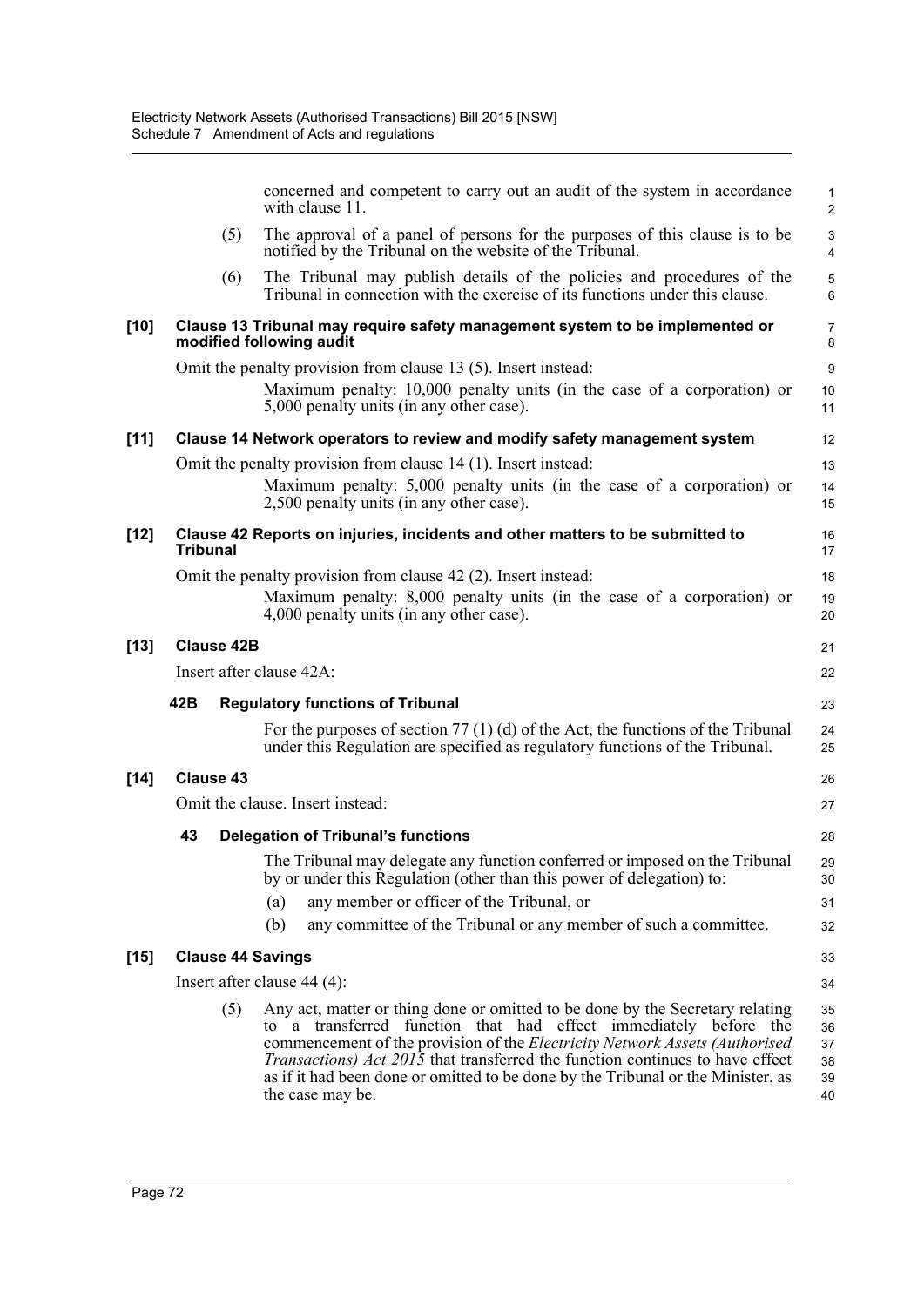|             | (6)                       |                    | In this clause:                                                                                                                                                                                                                                                                              | 1                        |
|-------------|---------------------------|--------------------|----------------------------------------------------------------------------------------------------------------------------------------------------------------------------------------------------------------------------------------------------------------------------------------------|--------------------------|
|             |                           |                    | <i>transferred function</i> means a function of the Secretary under this Act that, as<br>a result of amendments made by the Electricity Network Assets (Authorised<br><i>Transactions) Act 2015</i> , is conferred on the Tribunal or the Minister.                                          | $\overline{c}$<br>3<br>4 |
|             |                           |                    | 7.10 Energy and Utilities Administration Act 1987 No 103                                                                                                                                                                                                                                     | 5                        |
|             |                           |                    | Section 40 Persons may be required to furnish information                                                                                                                                                                                                                                    | 6                        |
|             | section 40 $(5)$ :        |                    | Insert after paragraph (a) of the definition of water or energy service provider in                                                                                                                                                                                                          | $\overline{7}$<br>8      |
|             |                           | $\left( a1\right)$ | an authorised network operator under the <i>Electricity Network Assets</i><br>(Authorised Transactions) Act 2015,                                                                                                                                                                            | 9<br>10                  |
|             |                           |                    | 7.11 Energy Services Corporations Act 1995 No 95                                                                                                                                                                                                                                             | 11                       |
|             |                           |                    | <b>Schedule 1 Energy services corporations</b>                                                                                                                                                                                                                                               | 12                       |
|             | Omit "Eraring Energy".    |                    |                                                                                                                                                                                                                                                                                              | 13                       |
|             |                           |                    | 7.12 Environmental Planning and Assessment Act 1979 No 203                                                                                                                                                                                                                                   | 14                       |
|             | <b>Section 111A</b>       |                    |                                                                                                                                                                                                                                                                                              | 15                       |
|             | Insert after section 111: |                    |                                                                                                                                                                                                                                                                                              | 16                       |
| <b>111A</b> |                           | authorities        | Regulations for environmental impact assessment by prescribed determining                                                                                                                                                                                                                    | 17<br>18                 |
|             | (1)                       |                    | In this section, <i>prescribed determining authority</i> means a person prescribed<br>for the purposes of the definition of <i>public authority</i> in section $4(1)$ so as to<br>allow the person to be a determining authority within the meaning of this Part.                            | 19<br>20<br>21           |
|             | (2)                       |                    | The regulations may make provision for or with respect to the exercise by a<br>prescribed determining authority of its functions under section 111<br><i>(environmental impact assessment functions)</i> , including (without limitation)<br>provision for or with respect to the following: | 22<br>23<br>24<br>25     |
|             |                           | (a)                | the manner in which environmental impact assessment functions must<br>be exercised including the matters that must be considered in the<br>exercise of those functions,                                                                                                                      | 26<br>27<br>28           |
|             |                           | (b)                | requirements for public and other consultation in connection with<br>environmental impact assessment functions, including requirements for<br>consultation with the Secretary and the consideration of advice given by<br>the Secretary,                                                     | 29<br>30<br>31<br>32     |
|             |                           | (c)                | requirements for the documentation of the exercise of environmental<br>impact assessment functions ( <i>assessment documentation</i> ),                                                                                                                                                      | 33<br>34                 |
|             |                           | (d)                | requirements for making assessment documentation available to the<br>Minister and the Secretary and for the public release of assessment<br>documentation,                                                                                                                                   | 35<br>36<br>37           |
|             |                           | (e)                | requirements for auditing the exercise of environmental impact<br>assessment functions and compliance with requirements imposed by or<br>under the regulations.                                                                                                                              | 38<br>39<br>40           |
|             | (3)                       |                    | The regulations may provide for the approval by the Minister of a code (an<br><i>approved code</i> ) that makes provision for or with respect to the matters for<br>which the regulations under this section may make provision.                                                             | 41<br>42<br>43           |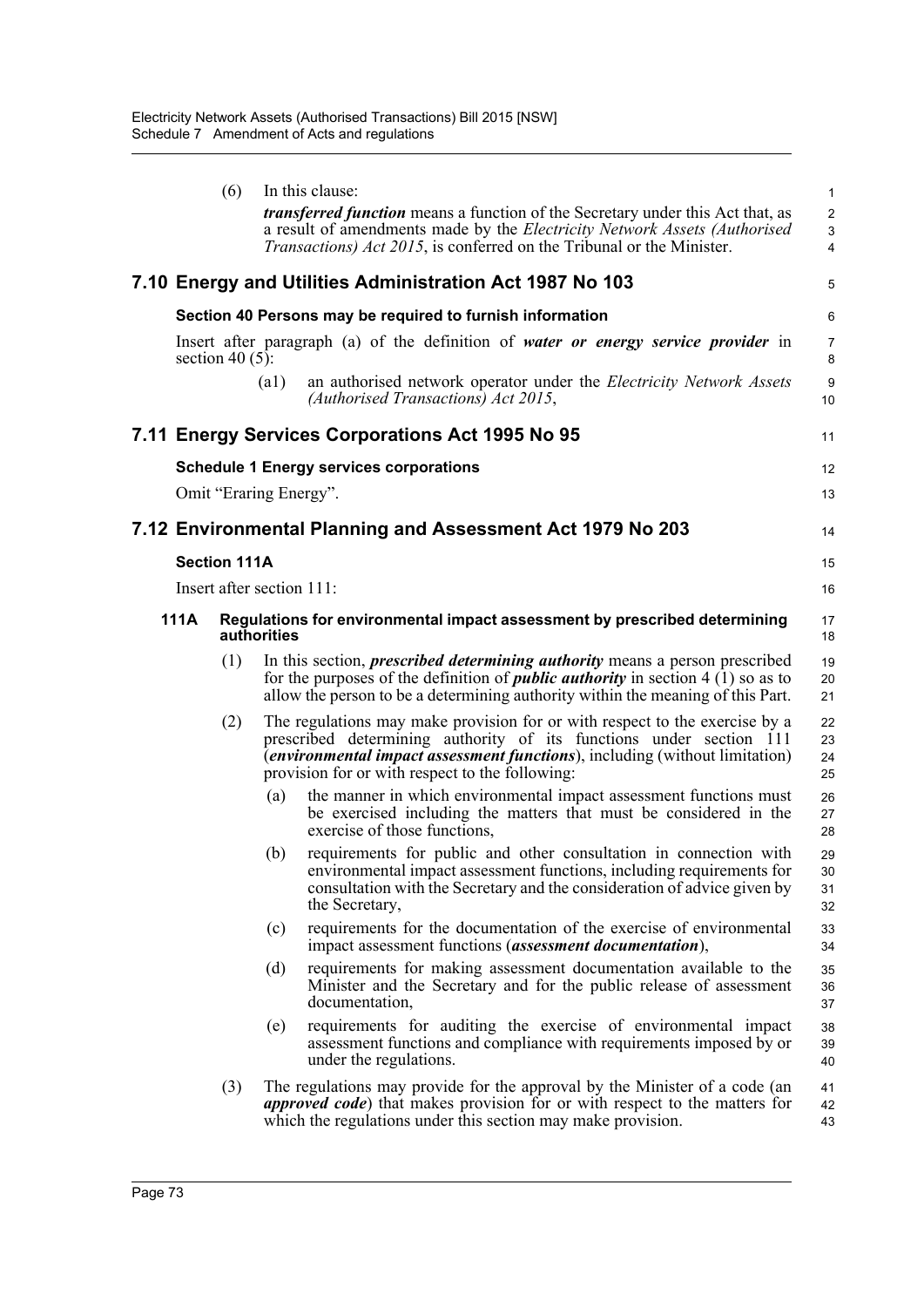|     |                   | (4)                             |                      | An approved code may make provision for or with respect to a matter by<br>applying, adopting or incorporating, with or without modification, the<br>provisions of a specified document as in force for the time being or a document<br>formulated, issued or published by a specified person or body. | $\mathbf{1}$<br>$\overline{c}$<br>3<br>4 |
|-----|-------------------|---------------------------------|----------------------|-------------------------------------------------------------------------------------------------------------------------------------------------------------------------------------------------------------------------------------------------------------------------------------------------------|------------------------------------------|
|     |                   |                                 |                      | 7.13 Environmental Planning and Assessment Regulation 2000                                                                                                                                                                                                                                            | 5                                        |
| [1] |                   |                                 |                      | Part 14 Environmental assessment under Part 5 of the Act                                                                                                                                                                                                                                              | 6                                        |
|     |                   | <b>Insert after Division 8:</b> |                      |                                                                                                                                                                                                                                                                                                       | $\overline{7}$                           |
|     | <b>Division 9</b> |                                 |                      | Special provisions relating to electricity distributors<br>and transmission operators                                                                                                                                                                                                                 | 8<br>9                                   |
|     | 244J              |                                 | <b>Definitions</b>   |                                                                                                                                                                                                                                                                                                       | 10                                       |
|     |                   |                                 |                      | In this Division:                                                                                                                                                                                                                                                                                     | 11                                       |
|     |                   |                                 |                      | activity for the purposes of a transacted electricity transmission or<br><i>distribution network</i> includes activities (within the meaning of Part 5 of the<br>Act) for any one or more of the following purposes:                                                                                  | 12<br>13<br>14                           |
|     |                   |                                 | (a)                  | development for the purposes of the construction, maintenance or<br>operation of a transacted electricity transmission or distribution<br>network,                                                                                                                                                    | 15<br>16<br>17                           |
|     |                   |                                 | (b)                  | geotechnical investigations relating to a transacted electricity<br>transmission or distribution network,                                                                                                                                                                                             | 18<br>19                                 |
|     |                   |                                 | (c)                  | environmental management and pollution control relating to a<br>transacted electricity transmission or distribution network,                                                                                                                                                                          | 20<br>21                                 |
|     |                   |                                 | (d)                  | access for the purpose of the construction, maintenance or operation of<br>a transacted electricity transmission or distribution network,                                                                                                                                                             | 22<br>23                                 |
|     |                   |                                 | (e)                  | temporary construction sites and storage areas, including temporary<br>batching plants, the storage of plant and equipment and the stockpiling<br>of excavated material.                                                                                                                              | 24<br>25<br>26                           |
|     |                   |                                 |                      | <i>approved Code</i> means a Code approved by the Minister under this Division.                                                                                                                                                                                                                       | 27                                       |
|     |                   |                                 |                      | <i>authorised network operator</i> means an authorised network operator under the<br>Electricity Network Assets (Authorised Transactions) Act 2015.                                                                                                                                                   | 28<br>29                                 |
|     |                   |                                 |                      | <i>electricity transmission or distribution network</i> has the same meaning as it<br>has in Division 5 of Part 3 of State Environmental Planning Policy<br>(Infrastructure) 2007.                                                                                                                    | 30<br>31<br>32                           |
|     |                   |                                 |                      | transacted electricity transmission or distribution network means a<br>transacted distribution system or transacted transmission system under the<br>Electricity Network Assets (Authorised Transactions) Act 2015.                                                                                   | 33<br>34<br>35                           |
|     | 244K              |                                 | <b>Approved Code</b> |                                                                                                                                                                                                                                                                                                       | 36                                       |
|     |                   | (1)                             |                      | An approved Code may make provision for or with respect to the exercise by<br>an authorised network operator of its functions under section 111 of the Act in<br>respect of an activity for the purposes of a transacted electricity transmission<br>or distribution network.                         | 37<br>38<br>39<br>40                     |
|     |                   | (2)                             |                      | An approved Code is not to apply to activities for the purposes of a transacted<br>electricity transmission or distribution network for which the operator is<br>required under Part 5 of the Act to furnish or obtain an environmental impact<br>statement.                                          | 41<br>42<br>43<br>44                     |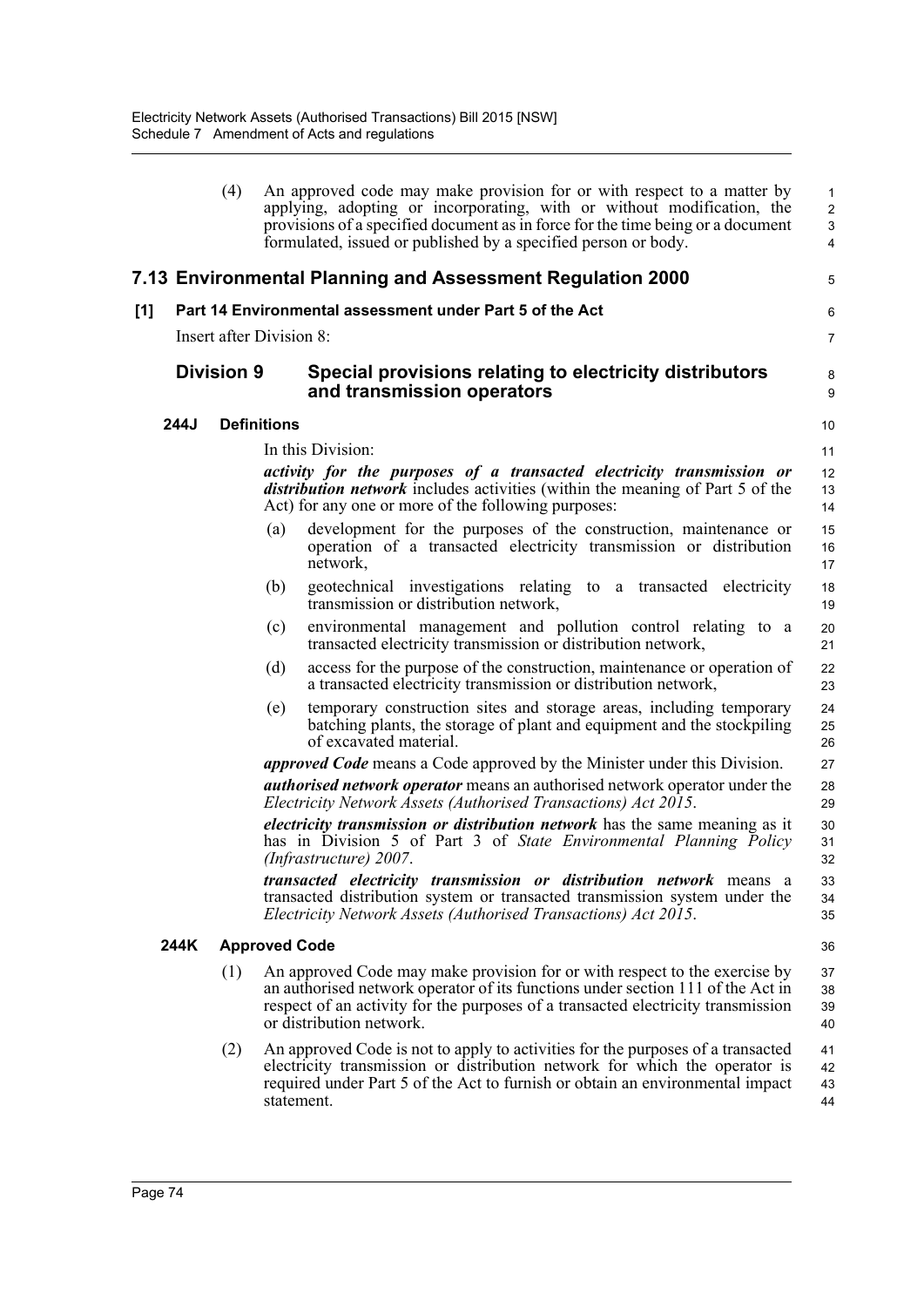|     |      | (3) | Without limitation, an approved Code may include provision for or with<br>respect to any of the matters listed in section 111A (2) of the Act.                                                                                                                                                                                                                                                                                                                                                                                                                                                                                  | $\mathbf{1}$<br>$\overline{2}$                  |
|-----|------|-----|---------------------------------------------------------------------------------------------------------------------------------------------------------------------------------------------------------------------------------------------------------------------------------------------------------------------------------------------------------------------------------------------------------------------------------------------------------------------------------------------------------------------------------------------------------------------------------------------------------------------------------|-------------------------------------------------|
|     |      | (4) | An approved Code may specify the period for which the approved Code is in<br>force.                                                                                                                                                                                                                                                                                                                                                                                                                                                                                                                                             | 3<br>$\overline{4}$                             |
|     |      | (5) | The Minister may by notice in writing to an authorised network operator<br>exempt a specified activity of the operator from the operation of an approved<br>Code. Such an exemption may be made subject to conditions and may be<br>revoked or varied at any time by notice in writing to the operator.                                                                                                                                                                                                                                                                                                                         | $\mathbf 5$<br>$\,6\,$<br>$\boldsymbol{7}$<br>8 |
|     | 244L |     | Procedure for approval of Code                                                                                                                                                                                                                                                                                                                                                                                                                                                                                                                                                                                                  | $\boldsymbol{9}$                                |
|     |      | (1) | The Minister may approve a Code for the purposes of this Division and may<br>vary or revoke an approved Code.                                                                                                                                                                                                                                                                                                                                                                                                                                                                                                                   | 10<br>11                                        |
|     |      | (2) | An approval of a Code, or a variation or revocation of an approved Code, takes<br>effect when notice of it is published in the Gazette or on such later date as is<br>specified in the approval, variation or revocation.                                                                                                                                                                                                                                                                                                                                                                                                       | 12<br>13<br>14                                  |
|     |      | (3) | The Minister must, before varying or revoking a Code or approving a Code as<br>a replacement for an existing Code, give each authorised network operator<br>who will be affected by it notice of the proposal and an opportunity to make<br>submissions on the proposal. The Minister must take into account any<br>submission made by an authorised network operator within 20 business days<br>after the operator was given notice of the proposal.                                                                                                                                                                           | 15<br>16<br>17<br>18<br>19<br>20                |
| [2] |      |     | <b>Clause 277 Public authorities</b>                                                                                                                                                                                                                                                                                                                                                                                                                                                                                                                                                                                            | 21                                              |
|     |      |     | Insert as clause $277(5)$ :                                                                                                                                                                                                                                                                                                                                                                                                                                                                                                                                                                                                     | 22                                              |
|     |      | (5) | For the purpose of the definition of <i>public authority</i> in section $4(1)$ of the Act,<br>an authorised network operator under the <i>Electricity Network Assets</i><br>(Authorised Transactions) Act 2015 is prescribed, but only so as to allow the<br>authorised network operator to be a determining authority within the meaning<br>of Part 5 of the Act for development for the purposes of an electricity<br>transmission or distribution network (within the meaning of State<br>Environmental Planning Policy (Infrastructure) 2007) operated or to be<br>operated by the authorised network operator and that is: | 23<br>24<br>25<br>26<br>27<br>28<br>29<br>30    |
|     |      |     | permitted without consent by a public authority under that Policy, or<br>(a)                                                                                                                                                                                                                                                                                                                                                                                                                                                                                                                                                    | 31                                              |
|     |      |     | (b)<br>permitted without consent under any other environmental planning<br>instrument.                                                                                                                                                                                                                                                                                                                                                                                                                                                                                                                                          | 32<br>33                                        |
|     |      |     | 7.14 Government Information (Public Access) Act 2009 No 52                                                                                                                                                                                                                                                                                                                                                                                                                                                                                                                                                                      | 34                                              |
|     |      |     | Schedule 1 Information for which there is conclusive presumption of overriding<br>public interest against disclosure                                                                                                                                                                                                                                                                                                                                                                                                                                                                                                            | 35<br>36                                        |
|     |      |     | Insert at the end of the Schedule:                                                                                                                                                                                                                                                                                                                                                                                                                                                                                                                                                                                              | 37                                              |
|     | 14   |     | Information about authorised transactions under Electricity Network Assets<br>(Authorised Transactions) Act 2015                                                                                                                                                                                                                                                                                                                                                                                                                                                                                                                | 38<br>39                                        |
|     |      |     | It is to be conclusively presumed that there is an overriding public interest<br>against disclosure of information contained in any document prepared for the<br>purposes of or in connection with an authorised transaction under the<br>Electricity Network Assets (Authorised Transactions) Act 2015 other than a<br>document the public disclosure of which has been approved by the Treasurer.                                                                                                                                                                                                                             | 40<br>41<br>42<br>43<br>44                      |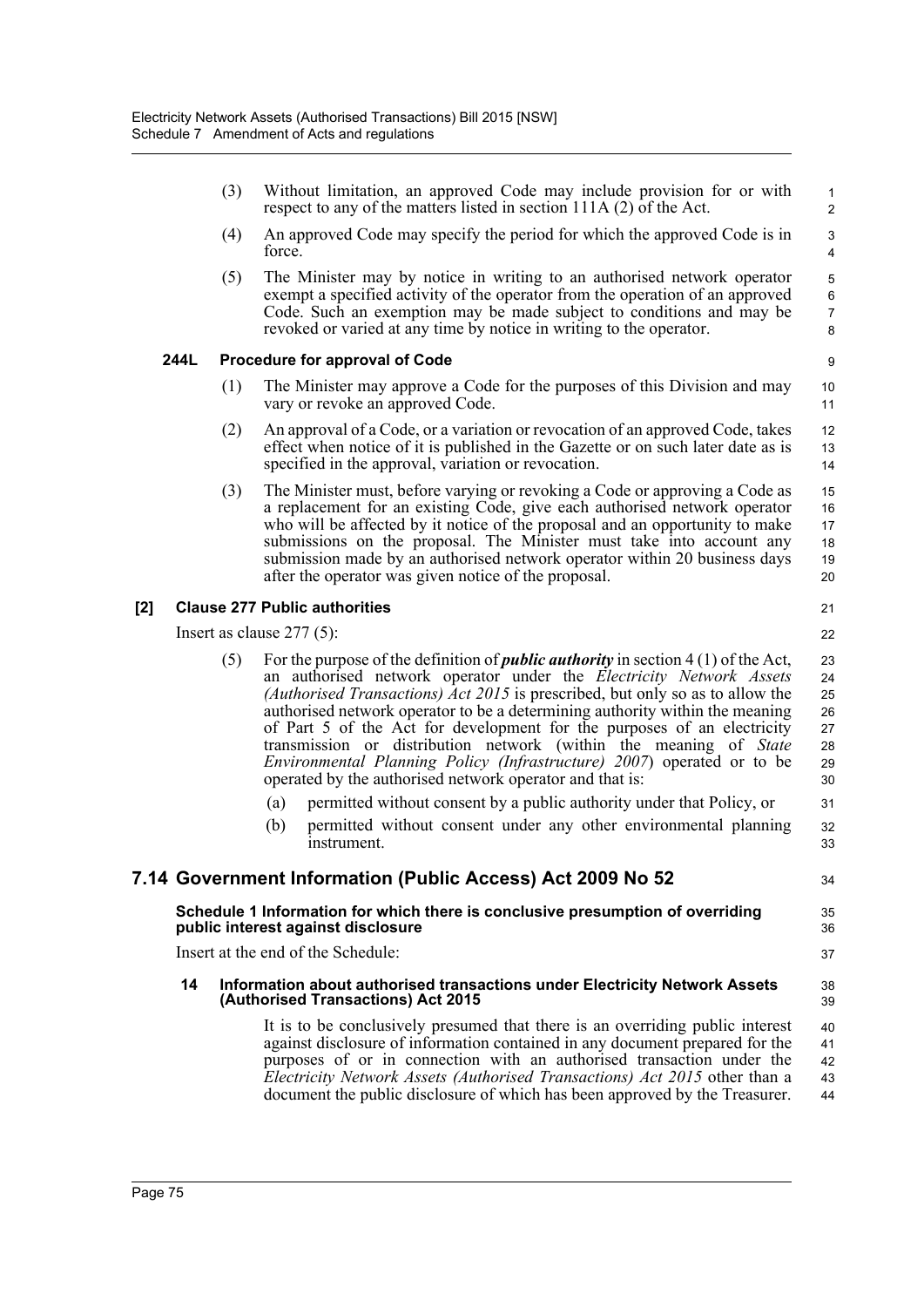|                                 |                                   | 7.15 Independent Pricing and Regulatory Tribunal Act 1992 No 39                                                                                                                                                                                                                             | 1                       |  |
|---------------------------------|-----------------------------------|---------------------------------------------------------------------------------------------------------------------------------------------------------------------------------------------------------------------------------------------------------------------------------------------|-------------------------|--|
|                                 |                                   | <b>Section 10 Delegation of Tribunal's functions</b>                                                                                                                                                                                                                                        | $\overline{\mathbf{c}}$ |  |
| Insert after section 10 $(3)$ : |                                   |                                                                                                                                                                                                                                                                                             | 3                       |  |
| (4)                             |                                   | This section does not limit any power of delegation conferred on the Tribunal<br>by or under any other Act.                                                                                                                                                                                 | $\overline{4}$<br>5     |  |
|                                 |                                   | 7.16 Land Development Contribution Management Act 1970 No 22                                                                                                                                                                                                                                | 6                       |  |
|                                 |                                   | Section 7 Time when declared land becomes liable for contribution                                                                                                                                                                                                                           | 7                       |  |
|                                 |                                   | Insert "or an authorised distributor under the <i>Electricity Network Assets (Authorised</i> )<br><i>Transactions) Act 2015</i> " after "an energy distributor within the meaning of the <i>Energy</i><br>Services Corporations Act 1995" in section 7 (6).                                 | 8<br>9<br>10            |  |
|                                 |                                   | 7.17 Land Tax Management Act 1956 No 26                                                                                                                                                                                                                                                     | 11                      |  |
|                                 |                                   | Section 10 Land exempted from tax                                                                                                                                                                                                                                                           | 12                      |  |
| section $10(1)(n)$ .            |                                   | Omit "a distribution network service provider that holds an authorisation or licence to<br>operate an electricity distribution system under the <i>Electricity Supply Act 1995</i> " from                                                                                                   | 13<br>14<br>15          |  |
| Electricity Supply Act 1995".   |                                   | Insert instead "a distributor that holds a licence to operate a distribution system under the                                                                                                                                                                                               | 16<br>17                |  |
|                                 |                                   | 7.18 National Electricity (New South Wales) Act 1997 No 20                                                                                                                                                                                                                                  | 18                      |  |
| <b>Section 9 Regulations</b>    |                                   |                                                                                                                                                                                                                                                                                             | 19                      |  |
|                                 | Insert at the end of the section: |                                                                                                                                                                                                                                                                                             |                         |  |
| (2)                             |                                   | The regulations may modify the operation of the National Electricity Rules, to<br>the extent that they apply as a law of New South Wales, by making provision                                                                                                                               | 21                      |  |
|                                 |                                   | for or with respect to:                                                                                                                                                                                                                                                                     | 22<br>23                |  |
|                                 | (a)                               | exempting the lessor of a transacted distribution system or transacted<br>transmission system under the Electricity Network Assets (Authorised<br><i>Transactions</i> ) <i>Act 2015</i> from the requirement to be a registered<br>participant under the National Electricity (NSW) Law, or | 24<br>25<br>26<br>27    |  |
|                                 | (b)                               | matters (including matters of a savings or transitional nature) that are<br>consequential on the enactment of the Electricity Network Assets<br>(Authorised Transactions) Act 2015 or an authorised transaction under<br>that Act.                                                          | 28<br>29<br>30<br>31    |  |
|                                 |                                   | 7.19 National Parks and Wildlife Act 1974 No 80                                                                                                                                                                                                                                             | 32                      |  |
| <b>Section 69A Definitions</b>  |                                   |                                                                                                                                                                                                                                                                                             | 33                      |  |
|                                 |                                   | Insert after paragraph (d) of the definition of <i>statutory authority</i> in section 69A (1):                                                                                                                                                                                              | 34                      |  |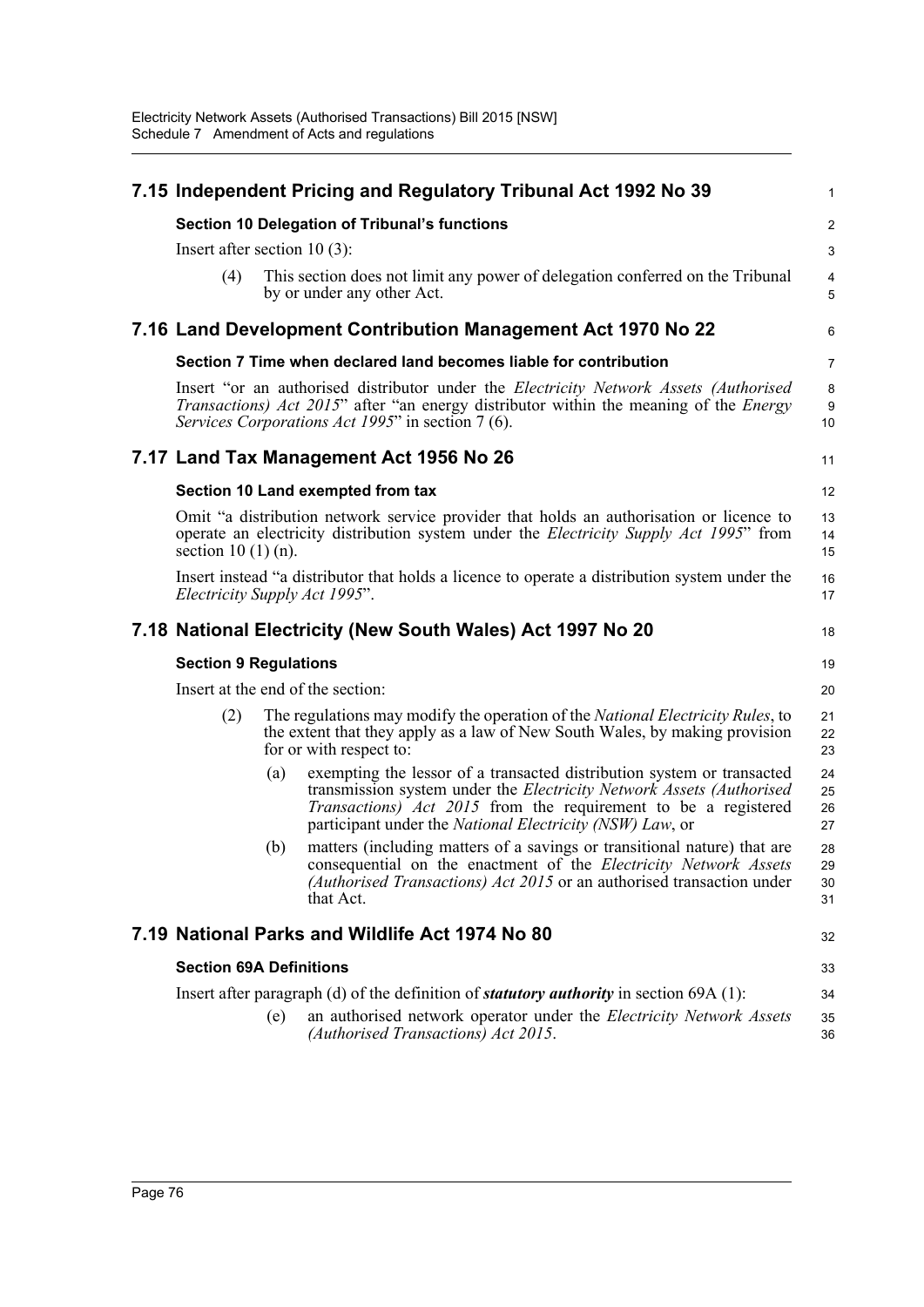|     |                                                                              | 7.20 Noxious Weeds Act 1993 No 11                                                                                                                                                                                                                          | 1                    |  |  |
|-----|------------------------------------------------------------------------------|------------------------------------------------------------------------------------------------------------------------------------------------------------------------------------------------------------------------------------------------------------|----------------------|--|--|
|     | <b>Dictionary</b>                                                            |                                                                                                                                                                                                                                                            |                      |  |  |
|     | Insert after paragraph $(c1)$ of the definition of <i>public authority</i> : |                                                                                                                                                                                                                                                            |                      |  |  |
|     | (c2)                                                                         | an authorised network operator under the <i>Electricity Network Assets</i><br>(Authorised Transactions) Act 2015 except for the purposes of<br>sections 65 and 70 $(2)$ of this Act, or                                                                    | 4<br>5<br>6          |  |  |
|     |                                                                              | 7.21 Protection of the Environment Operations Act 1997 No 156                                                                                                                                                                                              | 7                    |  |  |
| [1] |                                                                              | Section 6 Appropriate regulatory authority                                                                                                                                                                                                                 | 8                    |  |  |
|     | Insert after section $6(2)(c)$ :                                             |                                                                                                                                                                                                                                                            |                      |  |  |
|     | (c1)                                                                         | activities carried on by an authorised network operator (within the<br>meaning of the <i>Electricity Network Assets (Authorised Transactions)</i><br><i>Act 2015</i> ) whether at premises occupied by the authorised network<br>operator or otherwise, or | 10<br>11<br>12<br>13 |  |  |
| [2] |                                                                              | Section 92 Clean-up by public authorities                                                                                                                                                                                                                  | 14                   |  |  |
|     | "corporation" in section 92 (5).                                             | Insert "or the lessor of a transacted distribution system or transacted transmission system<br>under the Electricity Network Assets (Authorised Transactions) Act 2015" after                                                                              | 15<br>16<br>17       |  |  |
| [3] |                                                                              | Section 218 Other authorities who may also institute proceedings                                                                                                                                                                                           | 18                   |  |  |
|     | Insert after section 218 (6) (c):                                            |                                                                                                                                                                                                                                                            |                      |  |  |
|     | (c1)                                                                         | activities carried on by an authorised network operator (within the<br>meaning of the <i>Electricity Network Assets (Authorised Transactions)</i><br><i>Act 2015</i> ) whether at premises occupied by the authorised network<br>operator or otherwise, or | 20<br>21<br>22<br>23 |  |  |
| [4] | <b>Section 226 Enforcement officers</b>                                      |                                                                                                                                                                                                                                                            | 24                   |  |  |
|     |                                                                              | Insert at the end of section $226(3)(b)$ :                                                                                                                                                                                                                 | 25                   |  |  |
|     |                                                                              | , or                                                                                                                                                                                                                                                       | 26                   |  |  |
|     | (c)                                                                          | an offence (other than a littering offence) alleged to have been<br>committed in relation to activities carried on by an authorised network<br>operator (within the meaning of the Electricity Network Assets<br>(Authorised Transactions) Act 2015).      | 27<br>28<br>29<br>30 |  |  |
| [5] |                                                                              | Section 270 Restrictions on noise abatement orders                                                                                                                                                                                                         | 31                   |  |  |
|     | Insert after section $270(2)(a)$ :                                           |                                                                                                                                                                                                                                                            |                      |  |  |
|     | $\left( a1\right)$                                                           | any activity carried on by an authorised network operator (within the<br>meaning of the <i>Electricity Network Assets (Authorised Transactions)</i><br>Act 2015), or                                                                                       | 33<br>34<br>35       |  |  |
| [6] |                                                                              | Section 278 Restrictions on noise abatement directions                                                                                                                                                                                                     | 36                   |  |  |
|     | Insert after section $278(2)(a)$ :                                           |                                                                                                                                                                                                                                                            | 37                   |  |  |
|     | (a1)                                                                         | any activity carried on by an authorised network operator (within the<br>meaning of the <i>Electricity Network Assets (Authorised Transactions)</i><br><i>Act 2015</i> ), or                                                                               | 38<br>39<br>40       |  |  |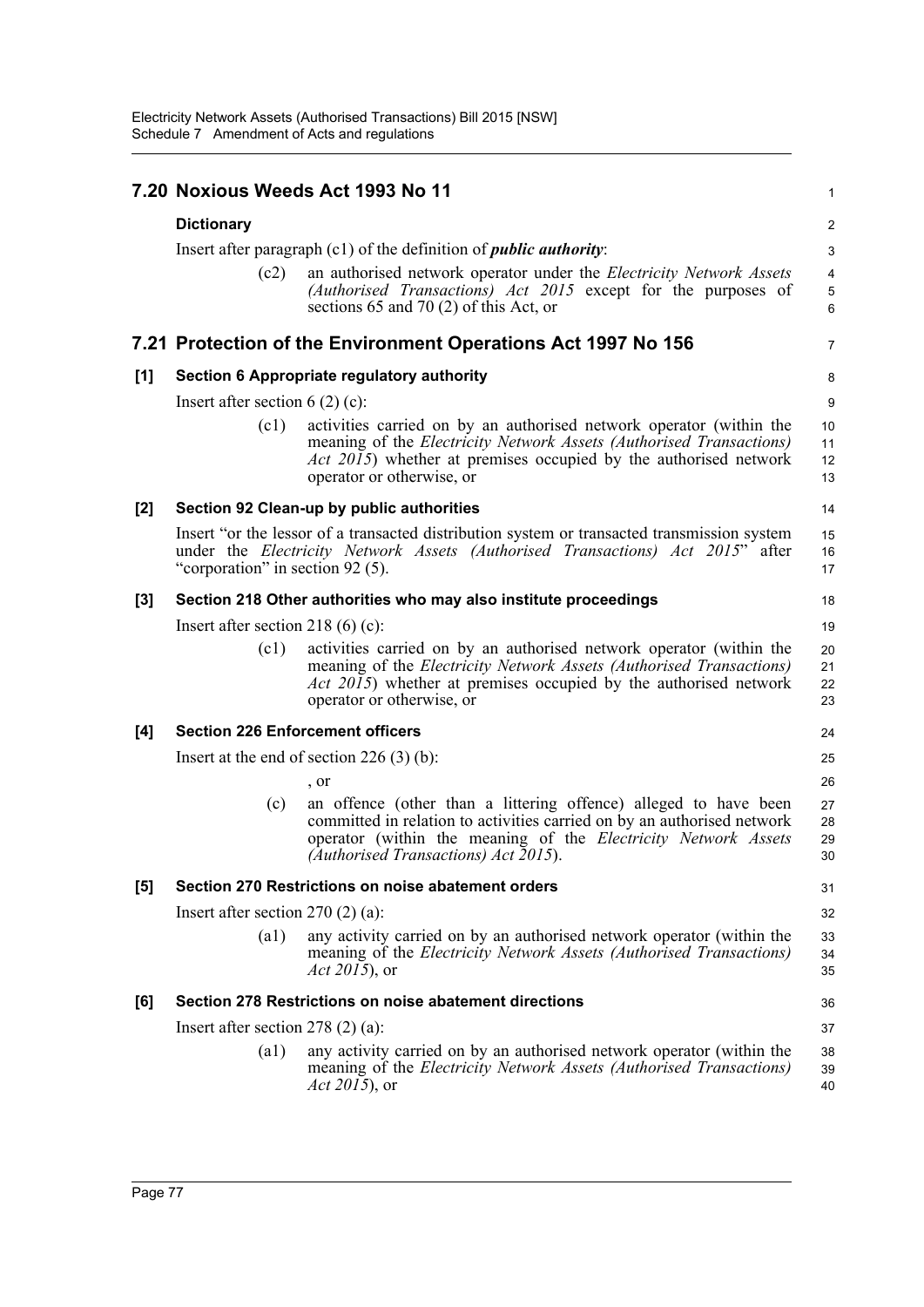|       |                                         | 7.22 Protection of the Environment Operations (General) Regulation 2009                                                                                                                                                                          | 1                    |  |  |
|-------|-----------------------------------------|--------------------------------------------------------------------------------------------------------------------------------------------------------------------------------------------------------------------------------------------------|----------------------|--|--|
| [1]   | <b>Clause 85 Marine Parks Authority</b> |                                                                                                                                                                                                                                                  |                      |  |  |
|       | Insert after clause $85(1)(c)$ :        |                                                                                                                                                                                                                                                  |                      |  |  |
|       | (c1)                                    | activities carried on by an authorised network operator (within the<br>meaning of the Electricity Network Assets (Authorised Transactions)<br><i>Act 2015</i> ) whether at premises occupied by the authorised network<br>operator or otherwise, | 4<br>5<br>6<br>7     |  |  |
| $[2]$ |                                         | <b>Clause 87 Chief Executive of Office of Environment and Heritage</b>                                                                                                                                                                           | 8                    |  |  |
|       | Insert after clause $87$ (c):           |                                                                                                                                                                                                                                                  |                      |  |  |
|       | (c1)                                    | activities carried on by an authorised network operator (within the<br>meaning of the Electricity Network Assets (Authorised Transactions)<br><i>Act 2015</i> ) whether at premises occupied by the authorised network<br>operator or otherwise, | 10<br>11<br>12<br>13 |  |  |
|       |                                         | 7.23 Real Property Act 1900 No 25                                                                                                                                                                                                                | 14                   |  |  |
|       |                                         | Section 45D Application for title by possession                                                                                                                                                                                                  | 15                   |  |  |
|       |                                         | Insert at the end of section $45D(3)(d)$ :                                                                                                                                                                                                       | 16                   |  |  |
|       |                                         | <sub>or</sub>                                                                                                                                                                                                                                    | 17                   |  |  |
|       | (e)                                     | the owner of a transacted distribution system or transacted transmission<br>system under the Electricity Network Assets (Authorised Transactions)<br>Act 2015,                                                                                   | 18<br>19<br>20       |  |  |
|       | 7.24 Road Rules 2014                    |                                                                                                                                                                                                                                                  | 21                   |  |  |
|       | <b>Dictionary</b>                       |                                                                                                                                                                                                                                                  | 22                   |  |  |
|       | vehicle.                                | Insert "or an authorised distributor under the Electricity Network Assets (Authorised<br><i>Transactions) Act 2015"</i> after "statutory body" in the definition of <i>public utility service</i>                                                | 23<br>24<br>25       |  |  |
|       |                                         | 7.25 Road Transport (Vehicle Registration) Regulation 2007                                                                                                                                                                                       | 26                   |  |  |
|       | <b>Dictionary</b>                       |                                                                                                                                                                                                                                                  | 27                   |  |  |
|       | vehicle.                                | Insert ", or an authorised distributor under the <i>Electricity Network Assets (Authorised</i> )<br><i>Transactions) Act 2015,</i> " after "statutory body" in the definition of <i>public utility service</i>                                   | 28<br>29<br>30       |  |  |
|       | 7.26 Roads Act 1993 No 33               |                                                                                                                                                                                                                                                  | 31                   |  |  |
| [1]   |                                         | Schedule 2 Savings, transitional and other provisions                                                                                                                                                                                            | 32                   |  |  |
|       |                                         | Omit "within the meaning of the <i>Gas Supply Act 1996</i> " from clause 5 (1).                                                                                                                                                                  | 33                   |  |  |
|       |                                         | Insert instead "under the Gas Supply Act 1996 or the Electricity Supply Act 1995".                                                                                                                                                               | 34                   |  |  |
| $[2]$ | Schedule 2, clause 5 (1)                |                                                                                                                                                                                                                                                  | 35                   |  |  |
|       |                                         | Omit "gas distributor's". Insert instead "network operator's".                                                                                                                                                                                   | 36                   |  |  |
|       |                                         |                                                                                                                                                                                                                                                  |                      |  |  |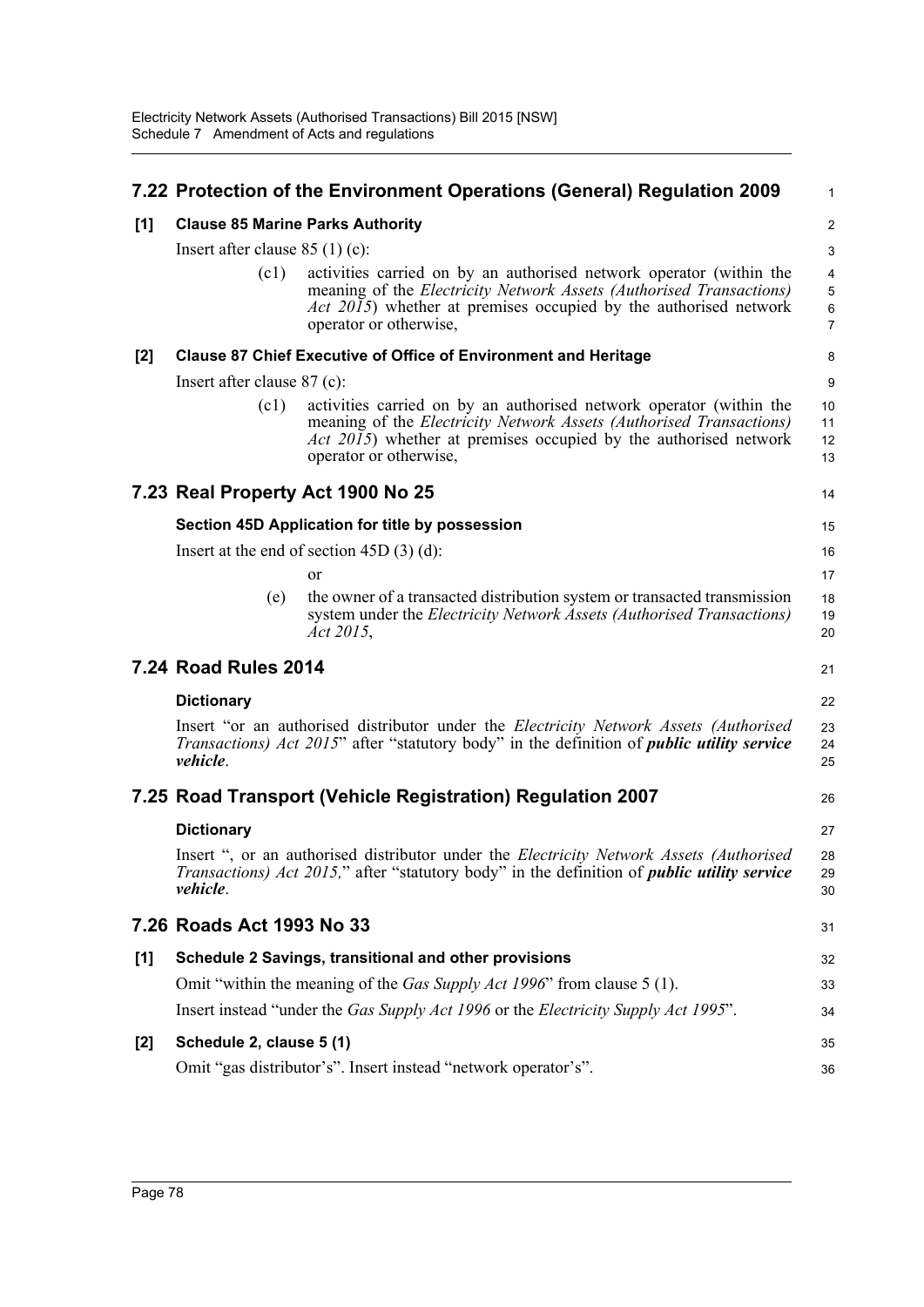Electricity Network Assets (Authorised Transactions) Bill 2015 [NSW] Schedule 7 Amendment of Acts and regulations

|       | 7.27 Rural Fires Act 1997 No 65                                                                                                          | 1              |
|-------|------------------------------------------------------------------------------------------------------------------------------------------|----------------|
|       | <b>Dictionary</b>                                                                                                                        | $\overline{c}$ |
|       | Omit "public authority." from paragraph (e) of the definition of <i>public authority</i> .                                               | 3              |
|       | Insert instead:                                                                                                                          | 4              |
|       | public authority,                                                                                                                        | 5              |
|       | and in Part 4 includes an authorised network operator under the <i>Electricity</i><br>Network Assets (Authorised Transactions) Act 2015. | 6<br>7         |
|       | 7.28 State Owned Corporations Act 1989 No 134                                                                                            | 8              |
|       | <b>Schedule 5 Statutory SOCs</b>                                                                                                         | 9              |
|       | Omit "Eraring Energy".                                                                                                                   | 10             |
|       | 7.29 Subordinate Legislation Act 1989 No 146                                                                                             | 11             |
|       | <b>Schedule 4 Excluded instruments</b>                                                                                                   | 12             |
|       | Insert at the end of the Schedule (with appropriate item number):                                                                        | 13             |
|       | Regulations under the <i>Electricity Network Assets (Authorised Transactions)</i><br>Act 2015.                                           | 14<br>15       |
|       | 7.30 Transport Administration Act 1988 No 109                                                                                            | 16             |
| [1]   | Section 80C Payments of subsidies to electricity distributors for removal or<br>relocation of electricity structures                     | 17<br>18       |
|       | Omit "electricity distribution network service provider" wherever occurring.                                                             | 19             |
|       | Insert instead "electricity distributor".                                                                                                | 20             |
| [2]   | <b>Section 80C (1)</b>                                                                                                                   | 21             |
|       | Omit "the provider". Insert instead "the distributor".                                                                                   | 22             |
| $[3]$ | <b>Section 80C (3)</b>                                                                                                                   | 23             |
|       | Insert after section 80C $(2)$ :                                                                                                         | 24             |
|       | (3)<br>In this section, <i>electricity distributor</i> means a distributor under the <i>Electricity</i><br>Supply Act 1995.              | 25<br>26       |
|       | 7.31 Water Management (General) Regulation 2011                                                                                          | 27             |
| [1]   | <b>Clause 40 Network operators</b>                                                                                                       | 28             |
|       | Omit "or the Gas Supply Act 1996".                                                                                                       | 29             |
|       | Insert instead ", the Gas Supply Act 1996 or the Electricity Supply Act 1995".                                                           | 30             |
| $[2]$ | Clause 40 (a)                                                                                                                            | 31             |
|       | Omit "or gas infrastructure". Insert instead ", gas or electricity infrastructure".                                                      | 32             |